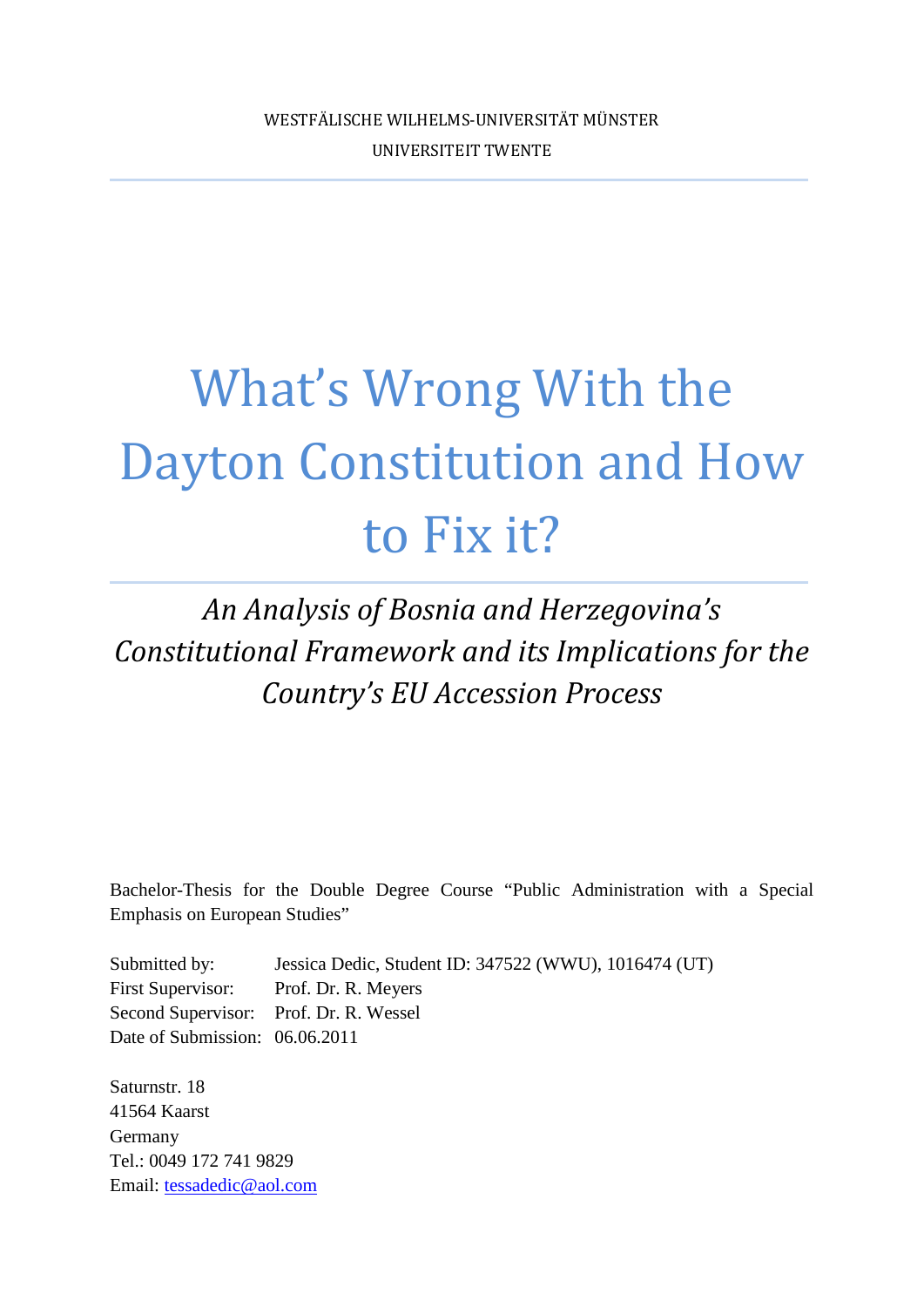#### **Declaration**

I declare on oath that I authored the following paper independently and without assistance and that I only used the resources indicated in the paper.

All extracts that have been copied from publications analogously or literally, are marked as such.

Jessica Dedié

Jessica Dedic Münster, 06.06.2011

| Student ID WWU Münster:        | 347522  |
|--------------------------------|---------|
| <b>Student ID UT Enschede:</b> | 1016474 |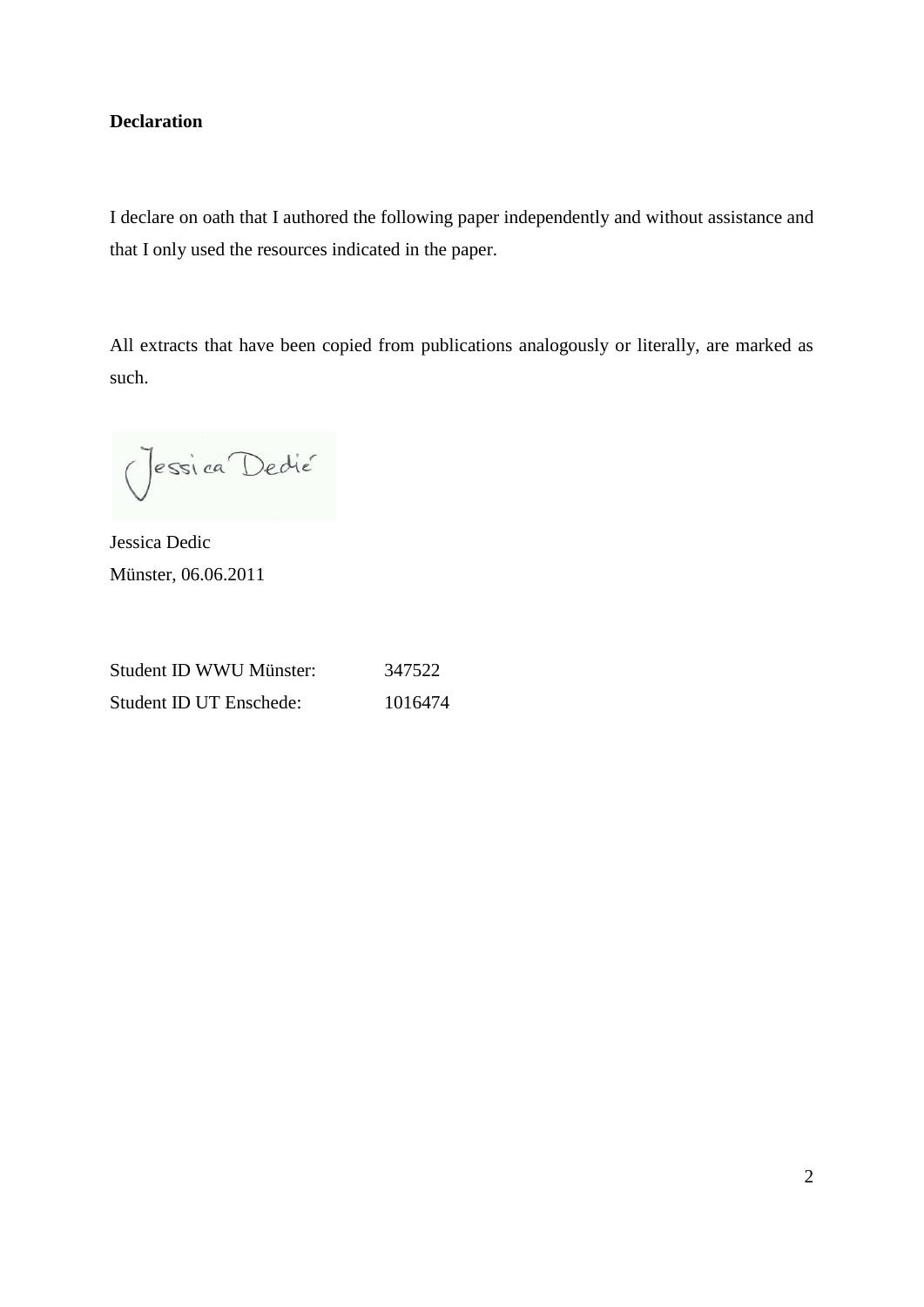For my father.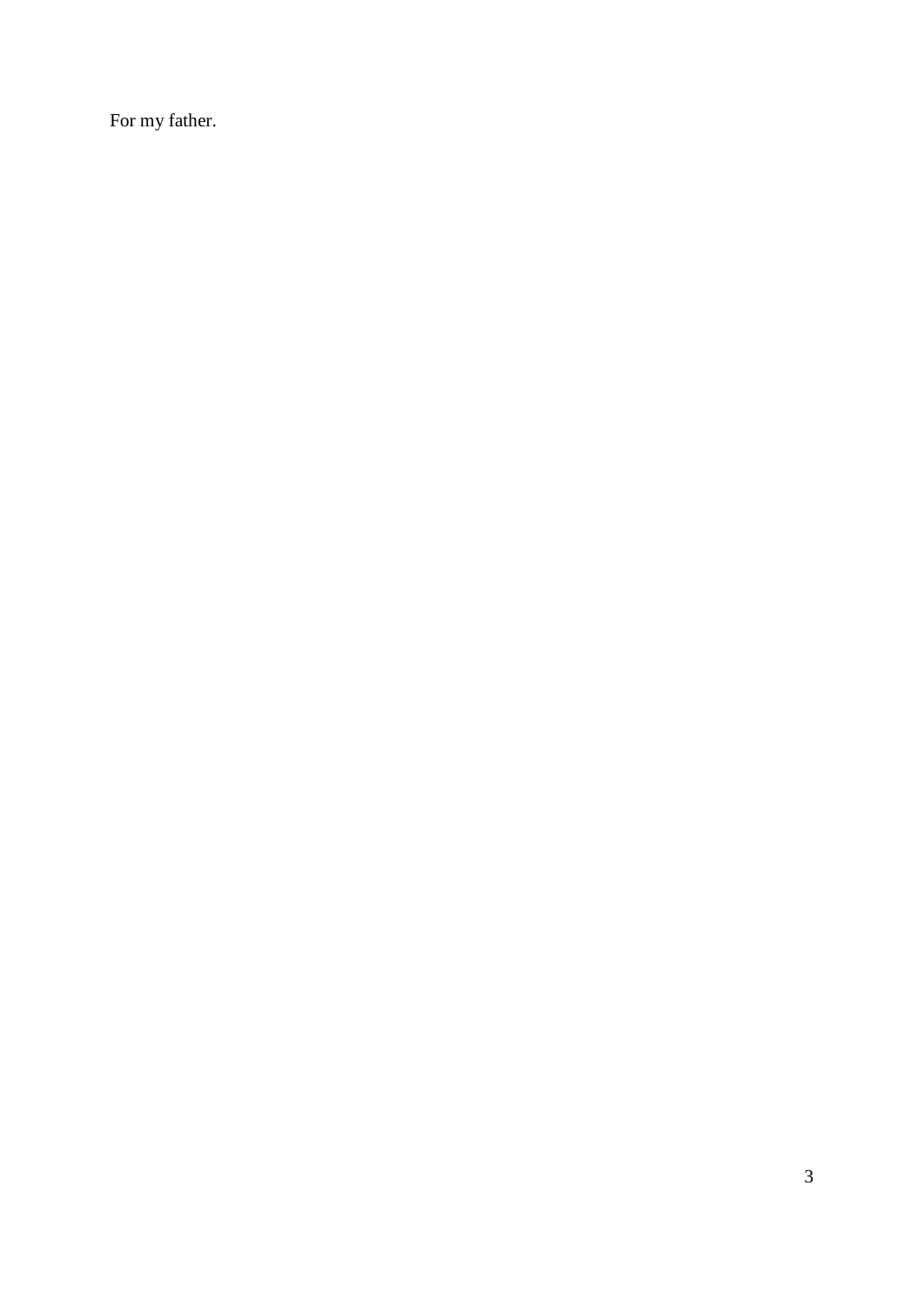### **Content**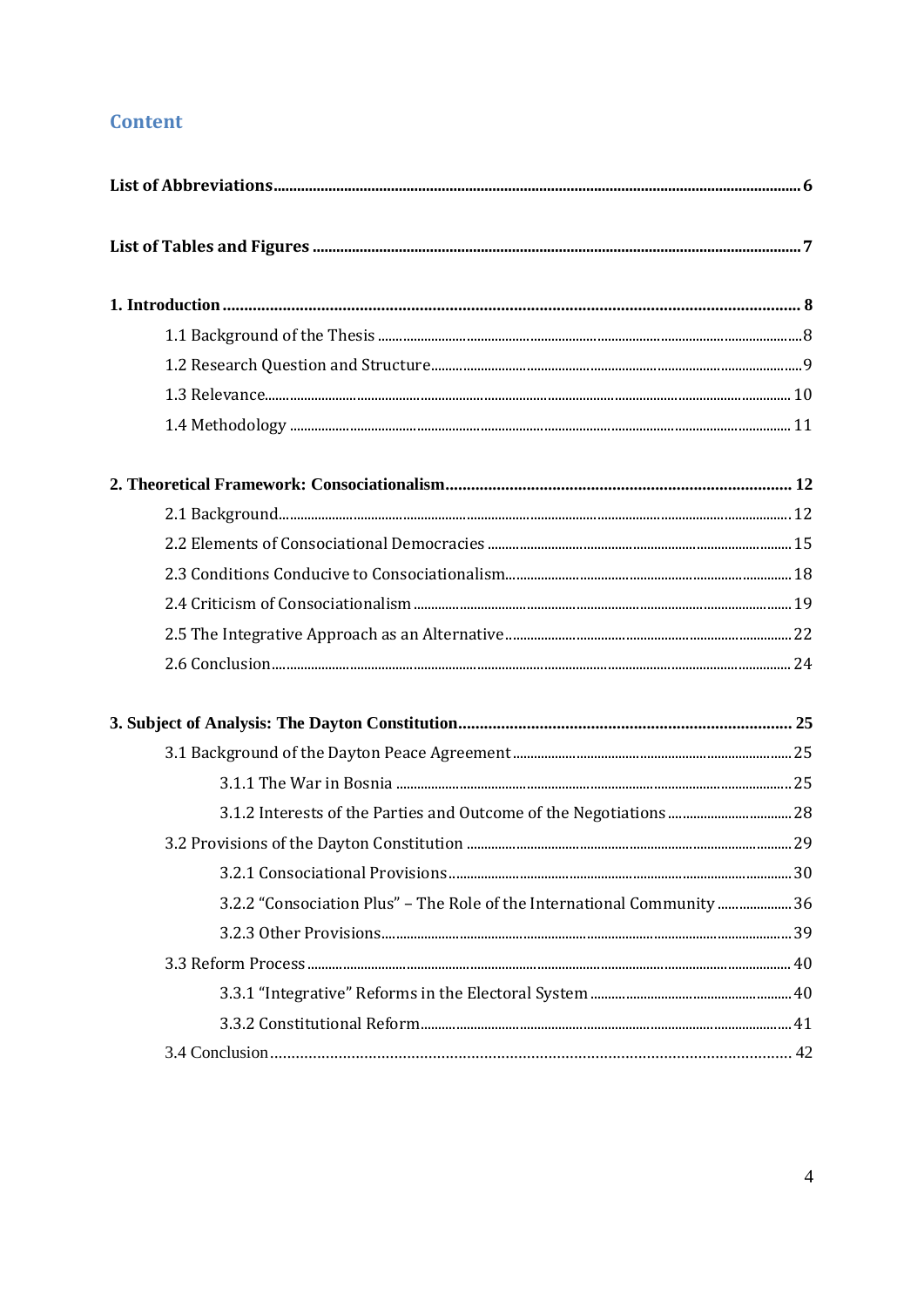| 4.2.1 Non-Inclusiveness and Over-Institutionalization of Ethnicity 48           |  |
|---------------------------------------------------------------------------------|--|
|                                                                                 |  |
|                                                                                 |  |
|                                                                                 |  |
| 4.3.1 EU-Accession of Croatia and Serbia and a Further Reconciliation Process51 |  |
|                                                                                 |  |
|                                                                                 |  |
|                                                                                 |  |
|                                                                                 |  |
|                                                                                 |  |
|                                                                                 |  |
|                                                                                 |  |
|                                                                                 |  |
|                                                                                 |  |
|                                                                                 |  |
|                                                                                 |  |
|                                                                                 |  |
|                                                                                 |  |
|                                                                                 |  |
|                                                                                 |  |
|                                                                                 |  |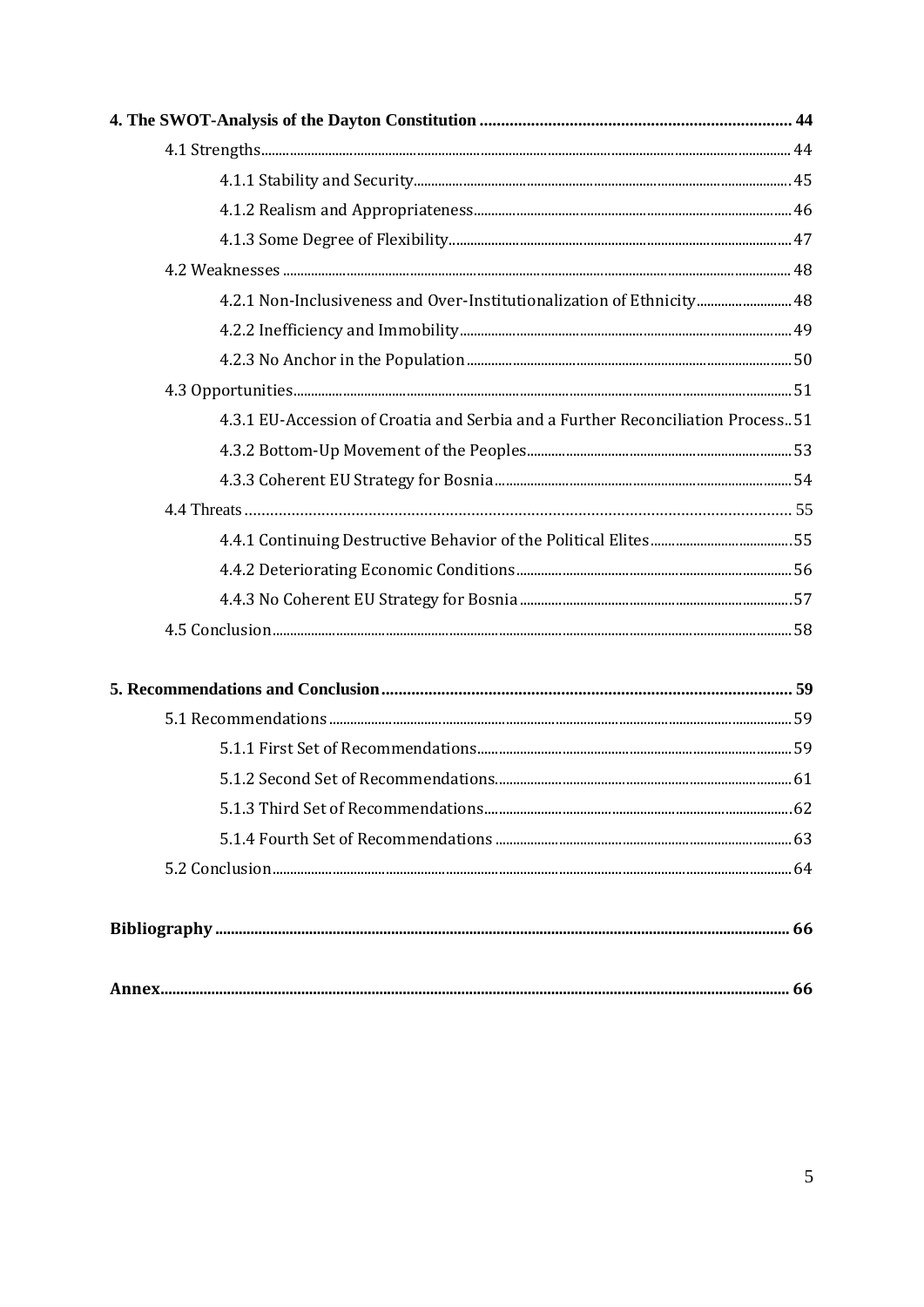## <span id="page-5-0"></span>**List of Abbreviations**

| BiH         | Bosnia and Herzegovina                         |
|-------------|------------------------------------------------|
| CoM         | <b>Council of Ministers</b>                    |
| <b>DPA</b>  | Dayton Peace Accords                           |
| <b>ECHR</b> | European Convention on Human Rights            |
| FBiH        | Federation of Bosnia and Herzegovina           |
| EC          | <b>European Community</b>                      |
| EU          | European Union                                 |
| <b>EUSR</b> | European Union Special Representative          |
| <b>HR</b>   | High Representative                            |
| IC          | <b>International Community</b>                 |
| ICC         | <b>International Crisis Group</b>              |
| <b>NATO</b> | North Atlantic Treaty Organization             |
| <b>NDI</b>  | <b>National Democratic Institute</b>           |
| <b>NGO</b>  | Non-Governmental Organization                  |
| <b>OHR</b>  | Office of the High Representative              |
| <b>PIC</b>  | Peace Implementation Council                   |
| <b>PR</b>   | Proportional Representation                    |
| PV          | Preferential Voting                            |
| <b>RS</b>   | Serbian Republic                               |
| SAA         | <b>Stabilization and Association Agreement</b> |
| <b>SFRY</b> | Socialist Federal Republic of Yugoslavia       |
| <b>SWOT</b> | Strengths, Weaknesses, Opportunities, Threats  |
| UN          | <b>United Nations</b>                          |
| <b>UNDP</b> | <b>United Nations Development Programme</b>    |
| <b>YPA</b>  | Yugoslav People's Army                         |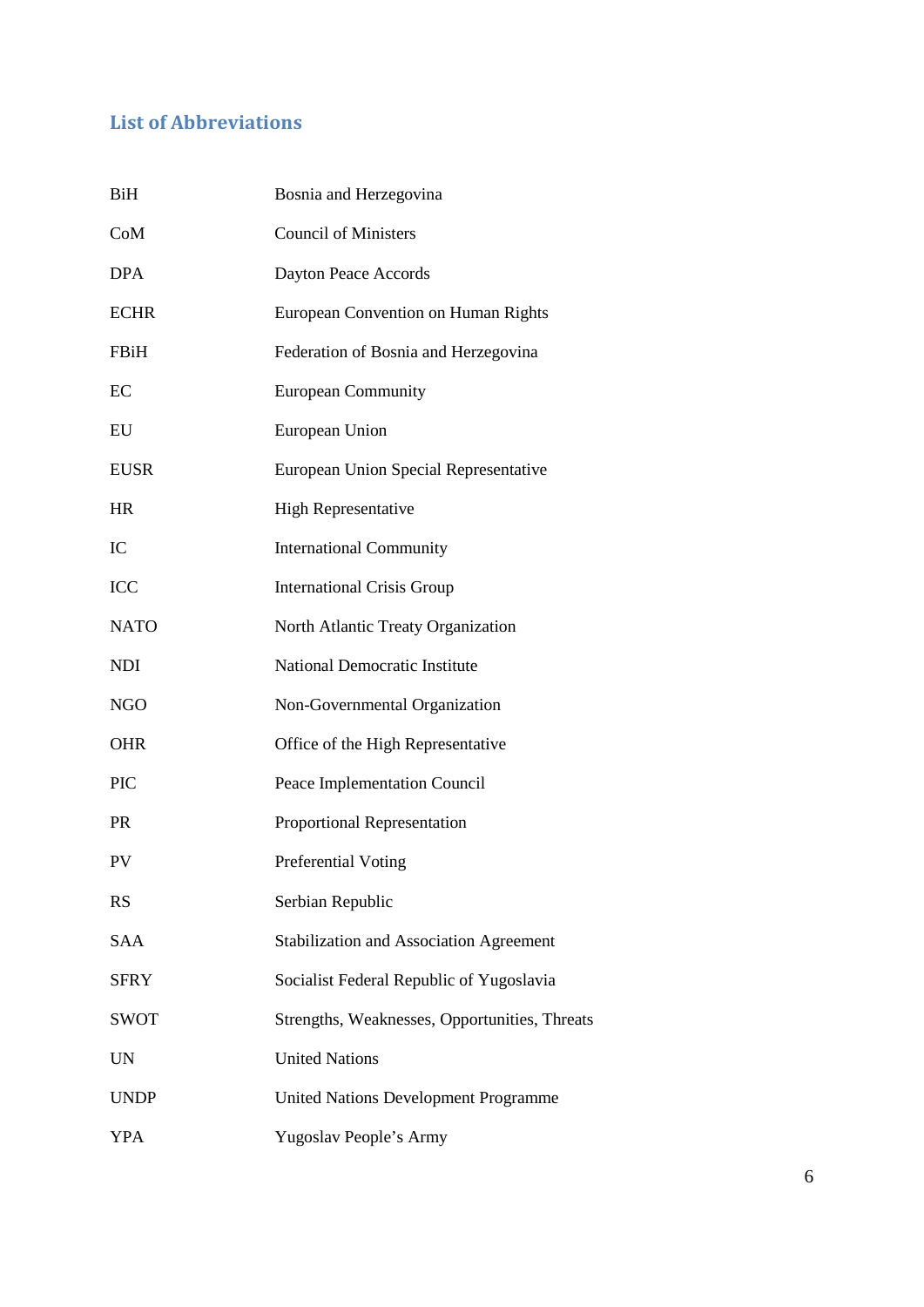# <span id="page-6-0"></span>**List of Tables and Figures**

| Table 2: Conditions Conducive for the Functioning of a Consociational Democracy 19 |  |
|------------------------------------------------------------------------------------|--|
|                                                                                    |  |
|                                                                                    |  |
|                                                                                    |  |
|                                                                                    |  |
|                                                                                    |  |
|                                                                                    |  |
|                                                                                    |  |
|                                                                                    |  |

**Figure 1:** [Political System of Bosnia and Herzegovina........................................................................](#page-24-0) 31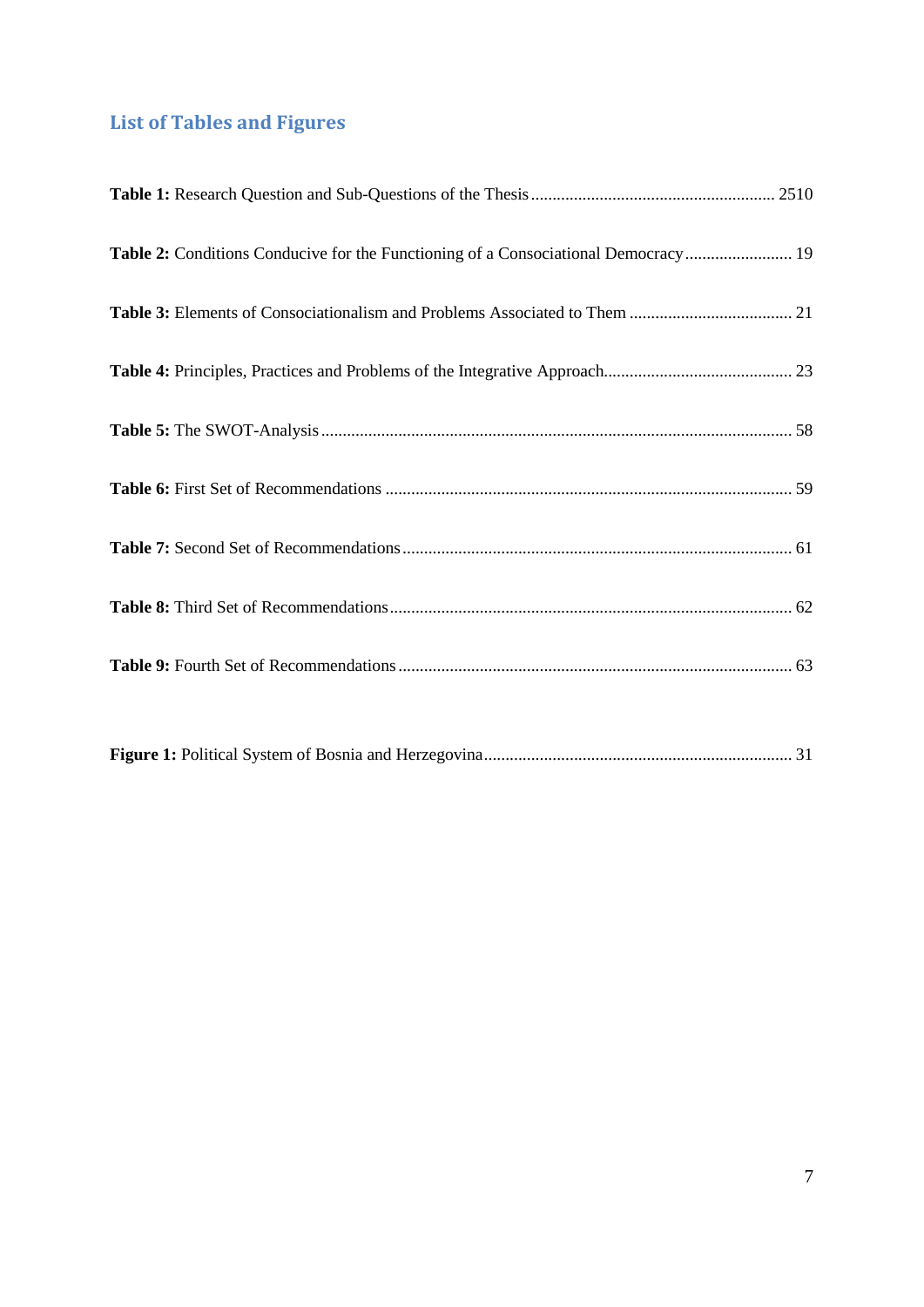#### <span id="page-7-0"></span>**1. Introduction**

Crisis – A word which like no other has been used to describe the political situation in Bosnia and Herzegovina for the past two decades. Be it the "worst crisis since the war" (Traynor, 2011), the "latest political crisis" (Farrell, 2011) or simply the "Bosnian crisis" (McLoughlin, 2011), this year's discourse about the country has in particular been coined by this expression and the term has already become a word of the everyday political life in 2011. The frequent usage of it is not unjustified: Sixteen years after the end of the most deadly conflict on European soil since World War II, Bosnia<sup>[1](#page-71-0)</sup> is caught in severe political deadlock and chances for progress are slim. The attention of the International Community (IC) has, however, long ago shifted away from the country to current interventionist hot spots such as Afghanistan, Iraq or Libya. Why Bosnia and Herzegovina should still be paid attention to and what international state-builders can learn from the experiences of this small Balkan country, will be subject of the further course of this Bachelor thesis.

#### <span id="page-7-1"></span>**1.1 Background of the Thesis**

Bosnia and Herzegovina's present political climate is indeed dire – to say the least. Since the country's general elections in October 2010, Bosnia has been stuck in a constitutional crisis which threatens both its economic progress as well as its European Union (EU) accession efforts. Even eight months after the elections, a central government has not yet been formed and the Bosnian condition is perceived as a "political deadlock" (New Europe, 2011) by many.

The current situation is not the first time Bosnia faced problems with its constitutional set-up: The most recent EU progress report stated that the country's institutional architecture – laid down in 1995 in Annex IV of the Dayton Peace Accords (DPA) – remained "inefficient" and "misused" (Commission Staff Working Document, 2010, p. 8). The Economist (2011) cited one Bosnian Croat politician as saying that the Bosnian constitution<sup>[2](#page-7-2)</sup> had "hit a wall" and that it needed urgent reforming in order for the country to become functional again. It therefore seems that unless Bosnian politicians make an effort at altering the institutional design of the country, the Balkan state will not be able to comply with the demands of EU accession in the near future and will be stuck in limbo for the next years.

The Bosnian wish to join the EU is, however, as strong as never before: Support for the community ranges at an impressive 90% among the Bosnian population and can be found across all ethnic groups

 $\overline{a}$ 

<span id="page-7-3"></span> $1$  For brevity's sake, the country will be referred to as Bosnia or BiH.

<span id="page-7-2"></span><sup>&</sup>lt;sup>2</sup> Also referred to as Dayton Constitution.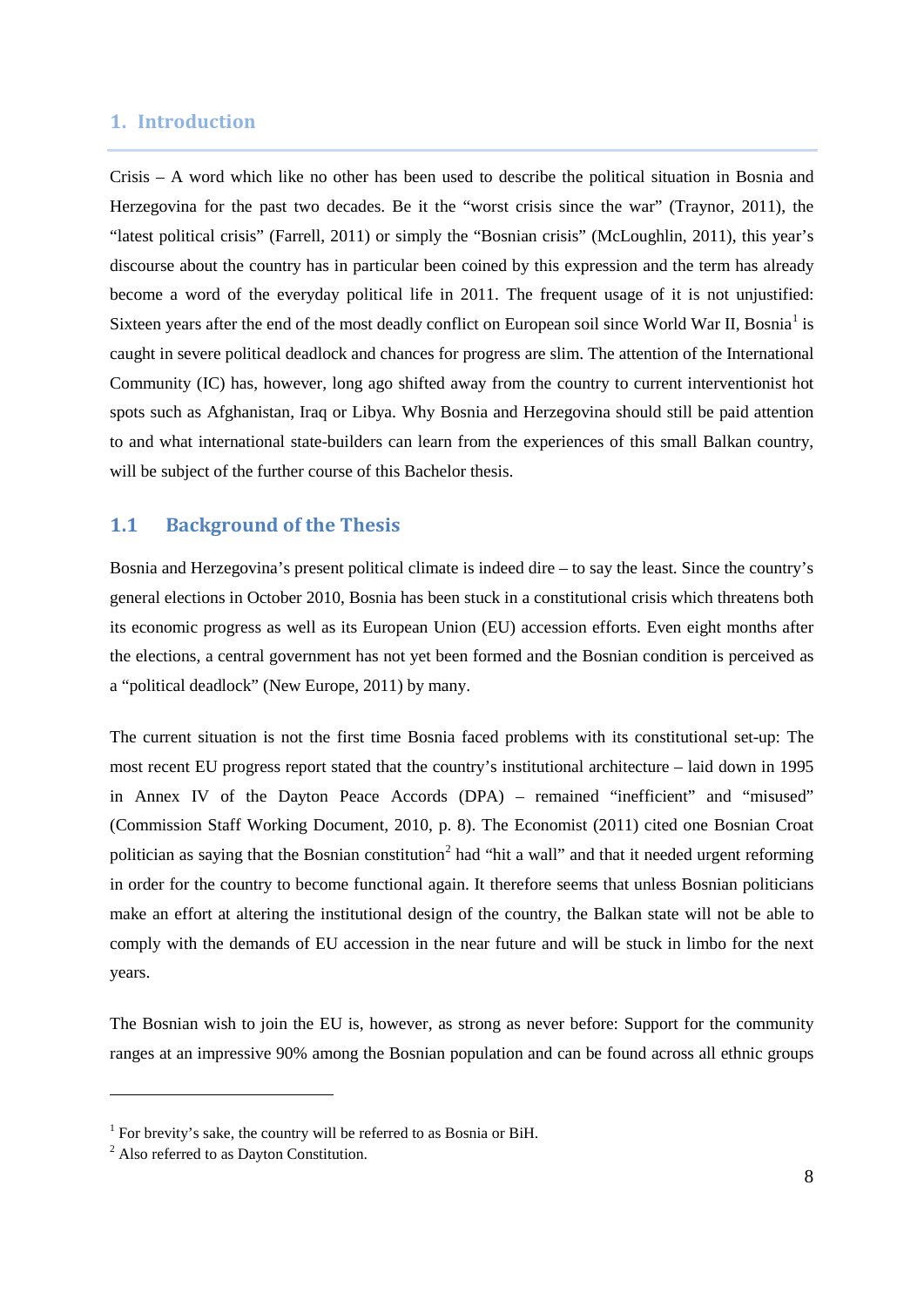that Bosnia is composed of (NDI, 2010). In addition, the country's recent visa liberalization (another prerequisite for EU accession) was received very positively among the citizens and it was heralded as the "dawning of a new era" (Arslangic, 2010) in the relations between the EU and the Balkan country.

The dilemma the country therefore faces seems clear: While Bosnia's future lies in Europe, its constitution is anchored in the very complex and unworkable post-war Dayton agreement which was primarily created to "stop a war, not build a nation" (Chivvis, 2010, p. 1).

#### <span id="page-8-0"></span>**1.2 Research Question and Structure**

This Bachelor thesis aims at investigating the question of how it will be possible for Bosnia and Herzegovina to achieve its objective of EU membership within the current constitutional framework. To answer this question, the thesis is structured as following:

As Bosnia's political system has been described as a "classic example of [a] consociational settlement" (Bose, 2002, p. 216), Chapter 2 will start by presenting the theory of Consociationalism as the theoretical framework that the Dayton Constitution was built upon. This is necessary in order for the reader to understand the thought behind the creation of Bosnia's complex structures of governance which more than once have been an obstacle for reforms.

Chapter 3 will afterwards address the subject of analysis of this thesis, namely the Dayton Constitution. It will describe the constitution's origins, its provisions as well as the reforms that it was subjected to in the last decade. This chapter is important in order for the reader to get a detailed picture of the constitution and to have a solid basis for following the analysis of it.

Chapter 4 will consequently analyze the constitution using the so-called SWOT-methodology: It will assess the constitution's strengths (S) and weaknesses (W) and will evaluate the opportunities (O) and threats (T) that it is exposed to. This is the prerequisite for the creation a set of recommendations of how Bosnia can become an EU member state within its current constitutional framework. The recommendations will accordingly be presented in Chapter 5.

The following table gives an overview over the questions that this thesis will address: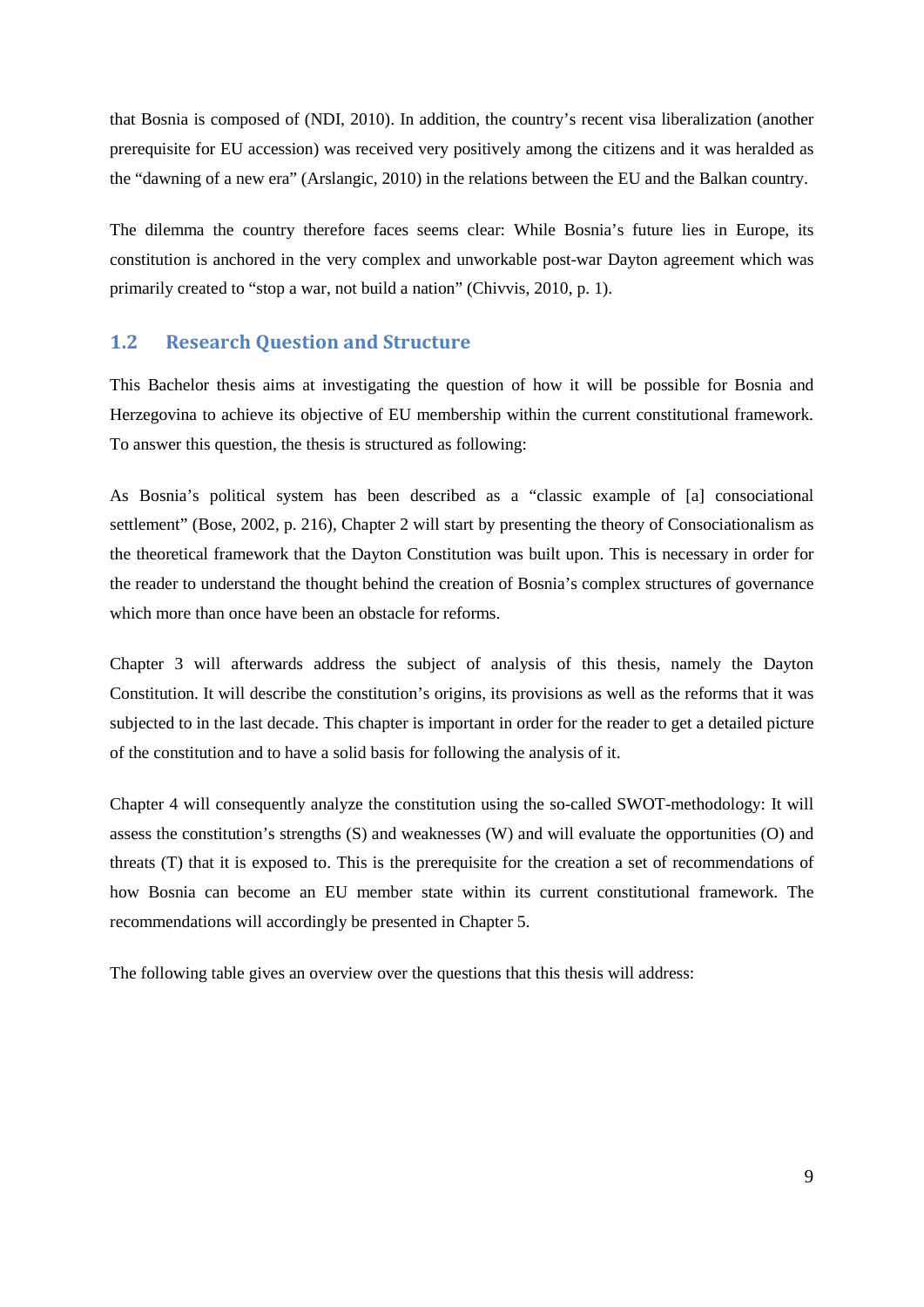| <b>Research Question</b>      | How will it be possible for Bosnia to achieve EU membership<br>within its current constitutional framework?                                                                                                                              |
|-------------------------------|------------------------------------------------------------------------------------------------------------------------------------------------------------------------------------------------------------------------------------------|
| <b>Sub-Question Chapter 2</b> | What is the theoretical framework that the Dayton Constitution was<br>built upon? What is the thought behind the creation of power-sharing<br>arrangements and why are these necessary for divided societies such<br>as the Bosnian one? |
| <b>Sub-Question Chapter 3</b> | What are the origins and the provisions of the Dayton Constitution<br>and which reforms has it been subjected to in the past years?                                                                                                      |
| <b>Sub-Question Chapter 4</b> | What are the strengths and weaknesses of the constitution and what<br>opportunities and threats is it exposed to?                                                                                                                        |
| <b>Sub-Question Chapter 5</b> | What recommendations can be given in order for Bosnia to achieve<br>EU membership within its current constitutional framework?                                                                                                           |

Table 1: Research Question and Sub-Questions of the Thesis

#### <span id="page-9-0"></span>**1.3 Relevance**

This Bachelor thesis is of particular scientific relevance for two reasons: Firstly, 2011 could become a crucial year for the relationship between Bosnia and the EU. This is due to the fact that the Office of the High Representative (OHR) – the IC's presence in Bosnia vested with far-reaching powers to oversee the implementation of the DPA – has announced to hand over parts of its competences to the European Union this year (Freizer, 2011). As a consequence, the EU has pledged to take on a more prominent role in the country and to support Bosnia with a reinforced EU presence. For the union, this means that it will have to deal with some of the problems created by the Dayton Constitution and that it will need to develop a coherent strategic plan so as to be able to deal with these challenges effectively. It will also need to develop incentives for the Bosnian politicians to overcome these problems because, as Florian Bieber and Sören Keil (2009) rightfully point out, "EU […] integration will remain the main driving force for reform in all of the countries of the Western Balkans" (p. 360). An analysis of the Dayton Constitution will therefore help in determining possible strategies to push Bosnia out of its deadlock and to advance the country's chances for EU integration. If the EU is, however, neither able nor willing to deal with the country's structural problems in an active and coherent manner, then the Dayton Constitution might stay the "problem that won't go away" (The Economist, 2011).

Secondly, since 1996, Bosnia and Herzegovina has been the site of "internationally sponsored political engineering on a remarkable scale" (Bose, 2002, p. 3). The country has been described as a success of the IC in ending a war and as a failure of the community in turning a post-conflict society into a functioning democracy which can survive on its own (ibid.). In the light of the IC's interventions in Afghanistan, Iraq and Libya, Bosnia is therefore highly relevant to international state-builders, policy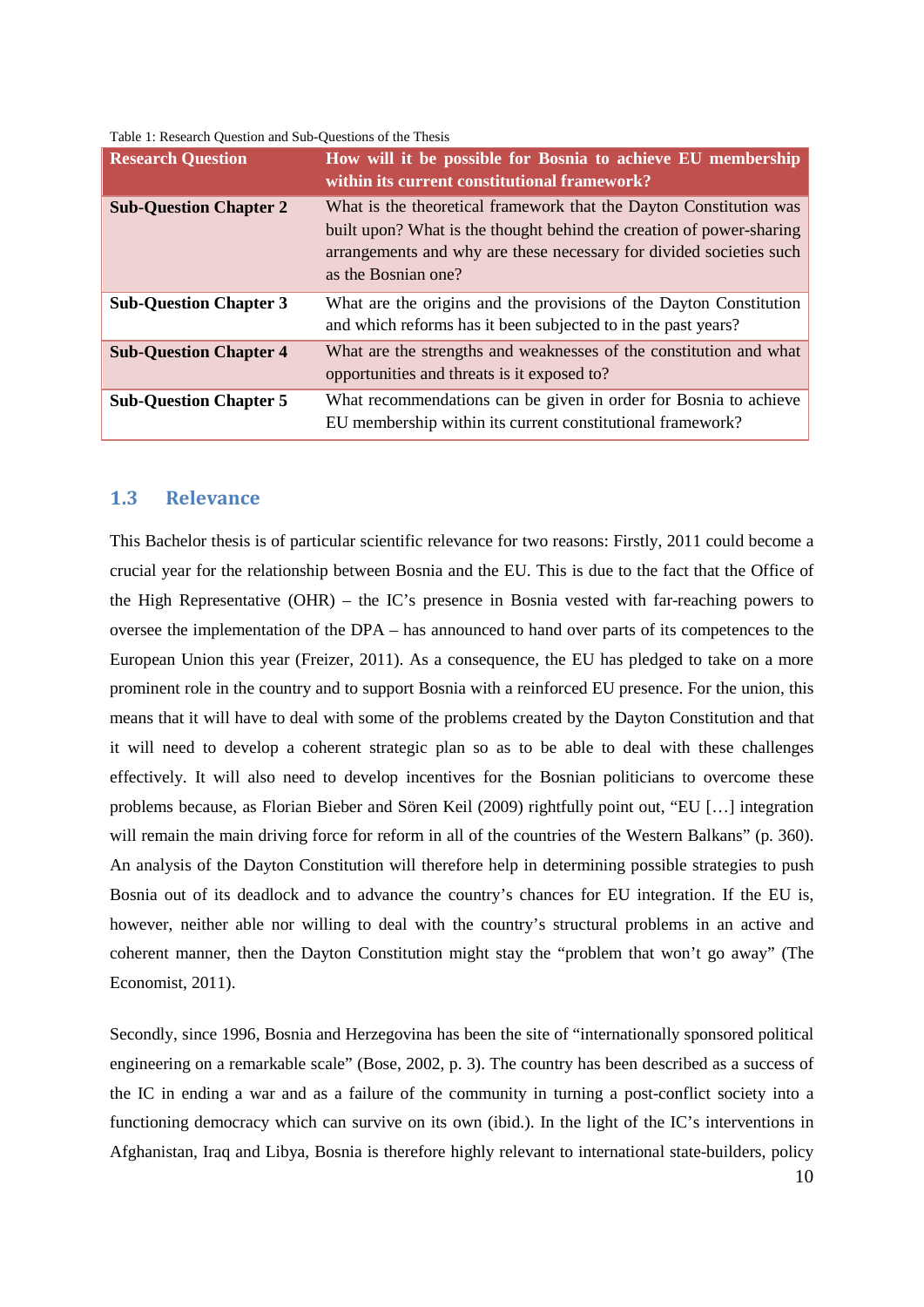makers and politicians alike: The analysis of the mistakes which were made in Bosnia and which led to some of today's problems can serve as a starting point for revising or creating different strategies for the IC's current and future interventions. Admittedly, every country is different; yet some mistakes can be avoided and the IC should not be negligent of the lessons it can derive from its intervention and state-building efforts in Bosnia. Sixteen years after the end of the war, the country is therefore still worth taking a closer look at.

#### <span id="page-10-0"></span>**1.4 Methodology**

This Bachelor thesis is based on both a descriptive and an analytical approach: Chapters 2 and 3 are descriptive because they aim at describing the theoretical assumptions behind the creation of the Dayton Constitution as well as the constitution itself by relying on an extensive review of the literature in this field. Chapters 4 and 5 are of a more analytical nature: Chapter 4 uses the so-called SWOTmethodology in order to analyze the constitution and Chapter 5 draws recommendations based on this analysis.

The SWOT-methodology, which the analysis will be based upon, is a tool which is usually applied in business ventures for the creation of strategic management plans; it can, however, be extended to policy decisions as well, including the creation of a constitution. The acronym SWOT stands for strengths, weaknesses, opportunities and threats; the first two aspects refer to features that are internal to the subject of analysis, while the latter two aspects deal with external factors which have an influence on the subject but which it does not have an impact on in return. The SWOT-analysis usually starts by defining a desired objective that the analysis is built upon: In the Bosnian case, it is possible to state that the desired aim of the majority of the state's politicians and citizens is the country's EU membership. Once such an aim has been defined, it is possible to analyze which internal and external factors are conducive or non-conducive to reaching this end. After this separate analysis of the four features, one can then proceed to combining the elements with each other (S-O, S-T, W-O, W-T) in order to create recommendations and strategies for the attainment of the desired objective (Schneider et al., 2007). In the case of this Bachelor thesis, the SWOT-analysis will lead to the elaboration of a set of recommendations for the EU and for the Bosnian political elites on the question of how to overcome Bosnia's current deadlock and how to support its aim of reaching EU integration.

Eventually, the SWOT-analysis is not an approach which can be dismissed as being overly academic and only suitable in the context of a Bachelor thesis – quite to the contrary, the methodology is practically oriented and it is an instrument which the EU could make use of itself in order for the community to develop a coherent and effective Bosnia strategy to prove its intention of becoming a strong and reliable partner for the countries of this region.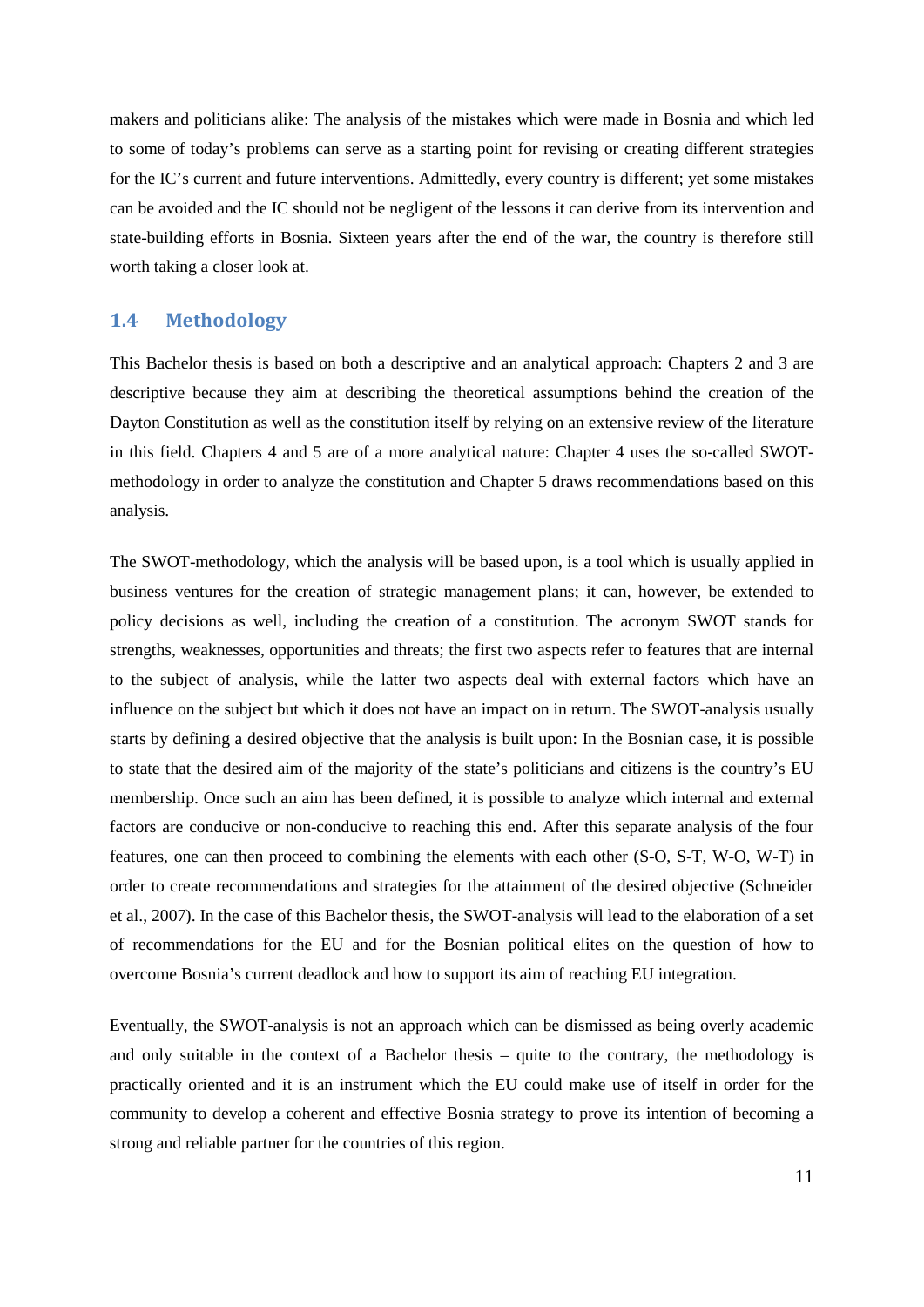#### <span id="page-11-0"></span>**2. Theoretical Framework: Consociationalism**

The following chapter will present the theory of Consociationalism as developed by the Dutch-American political scientist Arend Lijphart. It will begin by introducing the reader to the background of the theory and by outlining the defining elements of a consociational democracy (Chapters 2.1 and 2.2). The chapter will also elaborate on the factors that are conducive for the success of this particular power-sharing arrangement (Chapter 2.3). The fourth subchapter will then give an account of some of the criticism that Consociationalism was and is confronted with and will present the so-called theory of Centripetalism (also known as the integrative approach) as an alternative way for building a stable democracy in a deeply divided society (Chapters 2.4 and 2.5). Lastly, a conclusion will be drawn (2.6).

The aim of this chapter is to show that it is possible to build democratic structures in fragmented societies such as the Bosnian one by relying on certain power-sharing mechanisms. It therefore intends to illustrate the thought behind the creation of a consociational settlement like the Dayton Constitution which is supposed to give the reader a solid theoretical foundation for being able to follow the SWOTanalysis which will be presented in a later part of the thesis. Finally, this chapter shall also provide the reader with a grasp of the problems associated to the concept of Consociationalism and with an idea of alternative approaches to building democracies in deeply divided societies.

#### <span id="page-11-1"></span>**2.1 Background**

 $\overline{a}$ 

"Free institutions are next to impossible in a country made up of different nationalities. Among a people without fellow-feeling, especially if they read and speak different languages, the untied public opinion, necessary to the working of representative government, cannot exist." (Mill, 1861, p. 296)

This quote by John Stuart Mill expresses one attitude commonly found among political scientists: that it is difficult to achieve stability in a plural society, i.e. in a society that is characterized by many, socalled, "segmental cleavages" (Eckstein, 1966, p. 34). A cleavage can be described as a line which divides the members of a society into various groups or segments. The division among these segments can run along the marks of ethnicity, race, religion, ideology, culture, language or region (Lijphart,  $1977$ <sup>[3](#page-7-3)</sup>. In contrast to social homogeneity and political consensus which are "regarded as prerequisites

<span id="page-11-2"></span><sup>&</sup>lt;sup>3</sup>Although various segmental cleavages exist, this thesis will have a particular focus on ethnicity as this is the cleavage which is of the greatest relevance for the Bosnian society.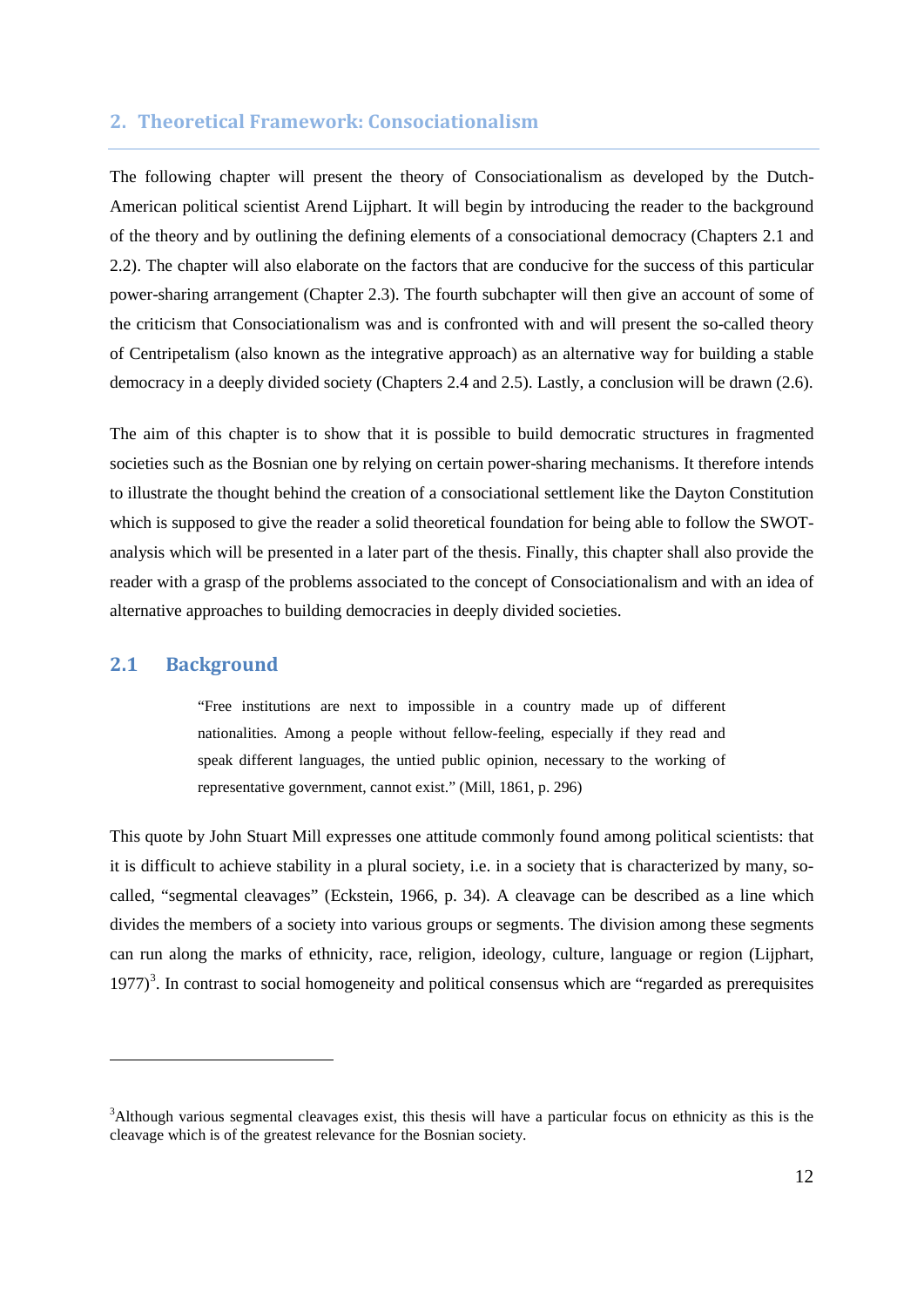for […] stable democracy" (Lijphart, 1977, p.1) is this kind of societal division therefore generally seen as a hurdle to the creation and maintenance of a stable and functioning political system.

The view is derived from a well-found argument: In a society where there are no sharp divisions, it is possible for individuals to belong to a number of cross-cutting, politically relevant affiliations (Lipset, 1981). In such a society, support for a certain political group is for example not necessarily dependent on ethnic or religious belonging and the ethnic or religious belonging of a person does in return not preclude supporting a certain political group. Consider an example: In today's German society a Catholic business manager might vote for the Social Democratic Party, just as well as a non-religious lorry driver might identify with the views of the Christian Democratic Party. Their belonging to one particular group (i.e. to a certain religion or societal standing) does not *inherently* mean that they have to belong to another group, too. The cleavages of this society are generally permeable – a trait which allows individuals to share some overlapping memberships and cross-cutting interests (both the business manager and the lorry driver could for example have an immigrational background and be actively engaged in the same migrant organization). The effect of this permeability of cleavages is that the political system becomes more moderate because politicians are under the pressure of adopting middle-of-the-roads positions in order to appeal to the broadest electorate possible (the parties have to appeal to both the business manager and the lorry driver). This moderation leads to a stable political system as Arend Lijphart (1969) summarizes: "Political stability depends on moderation and, therefore, on overlapping memberships" (p. 209). In such a relatively moderate political system, majority rule is generally seen as a legitimate form of governmental representation. Majoritarian systems tend to have clear "winners" (the government and their respective voters) and clear "losers" (the opposition and their respective voters). The "losers" usually tend to accept their defeat because they know that they are not permanently excluded from power. They know that the ruling majority can rotate in the next election and that their current exclusion is not based on a particular group belonging (Sisk, 2003). This way, the "losers" are not tempted to revolt against the government and the stability of the system is safeguarded.

In plural societies, however, the case is more difficult: When a society is divided by sharp cleavages, membership in one particular group automatically entails membership in another group as well (the ethnic background for example predetermines which political group an individual votes for). This way, the pressure on politicians to take moderate attitudes is nearly absent as they do not have an incentive to appeal to individuals outside their particular group (Lijphart, 1969). In order for the system to be stable, however, these deeply divided societies have to integrate the competing and divergent interests of all the different societal groups into the political process. This can usually not be achieved in a majoritarian system. Consider an example: If ethnicity is the main cleavage in a society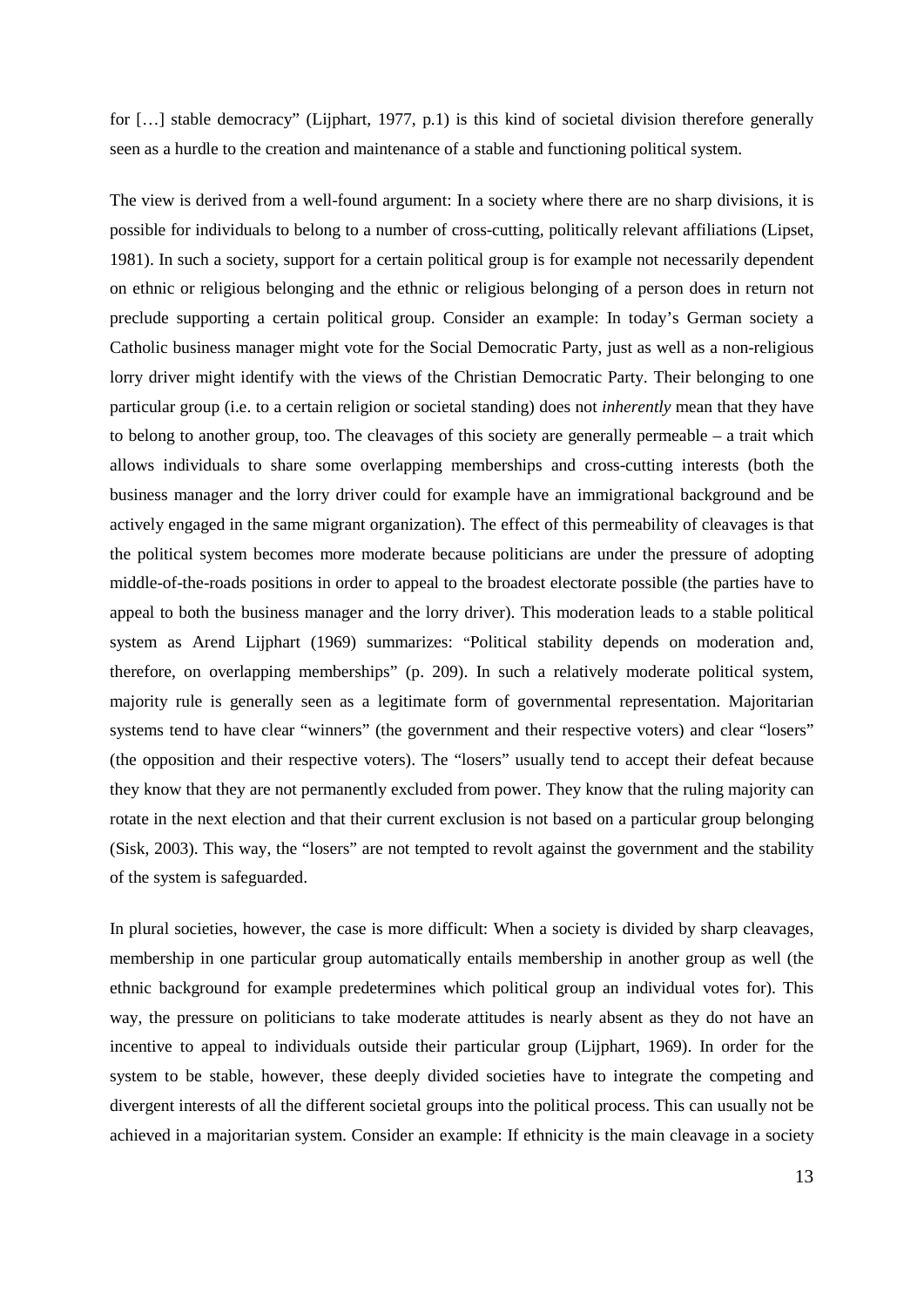and if all other issues are subordinate to it, then the party representing the largest ethnic group would win in every election (because election behavior would be predetermined by ethnic background) and all of the smaller ethnic groups would be permanently excluded from power. The success of the largest ethnic group would be repeated at every election and majority rule would become "akin to majority dictatorship" (McCulloch, 2009, p. 33). Under these circumstances the smaller groups would be likely to question the legitimacy of the system and would possibly revert to conflict in order to have access to the decision-making processes of the country. To avoid such a destabilization of the country, these societies therefore often turn to power-sharing arrangements which ensure the participation of all the segmental groups in a society (Elleboudt, 2007). Power-sharing is accordingly defined as a system of governance in which all major segments are provided with a permanent share of power. The concept of power-sharing is often used by the International Community as a conflict management approach – especially for post-war countries – to ensure each societal group a part in a country's decision-making processes (Sisk, 2003).

Lijphart's theory of Consociationalism could be characterized as the "prototype" (Sisk, 2003) of a power-sharing arrangement. It is both a descriptive model (Lijphart described plural societies that were both stable and democratic and analyzed why this was the case) as well as a normative one (Lijphart recommends the usage of consociational elements). He defines consociational democracy as a "government by elite cartel designed to turn a democracy with a fragmented political culture into a stable democracy" (Lijphart, 1969, p. 216). The aim of a consociational democracy is therefore to integrate the competing interests of the different groups into the political process and to introduce stability to a fragmented society. The means by which this is done is the cooperation of the elites of the various societal groups who rise above the segmental cleavages and who cooperate with each other in order to "counteract the immobilizing and unstabilizing effects of cultural fragmentation" (Lijphart, 1969, p. 212). The behavior of the political elites therefore lies at the heart of the consociational concept and stability is the result of a joint effort between them. This cooperation between the elites makes it possible for a country to achieve a high political stability despite the heterogeneous composition of the society. Lijphart drew these conclusions based on his analysis of the Dutch society in the first half of the  $20<sup>th</sup>$  century. Although the Dutch society was divided into four so-called "zuilen" (pillars) which ran along the lines of religious and class belonging, there was an overarching cooperation at the elite-level which made this fragmented society both stable and functioning. In his analysis of the Dutch system Lijphart (1968) therefore points out that "[o]verarching cooperation at the elite level can be a substitute for cross-cutting affiliations at the mass level" (p. 200).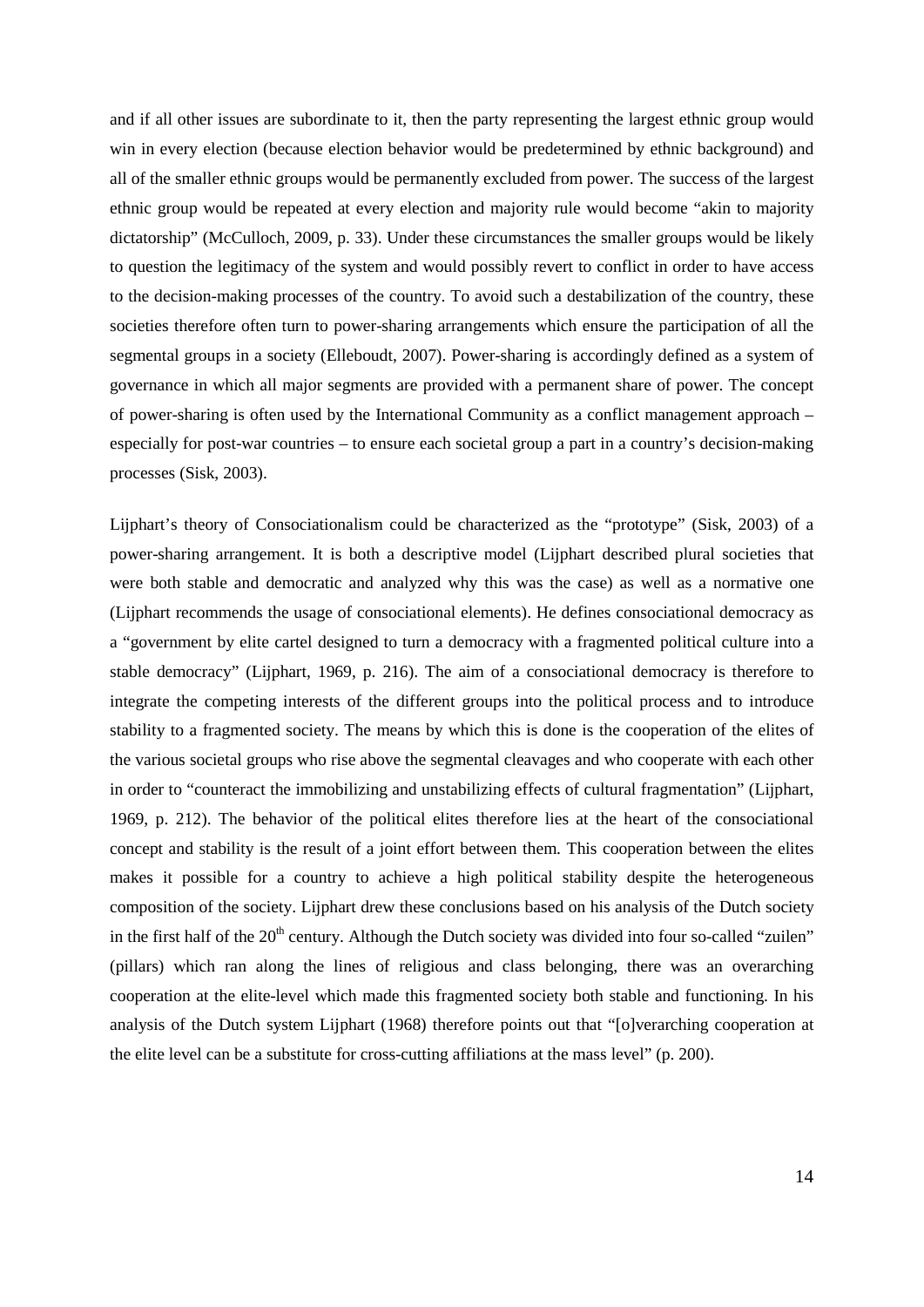Consociational democracies are therefore developed with the aim to include all segmental groups into society in order to avoid clashes and to limit tensions among them by making use of mechanisms of compromise which are implemented by the elites of the different segments (Elleboudt, 2007).

#### <span id="page-14-0"></span>**2.2 Elements of Consociational Democracies**

Elite cooperation in a fragmented society is accomplished through four institutional arrangements which represent the four distinguishing characters of Consociationalism. According to Lijphart these elements of a consociational democracy are: government by a grand coalition, the mutual veto, the use of proportionality as the principle standard of political representation, and autonomy for each major segment of the society to run its own affairs (Lijphart, 1977). As will be shown in Chapter 3, Bosnia's political system includes all of these institutional elements which define a consociational democracy.

**Grand Coalition:** Lijphart distinguishes the grand-coalition criterion as the most important feature of a consociational democracy. It is the "primary characteristic […] that the political leaders of all significant segments of the plural society cooperate in a grand coalition to govern the country" (Lijphart, 1977, p. 25). The grand coalition is usually associated with the formation of a multi-party cabinet in the executive, yet there are also other institutional arrangements that fulfill the grandcoalition requirement (such as permanent or ad-hoc grand councils and committees which have a powerful influence on decision-making). It is therefore not necessarily a particular institutional arrangement but rather the joint effort by the elites to ensure universal participation of all societal segments that defines the grand-coalition character of a political system.

Grand-coalition cabinets (as the usual expression of the grand-coalition criterion) are often contrasted with governments formed in the majoritarian tradition: In homogenous societies with a majoritarian system and a clear government-versus-opposition model, it is common to find minimum-winning coalitions which use majority rule as their daily way of deciding political matters. This is only possible because the electorate perceives that the common values underlying their society will not be threatened by any political party which might come to power. Competition for offices is therefore seen as a "good game" (Almond, 1956, p. 398) which creates benign rivalry among the parties without endangering the most important values of the community. This is because "[w]hen the people are fundamentally at one, they can safely afford to bicker." (Friedrich 1950, p. 422 cited according to Lijphart 1977, p. 28). Only in rare circumstances are the stakes perceived as being very high (such as for example when the constitution is changed or when the country is deciding whether to go to war or not) and then extraordinary majorities are applicable to majoritarian systems as well.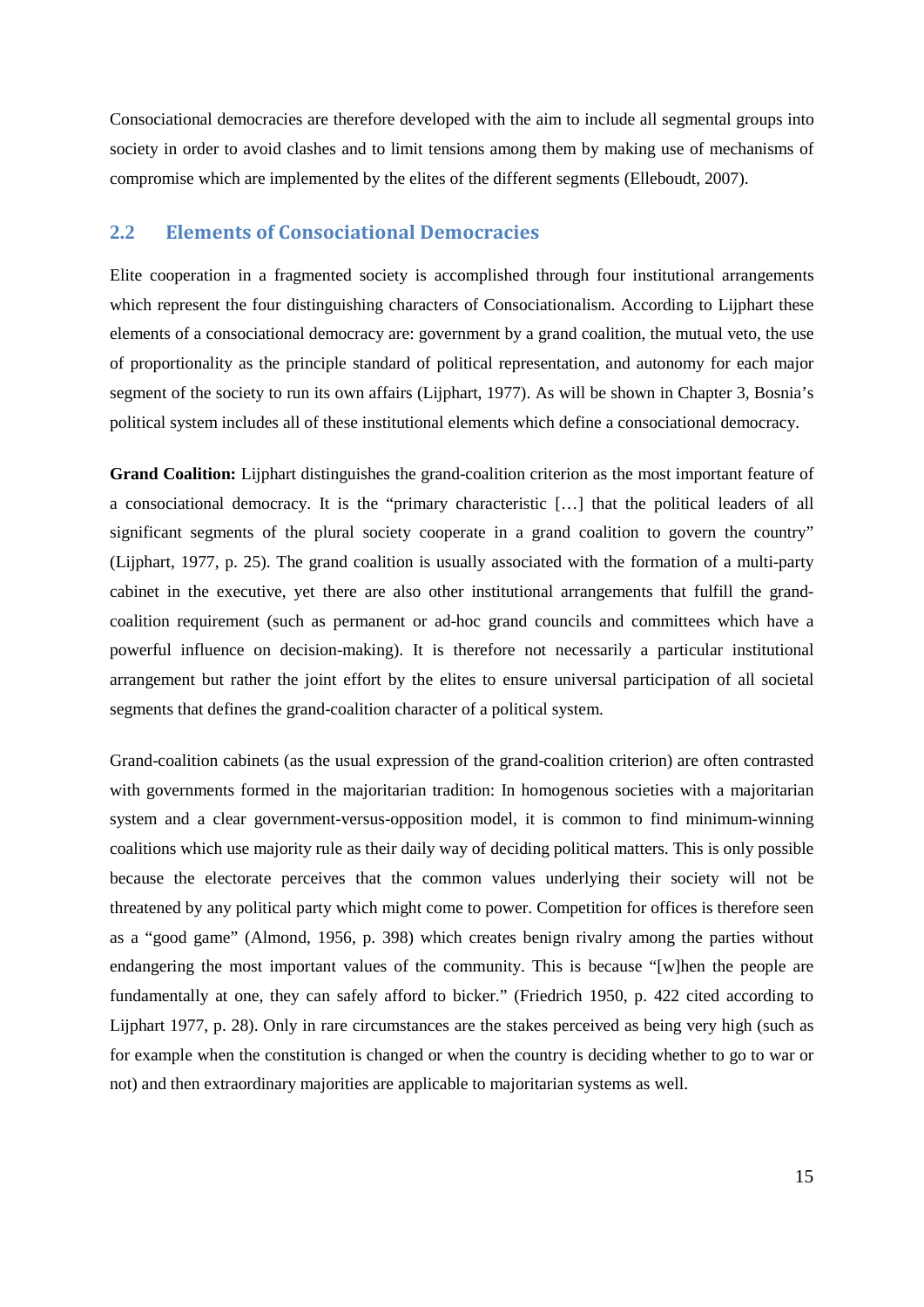The consociational recommendation of the use of grand-coalition cabinets violates the principle of this simple majoritarian rule: This is because in a fragmented society, everyday political decisions are perceived as involving high stakes. Each segmental group fears that its most important values will be undermined by the other groups when these come to power. And consequently, as Gabriel Almond (1956) points out, "when the stakes are too high, the tone changes from excitement to anxiety" (p. 398) and competition between parties is not seen as a "good game" anymore but rather as an outright "war" (Lijphart, 1977, p. 27). In these situations it is not advisable to have minimum-winning coalitions which decide political matters with simple majority rule because the minorities will feel discriminated against and might revert to conflict if they feel fundamentally disadvantaged by a political decision. Grand-coalition cabinets, in contrast, diminish this chance of conflict since they include representatives from each segment which satisfies the need of every group to be considered politically and to have its fundamental values safeguarded. The formation of a grand coalition cabinet is therefore the "appropriate response to the internal crisis of fragmentation into hostile subcultures" (Lijphart, 1969, p. 215).

**Mutual Veto:** The grand coalition criterion already entails the inclusion of minorities in decisionmaking processes and therefore guarantees some level of their protection. However, even when the minority groups participate in the government, they can sometimes still be outvoted by their coalition partners when they do not have the numerical strength to prevent passage of legislation detrimental to their vital interests. This outvoting would consequently undermine the whole concept behind the grand-coalition criterion. When a decision therefore involves the vital interests of a particular minority group and when this group does not have the influence to change that decision, a defeat in this matter would not be accepted by the minority group and might threaten the whole elite cooperation (Lijphart, 1977). The mutual-veto principle therefore complements the grand-coalition feature of a consociational democracy in that it gives each segment "the power of protecting itself, and places the rights and safety of each where only they can be securely placed, under its own guardianship" (Calhoun 1953, p. 28).

A major threat of the mutual veto is that it will turn a government into a minority tyranny, and that deadlock will ensue. However, according to John Calhoun the frequent invoking of the veto is unlikely: The veto gives each group the security that it could invoke it but the actual use of it is improbable because each segmental group "sees and feels that it can best promote its own prosperity by conciliating the good will and promoting the prosperity of others" (Calhoun, 1953, p. 37). The veto which can either be informally given or constitutionally enshrined gives each segment a last resort and for Lijphart (1991) it is therefore the "ultimate weapon that minorities need to protect their vital interests" (p. 495).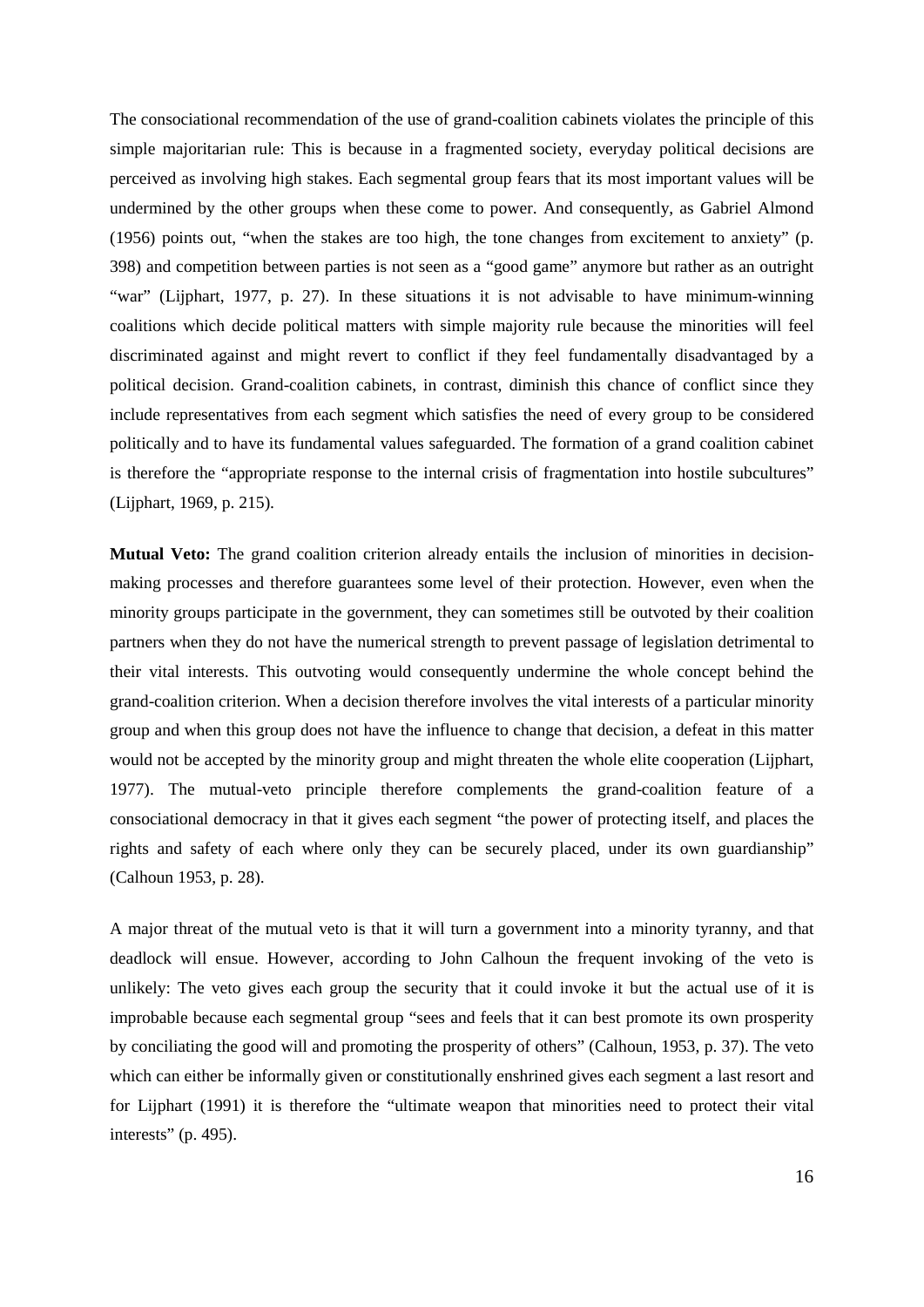**Proportionality:** For divided societies, Lijphart recommends the usage of proportionality to ensure each segmental group adequate political representation in the legislature, in civil service appointments and in the allocation of financial resources. Concerning the electoral system, Lijphart favors a proportional representation (PR) system for a divided society in order to ensure the election of a broadly representative body. In majoritarian systems there is a winner-takes-it-all mentality in which minorities would not be represented adequately in the legislature and would only be protected by minority rights. A PR system on the other hand ensures the inclusion of these minorities in the legislature or in other governmental and non-governmental bodies. Proportionality as a principle of representation should, however, not only be found in the parliament but should infuse all political bodies such as the judiciary, the civil service and the security forces as well. The principle is therefore intended to counterbalance the marginalization of ethnic and national groups in all spheres of public life. According to Florian Bieber and Sören Keil (2009) proportionality consequently serves two core purposes: Firstly, it allows for the political inclusion of minority interests in parliament and in the political system as a whole and it secondly guarantees the constitution of the state as a "multi-ethnic and multicultural entity" (p. 346).

<span id="page-16-0"></span>**Segmental Autonomy:** The last defining feature of a consociational democracy is the so-called segmental autonomy – an idea which is closely linked to the concept of federalism. According to Yash Ghai (2000) autonomy is a "device to allow an ethnic group or other groups claiming a distinct identity to exercise direct control over important affairs of concern to them while allowing the larger entity to exercise those powers which are the common interest of both sections" (p. 8). For Lijphart this characteristic of a consociational democracy is a logical consequence of the grand-coalition criterion. He states that "for all matters of common interest, decisions should be made by all of the segments together with roughly proportional degrees of influence. On all other matters, however, the decisions and their execution can be left to the separate segments" (Lijphart, 1977, p. 41). Autonomy can be granted either territorially (on a geographic basis) or in a corporate fashion (i.e. the group retains power over certain domains, such as culture or education). Giving a group a certain degree of self-rule is supposed to stabilize the broader institutional framework of a state: It is assumed that a group which is granted sole concern over some issues has an incentive of securing the stability of a country's overall political framework as well. The concept of giving autonomy to a minority group is therefore intended to securing the stable operation of the political system and to sustaining interethnic peace (McCulloch, 2009).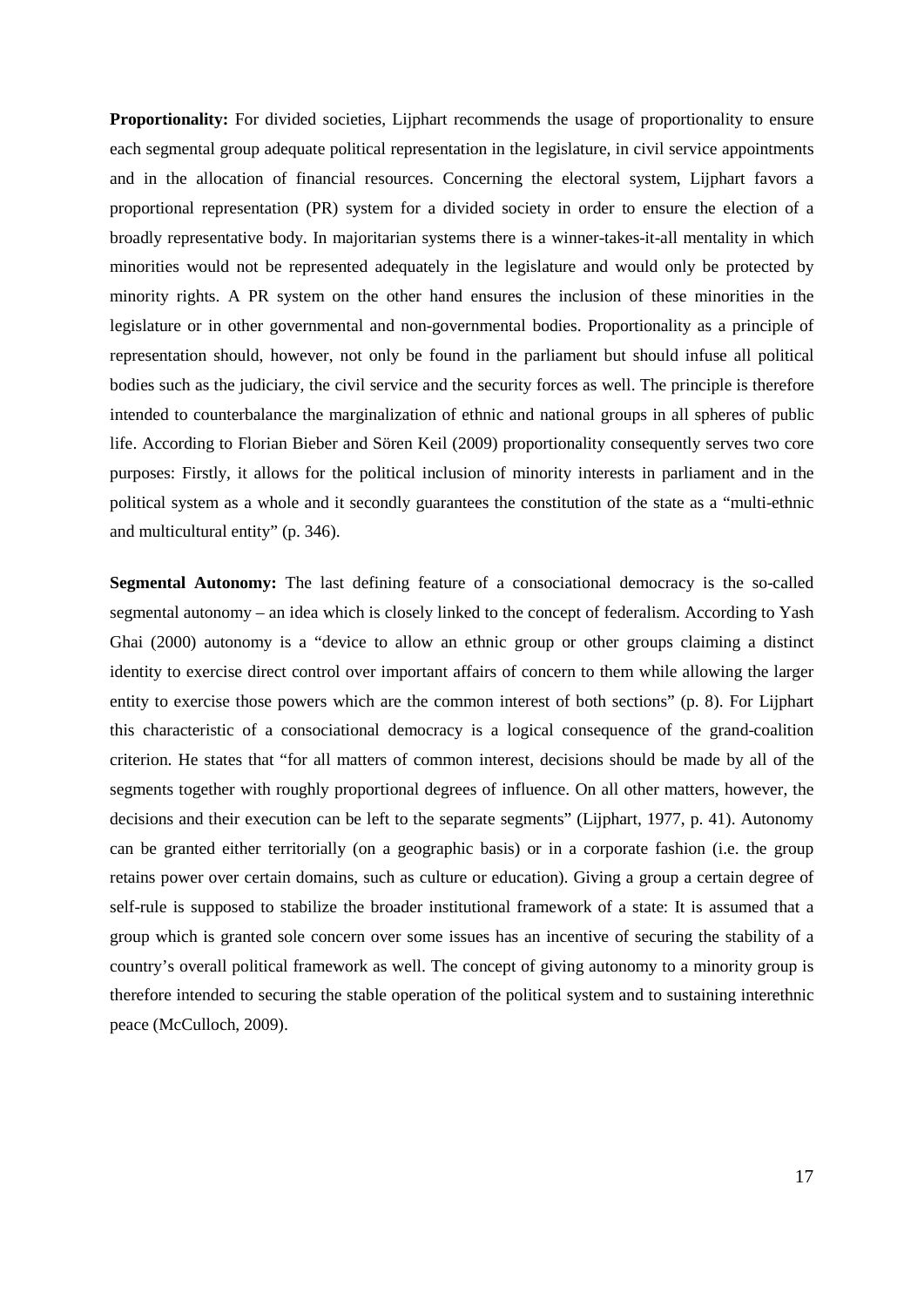#### **2.3 Conditions Conducive to Consociationalism**

The concept of elite cooperation, which is at the heart of the theory of Consociationalism, implies that the role of leadership is crucial to the success of a consociational democracy. For elite cooperation to work it is necessary for the respective segmental leaders to share a commitment to the unity and stability of the country and to understand that political fragmentation is a danger to this end. There are several conditions which are conducive to a functioning overarching elite cooperation and therefore to the success of a consociational democracy (Lijphart, 1977). These favorable factors include a balance of power among the segments, a multi-party system with segmental parties, a small size of the country, some cross-cutting cleavages, overarching loyalties, a representative party-system, isolation of the segments from each other, and traditions of elite cooperation (ibid.).

For Lijphart, a system with either the hegemony of one group over several others or with a dual balance of power (with two groups of roughly the same size) is an obstacle for the successful working of a consociational democracy. This is because in both cases the incentives for cooperation are low: In a system in which one group is considerably more powerful than the others, the former one will try to dominate the minority groups rather than to focus on cooperation. Similarly, a system with two groups of an equal size would favor a constant competition among the segmental groups because a gain for one group would inherently be perceived as a loss for the other (Lijphart, 1977). Lijphart therefore finds a system with a small number of groups which are of equal power the most conducive to a functioning consociational democracy.

Another factor which Lijphart distinguishes as conducive to Consociationalism is the size of the country in question. In a small country the elites are more likely to know each other personally which in turn makes cooperation easier. In addition, small countries are more vulnerable to external threats. These external threats can unify the elites and can strengthen their internal cohesion. The same is applicable if there are overarching loyalties in the country: If the political leaders and the segmental groups share the same values or ideals or if they are affiliated to the same institutions, the cohesion between the leaders of the groups is greater and elite cooperation is more likely to function. A shared national identity would for example be a very strong and distinct shared common loyalty. In addition to that, a tradition of elite cooperation is also very helpful: Countries with established inter-elite cooperation structures in which the political leaders have worked with each other for a longer time are more likely to succeed as consociational democracies (Lijphart, 1977).

Over the years various suggestions concerning the question what factors support the functioning of a consociational democracy have been put forward: Ulrich Schneckener (2002) built upon the conditions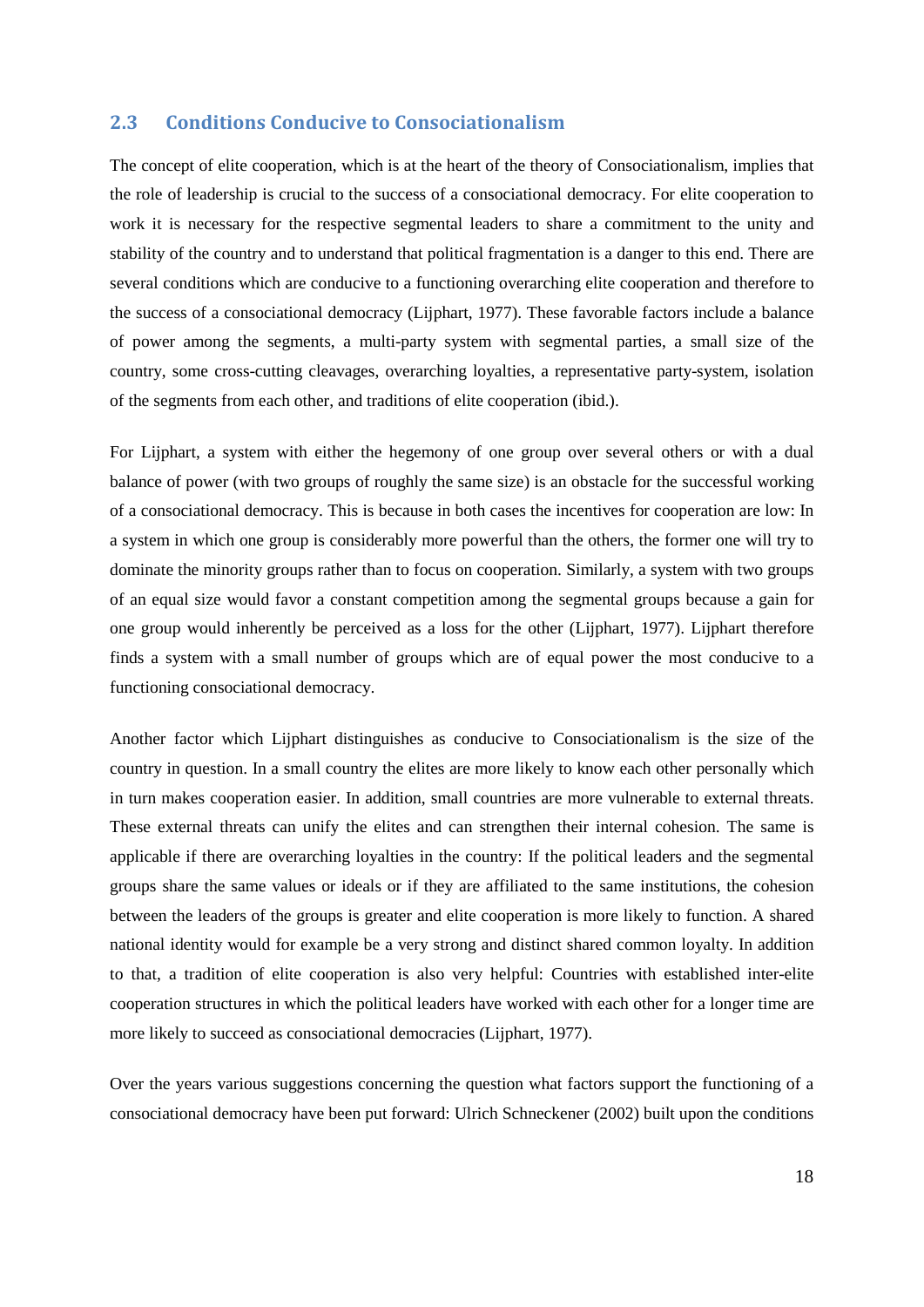suggested by Lijphart and refined them in some instances creating a comprehensive and detailed overview of the factors conducive to the functioning of a consociational democracy:

| Table 2: Conditions Conducive for the Functioning of a Consociational Democracy (created according to Schneckener, 2002) |                                           |  |
|--------------------------------------------------------------------------------------------------------------------------|-------------------------------------------|--|
| <b>Structure-Based Conditions</b>                                                                                        | <b>Actor-Based Conditions</b>             |  |
| Relative equilibrium in terms of group size                                                                              | Dominant elites                           |  |
| No major socio-economic discrepancies                                                                                    | Respect for the status quo                |  |
| <b>Territorial segregation</b>                                                                                           | <b>Tradition of compromise</b>            |  |
| Overarching loyalty                                                                                                      | Comprehensive participation of all groups |  |
| Cross-cutting cleavages                                                                                                  | Internal compromise                       |  |
| Moderate intra-group pluralism                                                                                           |                                           |  |

Taking a look at Bosnia, it is possible to say that some of the conditions conducive for the functioning of a consociational democracy are present (i.e. small country, relative equilibrium in terms of group size, territorial segregation) while other conditions are nearly completely absent (i.e. overarching loyalty, internal compromise, cross-cutting cleavages). In this context, it is, however, important to remember that – as Lijphart himself points out – these conditions are "helpful but neither indispensable nor sufficient in and of themselves to account for the success of consociational democracy" (Lijphart, 1977, p. 54). This means that sometimes a consociational democracy may work even when many of the conditions are not fulfilled while another consociational system may not work even with many of the conditions accounted for. Lijphart's theory consequently lacks predictive powers. Whether a consociational democracy will eventually work out is difficult to predict even when taking favorable or unfavorable conditions into account (Lijphart, 1977). The presence of some of these conditions in Bosnia is therefore no guarantee for the country's successful working, while the absence of some of these conditions does not inherently mean that Bosnia is doomed to remain with a deficient political system forever as the recommendations which will be presented in Chapter 5 will show.

#### <span id="page-18-0"></span>**2.4 Criticism of Consociationalism**

"[…] some types of power-sharing systems may contain the seeds of their own selfdestruction as the search for consensus turns into deadlock by political leaders […]" (Sisk, 2003)

Many of the advantages of a consociational political system seem clear: For severely fragmented societies Consociationalism offers a way to ensure the inclusion of every segmental group in important decision-making processes and aims at achieving the "widest consensus among all factions" (Norris, 2005, p. 2). This precludes any specific group from being neglected or outvoted by a numerically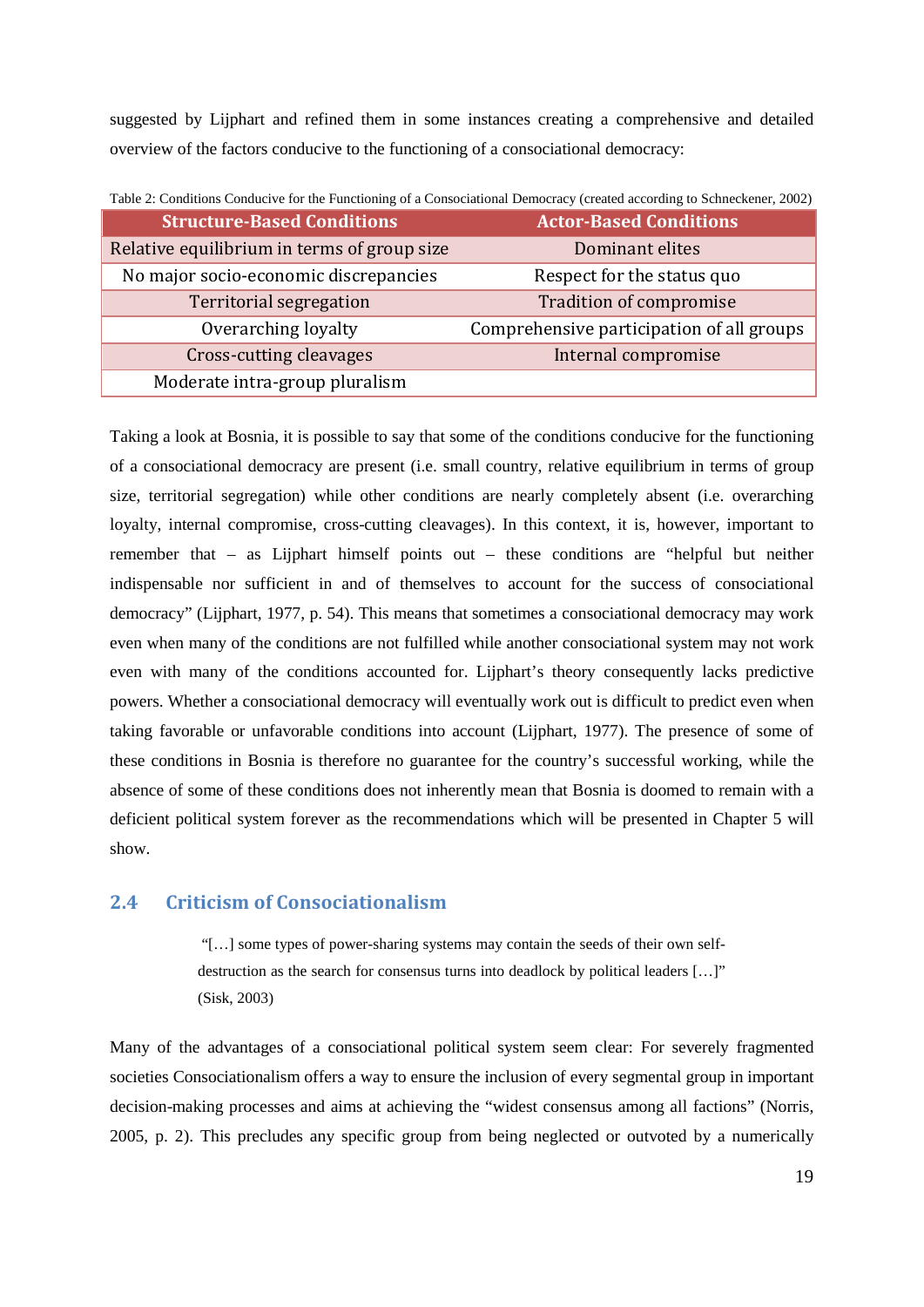stronger one which in turn supports the feeling of security among the factions and the feeling of loyalty towards the state. As Issacharoff (2004) points out, Consociationalism consequently enhances the legitimization of a political system in the eyes of the segmental groups, especially after a period of severe conflict when the distrust among the groups is high. Eventually, this legitimacy makes the plural society more stable and less prone to inter-group hostilities.

There are, however, a number of problems associated to consociational democracies. Since Lijphart first introduced the concept of Consociationalism in 1977, much criticism has followed and some of this criticism shall be presented in this chapter in order for the reader to understand the most problematic aspects of the theory. A more detailed analysis of the strengths and weaknesses of a consociational political framework will follow in a later chapter as part of the SWOT-analysis of the Dayton Constitution.

The criticism most commonly expressed (and also the starting point for the Theory of Centripetalism which will be discussed in the next subchapter) is that Consociationalism encourages and reinforces segmental (for example ethnic) identification instead of lessening the salience of the cleavages among the groups. Consociational democracies emphasize inter-group differences and institutionalize ethnicity as a permanent dividing line of the society (Ellebout, 2007). Henry Hale and Rein Taagepera (2002) argue that the institutionalization of ethnicity is especially problematic when federal borders coincide with ethnic lines because leaders then feel encouraged to "play the ethnic part" (p. 1105) when running for elections instead of focusing on cooperating with the leaders of the other groups. When the ethnic groups are furthermore kept divided as suggested by Lijphart and when the interaction between them diminishes to no more than what is absolutely necessary, it is even less likely for a common identity and for an understanding of each other to develop. Inter-segmental solidarity is thus forestalled which makes separatist tendencies more likely to occur (Bellamy, 2000).

Consociational democracies are also criticized for being fundamentally undemocratic and unaccountable because of the factual absence of an opposition. Donald Horowitz (2000) for example argues that as most groups in a consociational democracy are to some degree included in the executive of a country "[…] an all-together too cozy relationship among parties included in government" (p. 256) will be the result. This 'cozy' atmosphere is, however, an obstacle to authentic political debate and the voting public is therefore deprived of the possibility of making parties accountable for their actions by voting them out of power (McCulloch, 2009). Horowitz (1985) furthermore argues that the consociational model suffers from an "inadequate specification of consequences" (p. 570): As a consociational system entails desired or undesired, intended or unintended side effects which depend on the single case, it cannot be universally applied to every divided society. Consociationalism is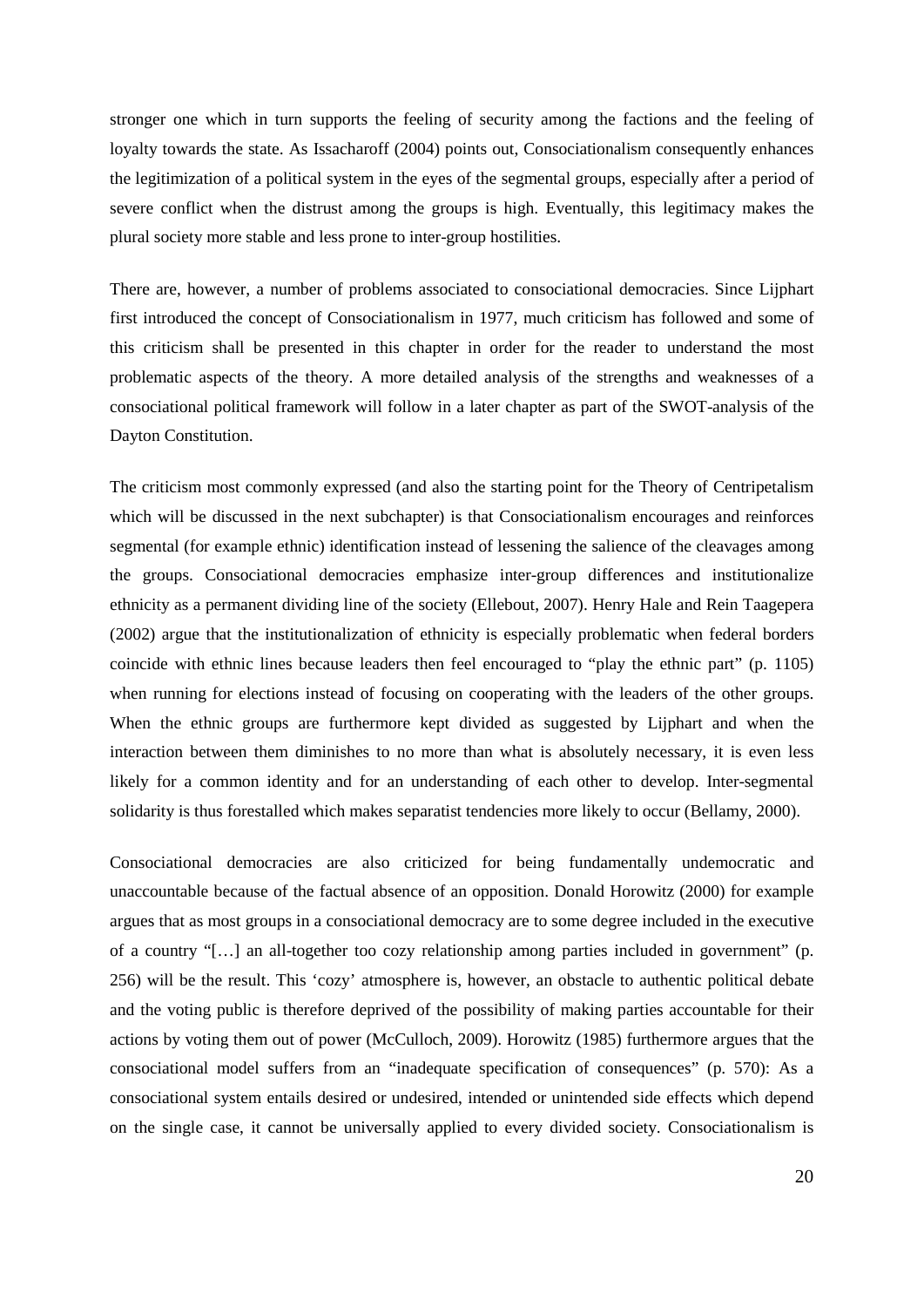therefore not a blueprint for the construction of a viable, stable and plural democracy. Neither is it a guarantee for peace in a society: Despite their power-sharing agreements based on consociational ideas conflicts broke out again in places such as Angola, Cyprus, Lebanon, Sierra Leone and Sudan (Sisk, 2003).

Concerning the four features of a consociational democracy it can furthermore be stated that the grand coalition makes decision-making processes very slow and often ineffective. A system with constant representation is furthermore very costly and hard to sustain the whole time. The element of the veto reinforces the threat of political deadlock by giving each group a tool to block political decisions. A group can therefore use its veto to politically blackmail the other groups which leads to further government stagnation. The result can be a "cold peace" (Sisk, 2003): although the parties refrain from violence, they do not effectively cooperate with each other either. The table at the end of the chapter will summarize some of the main problems associated to the four elements of a consociational democracy.

All in all, it can be stated that over the years Lijphart's concept of Consociationalism has been confronted with much criticism of which the above mentioned only presents a share. Some of this criticism is also applicable to the Bosnian case and will be touched upon in the analysis of the Dayton Constitution in Chapter 4. This chapter was therefore intended to give the reader insight into some of the fundamental problems of the theory which will become important in the further course of this thesis.

| <b>Principles</b>             | <b>Practices</b>                                                                                                              | <b>Problems</b>                                                                                                                                                    |
|-------------------------------|-------------------------------------------------------------------------------------------------------------------------------|--------------------------------------------------------------------------------------------------------------------------------------------------------------------|
| <b>Broad-based Coalitions</b> | Grand coalition governments                                                                                                   | Elites may initiate conflict to<br>bolster their power at the center                                                                                               |
| <b>Mutual Veto</b>            | rights<br>defined<br>in<br>Group<br>constitutional terms for named<br>ethnic, racial, religious or<br>cultural groups         | Can reinforce the<br>ethnic<br>divisions in society rather than<br>promoting cross-cultural<br>understanding                                                       |
| <b>Proportionality</b>        | Proportional<br>electoral<br>spending, representation, and across community lines<br>participation by ethnic group<br>leaders | representation May reflect well the division in<br>system and the society but does not provide<br>proportional allocation of jobs, incentives for building bridges |
| <b>Group autonomy</b>         | Federalism,<br>territorial.<br><sub>or</sub><br>"corporate"                                                                   | May contain disincentives for<br>contending groups<br>live<br>to<br>peacefully together                                                                            |

Table 3: Elements of Consociationalism and Problems Associated to Them (created according to Sisk, 2003)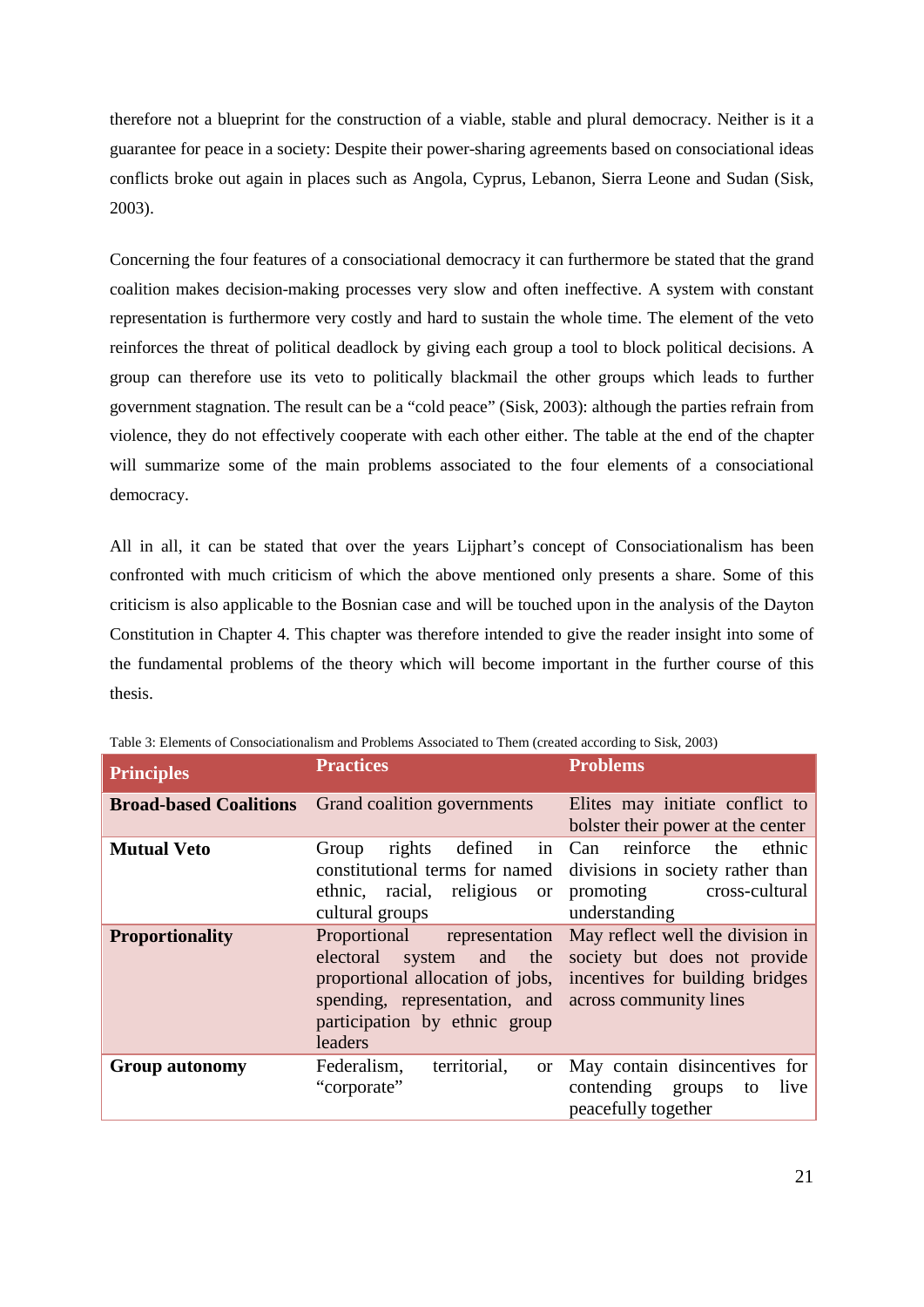#### <span id="page-21-0"></span>**2.5 The Integrative Approach as an Alternative**

As was already stated before, one of the main arguments against consociational democracies is that they emphasize segmental divisions instead of creating incentives for an integration of the different groups. This criticism was most vehemently brought forward by Donald Horowitz in his book "Ethnic Groups in Conflict" (1985) which laid the foundation for the so-called integrative approach to managing differences in a plural society. This integrative approach is also known as the theory of Centripetalism because it aims at "engineer[ing] a center-oriented spin to political dynamics" (Sisk, 2003). Although Bosnia's political system is built on consociational elements, it is important to understand the integrative approach as well because some of the reforms the Dayton Constitution was subjected to where initiated in the 'integrative' spirit and because some of the recommendations presented in Chapter 5 will include elements of this theory.

The integrative approach and Consociationalism share the same foundational assumptions: They are both based on the observation that establishing stability in a fragmented society is difficult to achieve and that segmental belonging is a determining factor for the inclusion and exclusion from government and society. Horowitz (1993) considers as the main problem that "[…] there is a tendency to conflate inclusion in the government with inclusion in the community and exclusion from government with exclusion from the community" (p. 18). While the theories agree on this aspect, they draw different conclusions as to how to overcome the problem. Horowitz does not consider the building of consociational institutions as a solution because "the problems of inclusion and exclusion do not disappear when new institutions are being adopted and put into operation" (p. 23). Rather, the integrative approach relies on the assumption that the only way to overcome the problem of inclusion and exclusion is to promote the integration of the segmental groups along the dividing lines of society. Instead of institutionalizing the differences in power-sharing arrangements, Horowitz's approach is to foster moderation among the politicians and to create incentives for the segmental groups to overcome their differences. His recommendation is therefore to develop a "coherent package […] of conflictreducing techniques" (p. 35). A voting system that creates incentives for politicians to cooperate on an interethnic basis and for citizens to vote across ethnic lines would be the main element of such a package. The electoral rules of a voting system should therefore be designed so as to reward moderation and to encourage politicians to look for voters outside of their ethnic group.

One feature of such an integrative electoral system would be the use of the Alternative Vote (AV) which makes it possible for the population to cast more than just one vote. The AV-system predicts that the first vote will go to the candidate with the same ethnic background as the voter, but believes that under certain circumstances the second vote will cross the ethnic line and go to politicians with more moderate views who might be able to represent ethnic groups which they do not belong to. This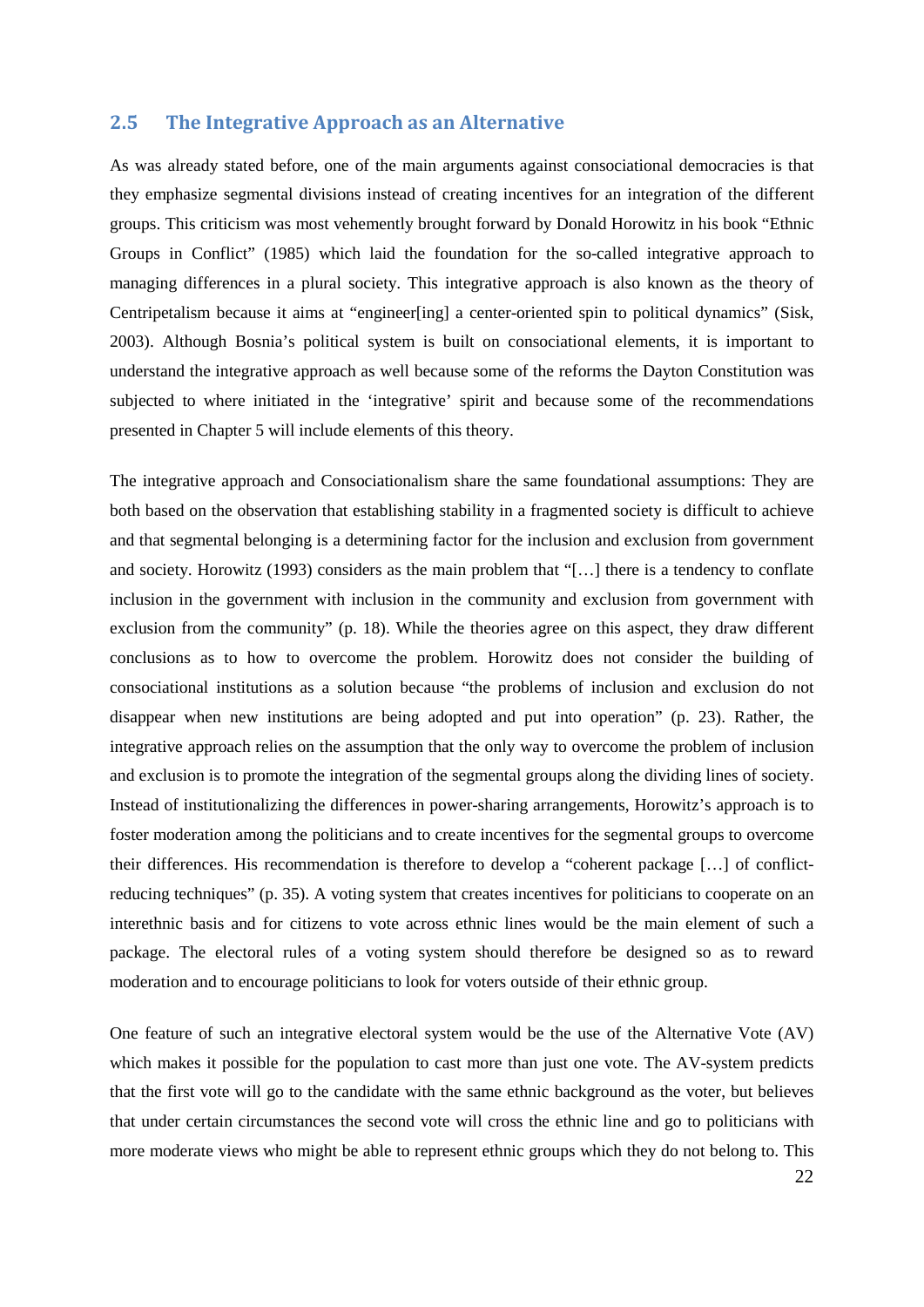kind of electoral system would reward politicians for middle-of-the-road positions. It does therefore not rely on moderation and conciliatory feelings just being present in a society but rather assumes that the self-interested campaigning politician will moderate his or her views in order to attract votes from outside his or her ethnic electorate (McCulloch, 2009). This way, ethnic cleavages would become less salient because politicians would not be rewarded for "play[ing] the ethnic card" (Hale & Taagepera 2002, p. 1105).

While this approach is often considered superior in theory to Consociationalism because it emphasizes ethnic integration instead of reinforcing the lines of division, there are problems associated to it as well. A main argument against the theory is that in some societies the ethnic disputes have hardened the sides so much (especially during the course of a war) that electoral incentives will not suffice to foster ethnic accommodation (Sisk, 2003). The following table summarizes the principles of the integrative approach, its practices as well as its problems:

| <b>Principles</b>                                                                  | <b>Practices</b>                                                                                                                                                                                                                                      | <b>Problems</b>                                                                                                   |
|------------------------------------------------------------------------------------|-------------------------------------------------------------------------------------------------------------------------------------------------------------------------------------------------------------------------------------------------------|-------------------------------------------------------------------------------------------------------------------|
| <b>Incentives for elite and</b><br>mass moderation                                 | A president who stands for all<br>groups and who emphasizes<br>moderation and reconciliation<br>(such as Nelson Mandela)                                                                                                                              | Leaders who can rise above<br>the fray of intergroup enmity<br>are hard to find; they can't be<br>simply invented |
| Intra-group contestation<br>and inter-group<br>moderation in electoral<br>contests | The use of vote-pooling<br>electoral systems, such as the<br>Single Transferable Vote or the not from their community<br><b>Alternative Vote</b>                                                                                                      | People may be unwilling to<br>vote for candidates who are                                                         |
| <b>Minority influence, not</b><br>just representation                              | Federalism is a way to give all Political leaders and key<br>minority<br>power in various regions; the willing to respond to the<br>regions serve as a training incentives for moderation,<br>ground for national-level preferring that<br>moderation | groups access to public figures may not be<br>minority<br>representation remain token<br>or symbolic              |

Table 4: Principles, Practices and Problems of the Integrative Approach

The main distinction between the two approaches is therefore that consociationalists "see normative appeal in the explicit inclusion and protection of groups, [whereas] centripetalists promote a process of reciprocal dependence among the segments that is intended to foster both integration and moderation" (McCulloch, 2009, pp. 57-58).

All in all, it is possible to say that both approaches have advantages and disadvantages. Despite the differences, though, they share some foundational assumptions and neither model wishes to abolish the notion of ethnicity altogether. Rather than trying to force the segmental groups into accepting one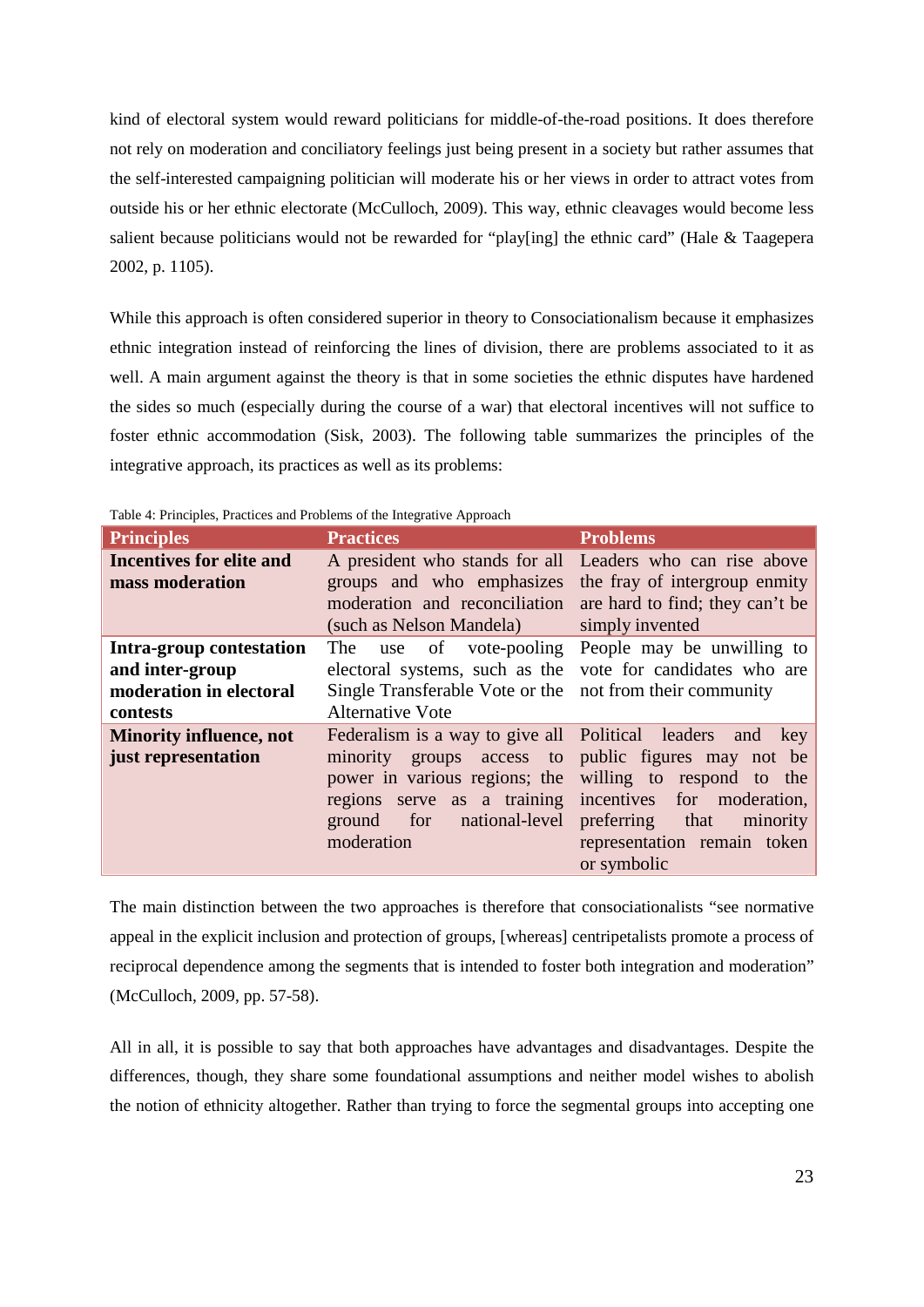single national identity, both approaches attempt to include the groups within a broader institutional framework – albeit through different means.

#### <span id="page-23-0"></span>**2.6 Conclusion**

This chapter was intended to introduce the theory of Consociationalism to the reader in order for him or her to have a theoretical foundation for the analysis of the Dayton Constitution which will follow in a later chapter. Therefore, the background and the elements of the theory as well as the conditions conducive for establishing a consociational democracy were elaborated in depth. The overview over the criticism associated with Consociationalism served to give the reader an insight into the problems of this type of power-sharing and the presentation of the theory of Centripetalism served to show him or her alternatives to the consociational model.

For the following course of the thesis it is important to remember that Consociationalism is a method to integrate the competing interests of segmental groups in a plural society through the use of powersharing mechanisms. It should also be noted that consociational models run the risk of deadlocking political systems and of reinforcing the salience of ethnicity instead of lessening it. The integrative approach alternatively suggests that a society should not look at ethnicity as its building block but that it should become a socially more inclusive state by creating incentives for cross-ethnic cooperation and moderation. Despite the flaws of the theory of Consociationalism, it is, however, noteworthy that it is still the most commonly used method of rebuilding deeply fragmented societies, especially after a period of war. As Arend Lijphart (1977) therefore puts it: "For many of the plural societies […] the realistic choice is […] between consociational democracy and no democracy at all" (p. 238).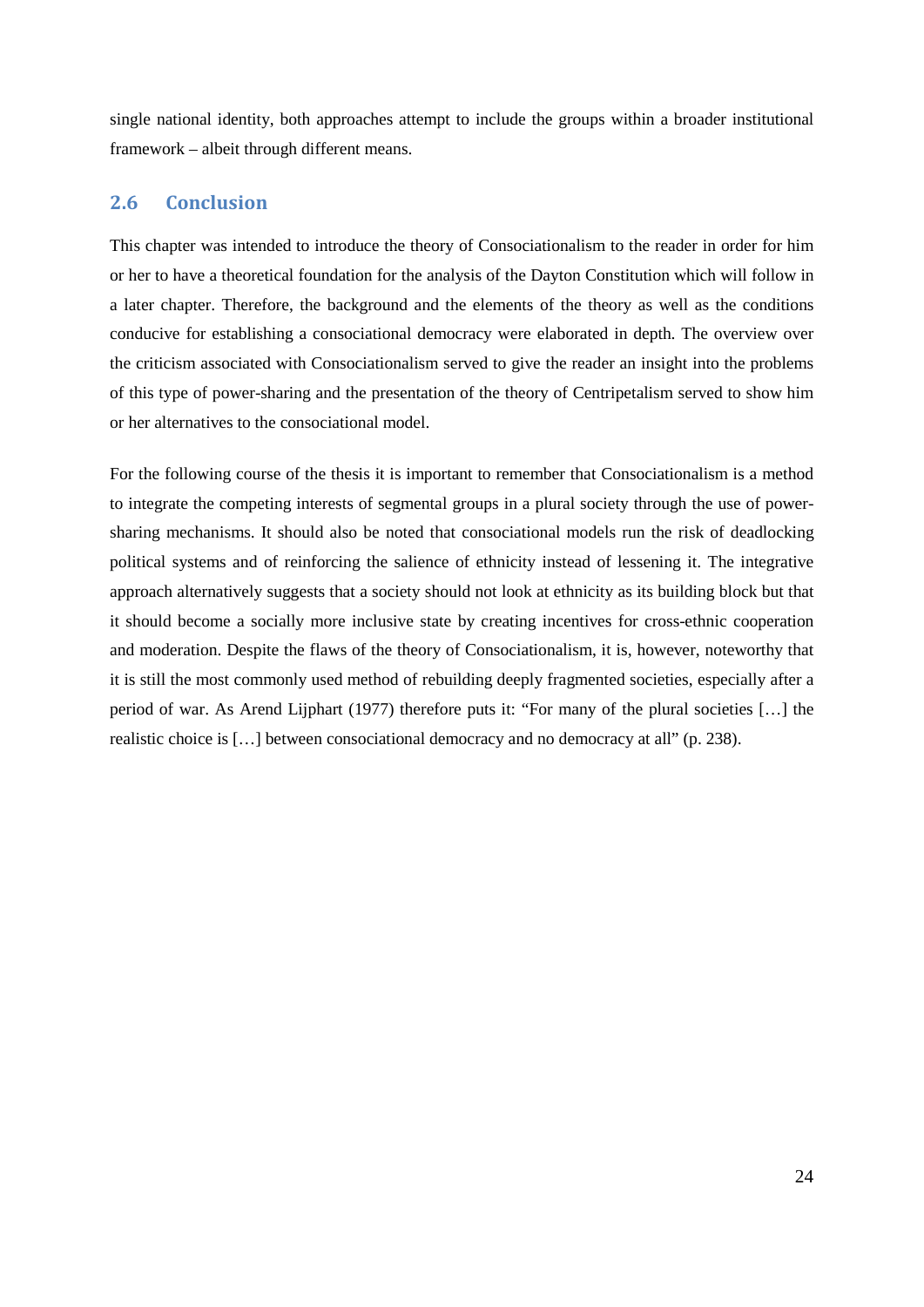#### <span id="page-24-0"></span>**3. Subject of Analysis: The Dayton Constitution**

The third chapter will elaborate on the subject of analysis of this Bachelor thesis – the Bosnian Constitution as laid down in the Dayton Peace Agreement in 1995. As the SWOT-analysis will evaluate this constitution in depth, it is vital for the reader to understand its origin, its provisions and the processes it has undergone in the last 15 years. Therefore, this chapter will first of all introduce the reader to the rationale for the creation of the Dayton Peace Agreement: Chapter 3.1 will hence summarize the Bosnian war which led to the signing of the DPA and the interests of the conflicting parties involved (Chapters 3.1.1 and 3.1.2).

The second subchapter (Chapter 3.2) will focus on the provisions of the Dayton Constitution. Based on the theoretical framework elaborated in Chapter 2, its first section will deal with the consociational elements of the Dayton Constitution (Chapter 3.2.1) which will be grouped into the categories of 'power-sharing' (Chapter 3.2.1.1.) and 'autonomy' (Chapter 3.2.1.2.). The subsequent section (Chapter 3.2.2) will elaborate on the role of the International Community (IC) in the Bosnian political framework. As a de facto international protectorate, Bosnia's politics and the functionality of its political system and its constitution are closely related to the interventions of the IC. This involvement by the IC is therefore what essentially distinguishes the Bosnian from a typical consociational model, making it a so-called "Consociation plus" (Starcevic-Srkalovic, 2009, p. 33). The last part of this subchapter (Chapter 3.2.3) will be dedicated to other provisions relevant for the SWOT-analysis and Bosnia's EU accession efforts which are not explicitly part of the consociational model (such as for example the provisions on human rights).

The penultimate chapter (Chapter 3.3) will then shortly address the reform initiatives that the Dayton Constitution was subjected to in the past years, some of which were initiated in the integrative spirit. Lastly, a conclusion shall be drawn (Chapter 3.4).

#### <span id="page-24-1"></span>**3.1 Background of the Dayton Peace Agreement**

"On paper, Dayton was a good agreement; it ended the war and established a single, multi-ethnic country." (Richard Holbrooke, US negotiator and chief architect of the Dayton Peace Agreement; Holbrooke, 1998, p. 335)

#### <span id="page-24-2"></span>**3.1.1 The War in Bosnia**

The General Framework Agreement for Peace, more generally known as the Dayton Peace Agreement, initialed at Dayton, Ohio on 21 November 1995, and formally signed in Paris a couple of weeks later, ended the three-and-a-half year long war on parts of the territory of the former Socialist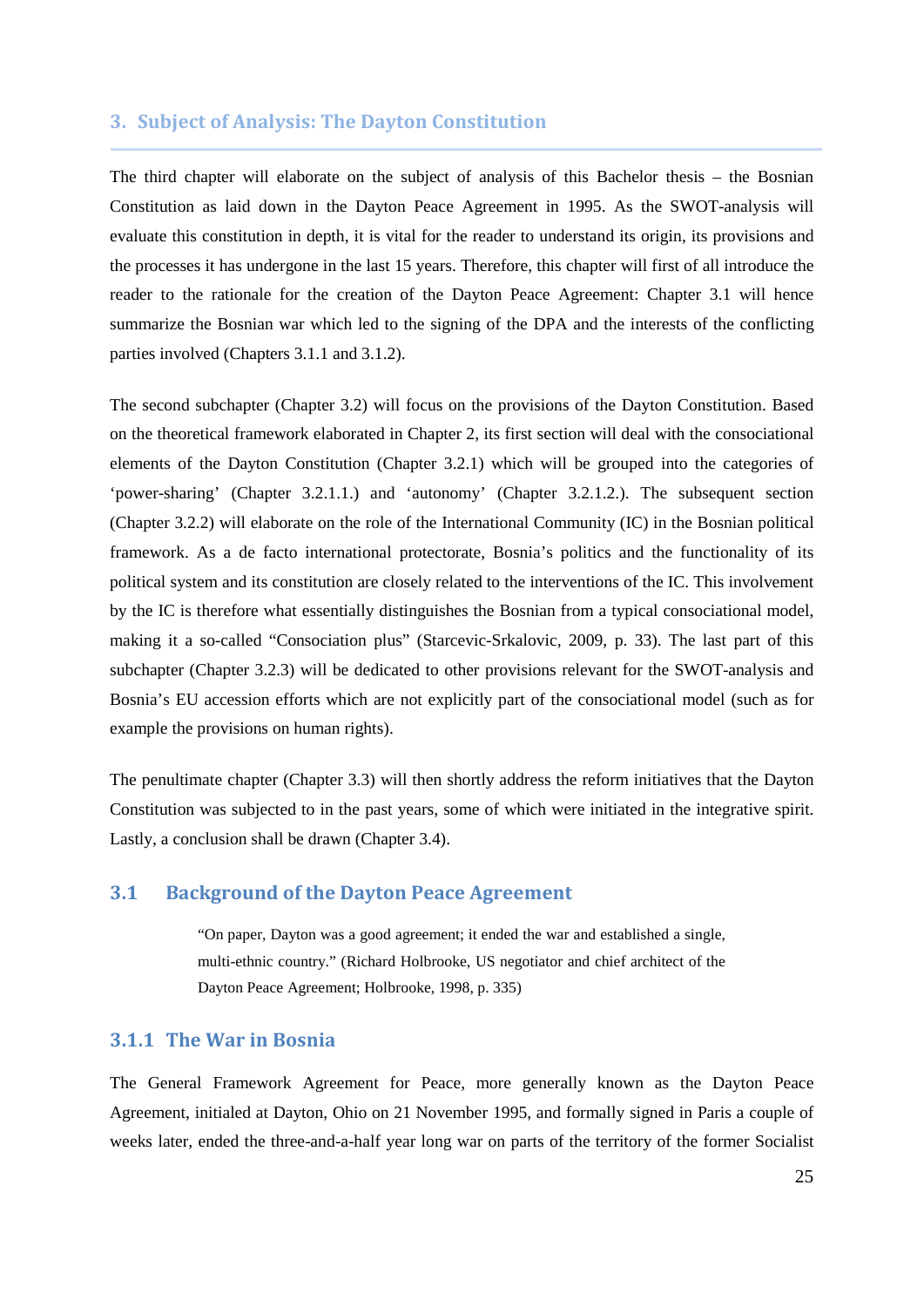Federal Republic of Yugoslavia (SFRY)<sup>[4](#page-11-2)</sup>. The war which lasted from April 1992 until December 1995 and cost the lives of over 100.000 people was the most violent and deadly conflict on European ground since the end of the Second World War (Weller & Wolff, 2006). Through the war (especially the war journalism) the image of the Balkans and especially of Bosnia and Herzegovina in the West became inseparably linked to notions such as of 'ethnic cleansing' or 'mass rape' (Bose, 2002; Holbrooke, 1998).

The war in Bosnia was triggered by the dissolution of the Former Yugoslavia, a socialist and federal state which consisted of six republics (Bosnia and Herzegovina, Croatia, Macedonia, Montenegro, Serbia and Slovenia) and two autonomous regions (Vojvodina and Kosovo). Due to growing tensions between Croatia and Slovenia on the one and Serbia on the other hand, the former two declared their independence from the SFRY in 1991 which prompted the Serbian forces to wage war against them<sup>[5](#page-25-0)</sup>. In March 1992, the multi-ethnic Socialist Republic of Bosnia and Herzegovina consisting of roughly 44% Bosnian Muslims, 31% Bosnian Serbs and 17% Bosnian Croats held a referendum on the question of its independence from the SFRY. The referendum was mainly advocated by Bosnia's Muslims while the Bosnian Serbs were vehemently opposed against the secession of Bosnia from the SFRY: They consequently massively boycotted the referendum. Unsurprisingly therefore, the referendum resulted in an overwhelming majority for Bosnian independence which was consequently declared by the Bosnian president Alija Izetbegovic on 5 March 1992 and internationally recognized by the USA and the European Community (EC) the day after.

Following the Bosnian declaration of independence, the Bosnian Serbs proclaimed and established the Serbian Republic of Bosnia and Herzegovina (which was later renamed Republika Srpska) within Bosnia and Herzegovina and attacked the Bosnian Muslim population in order to secure territory as part of the wider plan to establish Greater Serbia. In the first years of the war, the Bosnian Serb forces supported by the Yugoslav People's Army (YPA) were predominant and carried out massive ethnic cleansing throughout the country, mainly directed against the Bosnian Muslim population. The Serbian superiority, however, declined in the later period of the conflict with the Bosnian Muslims and the Croatian forces joining together. After the attack against the market place in Sarajevo and the Massacre of Srebrenica, the International Community stepped in to stop the Serbian forces and NATO carried out strikes against their infrastructure in 1995 as part of the Operation Deliberate Force. Under the pressure of the IC and after much negotiation, the Serbian and Croatian leaders (Slobodan

 $\overline{a}$ 

<span id="page-25-1"></span><span id="page-25-0"></span><sup>&</sup>lt;sup>4</sup> Also referred to as SFRY or as Former Yugoslavia during the course of the thesis  $5$  The Yugoslav People's Army (under Serbian command) attacked Slovenia unsuccessfully and quickly withdrew from its offensive. In Croatia, the YPA, however, succeeded in gaining large territories of the country and full-scale war erupted.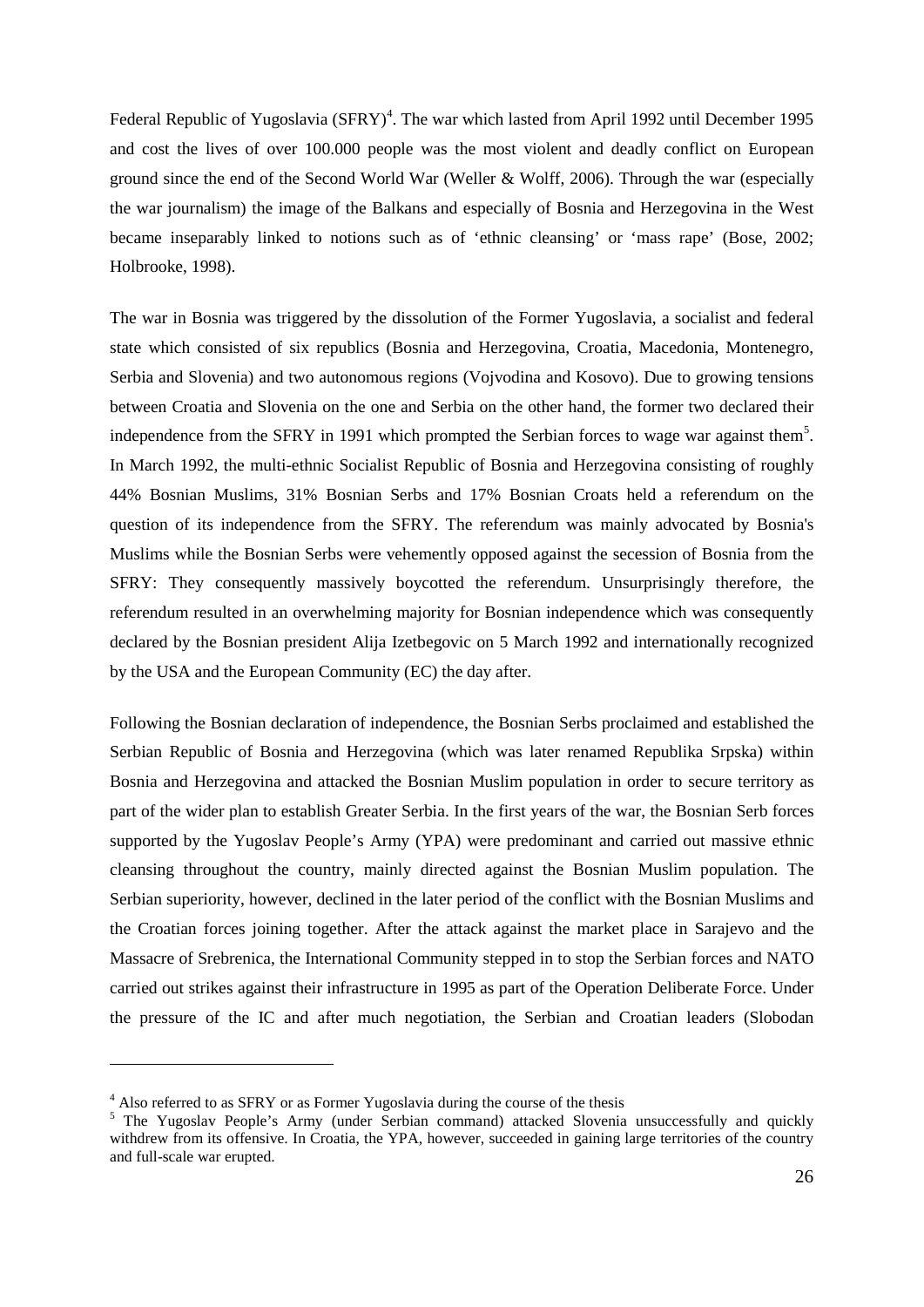Milosevic and Franjo Tudjman) as well as the Bosnian president (Alija Izetbegovic) signed the Dayton Peace Accords which formally ended the war. Although a constitution was included in Annex 4 of the DPA, the agreement was not primarily meant as a state-building exercise but it was first and foremost intended to freeze the violent situation on the ground as Christopher Chivvis (2010) observes: "The Western powers intervened in Bosnia to stop a war*,* not build a nation." (p. 1).

There are various explanations offering an answer to the question of why the conflict erupted. This thesis is not intended to assess the factors which led to the outbreak of the violence. It rather seeks to analyze the outcomes of the decisions formalized through the DPA and their consequences for today's Bosnian society. However, it is nonetheless important to point out a very central issue for this thesis: the existence of ethnic cleavages before and after the war. The literature on Bosnia tends to depict the country in either of two ways: One group supports the belief that Bosnia was a peaceful state in which the various ethnicities lived together in tolerance until the war broke out. The depiction of Sarajevo as a multicultural city – as the 'European Jerusalem' – is often linked to this view. For this group, the war in Bosnia was not a product of endogenous forces but it was forced upon the Bosnian people by the external aggressors Serbia and Croatia (Bose, 2002). This view consequently entails that the Bosnian society was not divided along sharp and deep ethnic lines. The opposite regard is based on the theory of the 'Balkan ghosts' by Richard Kaplan (Kaplan, 1993). For him, the problems between the ethnicities are based on ancient hatreds beyond any outside control. This view is closely linked to the picture of Bosnia that the media portrayed during the war: that of a 'wild' and 'savage' country in which everyone fought against everyone (Bose, 2002). From this perspective, the cleavages between the ethnic groups were and are insurmountable and an unalterable reality.

Both views, however, do not reflect Bosnia's society before the war adequately: Parts of Bosnia (notably Sarajevo and larger towns) were indeed multi-ethnic places with a relatively high level of inter-ethnic marriages. The groups were tolerant of each other and friendships and interests existed across ethnic lines. However, many of the rural communities were still centered on ethnicities and were based on a distinct sense of group belonging. The perception of difference and the concept of ethnic belonging were therefore present in the Bosnian society, far before the war in Bosnia. Sumantra Bose (2002) therefore summarizes that the black-or-white view, i.e. "[t]he tolerance-or-hatred dichotomy" (p. 17) did not adequately reflect the situation in the country. Steven Burg and Paul Shoup (1999) similarly observed the complexity of the relationship between the three ethnic groups in Bosnia: "There were several Bosnia-Herzegovinas, which coexisted and which were in tension with each other." (p. 60)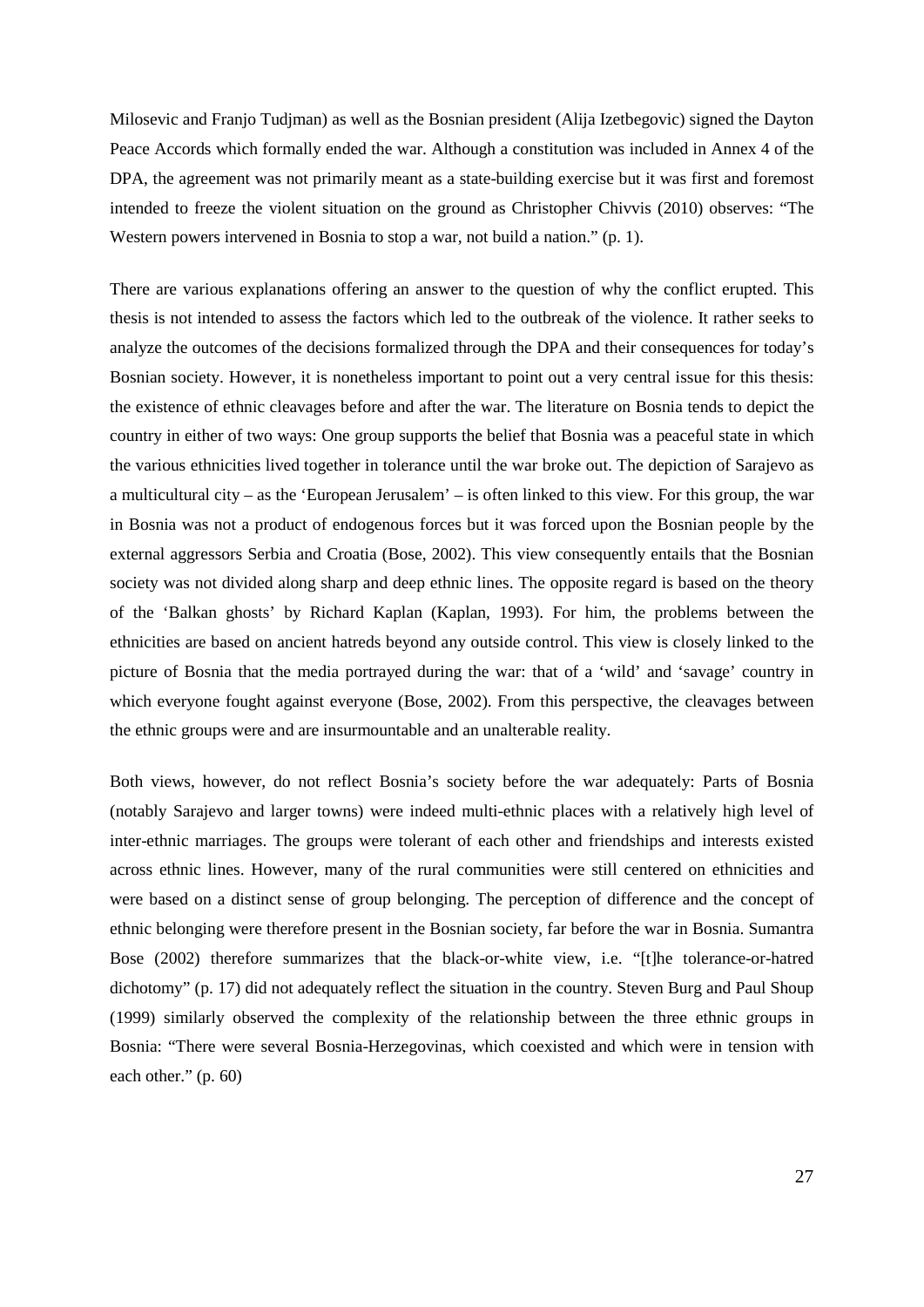#### <span id="page-27-0"></span>**3.1.2 Interests of the Parties and Outcome of the Negotiations**

The Dayton Peace Agreement was not the first initiative which attempted to solve the question of Bosnian statehood and of ending the war: It merely formalized a process that had its roots in earlier initiatives<sup> $6$ </sup> and came at a time when all three negotiating parties had lost momentum. Especially the Serbs under the leadership of Milosevic, who was seen by US chief negotiator Richard Holbrooke as the key person to a breakthrough in the peace process, had had to accept sensitive defeats in Western and Northwestern Bosnia. The Croat army had recaptured three of the four enclaves that made up the "Republic of Serbian Krajina" in Croatia, displacing some 200.000 Serbs and starting a campaign of ethnic cleansing against the Serb population from the regained territories (Bose,  $2002$ ). This fact – as cynic it may sound – helped broker the peace agreement, as Holbrooke pointed out in a fax to his superiors in Washington, D.C.:

> "[The] basic truth is perhaps not something we can say publicly right now […] In fact, the map negotiation, which always seemed to me to be our most daunting challenge, is taking place right now on the battlefield, and so far, in a manner beneficial […] In only a few weeks, the famous 70-30 division of the country has gone to around 50-50, obviously making our task easier." (Holbrooke, 1998, p. 168).

The DPA was therefore essentially founded on "a levelling of the cleansing field" (Bose, 2002, p. 52) between the parties. Although the Serbs had lost some ground and Milosevic perceived that it was high time to end the war, the question of territory was still the most disputed and contested issue during the negotiations (Bose, 2002). The IC had made clear that a partition of Bosnia was not an option, a fact which Milosevic (as both the representative of Serbia and of the Bosnian Serbs) had to come to terms with. However, the Serbian president still succeeded in achieving the international recognition of the Republika Srpska as one of the two main territorial units of Bosnia and Herzegovina, de facto creating a 'state within a state'. Dayton also granted the Bosnian Serbs 49% of the Bosnian territory in exchange for some concessions, such as the recognition of the principle of the indivisibility of Sarajevo (Eisermann, 2000). Tudjman (who represented both Croatia and the Bosnian Croats) and Izetbegovic (representing the Bosnian Muslims) furthermore agreed on the acceptance of the Bosnian-Croat federation as the second entity in Bosnia (occupying 51% of the territory). While the Bosnian Muslims therefore succeeded in keeping Bosnia undivided, they paid it at the price of a highly federal country, segmented into two main units with a weak central state with almost no centripetal powers.

<span id="page-27-1"></span> $\overline{a}$ 

<sup>6</sup> For example the Vance-Owen Peace Plan or the Owen-Stoltenburg Plan (Chandler, 1999)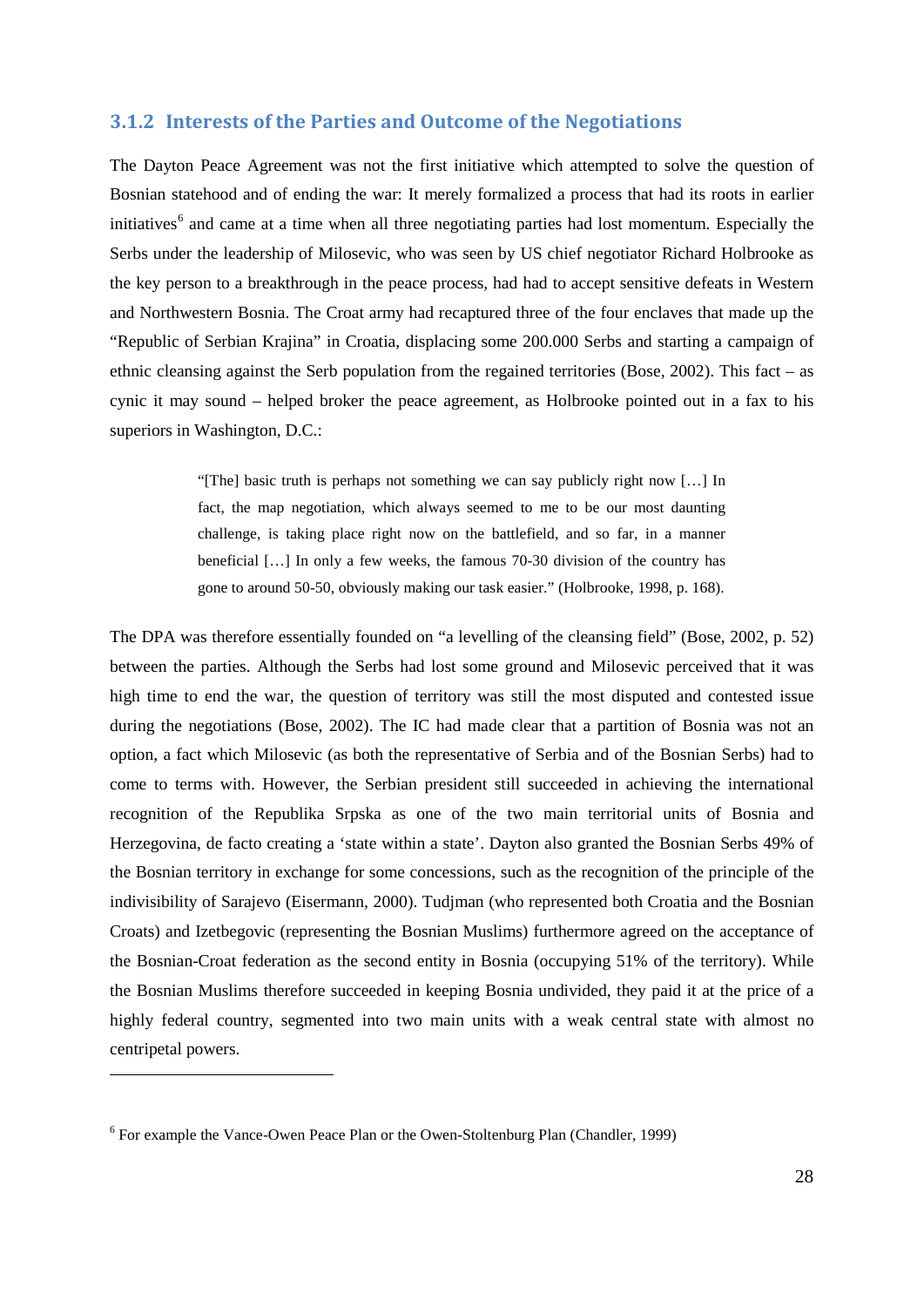As a consequence, most of the territorial realities created by the war were acknowledged by the DPA and it is therefore possible to say that the agreement froze the situation on the ground. This outcome was, however, unsatisfactory for all parties as no one emerged as a clear winner or loser (Weller & Wolff, 2006). In addition to this, the Bosnian Serbs and Bosnian Croats were not represented directly in the negotiations. Some scholars view the fact that it was the presidents of Serbia and Croatia, rather than the representatives of the Bosnian Serbs and Croats, who signed the agreement a "blatant infringement of BiH's sovereignty" (Bose, 2002, p. 23). David Chandler (1999) therefore considers the DPA to be "a settlement imposed on the Bosnian Croats, Muslims and Serbs by the international community and guaranteed by the neighbouring republics of Croatia and Serbia" (p. 43). Under these conditions there was little support within Bosnia for the agreement and the Dayton settlement became an example of a conflict that did not end with the conclusion of the peace agreement. If war can be described as a 'continuation of politics by other means', then the DPA laid the ground for a 'continuation of war by other means' between the conflicting parties – a fact proven by the early postwar, and sometimes even today's, Bosnian politics (Bose, 2002).

#### <span id="page-28-0"></span>**3.2 Provisions of the Dayton Constitution**

 $\overline{a}$ 

"Oh, Land of Kulin, through many centuries Unsightly we have made without the fear of God.

Cantons there are ten, entities two, Three members of the presidency, countless functions.

The High Representative is the highest of them all, He does good things for us, thus deserves a verse.

Bosnia, dear mother, Herzegovina, Forgive us dear mother for existing, You, Land, will be everlasting and we are manure."

(Zoran Catic's proposal for the lyrics of the national anthem cited according to Bieber, 2006, p. 1)

This ironic proposal for the lyrics of the Bosnian national anthem by radio moderator Zoran Catic summarizes one truth about the Bosnian political system: That it is complex – possibly even "one of the most complicated government structures in modern history" (Evenson, 2009, p. 99). The Constitution, contained in Annex 4 of the DPA, sought to solve the underlying issues of the war in two ways: On the one hand, it tried to satisfy the demands for self-government of the Bosnian Serbs and Croats by creating a highly decentralized political system in which the two federal units<sup>[7](#page-27-1)</sup> BiH was

 $^7$  BiH was actually divided into three regional units: the two entities (RS and FBiH) and one district (Brcko). This district will, however, not be addressed in this thesis as it is administered very differently than the two entities.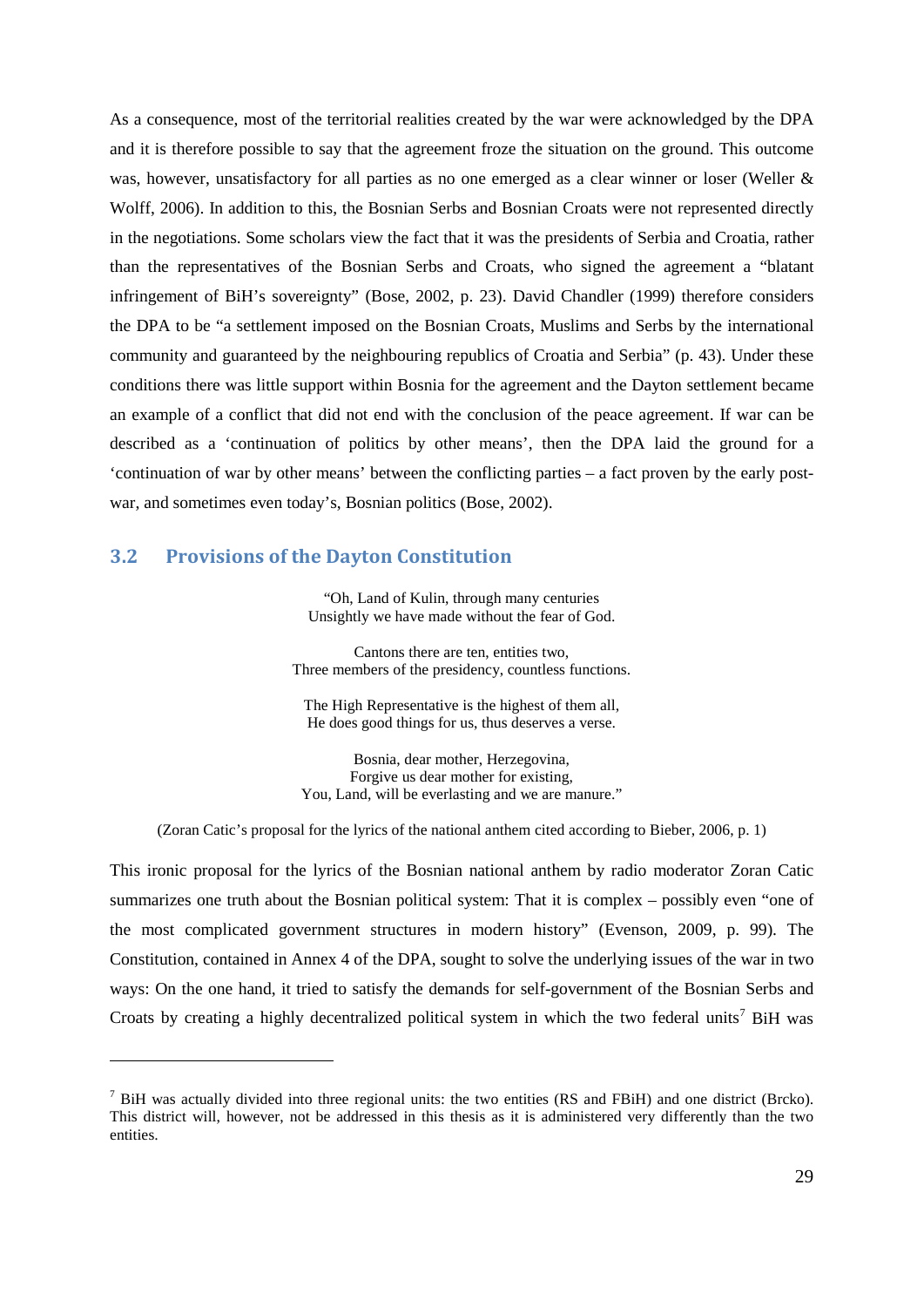divided into – the entity of the Republika Srpska (RS) and the entity of the Bosnian-Croat Federation of Bosnia and Herzegovina (FBiH) – were made considerably stronger than the central state they belong to (comp. Bieber & Keil, 2009). On the other hand, it tried to solve the problematic relationship between the ethnicities by introducing a multilayered system of cooperation which contained mechanisms of ethnic protection and power-sharing to guarantee Bosnian Serbs, Croats and Muslims a say in virtually every decision taken at the state level (Sebastian, 2007). The Bosnian political system in summary therefore "straddles the fence between partition and power-sharing, including both shared institutions and separate territorial entities […]" (Sisk, 1996, p. 94). This resulted in the creation of a highly fragmented political system comprising five presidents, 12 prime ministers, three armies, 13 police forces and two customs services (Chivvis, 2010).

#### <span id="page-29-0"></span>**3.2.1 Consociational Elements**

"[T]he institutional framework of the Dayton state qualifies post-war Bosnia as a classic example of consociational settlement. Consociational rules and norms are built into practically every aspect and every level of the Dayton system." (Bose, 2002, p. 216).

In this section the Bosnian state institutions will be related to the four defining features of a consociational democracy. For this purpose the elements "grand coalition", "veto rights" and "proportional representation" will be grouped together into the category of "power-sharing elements" and will be connected to the Bosnian institutions of the executive, legislature and the judiciary. The fourth element of a consociational democracy – "segmental autonomy" – will be discussed separately. The following figure provides an overview for the reader over the Bosnian political system in order for him or her to have a visual support for the analysis in the following chapters: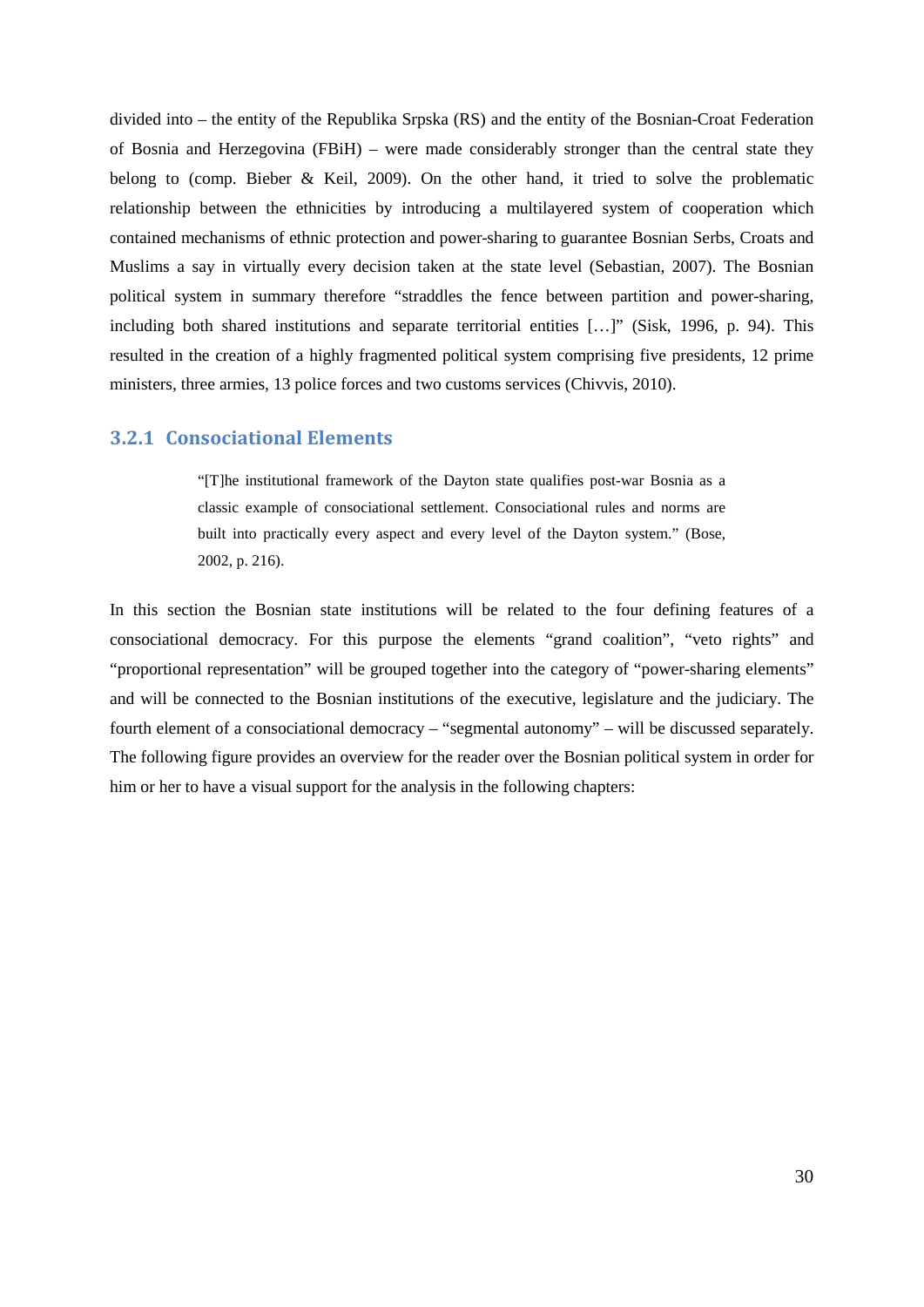

Figure 1: Political System of Bosnia and Herzegovina (own depiction based on Bose, 2002, p. 61)

#### **3.2.1.1 Power-Sharing**

The preamble of the Dayton Constitution clarifies that "Bosniacs, Croats, and Serbs, […] (along with Others)" (§10) are the constituent peoples of Bosnia and Herzegovina, therefore explicitly including the three main national groups as equal parts of the country. They are consequently all to be represented by the institutions of the executive, legislature and jurisdiction (OHRa, 1995):

**The Executive:** Bosnia's highest organ is the so-called Presidency. Article 5 of the Constitution states that "[t]he Presidency of Bosnia and Herzegovina shall consist of three Members: one Bosniac and one Croat, each directly elected from the territory of the Federation, and one Serb directly elected from the territory of the Republika Srpska" (Art. 5). The Presidency is therefore based on the consociational element of decision-making by grand coalition between representatives of the various segments. The members of the Presidency (who serve a four-year term with the chair rotating among them every 8 months) are elected based on both national (one Bosniac, one Croat and one Serb) and territorial belonging (the former two from the FBiH, the latter one from the RS). They are supposed to "adopt all Presidency Decisions [...] by consensus" (Art. 5, 2.b.), although decisions may also be adopted by two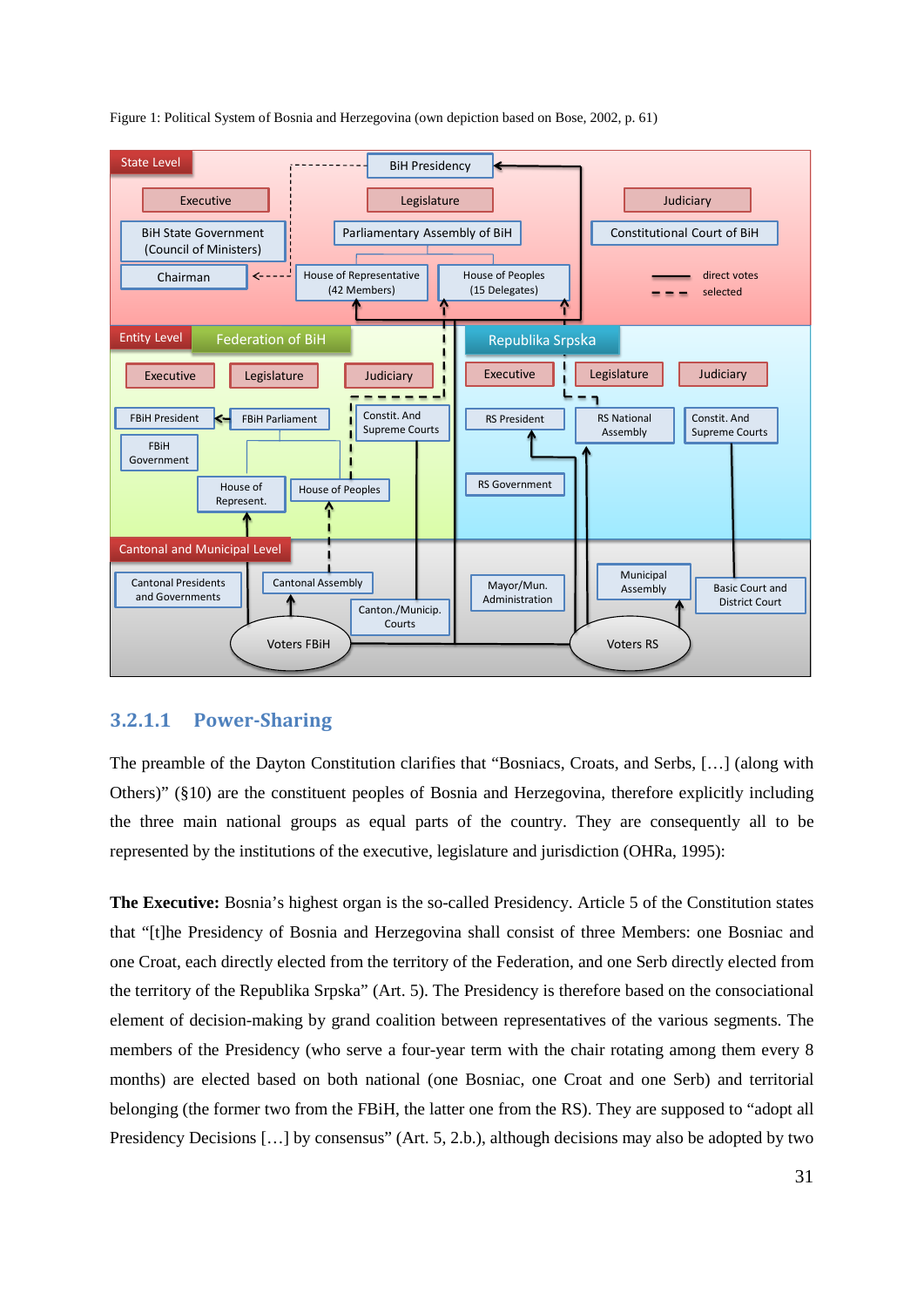Presidency members when all efforts to reach consensus have failed. As this kind of decision-making would, however, make it possible for one ethnic group to be overruled (undermining the sense of the grand-coalition criterion), each member of the Presidency is also given the right to invoke a veto when issues concern "a vital interest of the Entity from the territory from which [the member] was elected" (Art. 5, 2.d.). This veto ensures that no group is subjected to a 'tyranny of the majority' and therefore guarantees a certain level of protection for each ethnicity. Article 5 furthermore elaborates on the tasks of the Presidency which include conducting the foreign policy of BiH and executing decisions of the Parliamentary Assembly. The three members are furthermore supposed to nominate civil service servants based on the principle of proportionality: they for example appoint ambassadors of whom "no more than two-thirds […] may be selected from the territory of the Federation" (Art. 5, 3.b.) which implies that one-third of the ambassadors must come from the RS ensuring an adequate representation of each territory and segmental group in the country's Foreign Service. The Presidency thus includes all the power-sharing elements of a consociational democracy: most notably, it is governed by a grandcoalition and each of the groups is represented equally in the executive and in the civil services. The institution also includes a veto right for each of the members as the "ultimate weapon that minorities need to protect their vital interests" (Lijphart, 1991, p. 495).

The Presidency furthermore appoints the Chair of the Council of Ministers (CoM), the second executive state organ (comparable to a government but with distinctly less powers). The Chair in turn nominates ministers for his or her cabinet which take office upon the approval of the House of Representatives. The Constitution stipulates that "[n]o more than two-thirds of all Ministers may be appointed from the territory of the Federation" (Art. 5, 4.b.), implying that one-third of the ministers must come from the RS. In addition, the ministers must have deputies who are not from the same constituent people as they are. These provisions along with the fact that the Chair of the CoM must be nominated by the three-member Presidency and that he or she and his or her government must be approved by the House of Representatives ensures a complex system of checks and balances for the inclusion of all three national groups in the government.

**The Legislature:** The Bosnian legislature consists of a bicameral Parliamentary Assembly. The first chamber - the House of Peoples – is comprised of 15 delegates as Art. 4 sets out: "The House of Peoples shall comprise 15 Delegates, two-thirds from the Federation (including five Croats and five Bosniacs) and one-third from the Republika Srpska (five Serbs)." (Art. 4, 1.). The House of Peoples therefore contains reserved seats for the three constituent peoples and ensures the equal representation of each group. The five Croat and five Bosniac members are nominated from the Federation's House of Peoples while the five Serb members are selected from the National Assembly of the RS. The second chamber, the House of Representatives, which is directly elected by the FBiH and RS voters,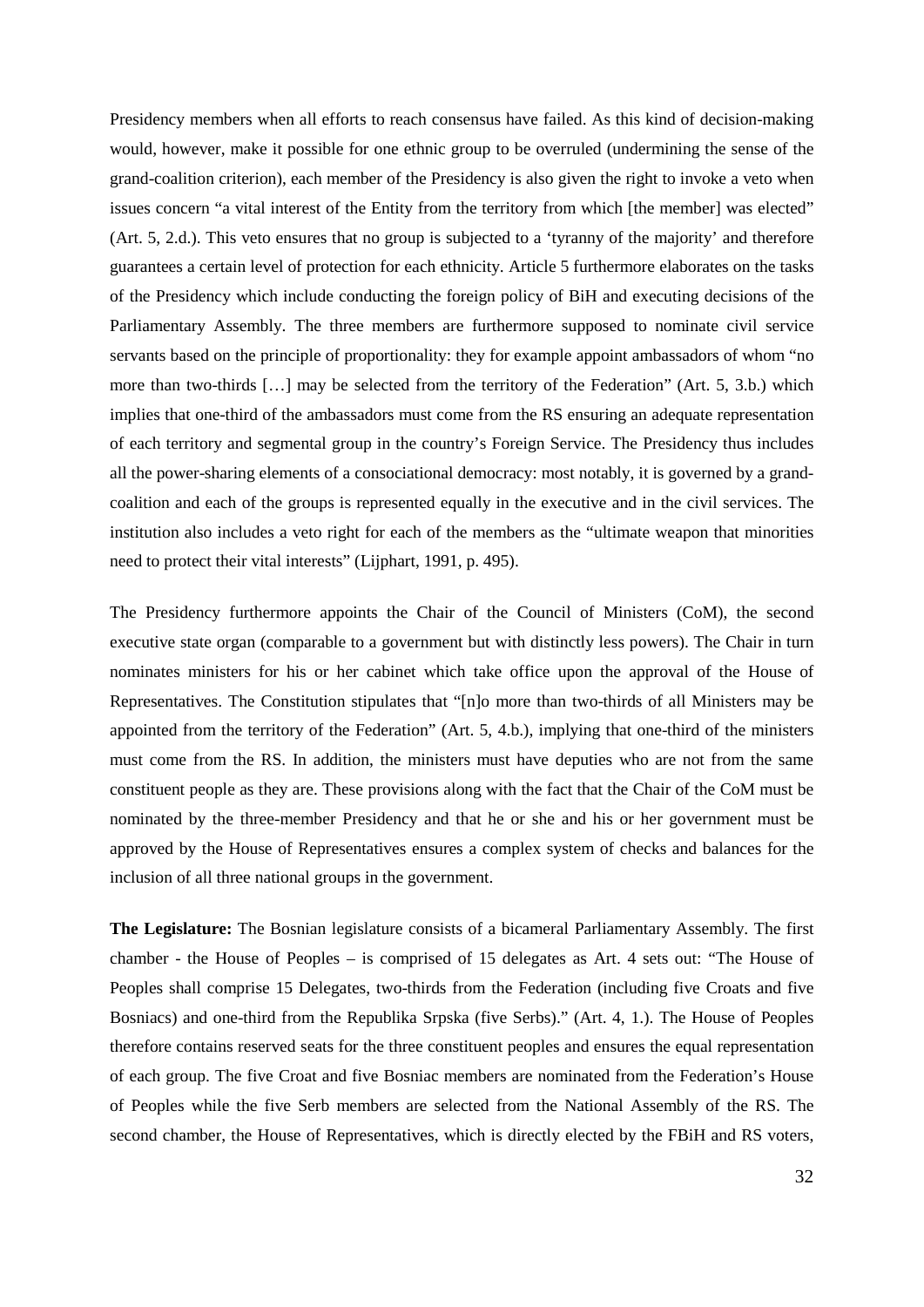consists of 42 members and the constitution stipulates that two-thirds of its members shall be "elected from the territory of the Federation [and] one third of the territory from the Republika Srpska" (Art. 4, 2.). It is noteworthy that while the House of Peoples is therefore based both on a national and a territorial representation (like the Presidency), the House of Representatives does not set out a strict national representation: It is therefore possible that the 28 members elected by the FBiH voters could include people of Serb nationality while the 14 members elected by the RS voters could include people with a Bosniac or Croat background. This is rather exceptional because the key feature of the Bosnian political system and a significant cause for criticism is the combination of territorial and national representation on the state level. Some scholars consider this to be a main weakness of the country's political system as this factually excludes the minorities of one entity a say in the state's political decision-making processes (because a Bosniac living in the RS could for example not become a member of the Presidency and vice versa). Despite this flaw – which will be considered more in depth in the SWOT-analysis – the ethnic quota in both houses, however, ensure the representation of all three constituent peoples which is one proof for the consociational foundation on which the constitution was created.

Decisions in both houses are furthermore made by a majority of those present and voting. Similarly to what the provisions concerning the Presidency state, the members of the houses shall "make their best efforts to see that the majority includes at least one-third of the votes of Delegates or Members from the territory of each Entity" (Art. 4, 3.d.). If this is not possible, then a decision can be passed by the majority. To prevent a group from being outvoted on important issues, such a decision can be blocked by a veto which can either be invoked on territorial or on ethnic grounds. While the territorial use of the veto is found in the House of Peoples (representing the entity interests) to block decisions by the House of Representatives, the ethnic veto can be found in the House of Representatives where members can declare a decision destructive to the "vital interest of the Bosniac, Croat, or Serb people" (Art. 4, 3.e.). As the Constitutional Court has, however, the power to overrule this latter ethnic veto, it is usually the territorial veto that is used in order to block a decision (Bieber & Keil, 2009). In addition to the representation of all groups in the legislature, the Bosnian legislative system is consequently also safeguarded by a complex system of vetoes.

**The Judiciary:** Article 6 of the Bosnian constitution identifies Bosnia's supreme judicial organ: the Constitutional Court. The court is composed of nine members, four of which are selected by the House of Representatives of the Federation and two of which are selected by the RS. It therefore includes the consociational element of the equal representation of each group in the judicial system. However, the constitution stipulates that three of the nine judges are not to be citizens of Bosnia or of neighboring states. Article 6 sets out that "the remaining three members shall be selected by the President of the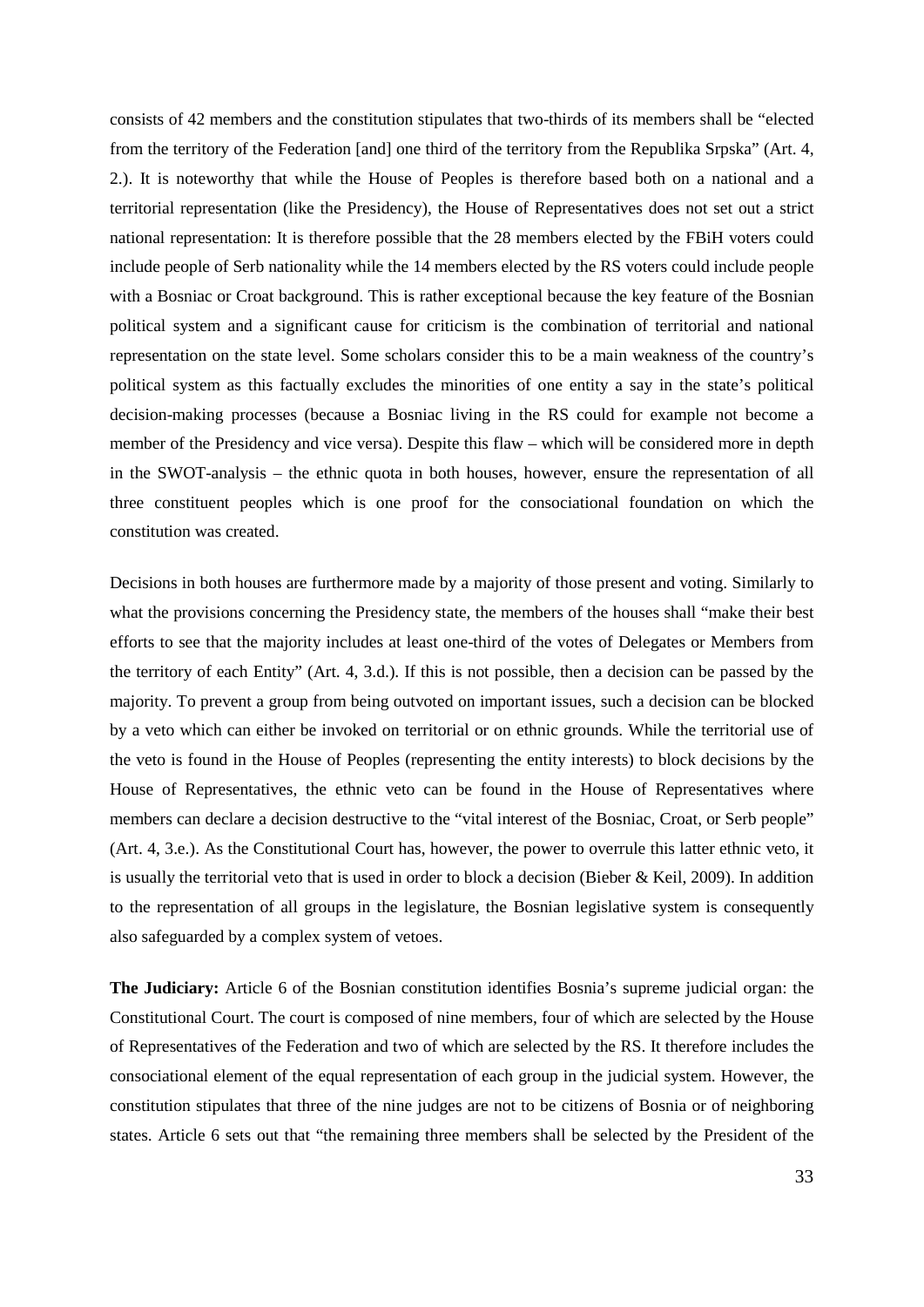European Court of Human Rights after consultation with the Presidency" (Art. 6, 1b.). Bosnia's supreme judicial organ thus includes a substantial international element. The Constitutional Court furthermore possesses wide-reaching powers and is the "ultimate guarantor of the BiH state constitution" (Bose, 2002, p. 66): It for example has the "exclusive jurisdiction to decide any dispute that arises under this Constitution between the Entities, or between Bosnia and Herzegovina and an Entity or Entities, or between institutions of Bosnia and Herzegovina […]" (Art. 6, 3a.). It is also empowered to rule on the question of "[w]hether any provision of an Entity's constitution or law is consistent with this Constitution" (ibid.). These significant powers, in cooperation with the fact that decisions are not made by consensus but rather by majority vote, make the court the least consensusoriented institution of the state and prone to the interference of the International Community. The court can therefore not be considered a typical element of a consociational democracy but rather shows the significance of the IC in keeping Bosnia's political system running. Interestingly, this least consensus-oriented organ has usually promoted decisions which reinforced the consociational character of the political system: In one of its most important decisions in 2000, the court for example ruled that both entities' constitutions were not in unison with several provisions of the state constitution by violating the principle of equal inclusion of all three constituent people in each of the entities' political systems (Deutsche Welle, 2009).

All in all, both the executive and the legislature of Bosnia's political system rely heavily on consociational concepts and ethnicity is the primary criterion for representation in the state institutions. The Constitutional Court is not built as strongly on these mechanisms as the other political bodies; its decisions have, however, frequently reinforced the consociational character of the Dayton Constitution.

#### **3.2.1.2 Autonomy**

"BiH is now the only state in the world composed of both a republic and a federation." (Bardos, 1999, p. 2 cited according to Bose, 2005, p. 324)

The fourth characteristic of a consociational democracy is the element of segmental autonomy. The DPA divided Bosnia into two parts: as a concession to the Bosnian Serbs it recognized as one of the units the Republika Srpska on 49% of the country's territory. The second unit, the Bosniac-Croat Federation of Bosnia and Herzegovina, occupying 51% of the country, was established as recognition of the war-alliance between Bosniaks and Croats (Bose, 2002). Article 1 of the Dayton Constitution states that "[…] Bosnia and Herzegovina […] shall continue its legal existence under international law as a state, with its internal structure modified as provided herein and with its present internationally recognized borders" (Art. 1, 1.) leaving no doubt about the legitimacy of the country's external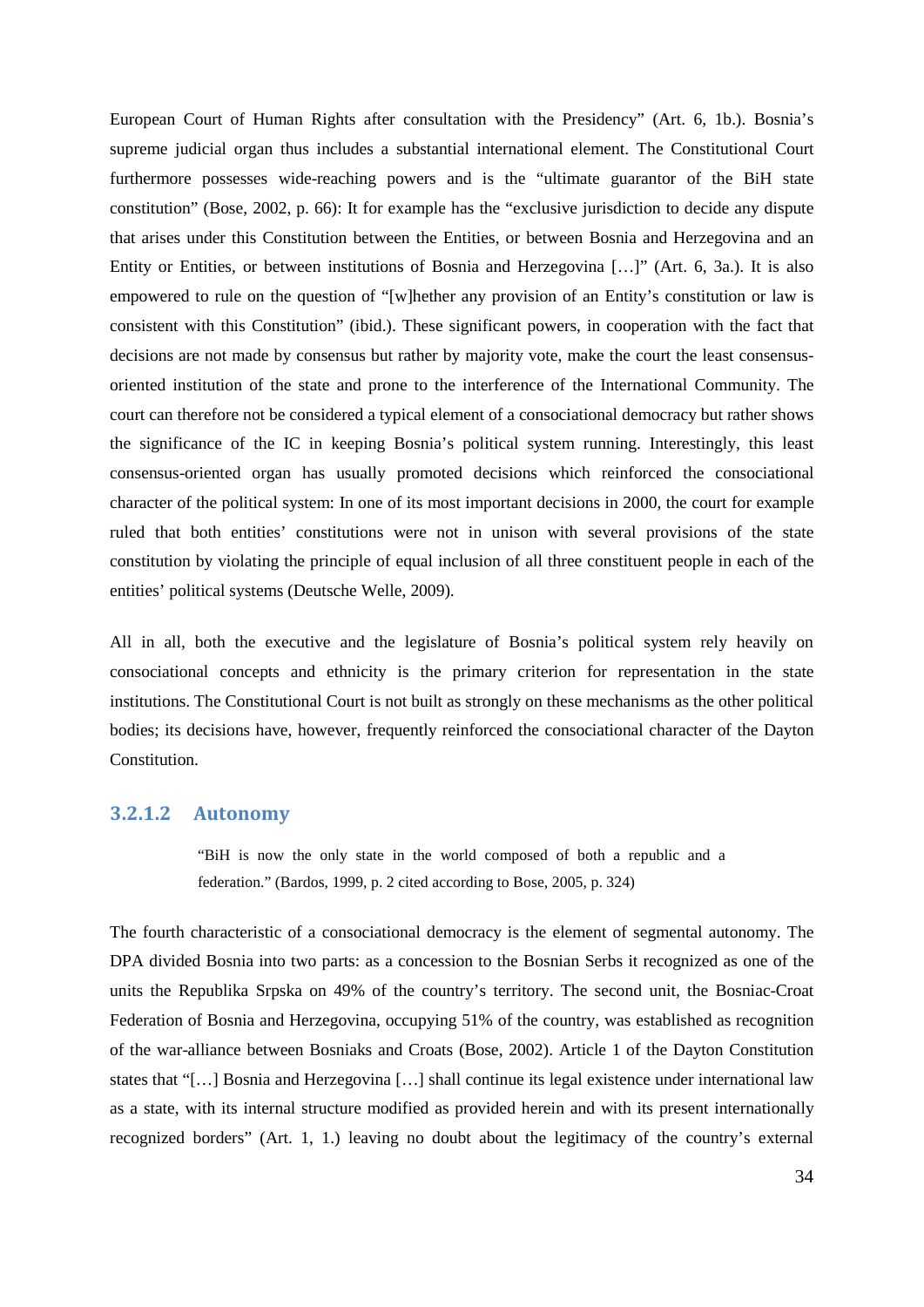borders. Despite this, however, the DPA endowed the entities with wide ranging powers of selfgovernment which are in fact dominant to the common state's powers. The competencies of the Bosnian state are in fact so limited that the country has sometimes been described as "essentially a customs union with a foreign ministry attached" (Hayden, 1999, p. 126), while the RS is for example often considered a "state within a state" (Bose, 2002, p. 23).

The problematic nature of the relationship between the state and the entities can be seen in various provisions of the constitution: Article 3, 2.a. for example sets out that the entities "have the right to establish special parallel relationships with neighboring states", an area which usually falls under the jurisdiction of the central state. On the basis of this article, both the RS and the FBiH have signed numerous agreements with Serbia or Croatia respectively. This provision and others of a similar content put into doubt the notion that Bosnia is a federation: Some scholars argue that Bosnia resembles a confederation rather than a federal state because of the entities' wide-ranging powers (comp. Bieber, 2002; Bose, 2005). Carl Bildt, Bosnia's first High Representative, might have put it most accurately when describing the country as "probably […] the most decentralized state in the world" (Bildt, 1996 according to Chandler 1999, p. 67).

As Lijphart observed, it is very common that deeply divided societies grant some form of autonomy to the various segmental groups and Bosnia is evidently no exception to this rule. According to Lijphart, this autonomy strengthens the broader institutional framework of the common state because the segmental groups, who are given freedom to decide over their most important issues, have an incentive of securing the stability of the state as a whole (McCulloch, 2009). The possibility of violent clashed is furthermore diminished as the segments do not interact with each other frequently. This perspective is, however, somewhat disputable in the Bosnian case: The territorial autonomy divided the country into the most homogenous units available, be it the entity (RS), the mostly homogenous cantons in the FBiH, or the municipalities (Bieber & Keil, 2009). It can be argued that there was no alternative to creating the two entities like this in 1995 with the realities of the war having to be taken into account. However, the congruence of territory and ethnicity favored the homogenization of the territorial units even more which resulted in segregation and minimal contact between the groups. This precluded and still precludes the building of trust between the ethnic groups. The existence of territorialized national groups in the form of federal units also facilitates aspirations for secession. The secession rhetoric is consequently often found in the pre-election context, like before the general elections of 2010 where RS officials increasingly called for an independence of their entity (RS politicians' statements ranged from a "peaceful dissolution" over the claim that "no one can deny RS the right to separate itself from BiH" to the declaration that "[a]s soon as we can leave from BiH, we will go" (OHR, 2010, p. 4). The high level of segregation is also problematic in light of the right of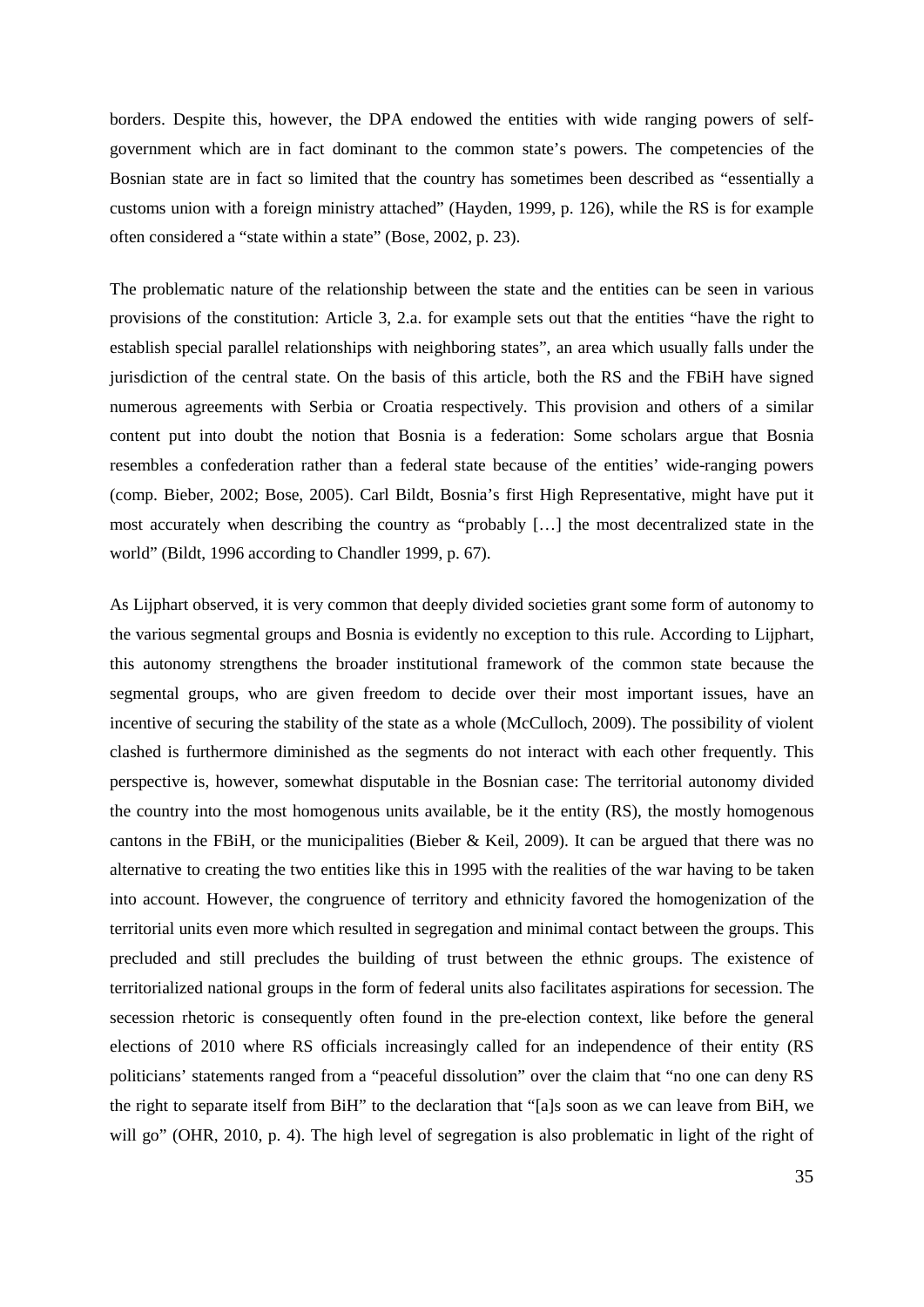refugee return contained in Annex 7 of the DPA as it does not create incentives for people to return to their homes when these lie in an entity with a predominantly different ethnic majority than oneself belongs to (Bose, 2002). Will Kymlicka (1998) has therefore argued that multinational federations such as the Bosnian one encourage centrifugal tendencies and that they might consequently "be plagued with instability" (p. 141).

All in all, it is evident that the criterion of segmental autonomy is fulfilled in Bosnia. Although the theory would suggest that this contributes to a strengthening of the common state, this could be contested in the Bosnian case: Here it seems to preclude the ethnicities from interacting with each other and from building trust while at the same time fuelling secessionist ideas.

#### <span id="page-35-0"></span>**3.2.2 "Consociation Plus" – The Role of the International Community**

Bosnian consociationalism differs from conventional consociational models because of the International Community's involvement in building and administering it: Not only was the DPA brokered under heavy international influence and written mostly by American lawyers; Annex 10 of the accords also established a permanent international presence in the country in the form of the High Representative of Bosnia and Herzegovina (HR) to oversee "the implementation of the civilian aspects of the peace settlement" (Art. 1, 1., OHR, 1995b). According to Annex 10 the tasks of this High Representative were to "[m]onitor the peace settlement", to "promote […] cooperation [between the Parties]", to "[c]oordinate the activities of civilian organizations" and to "[f]acilitate [...] the resolution of any difficulties" (Art. 2, 1a-d.). He or she was thus essentially to be a facilitator or mediator between the warring factions (Parish, 2007). Due to the involvement of this institution in the Bosnian political system, the country was and is therefore considered a special form of the consociational model, i.e. a so-called "consociation plus" or a "complex consociation" (Starcevic-Srkalovic, 2007, p. 33). Although the creation of this international body was not part of the Dayton Constitution itself, it is nonetheless important to understand the role of the HR and consequently of the IC for Bosnia's political system: the HR has for many years been the central institution in keeping the country running and has decided many matters which the parties could not agree on due to their antagonism. The Office of the High Representative (OHR) has therefore become closely entangled with Bosnian politics and the functionality of the Dayton Constitution and its closure is one of the conditions that Bosnia must fulfill before it can join the EU.

The history of the OHR is an interesting account of the Western attitude towards Bosnia: At first (and as laid down in Annex 10) the OHR was only intended to exercise an advisory and monitoring role (Weller & Wolff, 2006). However, the IC quickly became disappointed with Bosnian post-war politics as the Bosnian parties did for example not cooperate with each other and as nationalist rhetoric,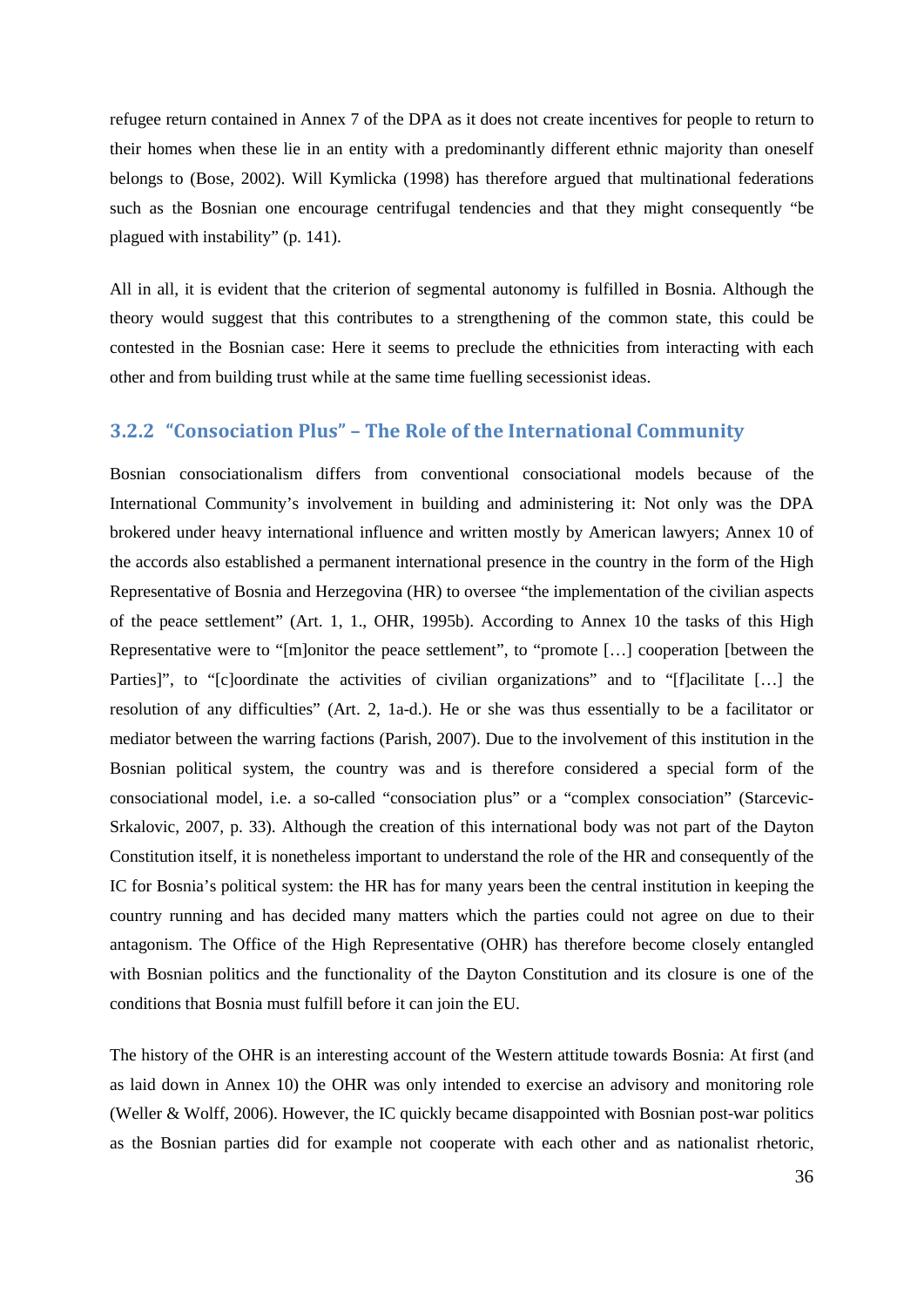especially in the media, was at a high. The IC was also concerned about the country's first post-war elections in 1996 where the same nationalist parties who had commenced the war had been reelected (Parish, 2007). The dissatisfaction of the IC about Bosnian politics was translated into an increasingly interventionist role of the OHR, starting under the second HR, Carlos Westendorp. In 1997, the representatives of the Western contact group (in the form of the so-called Peace Implementation Council (PIC)) met in Bonn, Germany, and decided to interpret Annex 10, sanctioning a stronger authority of the HR in Bosnia. They stated that they welcomed the HR's "intention […] to make binding decisions" and to take "measures to ensure implementation of the Peace Agreement" (Parish, 2007, pp. 13/14) which included the dismissal of nationalist politicians and other officials. These 'Bonn powers' thus turned the HR from a 'mediator' to the highest institution in the country, de facto making the country an "international protectorate" (see among others Chandler, 1999, p. 169).

The subsequent HRs used these powers to make wide-ranging decisions and to dismiss many officials they considered to be destructive to the Bosnian democratization process: Between 1998 and 2005, 757 decisions were issues by the OHR, removing 119 people from office and imposing 286 laws or amendments (Parish, 2007). Some of the most important decisions of the HRs which majorly contributed to the functioning of the country included the creation of uniform license plates, the establishment of a joint value added tax system and of a state court system (Evenson, 2009). It is therefore valid to say that the HRs, especially in the first years, improved the political situation in the country and served as a counterweight to the often nationalist interests of the Bosnian officials. However, from 2005 onwards, the dissatisfaction with the institution of the HR started to grow: Its lack of democratic control and its dismissals which could not be appealed by the people dismissed were for example subject to criticism. The OHR also reduced the feeling of local ownership and responsibility among Bosnian politicians. Politics for the local officials became a zero-sum game: the officials knew that ultimately the OHR would make the necessary, often painful decisions for keeping the country running, allowing the politicians to publicly distance themselves from these (Weller &Wolff, 2006). The dilemma the OHR consequently faced was that it promoted democratization through its decisions while at the same time being an undemocratic institution itself and reducing incentives for endogenous democratization efforts (Evenson, 2009). Wolfgang Petritsch, the country's third HR, recognized this dilemma: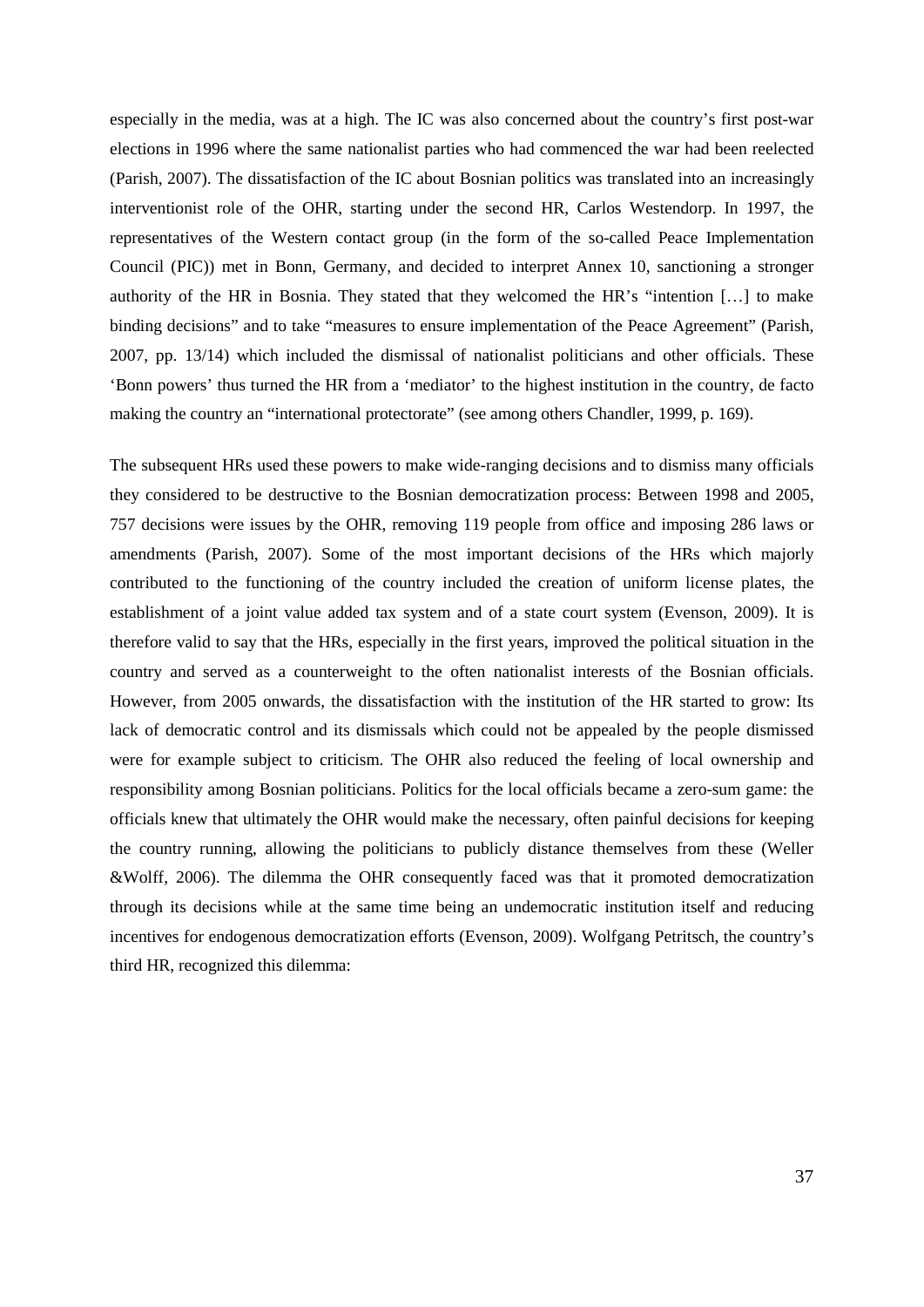"[State-building in Bosnia] was a watershed experience […] Aware of the powers of the High Representative to impose laws and remove obstructive officials, both […] Bosnian intellectuals and international observers […] demanded that I extensively use such powers […] 'You have to impose the right solutions', I heard over and over again. But to my mind 'imposing' democracy and civil society seemed a contradiction in terms. However, during the first-and-a-half years of my mandate I indeed had to act as the most interventionist High Representative ever." (Petritsch, 2002 cited according to Bose, 2005, p. 322).

Due to the criticism and also to the steady reduction of international troops in the country, the OHR scaled back its interventionist role under the country's fifth HR, Christian Schwarz-Schilling. He used the 'Bonn powers' to a considerably lesser extent and even announced the closure of the OHR for 2007. This, however, became problematic as the local politicians did not have an incentive to stay in line without facing the threat of arbitrary removals and many of the authorities had become dependent on the OHR to support them. Without the intervention of the HR, the IC feared that "the progress that [the] country had apparently achieved would unravel" (Parish, 2007, p. 17). By that time, the position of the HR had become an unthankful job and the IC had problems finding a successor to Schwarz-Schilling. Eventually, Miroslav Lajcak was appointed who came with the agenda of getting Bosnia closer to the EU. His attempt to do so by transferring more powers from the entities to the central state, however, lead to one of the worst crisis in post-war Bosnia: The RS felt that the transferal of competences undermined its position in the country and declared the use of the Bonn powers illegal. They felt that the OHR had 'overplayed its hand' and a number of resignations from RS officials (and from the Serb member of the presidency) as well as massive demonstrations followed (Parish, 2007). This led the OHR to take the decisions back, making the institution lose parts of its credibility. Today, the OHR is still one of the main players in the Bosnian system, yet calls for it to hand over its powers to the EU are increasingly noticeable (International Crisis Group, 2011).

All in all, it is therefore possible to say that for many years the OHR was both a guarantor of the functionality of the state and its constitution as well as the major constraint for the development of real democratic institutions based on local ownership. The OHR was and still is deeply entangled with the functioning of the Bosnian political system, yet it seems that the time is ripe for it to hand over its responsibilities and leave the field for the EU. The EU therefore needs a coherent strategic plan for dealing with Bosnia's problems effectively and recommendations which could be included in such a plan will be elaborated in a later part of this thesis.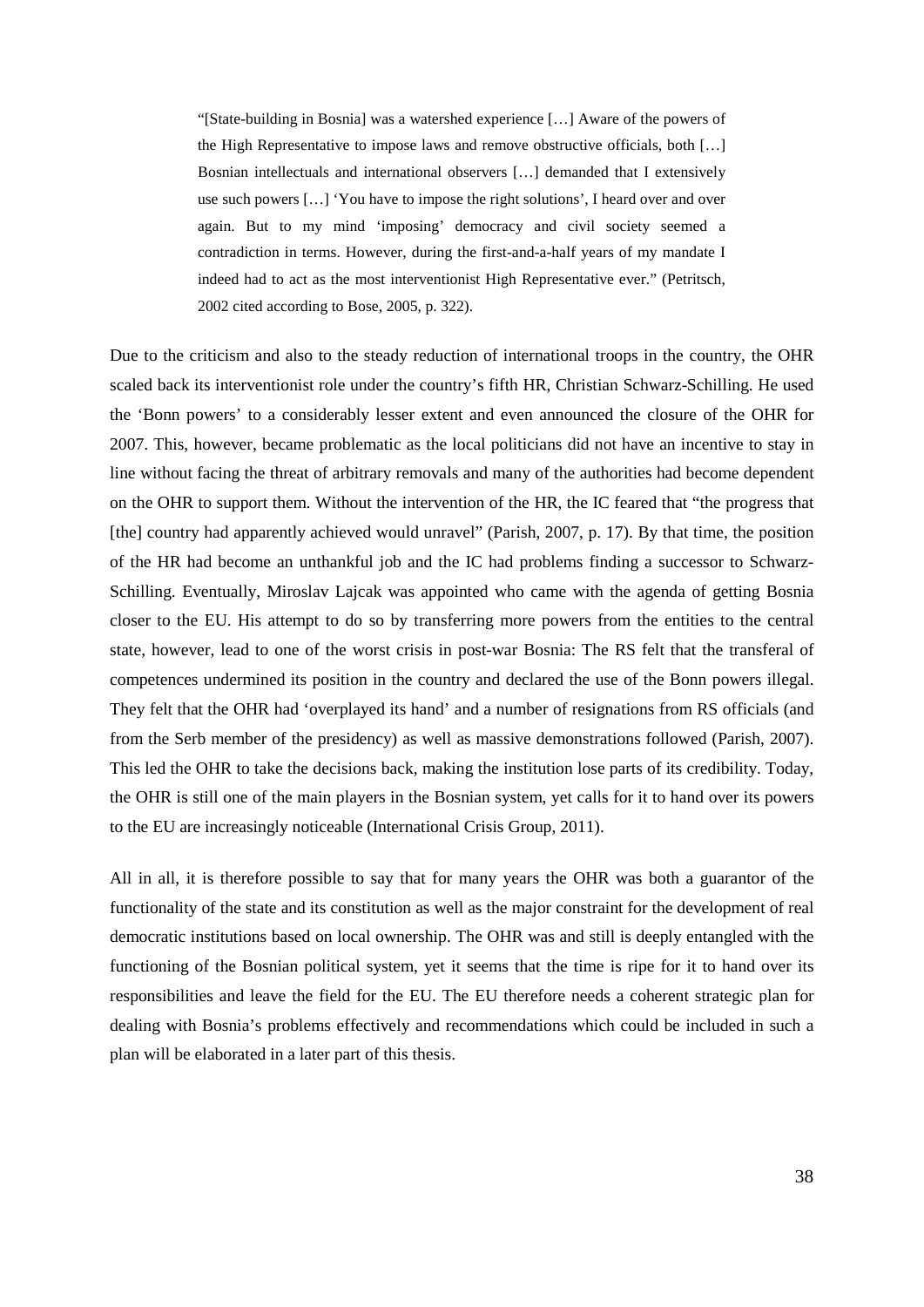### **3.2.3 Other Provisions**

Although most of the provisions of the Dayton Constitution show the consociational character of the political system and are dedicated to Bosnia's institutional architecture, the entire Article 2 does not fall under this category and is devoted to the issue of human rights and fundamental freedoms which Bosnia's constituent peoples are guaranteed. The article entails both substantive and procedural rules and explicitly emphasizes the obligation of BiH to "ensure the highest level of internationally recognized human rights and fundamental freedoms" (Art. 2, 1. OHR, 1995a) to its citizens. The rights and freedoms that Bosnia shall ensure are those set out by the European Convention on Human Rights (ECHR) and include – among others – the right to life, the right to liberty and security of person, the right to property, the right to education, the freedom of thought, conscience and religion, the freedom of expression and the freedom of peaceful assembly (Art. 2, 3a-m.).

Moreover, Article 2 explicitly contains a non-discrimination clause which secures the equal treatment of all people no matter which "sex, race, color, language, religion, political or other opinion, national or social origin, association with a national minority, property, birth or other status"(Art. 2, 4.) they have. Although this provision is theoretically sound, its execution is and was, however, highly problematic because Bosnia's entire political system runs in a quite contrary way to this idea (Pajic, 1998): As was elaborated in the chapter on the consociational elements of the constitution, much of the country's political system is based on the equal representation of the three constituent peoples – a feature which in itself corresponds to this provision. However, the House of Peoples as well as the Presidency only include people from these three ethnicities, factually excluding and discriminating against the group of 'Others' (i.e. Jews, Roma) that are defined as constituent peoples of BiH in the preamble as well. The European Court of Human Rights therefore found the state guilty of discriminating against national minorities, an issue which will be addressed in the SWOT-analysis later on (Deutsche Welle, 2009).

All in all, the human rights provisions of the Dayton Constitution are extensive. If taken seriously they provide comprehensive security for the individual – a fact which could "be very useful as a viable counter-balance against disintegrative tendencies" (Pajic, 1998). However, some of the consociational parts of the political system are not in line with these provisions due to their rigorous focus on ethnic quotas: This factually excludes those minorities from the political system that do not belong to one of the three main national groups.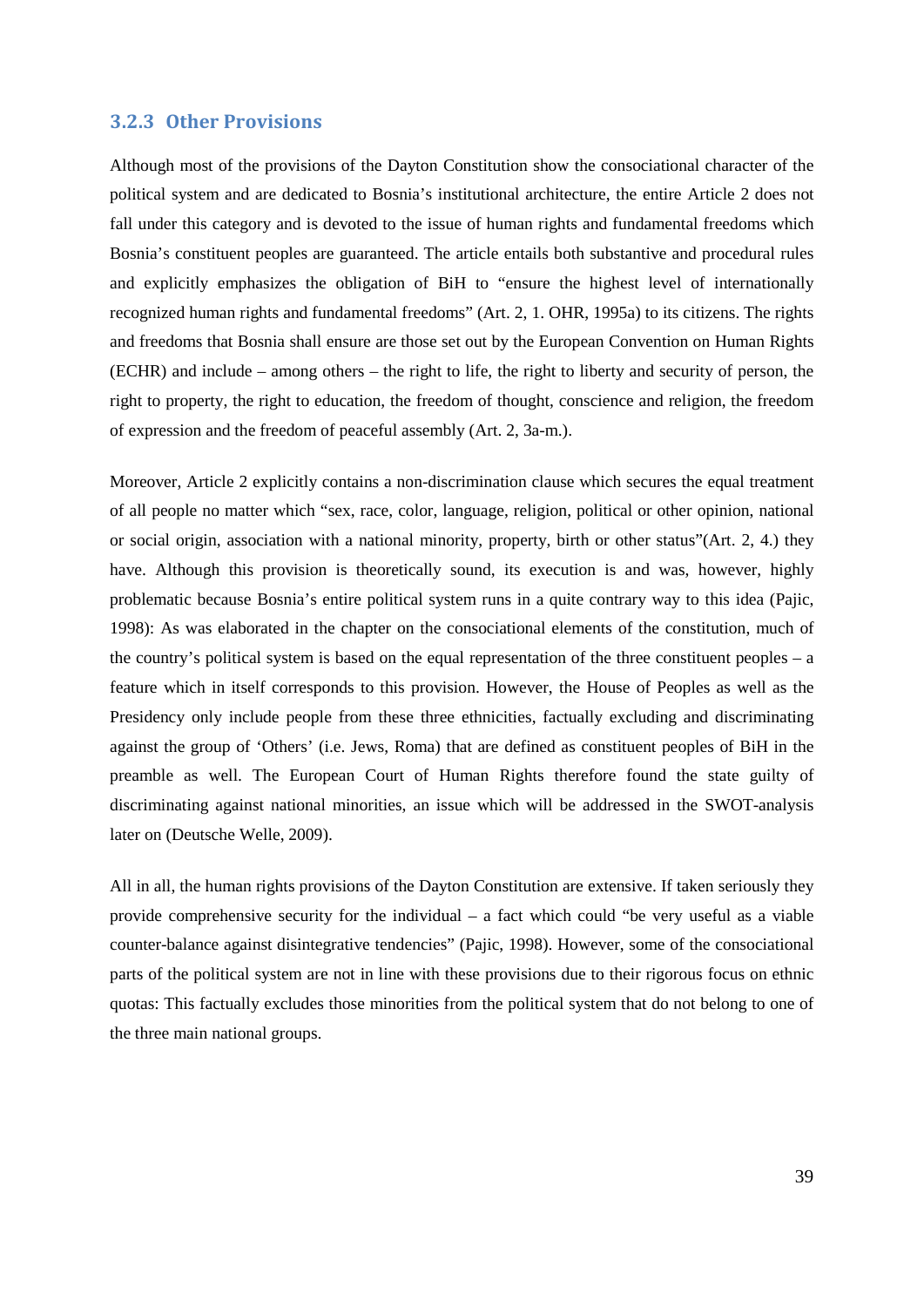### **3.3 Reform Process**

The following chapter will present two attempts at reform of Bosnia's political framework: The changes of the electoral system in 2000 and the proposal for constitutional change in 2005 (known as the April Package). The first example was chosen to show that the IC tried to incorporate elements of the "integrative" approach in Bosnian politics in order to make them more inclusive. The second example was chosen to show that reforms of the constitution are not a novelty for the country and that it would, in general, be possible for the EU to initiate amendments to the Dayton Constitution in order to make Bosnia's political system more functional and integrative and less rigid.

# **3.3.1 "Integrative" Reforms in the Electoral System**

It has already been pointed out that the elections in 1996 brought ethno-nationalist parties (practically the same that had started the war) to power. The same happened in the 1998 elections and due to this kind of voting based on "ethnic exclusivism" (Belloni, 2004, p. 337), the IC responded in two ways: It strengthened its interventionist powers over the political system by issuing the 'Bonn powers' to the HR (see chapter 3.2.2) and it fostered a more "integrative" approach by initiating three changes for the 2000 elections (Belloni, 2004): Firstly, open lists and muti-member constituencies were introduced; secondly, the preferential voting (PV) system – the key feature of the integrative theory – was established for the election of the president of the RS; and thirdly, new rules for the election of members of the House of Peoples in the Federation were incorporated.

In theory, all three elements aimed at creating incentives for cross-ethnic voting. However, none of them worked out as planned: Especially the PV turned out to be disappointing because the second votes in the election of the RS president did not cross ethnic lines as had been hoped for. Neither did the new procedures for voting in the House of Peoples in the FBiH foster moderation among the parties (ibid.). In contrary, the new rules in the FBiH alarmed the Croat leadership who feared to be outvoted by the Bosniacs. They heavily mobilized their ethnic base to vote for them, leading the International Crisis Group to comment that the rule had evoked "genuine concern by Croats that they risked being marginalized in a state where Bosniaks and Serbs enjoy special advantages" (International Crisis Group, 2001, p. 6). Therefore, the 2000 elections proved disappointing for proponents of the "integrative" theory. One of them, Roberto Belloni (2004) does, however, not trace these results back to flaws in the theory but argues that it was rather the consociational elements of the system that were the problem: "[T]he use of these [integrative] policies in a deeply consociational context […] proved ineffective" (p. 349). He therefore recommends that Bosnia move further away from its current consociational structures and believes that "integrative" elements – if applied in a greater context – will eventually lead the society to become more inclusive.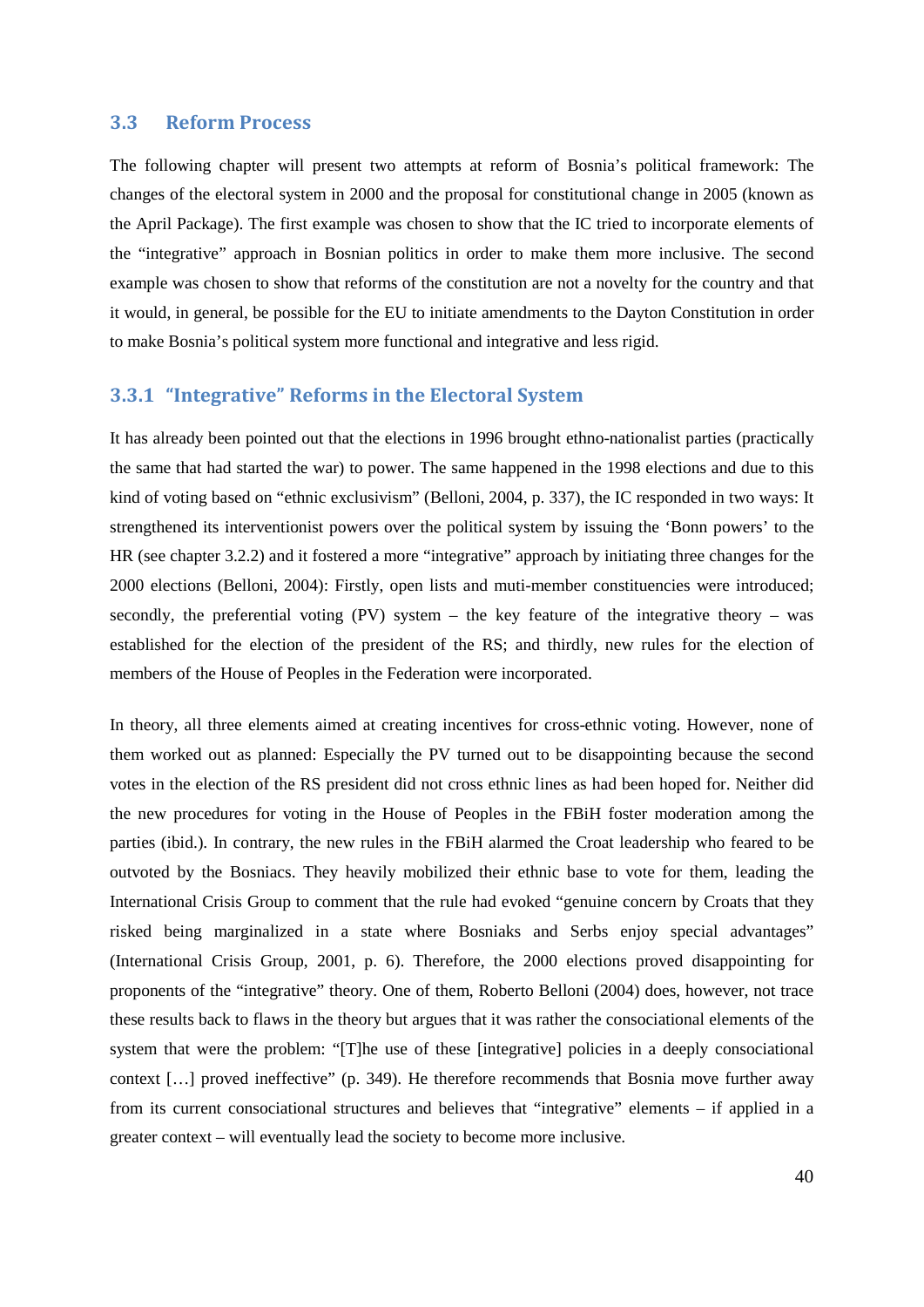### **3.3.2 Constitutional Reform**

In March 2005 the Council of Europe European Commission for Democracy Through Law (more generally known as the Venice Commission) criticized the constitutional situation in Bosnia. The commission noted that "[t]here is a powerful wish [among the Bosnian citizens] for the country to participate in European integration with the final aim of becoming a member of the EU" (Venice Commission, 2005, p. 6). The commission criticized that fulfilling this wish was not possible with the present constitutional arrangements and stated that the first step on the EU membership ladder – the signing of a Stabilization and Association Agreement (SAA) – would require the Bosnian institutions to become "far more effective" (ibid.) than those that existed at the time. As a consequence of this criticism and with the initiation of the SAA negotiations looming, both the IC and the national leaders felt an increasing pressure for reform (Hays & Crosby, 2006).

The reform process was consequently initiated by some of the Bosnian politicians who approached the IC to facilitate talks among the parties. These talks were organized by the then Deputy HR, Donald Hays, and took place in three stages: the first stage included talks among the party representatives without public knowledge; the second stage was more formally carried out under the leadership of the US and also made public to the citizens; the last stage consisted of bilateral meetings of the party leadership behind closed doors (Sebastian, 2007). In March 2006 the leaders agreed on a reform package which included a new election procedure for the Presidency along with a reduction of its competences, a strengthening of the Council of Ministers, new competencies granted to the central state, the creation of two new ministries, and an increase in the number of MPs in both parliamentary chambers (ibid.). Although some Bosnian politicians argued that the changes were merely cosmetic, they still represented a major step forward for Bosnia (Hitchner, 2006). It was furthermore very positively viewed that the process had been domestically driven without a substantial intervention of the IC which was also acknowledged by Sulejman Tihic, then Bosniak-member of the Presidency:

> "If we tried to say how much came from each side, I would say 70 percent domestic politicians and 30 percent the IC, and that's because in BiH no negotiation can take place without the involvement of the IC." (Tihic, 2007 according to Sebastian, 2007, p. 5)

However, due to the approaching elections, one of the main Bosniac parties (who had initially agreed on the amendments) and a Croat party joined forces in parliament and voted against the package with the result that the parliament failed to ratify it. This factually paved the road for the country to stay in deadlock for another four years, even though Bosnia did, eventually, sign the SAA in 2007 (Hitchner, 2006).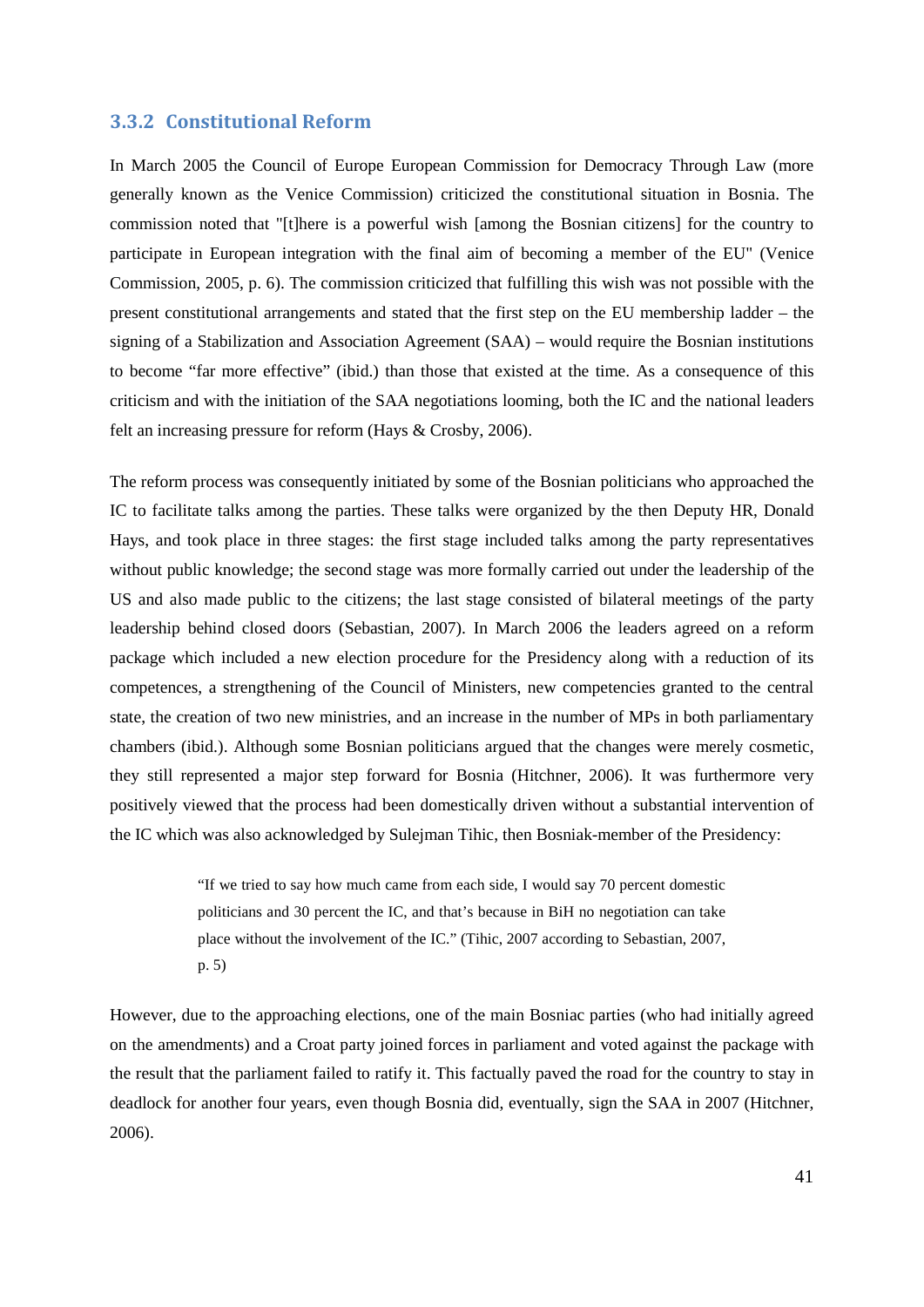The role of the EU in this process was a very ambivalent one: The SAA was a main driver for initiating the constitutional reforms. During the negotiations of the April package, however, the European community played virtually no role, and was severely criticized for not being actively engaged in helping consolidate the future of Bosnia within a European framework (Sebastian, 2007). Although constitutional change is not an explicit precondition for Bosnia's candidate status, the country will still have to make some changes to get closer to the goal of EU membership. The April package showed that the 'carrots' offered by the EU could facilitate such changes and make an impact on Bosnian politics. The EU, however, has so far not very actively promoted these 'carrots' or taken a leading role in the reform processes: The International Crisis Group therefore summarized it correctly when stating that in Bosnia, it is now "Europe's [t]ime to [a]ct" (Freizer, 2011, p. 1).

## **3.4 Conclusion**

The third chapter was very extensive as it introduced the subject of the SWOT-analysis. It started by describing the background of the Dayton Constitution, namely the three-and-a-half year long war in Bosnia, and the interests of the parties which were involved in the creation of the peace agreement of which the constitution is a part. This showed that the IC had faced the challenge of "setting up a state" on the basis of little more than the ruins and rivalries of a bitter war" (Bildt, 1998, p. 392 cited according to Bose, 2005, p. 324). The DPA represented consequently at the same time both the end and the outcome of a war and territorially reflected the realities of the fighting on the ground. The Dayton Constitution was furthermore brokered under the heavy influence of the IC and of the leaders of Serbia and Croatia and did not enjoy much support from the Bosnian people. This was and is still problematic because constitutions perceived as being imposed or alien "can constitute a serious drawback in the emergence of political constituencies supporting interethnic accommodation and the accompanying institutional arrangements" (Bieber, 2003, p. 12).

The second chapter elaborated in depth on the provisions of the Dayton constitution, focusing particularly on its consociational features. This revealed that Bosnia's executive and legislature are based heavily on elements of this concept, including both the power-sharing and the segmental autonomy aspect: While power-sharing can be found in Bosnia in form of grand-coalitions, veto rights and representation of all three constituent peoples in the state's main bodies, segmental autonomy is guaranteed through the division of the country into two entities. The role of the IC in the functioning of the political system of Bosnia was also touched upon: The IC was and is very important in maintaining a balance between nationalist politicians of all three sides and has often been the main facilitator for change. However, the IC also made Bosnia dependent on its interventions and did not foster local ownership and the development of local responsibility. This led to the dilemma that the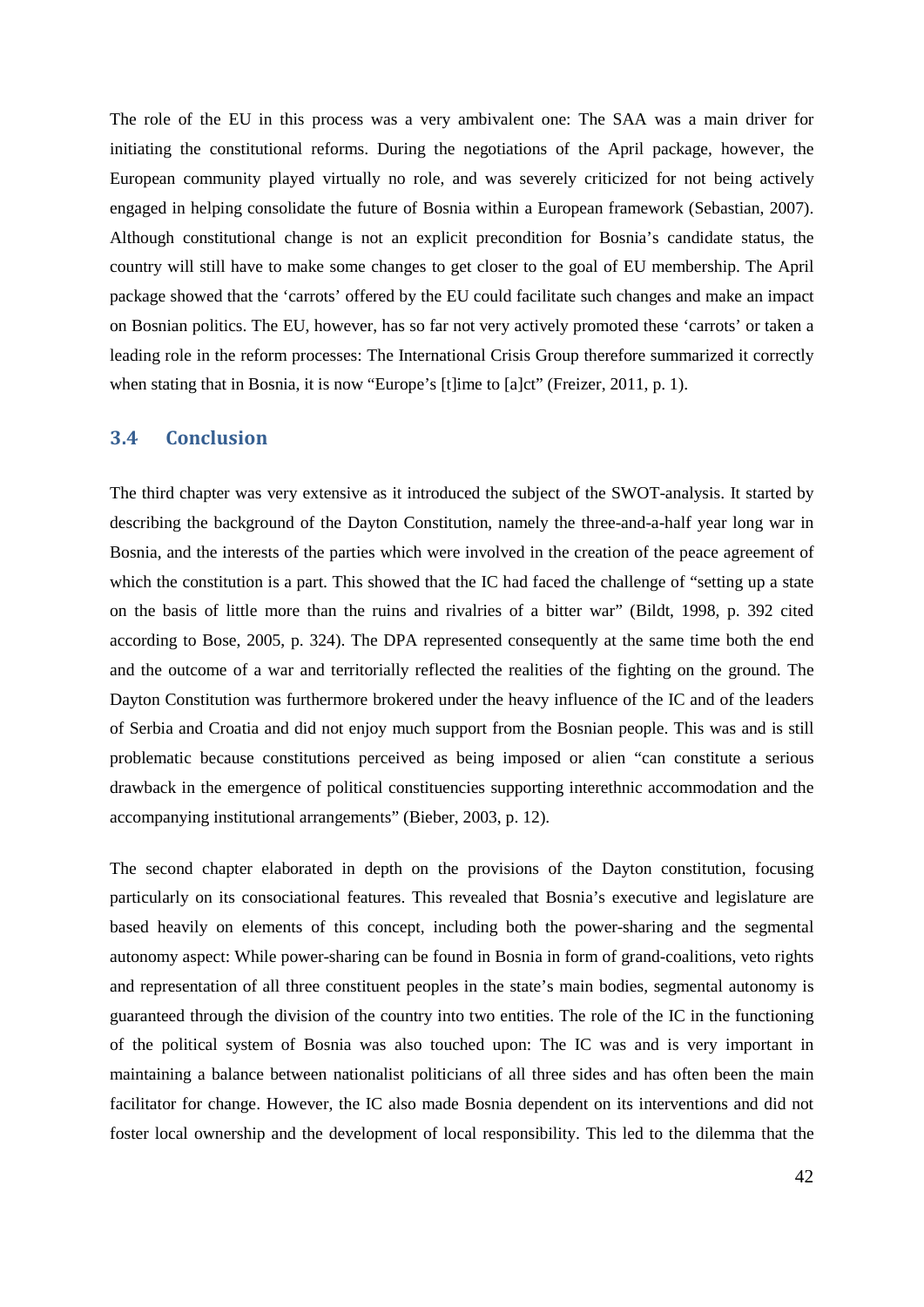more the IC intervened to safeguard democratic principles, the more did the Bosnian politicians drift away from these principles because they knew that these would be safeguarded by the interventions of the IC. Lastly, the chapter also focused on the provisions of the constitution which do not fall directly under the consociational framework, such as the human rights provisions. Here it was shown that although the constitution rigorously enforces representation of the three main national groups, the second category of constituent peoples (those of the "Others") is not granted equal access to the political system, thereby essentially contradicting the notion of the consociational theory to include all groups into the political process.

The last subchapter finally presented two examples of reform initiatives that Bosnia's political system was subject to: It first of all showed that integrative elements have been tried to be built into the Bosnia's electoral framework seeking to complement consociational with classical integrative elements. This attempt failed, however, bearing proof that the IC does not have easy solutions to the Bosnian problem either. The failed constitutional reform furthermore showed that Bosnian politicians still view politics as a zero-sum game and that there is little trust among them. Fostering trust and presenting them with initiatives for compromise (with 'carrots') is now the responsibility of the EU which so far has been very reluctant to take a major role. The time has therefore come for the EU to act in the Balkans and the following SWOT-analysis will give hints which of the constitutional strengths the EU could use and which weaknesses it should remedy to better the situation in Bosnia.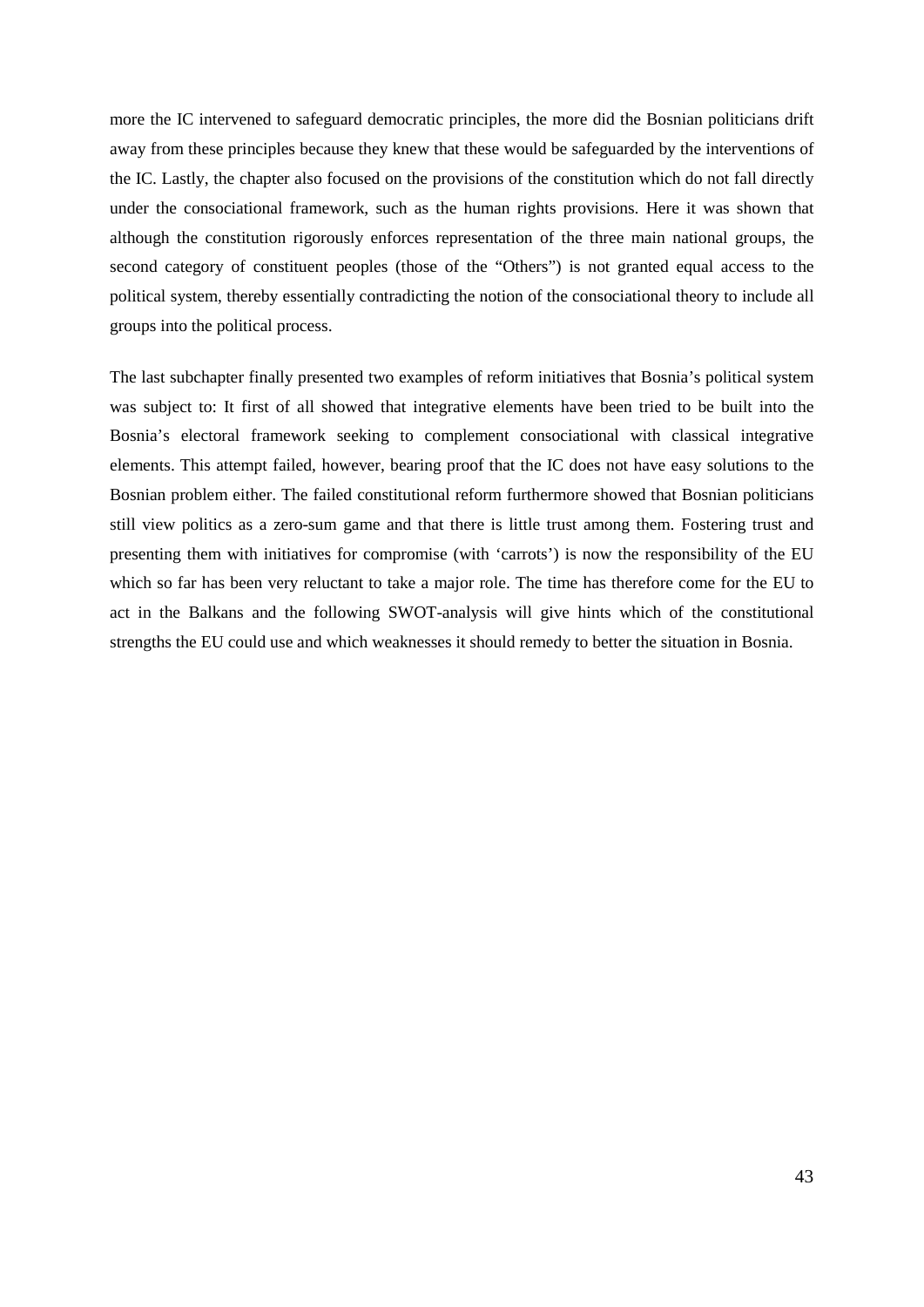### **4. The SWOT-Analysis of the Dayton Constitution**

The following chapter will build on the previous two chapters and will apply the so-called SWOTanalysis to the Dayton Constitution. As was already elaborated in the presentation of this particular method in Chapter 1, the SWOT-analysis will first start with specifying an objective that the stakeholders want to achieve. In the Bosnian case, it is possible to state that the overall objective of the IC, of the Bosnian political elites and of the Bosnian population is the integration of the country into the EU.

To achieve EU membership, all major stakeholders involved in the process should create a strategic plan which incorporates strategic goals to be reached in one-year intervals. The first step in creating such an overall strategic plan (before one can proceed to elaborating its various interim steps) is to identify the subject of analysis' internal and external factors that are favorable or unfavorable for the achievement of the objective. In the context of this Bachelor thesis this means that the first part of this chapter will be dedicated to the analysis of the strengths and weakness of the Dayton Constitution which are favorable or unfavorable for the achievement of EU accession (Chapters 4.1 and 4.2). The second part of this chapter will focus on the external elements (opportunities and threats) that support or discourage EU membership (Chapters 4.3 and 4.4). Lastly, a conclusion will be drawn (Chapter 4.5).

This chapter is thus the logical first step in a strategic planning exercise that would eventually lead to the creation of a strategic plan. As the whole exercise cannot be undertaken in one Bachelor thesis, this chapter seeks to lay the groundwork which a strategic plan could be built upon. Chapter 5 will consequently use the findings from the SWOT-analysis in order to give a basic set of recommendations which could be considered in the creation of such a plan. Ultimately, these two chapters seek to show the reader that it is possible to find solutions for Bosnia's current deadlock and that both the IC (in particular the EU) and the Bosnian political elites can develop strategies to advance the country within its current constitutional framework and without having to resort to a complete restructuring of its political system.

## **4.1 Strengths**

The strengths of the Dayton Constitution can be divided into three broad categories: Stability and security; realism and appropriateness; and some degree of flexibility.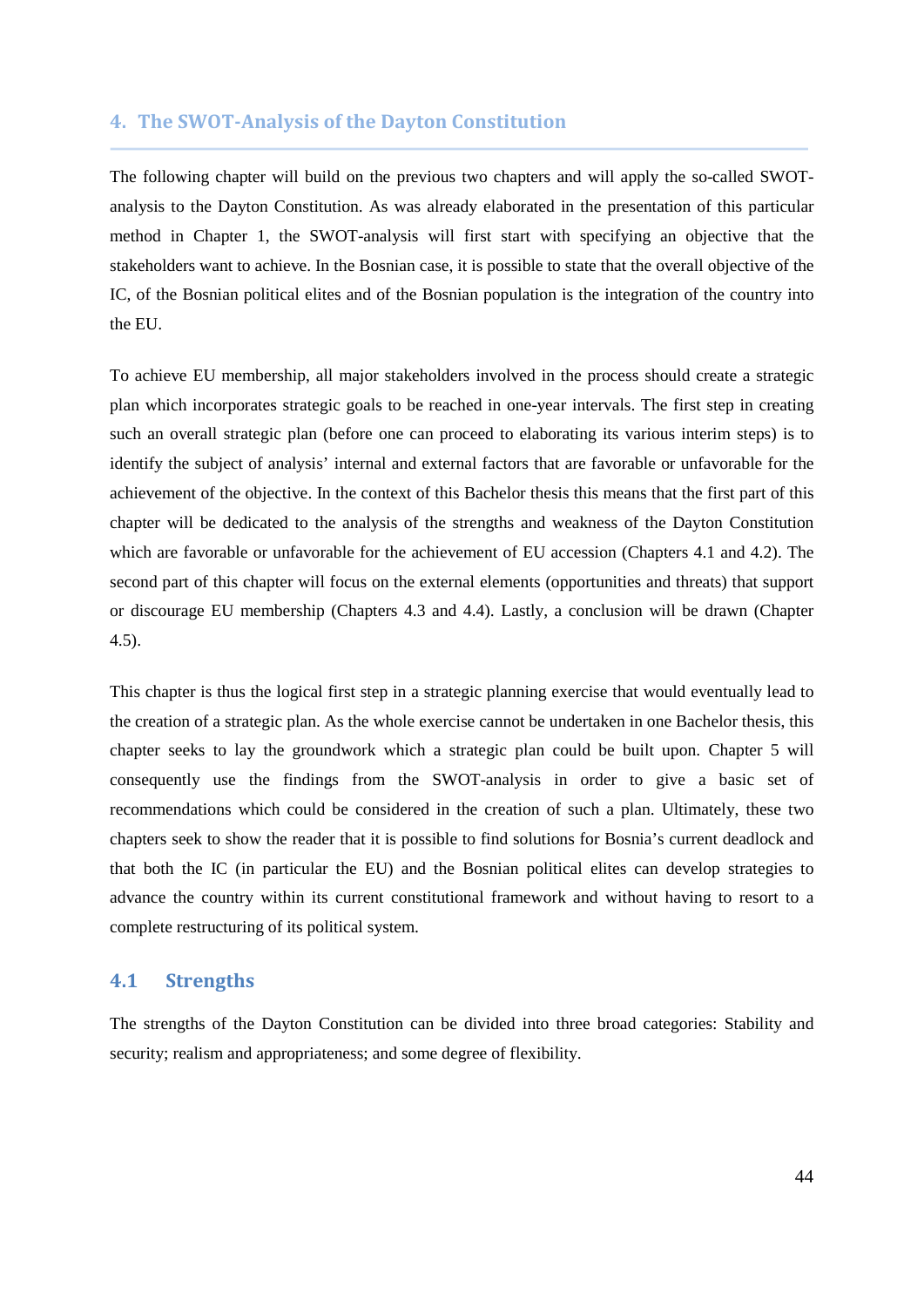# **4.1.1 Stability and Security**

The DPA ended a war and the most important achievement and strength of the Dayton Constitution is that is has maintained relative peace in Bosnia for over 15 years now. Despite the political and interethnic tensions, the prospects of a return to war are furthermore small – a perception shared by a majority of the Bosnian population. In its Early Warning Report from 2009, the UNDP BiH discovered that more than 60% of the citizens did not believe that violence would be resumed even if the IC left the country (UNDP, 2009). Overall, the fear of a resumption of violence diminished by 13% over the last 10 years and the actual incidents of ethnically motivated violence also reduced significantly from immediate postwar levels (Bieber, 2006). Even though this achievement can also be attributed to the presence of the IC, the stability guaranteed by the constitution should not be underestimated: It survived some severe crises in the last years (such as for example the already mentioned proposal by HR Miroslav Lajcak to transfer competences from the entities to the state level) and has become a source of security especially for the Bosnian Serb population (McCulloch, 2009).

By recognizing the RS as one of the two Bosnian entities and by giving the Bosnian Serbs a high degree of self-governance, the constitution appealed to the fears of the Bosnian Serbs of becoming subjected to a 'Bosniac tyranny of the majority'. A strength of this segmental autonomy is therefore that it served to decrease the support for a secession among the Bosnian Serbs: While in 2000 68% of the Bosnian Serbs favored a reunification with Serbia, this endorsement dropped to 43% by 2006 (Toal, O'Loughlin & Djipa, 2006). A survey by the National Democratic Institute (NDI) in 2010 found out that the support for secession had even further ceased to only 6% among the Bosnian Serb population (National Democratic Institute, 2010). The study also discovered that the majority of this group wanted the political system to remain unchanged. These findings seem to support Lijphart's thesis about the value of autonomy: The Bosnian Serbs are ready to accept Bosnia as the common political framework as long as they trust to have the possibility to govern themselves in important issues. Their trust in the current political arrangement was also confirmed in a study carried out by Prom research: In it, most of the Bosnian Serb respondents stated that the survival of the RS was the only guarantor for the sustainability of Serbs in BiH; only a small number trusted the EU to guarantee their sustainability within the Bosnian system (Toal, O'Loughlin & Djipa, 2006).

Although the idea of reforming the Bosnian political system fundamentally in order for it to correspond to EU criteria might appeal to many onlookers, the safety that Dayton guaranteed for the Bosnian Serbs should not be underestimated. Initiating a completely new constitutional arrangement would not only be very likely to be met with high resistance but might also possibly destabilize the country. The consociational element of territorial autonomy which was instituted through the Dayton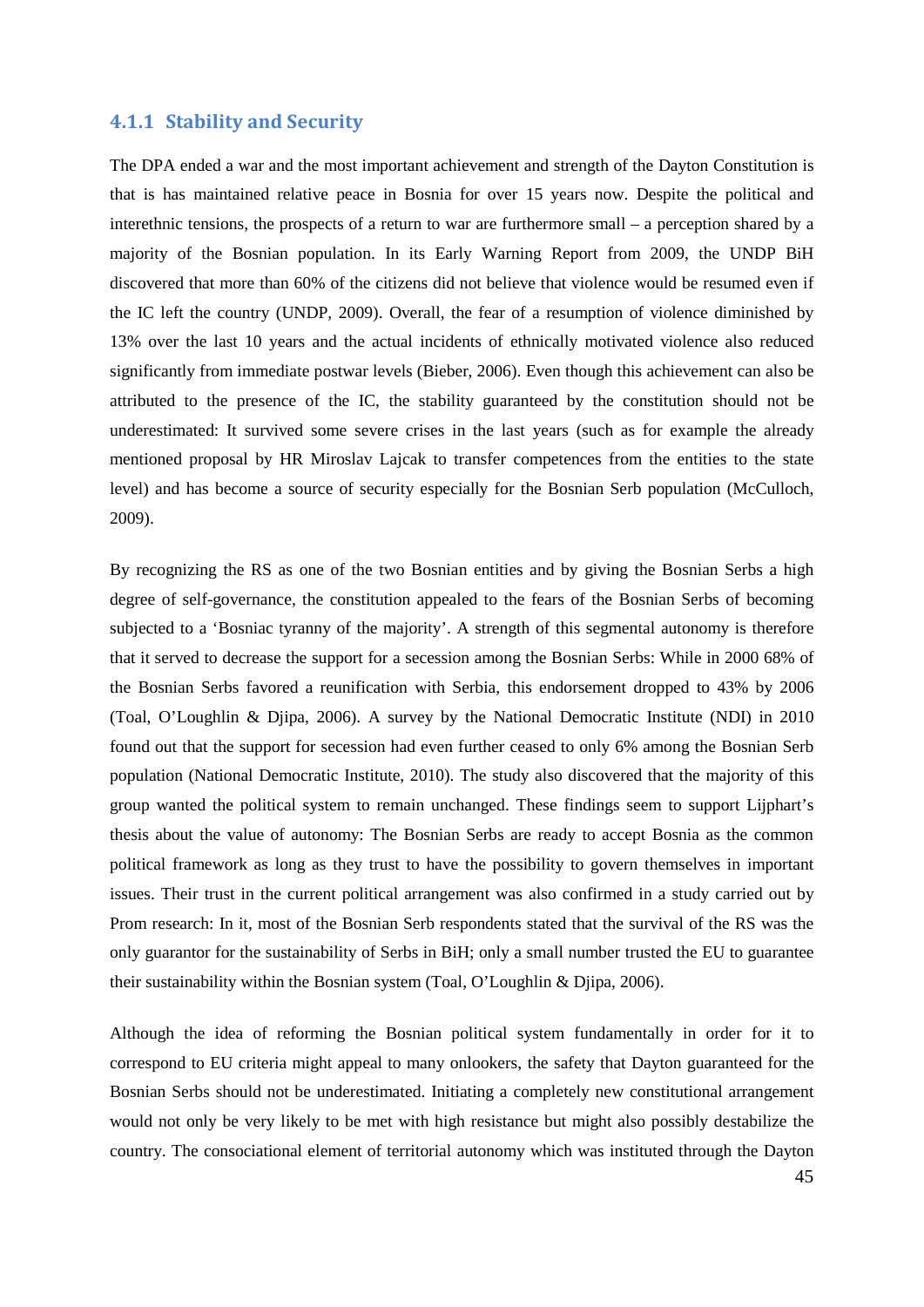Constitution therefore ensures the Bosnian Serbs a level of self-governance and security without which they would feel permanently threatened. A reform the Dayton Constitution should therefore take this aspect into account.

Overall, it is possible to say that the relative stability and security, which the Bosnian population was provided with, are strengths of the Dayton Constitution. The DPA and its provisions have allowed the segmental groups to live in relative peace and security. A complete remodeling of the whole Bosnian political system (especially one that would abolish the entire entity system) is unlikely to be supported by major segments of the population and could possibly threaten the achievements which were made until now.

#### **4.1.2 Realism and Appropriateness**

The next subchapter (Chapter 4.2) will focus on some of the weaknesses of the Dayton Constitution, especially on the accusation that the consociational elements reinforce the salience of ethnicity in the Bosnian society. Even though the Bosnian political system is indeed composed of power-sharing mechanisms based on national belonging, this system can still be described as the "most feasible and most democratic form of government for Bosnia's precarious existence as a multi-national state" (Bose, 2005, p. 322). The strength of the current political framework is therefore its appropriate reflection of the realities on the ground: The complex system of multilayered governance originates from the complex relationship between the three segmental groups. The idea of an ethnically neutral and unitary Bosnian state based on a common identity might sound very well, but it is unrealistic and it is not consistent with either the character or the history of the country: Bosnia has never been a unitary state and religious and national cleavages have always been present throughout its existence (Kasapovic, 2005). The salience of ethnicity did consequently not originate from the Dayton Constitution, but the constitution ensured that it was taken into account in the most appropriate way: by including every segmental group in the decision-making process and by guaranteeing them protection from the other groups. Many of Bosnia's previous political systems included similar elements of power-sharing: There was a national quota-system in former Yugoslavia and the institutional framework in prewar Bosnia also relied on consociational elements (Bieber, 1999). It is therefore highly unlikely that any other constitution would be able to abolish the notion of ethnicity and make the political system much less complex. Former HR Wofgang Petritsch supports this argument when saying that "[o]ne cannot and should not get rid of the ethnic paradigm" (Petritsch, 2003 cited according to Bose, 2005). Abolishing the mechanisms that ensure an equal representation for each ethnic group would not benefit the country either; it would rather reinforce the antagonism between the groups and fuel their fears of being excluded from decision-making processes. Ethnic mobilization and a further entrenchment between the groups would be likely to arise.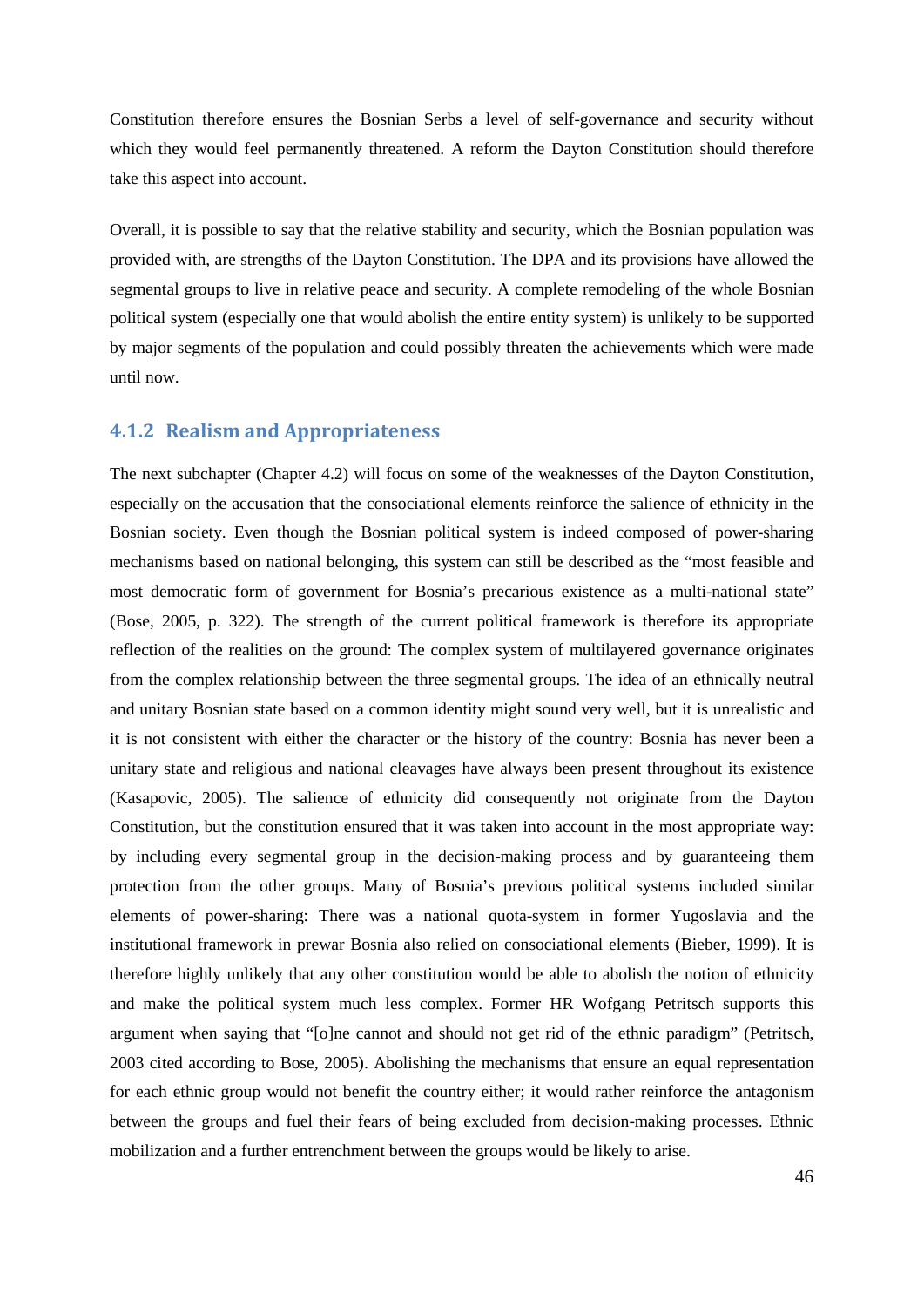By not trying to get rid of the 'ethnic paradigm', the Dayton Constitution therefore introduced the only possible solution for dealing with the relationship between the groups. Any new constitution would have to take the reality of this relationship into account as well and would have to find an appropriate response to it. The appropriate response would, however, most likely look like today's institutional arrangement. Experiences with other deeply divided societies such as Lebanon and Cyprus show the same: Even though their initial consociational constitutions failed, the ones that were constructed afterwards relied on the same elements (Bose, 2005). The concept behind the Dayton Constitution is consequently adequate and does not need to be fundamentally changed.

Overall, the strength of the Dayton Constitution therefore lies in providing an appropriate framework for the creation of democratic institutions in Bosnia's fragmented society. Lijphart states that consociational elements are "the only feasible solution for deeply divided societies" (Lijphart, 2002, p. 37) and the Dayton Constitution is the realistic answer to the problematic relationship between Bosnia's constituent peoples.

### **4.1.3 Some Degree of Flexibility**

Contrary to the common belief that Bosnia's political system is rigid and does not allow for change, the constitution has shown some degree of flexibility over the last decade. The powers of the Bosnian state have grown significantly and the structure of the entities is less mono- or binational than it once has been (Weller & Wolff, 2006). Several smaller reforms took place such as the establishment of new state ministries or the expansion of the number of ministers in the Council of Ministers. The reform of the police force which led to the signing of the SAA and the recent visa liberalization also show that the Bosnian state institutions are capable of action (Bieber, 2006). Admittedly, much of the change has been driven by the IC and was imposed upon the system by the HR; However, this still shows that a gradual constitutional reform led by the Bosnian elites is possible, especially if the IC applies the right 'sticks and carrots' to local politicians.

The Dayton Constitution also contains two features that could account for further reform: It first of all created the institution of the Constitutional Court which has been a driver for change in the last years and which has monitored the constitutionality of the political decisions very closely, even without hesitating to confront decisions made by the HR (Bose, 2002). Secondly, the constitution did not explicitly prevent the state from gaining new competencies. Taken together, these two elements could for example be used to generate a gradual reform of the current political system within its constitutional framework: State competences could on the one hand be broadened so as to give the central government a minimal base for handling the demands of EU integration efficiently; the Constitutional Court could on the other hand supervise that the transferal of competences would not be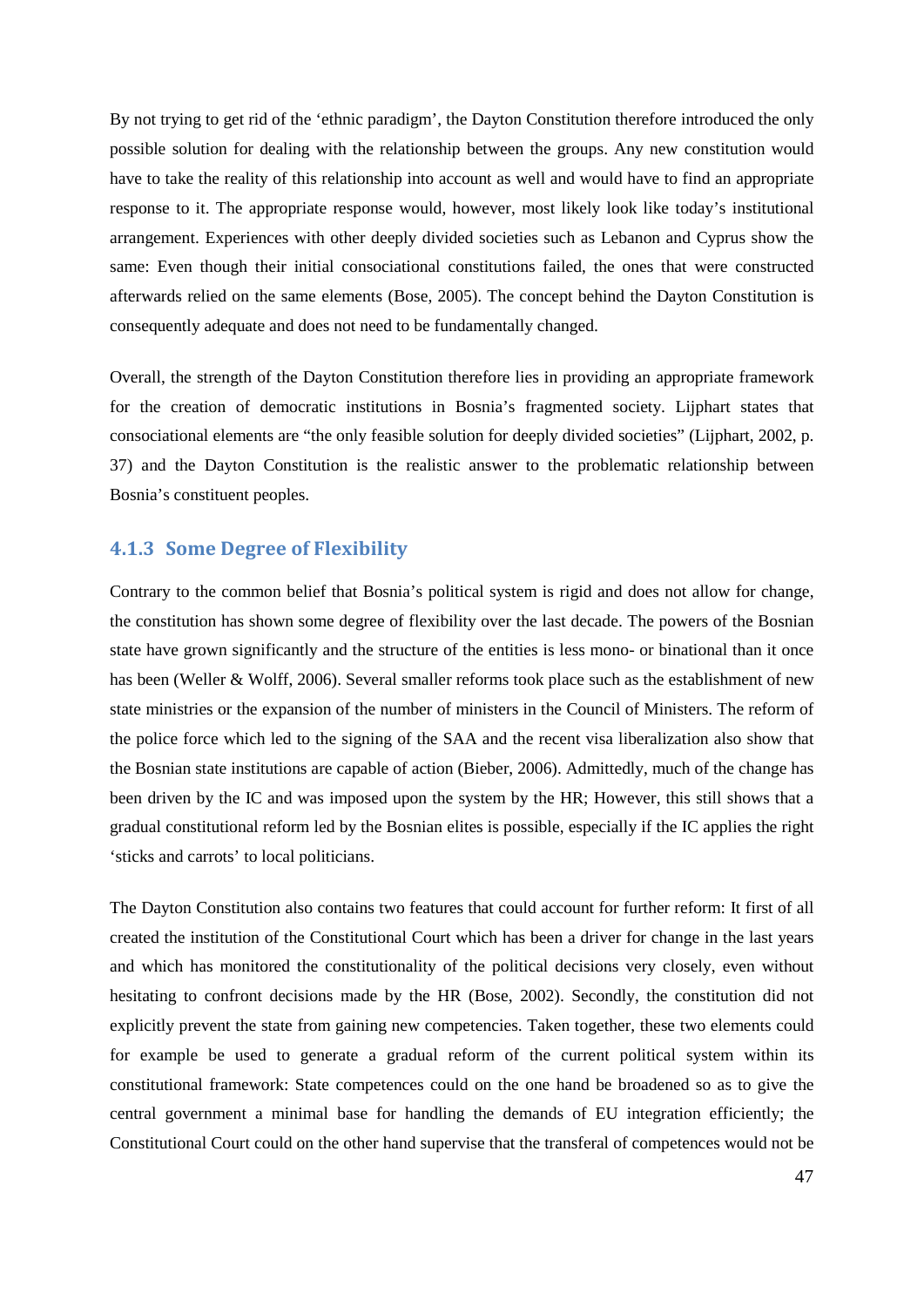abused and would not go too far. In doubt, the competences could be left with the entities and the state would retain the function of coordinating and streamlining the entity's policies in order to bring them into conformity with EU standards.

Overall, it is therefore possible to say that a partial strength of the constitution lies in allowing a certain space for reforms and that there is a degree of flexibility in the provisions which – if used sensibly – could provide for change.

### **4.2 Weaknesses**

In the following subchapter, the weaknesses of the Dayton Constitution will be presented. Over the years, the constitution has been confronted with much criticism and at its worst the Bosnian state institutions have been described as "complicated, inefficient, expensive and ultimately incompatible with EU standards" (Prlenda, 2007). The following analysis will focus on the three weaknesses that are most important to deal with in order for the country to accede to the EU. These are the constitution's non-inclusiveness, its rigidity which leads to inefficiency and immobility, and its missing anchor in the population.

### **4.2.1 Non-Inclusiveness and Over-Institutionalization of Ethnicity**

As was elaborated before, one of the most common criticisms directed against consociational arrangements is that they institutionalize ethnicity and that they reinforce the salience of cleavages instead of lessening them. Although it was argued in the previous subchapter that any other political arrangement would probably look similar, this criticism can nonetheless be applied to the Dayton Constitution: In fact, as the DPA was concluded at the highest point of the interethnic conflict, it institutionalized ethnicity as the dominant and almost only form of political identification and provided for political representation based nearly exclusively on group membership. It did not leave much space for the emergence of non-ethnic politics and did not create incentives for the development of political debates that would not be translated into ethnic ones. This is often evident in the preelection campaigns led by national politicians: Instead of focusing on social or economic issues, ethnic questions occupy the largest part of the political discourse (Bieber & Keil, 2009).

In addition, the electoral arrangement favors ethnic voting through the constitution's rigorous requirement of ethnic quota. This arrangement has supported nationalist parties which have a clear ethnic message and has at the same time disadvantaged non-ethnic or civic parties to gain support in the society, leading to a rather curious situation: Moderate politicians and parties that would be most supportive of an interethnic state are the ones most disadvantaged by the current system  $-$  a system which was created with the aim of leading to an integrated and moderate society (Belloni, 2004).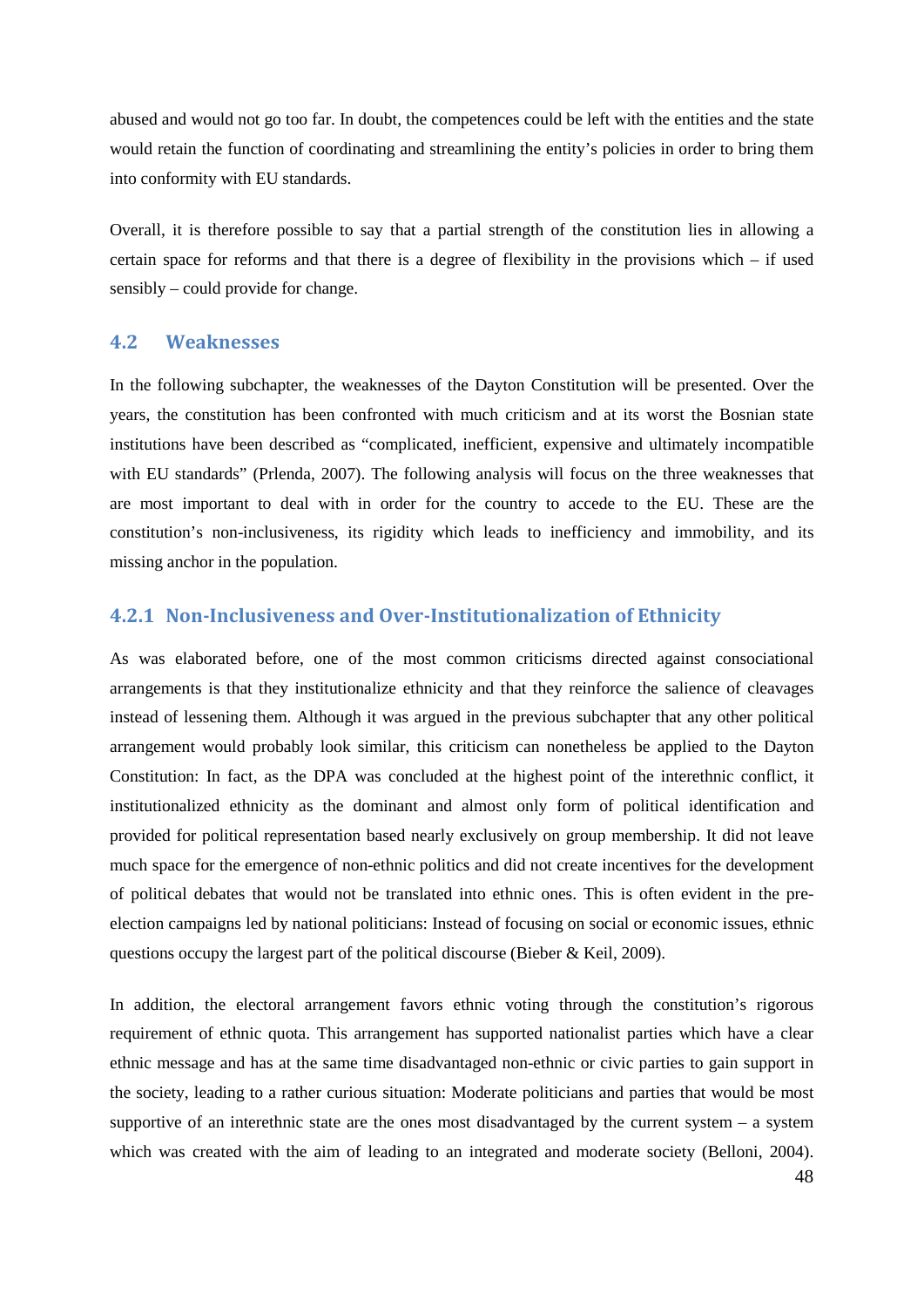Instead, the consociational electoral system facilitated the victory of nationalist parties and the parties have – in turn – taken full advantage of this weakness: For them, playing the 'ethnic card' proved most successful and nationalist paroles are now the standard repertoire of nearly every political group. As a result, Bosnia has been characterized by constant tensions between the political elites; an atmosphere of trust which would be necessary for the working of the consociational elements has consequently not developed (ibid.).

The constitution has also generated an overlap in ethnic and territorial belonging by its recognition of the RS and the FBiH as Bosnia's two main entities. This is highly problematic as various scholars point out: According to Issacharoff this feature validates the policy of ethnic cleansing carried out during the war because the minorities from one entity (a Bosnian Serb from the FBiH or a Bosniac/Bosnian Croat from the RS) cannot be elected as representatives for this region (for example in the election of the Presidency). If a minority group therefore wants to return to its home, it must face political subordination to the majority group and cannot be represented in the higher state institutions properly (Issacharoff, 2004). Such provisions perpetuate the already existing divisions and show that the Dayton Constitution was built with a focus on collective instead of individual rights (Bose, 2002). This, however, goes against the idea of a liberal democracy in which rights would be centered on the individual and in which the individual would not be excluded from representation at the highest state levels due to his or her territorial and ethnic belonging.

That this focus on collective rights (especially on those of the three main national groups) is a weakness of the constitution was also recently confirmed by the already mentioned ruling of the European Court of Human Rights. The constitution discriminates against those people who do not fit into one of the three categories of nationality and therefore leaves these "Others" without the possibility of an adequate representation (Belloni, 2004). This creates a paradox comparable to this of the electoral system: Those people who do not identify with an ethnicity in the first place (including more moderate persons) are the most disadvantaged by the Bosnian system. The constitution's focus on ethnicity and on group membership instead of a focus on individuality is therefore at odds with the respect for individual human rights and bolsters the ethnic character of the state institutions. It is therefore a major weakness of the constitution. Overall, Bosnia can consequently be considered as a good example of how efforts to secure a fair representation in a post-conflict environment have fired backwards and have served to uphold ethnicity instead of lessening it.

### **4.2.2 Inefficiency and Immobility**

In the early postwar years the institutions of the Bosnian state were often likened to "an empty shell" (Bieber, 2006, p. 18). The politicians complained that these institutions set up by the Dayton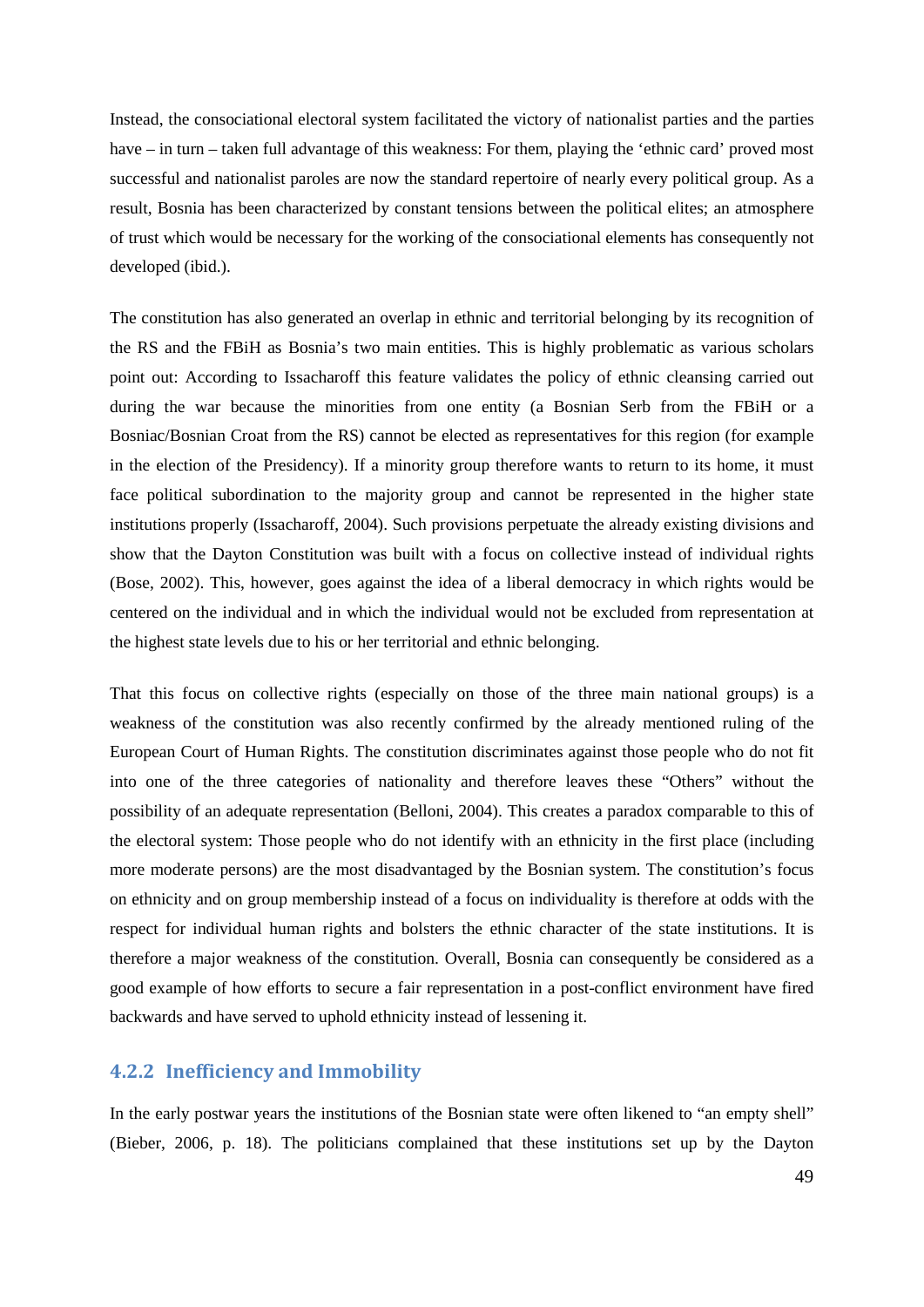Constitution functioned more like international conferences than like normal state organs. The equal representation of all three national groups led to an "ineffective [and] tremendously bloated state apparatus" (Weller & Wolff, 2006, p. 5) which can still be seen today. Between the years 1998 and 2000 an average of five laws per year was passed by the parliament and immobility characterized the whole system (McCulloch, 2009). This situation was partly remedied by the involvement of the OHR although this involvement contained its own problems: Through the presence of the OHR the incentives for politicians to overcome the deadlock were low and they did not support the development of a sense of local ownership among the Bosnian politicians.

Through the institutionalization of various administrative levels of government and the rigid use of ethnic quota in the public administration, the Dayton Constitution also created a high degree of bureaucratization and many redundant state offices. Furthermore, the consociational elements which in theory aimed at ensuring the inclusion of all segmental groups factually opened the door for abuse and for keeping the country in deadlock by undermining the functions of the central state (Evenson, 2009). Even though some reforms were initiated, the overall complexity of the political system still makes an effective governance of the country hard to achieve today: Especially the very rigid veto rights are problematic for the governance of the state and are considered to be a main source for frequent blockages. Although they have not been invoked very frequently, the threat of their usage has prevented a good share of necessary decisions from being taken (Bieber, 2006). The rigid vetomechanisms in Bosnia are therefore not considered a 'last resort' to protect the 'vital interests' of each group as foreseen by Lijphart; they are rather used as a form of political blackmail. The wish to give the segmental groups protection through the use of vetoes has therefore fired backwards and the vetoes threaten to prevent any further progress towards EU integration. Similarly, the rigid ethnic quota and the requirement of a grand coalition government have slowed the country's progress: in addition to the fact that the CoM has only very few competences, it does not work as a cohesive cabinet either. Compromise-finding is tedious and the cooperation between ministers is often tokenistic (ibid.).

Overall, the power-sharing mechanisms therefore fail to encourage elite cooperation as is intended by the establishment of consociational elements. Although it can be argued that a quota-system and formal veto mechanisms created by the Dayton Constitution are the only viable alternative for such a deeply divided society as the Bosnian one, they have contributed to deadlocking and immobilizing the country and can therefore be considered as one of the main weaknesses of the constitution.

# **4.2.3 No Anchor in the Population**

Lastly, one of the major weaknesses of the constitution is that is does not have a solid anchor in the society and that it was never voted upon in parliament and therefore never democratically legitimized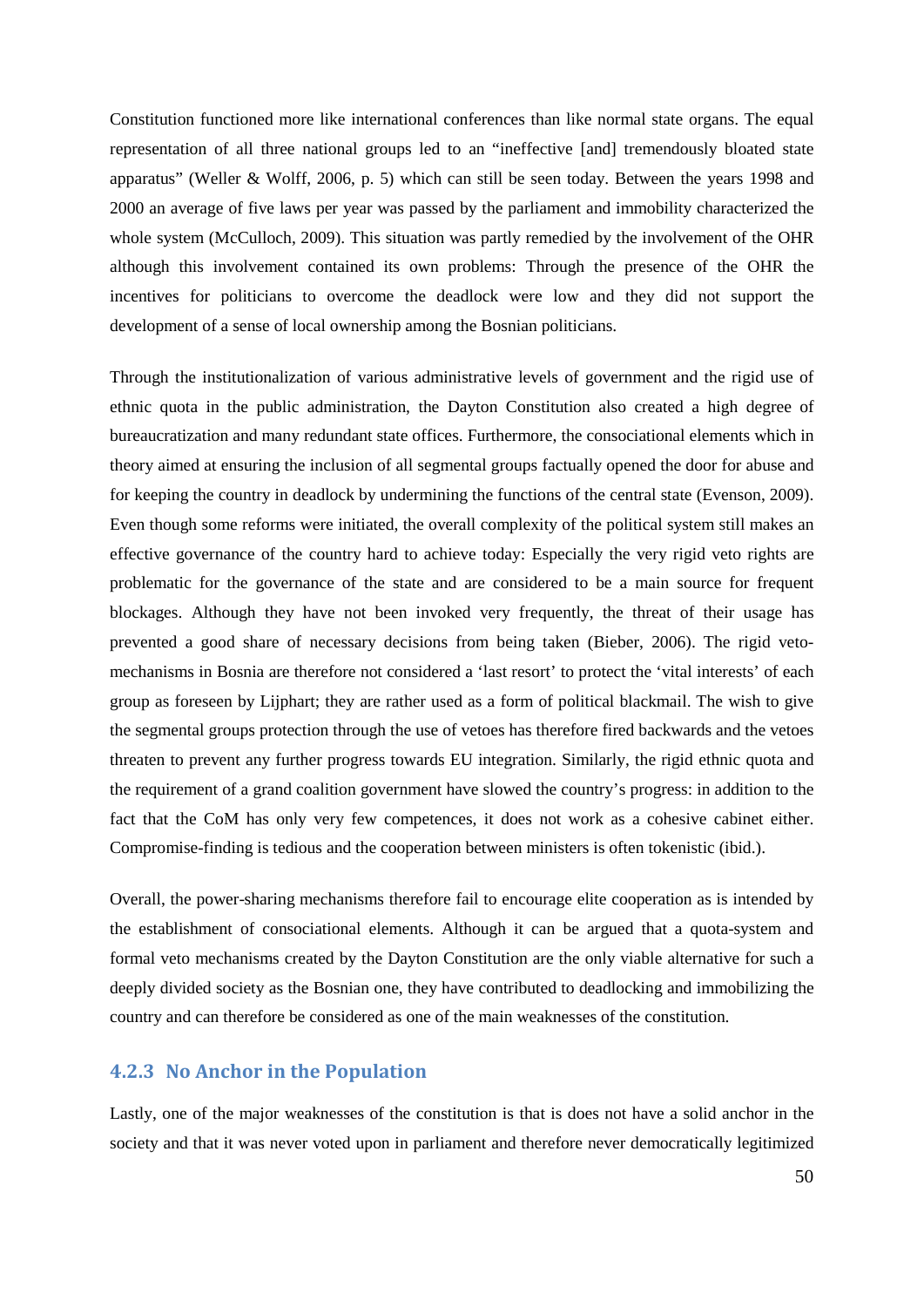by the Bosnian peoples (Sebastian, 2007). The constitution was imposed on the citizens of Bosnia and considered 'alien' by both the population as well as the political elites who were not present at the negotiation table (Bieber, 2003). Furthermore, it did not originate from a consensus among the negotiating parties but was rather consented to as a necessity to end the war. It was therefore not based on the notion of Bosnia and its borders as being legitimate – quite to the contrary, the Bosnian Serbs and Croats largely rejected the idea that Dayton had created legitimate borders and a legitimate state.

Today, most Bosnian citizens would not question the viability of the state especially because the IC made it clear that a partition of the country would not be tolerated. However, the rhetoric of secession is still frequently applied in pre-election situations and shows that both the elites and parts of the population lack the firm belief that the preservation of the existing constitutional and political system is necessary and desirable (Kasapovic, 2005). The complicated and non-transparent political system, with its frequent blockages and the many problems arising from it, has furthermore not contributed to making the constitution more popular among the population. In contrast, the notion of "Dayton" still invokes images of all that it considered unwell about the Bosnian state (Bieber, 2006).

Overall, the missing anchor of the constitution in the population and its negative connotation can be viewed as a weakness. However, it would also be difficult to base any new constitution on a broad consensus within the population. The prospect of subjecting a new constitution to a referendum would furthermore spark fears of leading to the same situation as with the referendum which led to the independence of Bosnia and which escalated into a war. The issue of the missing allegiance to the constitution should therefore be tackled in different ways and a reform of the Dayton Constitution would have to be grounded in the population's wishes and should not be decided over their heads.

# **4.3 Opportunities**

In the following subchapter, three of the external factors which could favor the EU accession of Bosnia and Herzegovina will be elaborated. These are: the accession of Croatia and Serbia to the EU as well as a better regional reconciliation process; the development of a bottom-up movement by the Bosnian citizens borne out of the wish to join the community; and a coherent strategy of the EU to deal with the Bosnian problems.

# **4.3.1 EU-Accession of Croatia and Serbia and a Further Reconciliation Process**

One of the main opportunities for BiH to integrate into the EU is the accession of its immediate neighbors Serbia and Croatia to the community and a further reconciliation process between the countries. Since the historic and the political developments of these two countries have been closely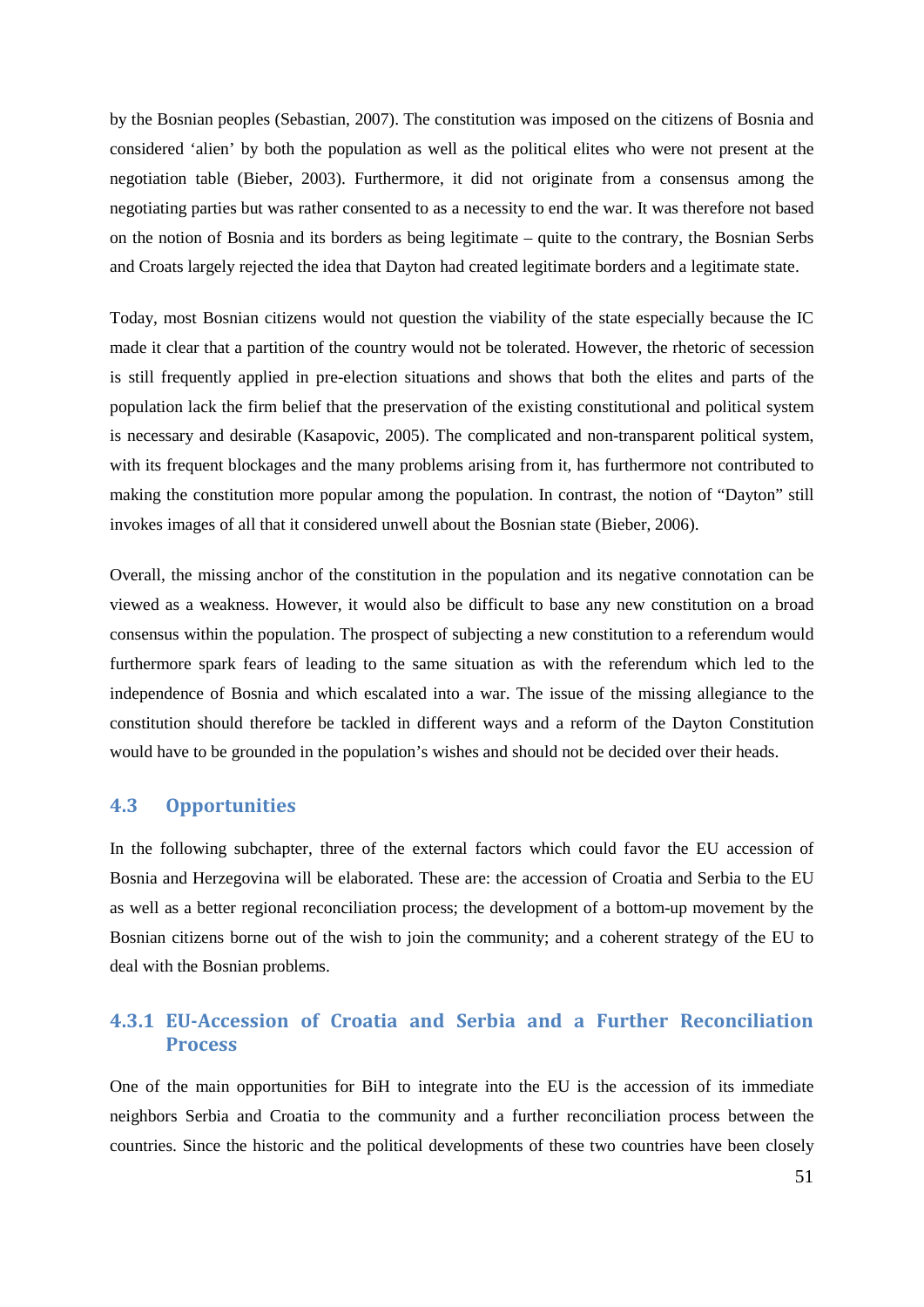intertwined with the political situation in Bosnia, their accession would create positive external effects by generating a peer pressure that would push Bosnia further into the direction of the community (Evenson 2009). The effects of this peer pressure have already been observed: As Bosnia's neighbors began to be taken seriously as viable candidates for the EU, BiH officials began to include 'European language' into their vocabulary and intensified efforts to reach the standards set out by the union. This peer pressure therefore stimulated the creation of a platform of pro-Europen actors across the region and the accession of Croatia and Serbia would therefore help to bolster the EU aspirations of the Bosnian elites (ibid.)

The issue of reconciliation is closely linked to the EU-accession of all three countries: One of Serbia's preconditions for EU membership is the full cooperation with the International Criminal Tribunal for the Former Yugoslavia (ICTY), which primarily meant the arrest of war-time Bosnian Serb general Ratko Mladic. The fact that after 16 years Serbia did indeed recently capture Mladic shows that EUmembership is a powerful lever for action in all three countries. The capture of Mladic and other recent developments give hope for a further progress of the reconciliation of this region which will help Bosnia in getting closer to the EU. In its latest progress report on BiH, the community noted positively that relationships among the country and its two main neighbors were unfolding in a favorable manner due to regional initiatives to promote reconciliation. It remarked in an endorsing manner that the president of Serbia, Boris Tadic, had been present at the 15<sup>th</sup> commemoration of the massacre of Srebrenica and that the Serbian parliament had made an official apology for the massacre and expressed sympathy with the victims (comp. Commission Staff Working Document, 2010). This apology was by no means undisputed in the country or an easy step for Serbia to take. In a joint statement, the European Union High Representative for Foreign Affairs, Catherine Ashton, and the Enlargement and Neighbourhood Policy Commissioner, Stefan Füle, therefore welcomed the apology as a "key for the reconciliation of the whole region" (European Union, 2010). The capture of Mladic was received even more positively among the countries of the EU and German Chancellor Angela Merkel stated that this was "[…] the best basis for the region [to achieve] reconciliation and a future in Europe" (Cendrowicz, 2011).

Even though this process of reconciliation might in some instances be driven by political calculations, it is a fact that the postwar relationship between the three countries has never been as conciliatory as today. This is an opportunity for Bosnia, especially if Serbia focuses on its own EU integration process and if it makes clear (especially to the Bosnian Serbs) that it supports Bosnia in its EU aspirations. The Croatian president, Ivo Josipovic, has already done so stating that his government would support "all efforts by the EU to further assist Bosnia in overcoming its political problems" (EUbusiness, 2011). The common goal of EU membership could therefore be an opportunity of welding the three countries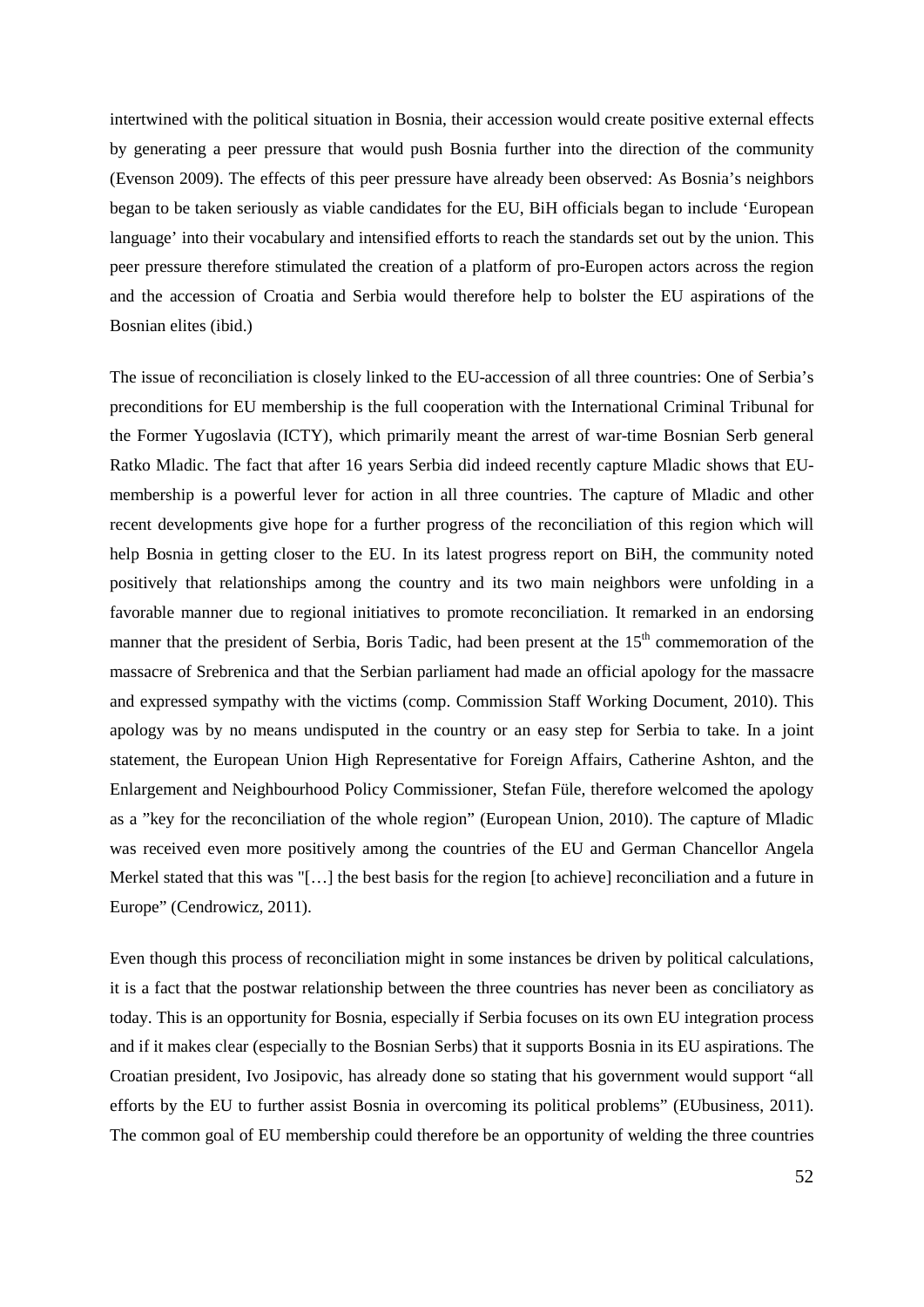more closely together and could give a renewed and a stronger impulse for Bosnia's EU accession efforts.

### **4.3.2 Bottom-Up Movement of the Peoples**

Another opportunity leading to EU membership would be a stronger bottom-up movement of the Bosnian peoples. As has already been stated in Chapter 1, an overwhelming 86% of the citizens of Bosnia are in favor of EU accession and the EU membership is supported by nearly 60% of the population even in the EU-skeptic regions (particularly the east of the RS) (NDI, 2010). In addition, Prim research found out that more than 50% of Bosnians would find it generally acceptable to make changes to the constitutional system in accordance with EU requirements (Toan, O'Loughlin & Djipa, 2006). Taking these findings together with the recent visa liberalization, which was heralded as the "dawning of a new era" (Arslangic, 2010) for the relationship between the country and the EU, there can be no doubt that the Bosnians are prepared and willing to become part of the union.

At the same time, the Bosnian population is highly unsatisfied with the current direction of their country and with their politicians' performance. The people seem to be tired of listening to nationalist paroles and believe that their politicians are focusing on the wrong policy issues. In its public opinion poll carried out shortly before the elections in 2010, the NDI found out that nearly 90% of the Bosnian citizens felt that the country was going in the wrong direction (NDI, 2010). Most of the respondents also believed that politicians talked too much about ethnicity while they talked too little about issues that were important to the citizens, namely the high unemployment and the missing economic development (ibid.). This dissatisfaction with Bosnian politics was also expressed at the voting boxes: only slightly more than 50% of all eligible voters cast their ballots in last year's elections showing a relatively high level of public apathy within the population (The Economist, 2010). Up until now this public apathy and disappointment in public officials has, however, not been high enough to mobilize the ethnically divided population to create significant bottom-up processes. However, with the currently high support for EU accession and the equally high dissatisfaction with the ethnic politics, there is a window of opportunity that this could change and that a stronger civil society movement could emerge. Bolstered by the Arab revolutions, Bosnians might now be able to overcome some of their differences in order to better their future prospects and to accede to the EU. This is an opportunity which the EU could take advantage of by strengthening the civil society elements within the population: Its future Bosnia strategy should therefore embrace this aspect in detail.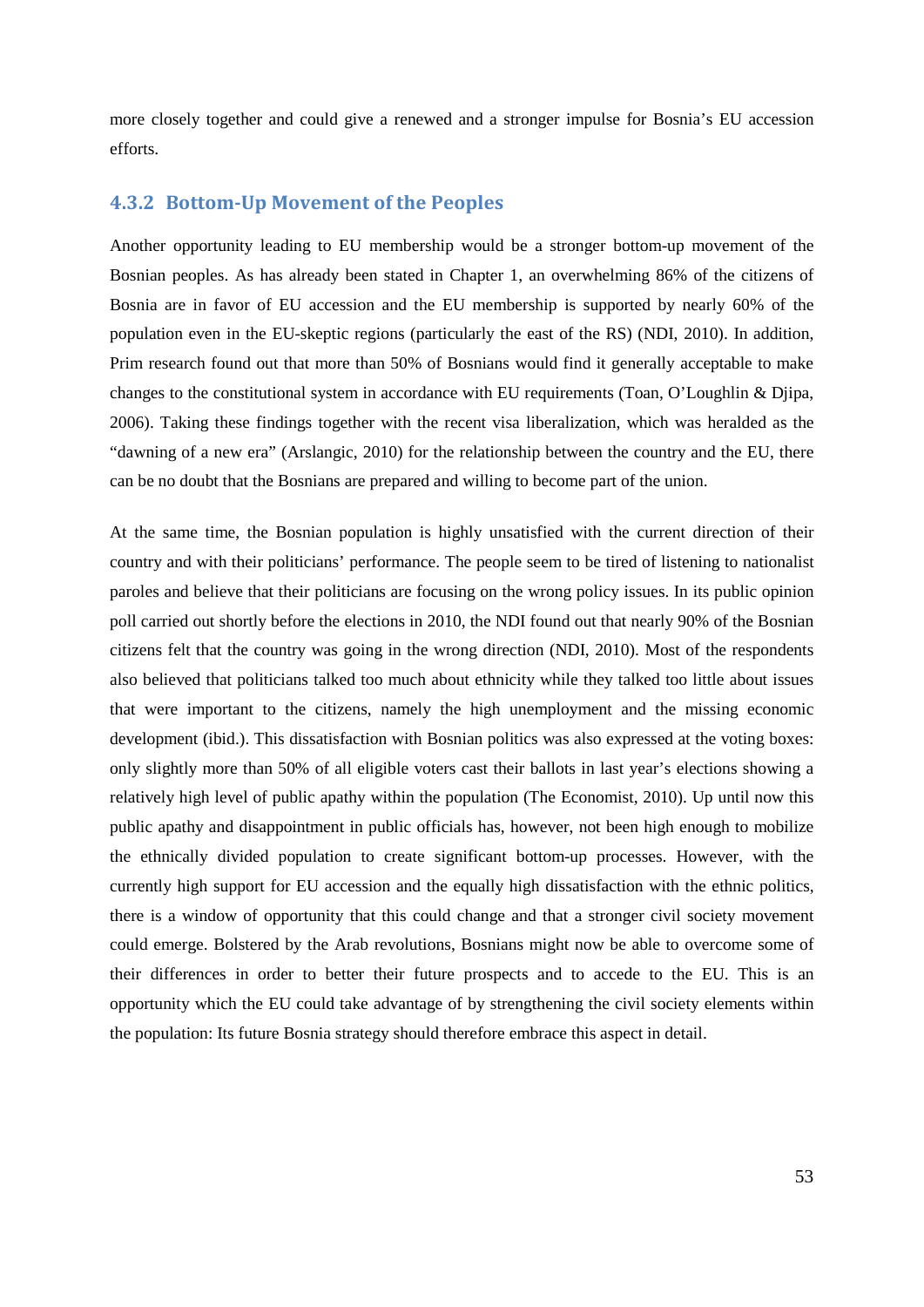### **4.3.3 Coherent EU Strategy for Bosnia**

The last external factor that would contribute positively to achieving the aim of Bosnia's EU accession is the creation of a coherent Bosnia strategy by the EU. Up until now the union has often been criticized for not taking a resolute approach to solving the 'Bosnian issue' and for not being a leading actor in the country's reform process (Sebastian, 2007). One of the EU's chief demands was for Bosnia to learn to speak with one voice – a request which the EU itself was often enough not able to realize with regards to its Balkan policy (International Crisis Group, 2011). As has already been pointed out, 2011 could become a pivotal year for the relationship between the community and BiH: As the OHR has intended to gradually downsize its competences and to hand over some of them to the EU delegation, it is now Europe's time to take a leading role at guiding Bosnia towards reforms and eventually to an inclusion into the European community. Bosnia is therefore more than ever dependent on Brussels' soft power (instead of the 'hard powers' of the OHR) to nudge it into the right direction.

A promising start has already been made: The EU's High Representative for Foreign Affairs, Catherine Ashton, and the Commissioner for Enlargement, Stefan Füle, have drawn up a new strategy for BiH which among other things foresees a stronger presence of the community in the country and specific reforms for making the state capable of acting (Sopinska, 2011). A partial success of this renewed EU focus on Bosnia has already been achieved: Ashton managed to convince Bosnian Serb leader Milorad Dodik to drop his calls for a referendum on the judicial system. This referendum was seen by many as threatening the unity of Bosnia. In return, Aston promised Dodik the EU's support for a reform of the judicial system in order to make it less systematically biased against Bosnian Serbs (EUbusiness, 2011). The EU's new approach comes at both a crucial and an opportune time: crucial because the country is facing one of its most severe crises as has been elaborated in Chapter 1 and the OHR has lost much of the population's trust in dealing with such problems properly; opportune because the pre-election period, which was and is usually characterized by divisive nationalist rhetoric, is over and the country and the EU have three years until the next elections are due. These three years offer a good deal of time for both the EU and the Bosnian political leaders to negotiate strategies to bring the country out of its deadlock and closer to EU integration.

Overall, it can therefore be said that the recent developments within the EU offer room for hope even though the situation in Bosnia is a very critical one. By convincing the Bosnian Serbs to drop their referendum, the EU showed that it is indeed capable of acting and that it can balance the need for security of the Bosnian Serbs with the fact of the indivisibility of the Bosnian state. If the EU continues to act in such a manner on the Balkans, the chances for success are certainly present. Which issues the EU should focus on in particular will be elaborated in the next chapter, which contains recommendations and guidelines for EU action.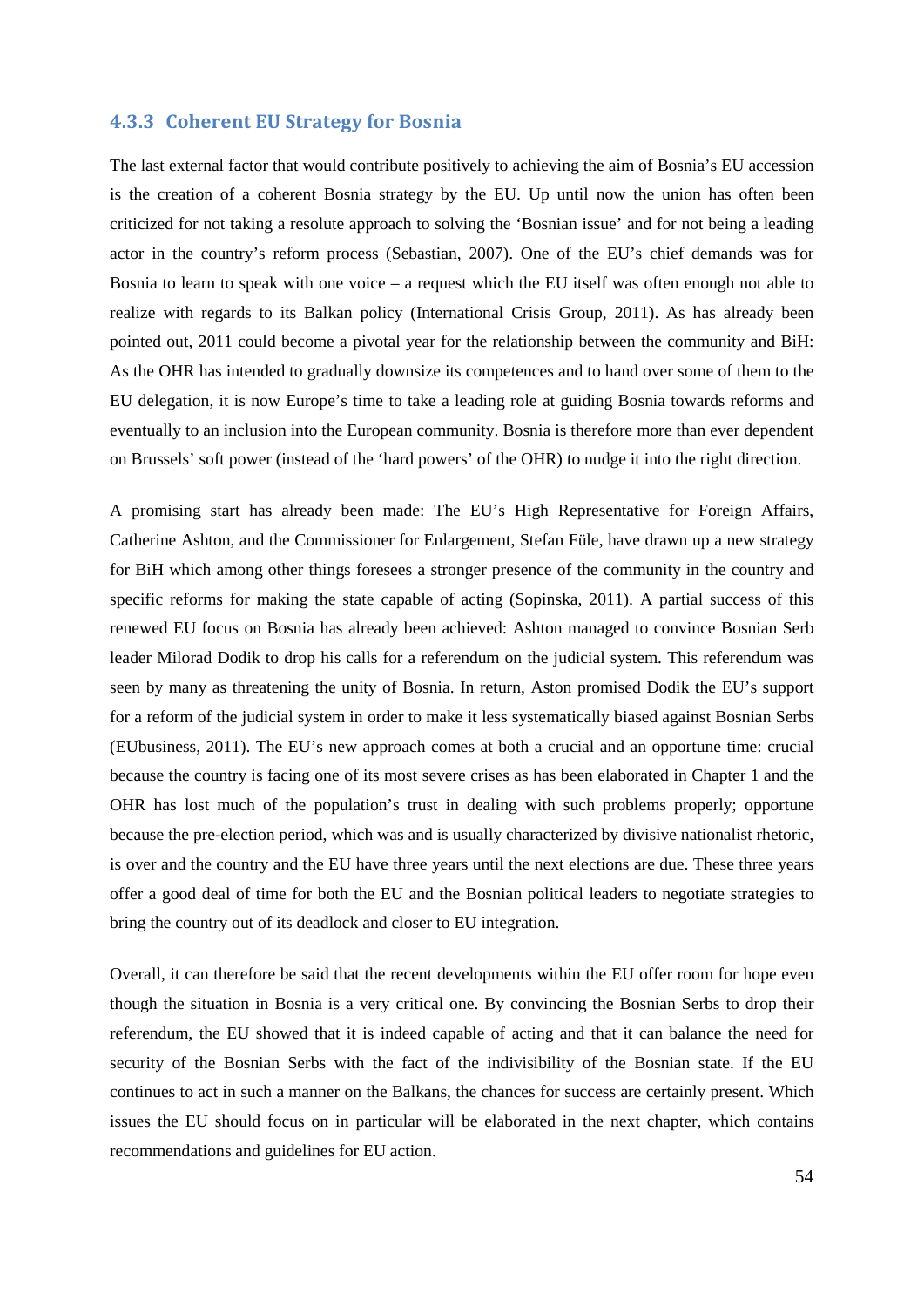#### **4.4 Threats**

Similar to the three opportunities that were elaborated in the previous chapter, there are three corresponding threats that could pose an obstacle for Bosnia's EU accession. These are a continuing destructive behavior by the Bosnian political elites, deteriorating economic conditions, and an inconsistent and weak EU strategy vis-à-vis the country.

### **4.4.1 Continuing Destructive Behavior of the Political Elites**

The continuing destructive behavior by the Bosnian politicians and especially their frequent use of nationalist rhetoric are a major threat to a further progress towards the country's EU integration. As long as the elites do not show an inclination to create a basic level of trust among each other, it will be very difficult for the country to fulfill the conditions set out by the EU. In its latest progress report on BiH, the EU criticized that the cooperation between public officials remained rudimentary and insufficient in numerous policy sectors, such as for example in the economic or fiscal, in the health or in the social security sector (Commission Staff Working Document, 2010). As long as this cooperation does not improve it will be very difficult for Bosnia to undertake the reforms that are necessary for an accession to the community.

One of the major obstacles to building trust among the elites is their common usage of divisive nationalist rhetoric, especially in pre-election phases. The EU's progress report noted that this rhetoric was found in the discourse of either national group: Politicians from the RS frequently challenged the territorial integrity of the country likening it to an artificial state or affirming their allegiance to Serbia instead of Bosnia. Meanwhile, some of the political leaders from the FBiH ascribed the establishment of the RS to massacres carried out during the war (ibid). This "war of words" (Latal, 2010) serves to reinforce antagonisms between the segmental groups because it operates along an emotionally charged personal dichotomy: The discourse divides the groups into the categories of "we" and "the others". The frequent invoking of these images creates a feeling of exclusion and does not contribute to a reconciliation of the country (Mikula, 2004). This rhetoric furthermore captures the Bosnian citizens in a prisoners' dilemma: Although the majority of the population is tired of hearing the nationalist paroles as the NDI's opinion poll has shown, the three groups still tend to vote for the nationalist parties because of the fear that voting for a more moderate group would bring them into a less favorable position in comparison to the other two groups. The nationalist rhetoric serves to undermine this fear and the groups vote in order not to be subordinated to "the others".

Overall, the continuing internal tensions among the politicians are certainly one of the biggest threats to a progress of the country. The Guardian therefore sees the future of Bosnia depending on the local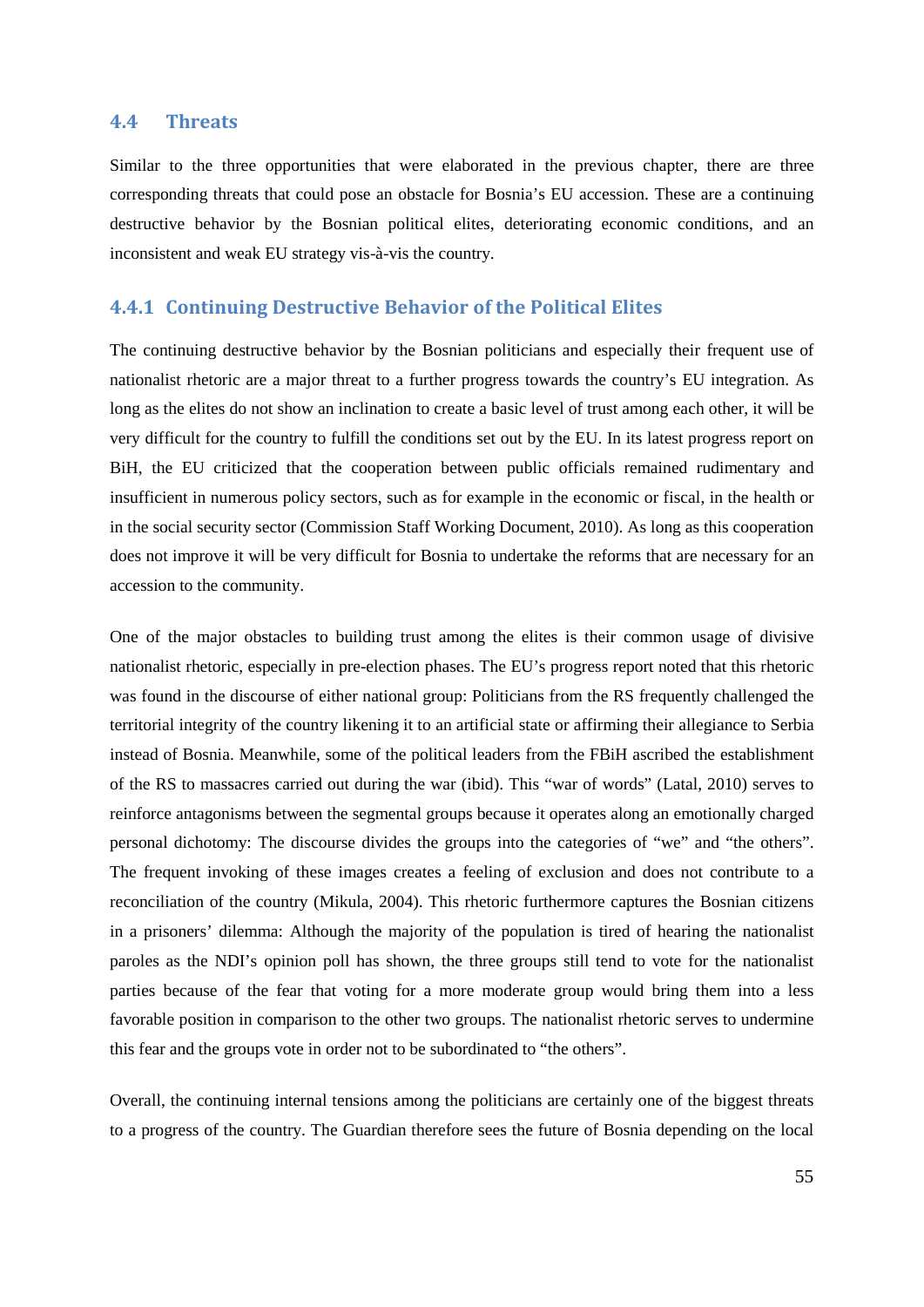leaders showing restraint and more consideration and it calls for a "coolheaded approach" (Latal, 2010) from their side. Indeed, if the leaders continue to sow distrust and fear among the population then even a common European goal will keep the country in deadlock. This threat is therefore one that should be addressed in a future EU-Bosnia strategy.

### **4.4.2 Deteriorating Economic Conditions**

The economic consolidation of Bosnia and Herzegovina is an issue which both the European Union and the Bosnian citizens consider vital for the future well-being of the country. A regress in the economic situation could have a serious impact on Bosnia's ability to deal with its EU obligations and could increase the tensions among the population. Although Bosnia's economic prospects are not desperate, they do not give much reason for hope either: The country's economic growth has been impeded by its complicated structures of governance, its very large and expensive government bureaucracies, and by such problems as organized crime and corruption. In general, the Bosnian economic structures have been described as resembling the economy of the Former Yugoslavia too much and it has been criticized that there was little actual economic reform since 1992 (Woehrel, 2010). In addition, the current political deadlock also threatens Bosnia's economic development because foreign investors are hesitant to invest in a country that has not been able to be governed for nearly 8 months. Taking all these aspects together, it is not surprising that the EU's assessment of the Bosnian economic situation was primarily negative and that the community asked for stronger and more coordinated policy-efforts by the Bosnian elites to consolidate the economic sector (Commission Staff Working Document, 2010). A source of special concern for the Bosnian population is their country's high unemployment: 41% of the Bosnian citizens consider this issue to be the country's most serious problem. The overall unemployment rate currently ranks at 28% with the portion of unemployed youths (between the ages of 15 and 24) being at an alarming level of 50% (Commission Staff Working Document, 2010). Coupled with the unsatisfactory educational possibilities, these low prospects of finding a job could consequently force more young people to leave Bosnia and could exacerbate the trend of the "youth brain drain" (American University BiH, 2010).

The unemployment and the other economic problems could threaten Bosnia's EU accession in three ways: Firstly, the different strategies of the RS and the FBiH to tackle the economic challenges could reinforce the divisions between the two entities and could make the required EU streamlining of the economic and fiscal policies more difficult to achieve. Secondly, the brain drain which arose from the economic problems could undermine the support for the EU in future years. This is because, as David Chandler (1998) points out, elite groups, such as lawyers, journalists, teachers and academics, are in general very important for the development of community-building initiatives and are the ones that usually favor EU accession the most. These are, however, also the ones that are most likely to leave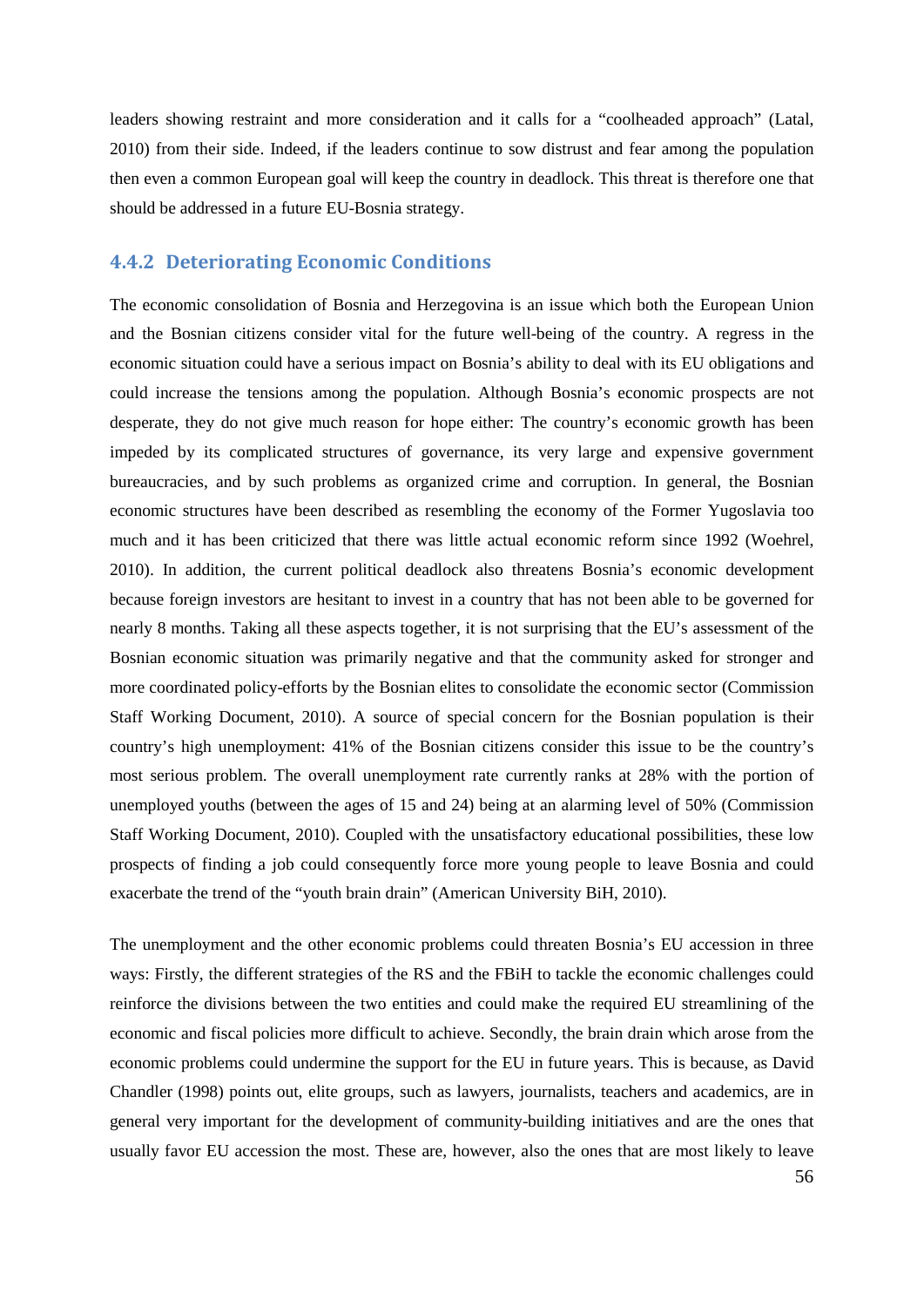the state to look for better places of employment abroad if their home country does not offer job opportunities. Lastly, considering the problems that the EU currently faces with Greece or Portugal, the community could be reluctant to let Bosnia accede to the union unless it proves its solid economic background. As the country has, however, already been rated among the least economically viable countries in Europe, the chances that the EU will support the accession if the situation deteriorates further are slim (EconomyWatch, 2008).

Overall, a deteriorating economic situation in the country would therefore be a threat to the EU aspirations of the country. An EU strategy should therefore consider how to take the economic aspects into account and how to create incentives for the Bosnian economy to develop in a more positive direction.

## **4.4.3 No Coherent EU Strategy for Bosnia**

Similar to a consistent EU strategy for Bosnia being an opportunity for the country to reach EU membership, an incoherent strategy from the side of the community could be detrimental to this end. Up until now the EU often lacked a clear roadmap for the Balkan region and treated Bosnia like any other accession country although its complicated history and structure would have asked for a more individual and more specifically tailored game plan. The EU has been particularly ambivalent about constitutional reform, supporting (although not whole-heartedly) the US-led efforts that failed in April 2006 and then subsequently stating that constitutional change was not a pre-condition for EU accession, but that it would still be necessary. This ambivalent attitude showed that the EU's strategy for Bosnia was not elaborated in detail and it served to create confusion among the Bosnian politicians (Sebastian, 2007). Although the community has now drawn up the already mentioned new Bosnia strategy and has taken some positive first steps, the possibility for the union to slide back into old habits is not impossible.

This was recently proven when the EU announced that it would limit the visa liberalization which it had granted Bosnia in 2010. The step has become necessary in order to stop the cases of asylum abuse which some countries (notably Germany, Belgium, France and Luxembourg) had complained about (Die Presse, 2011). Although this step is understandable and maybe even necessary, it creates confusion among the Bosnian people and shows an incoherent European approach. While the visa liberalization was successfully used as a 'carrot' by the EU, its current drawback makes the community's proposals seem unreliable, not well-thought through and not credible. With an attitude like this, it would not be surprising if the Bosnians (and for that matter the peoples of any other accession countries as well) would feel unwanted by the community and if support for the EU would consequently drop. The EU should therefore not offer these kinds of 'carrots' if it is leaves itself a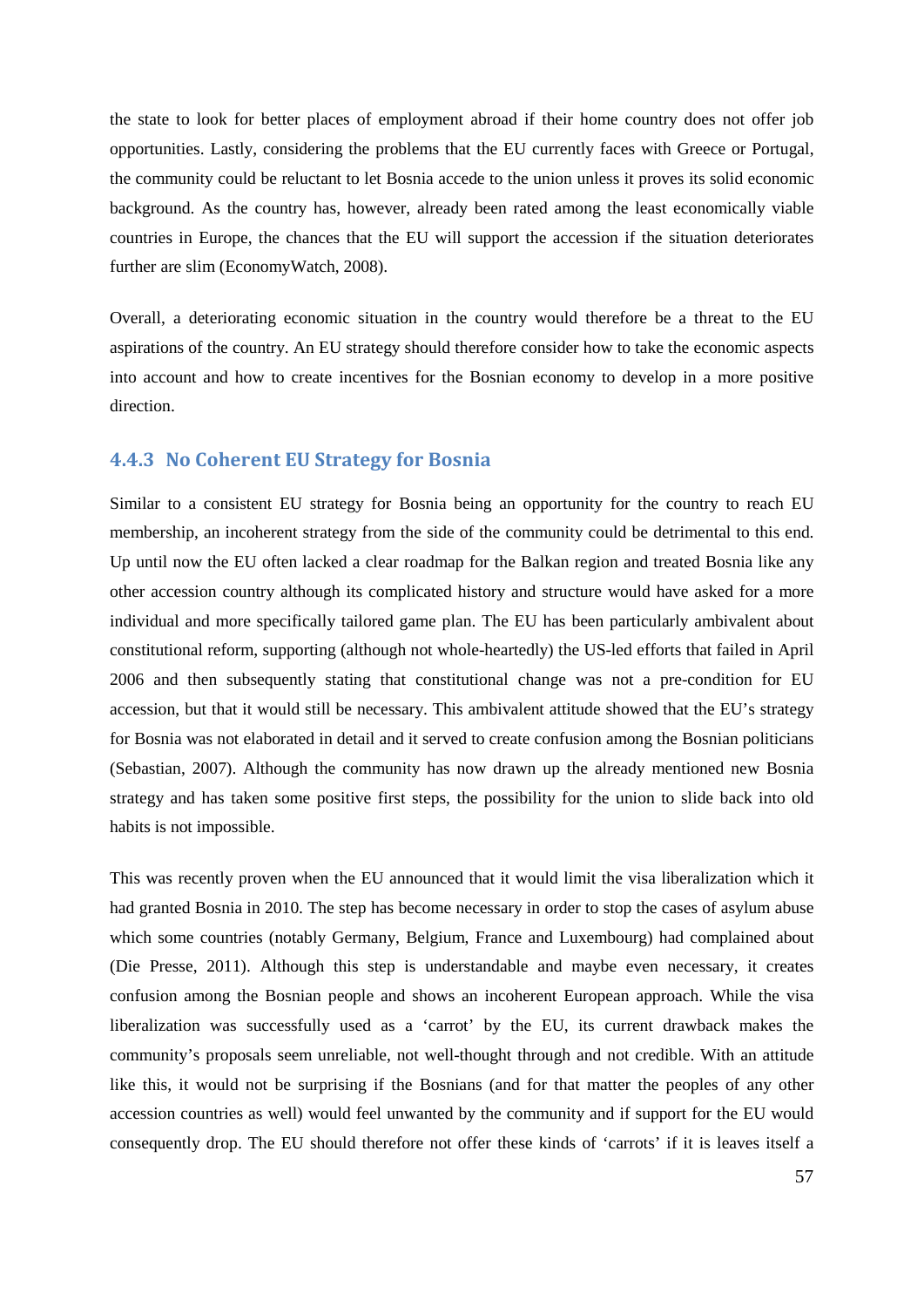back door to drop out from its obligations. If it wants Bosnia to deliver (and this in itself will already be a difficult aim to achieve), then it has to be prepared to deliver itself in order to keep its credibility among the Bosnian population and its influence on Bosnian politics.

# **4.5 Conclusion**

The SWOT-analysis has shown that the Dayton Constitution has both strengths and weaknesses that could support or respectively hinder Bosnia's EU accession. Likewise, there are several external factors which could create a conducive or a non-conducive atmosphere for the country to reach this aim. The following table summarizes the findings from the SWOT-analysis:

| <b>Strengths</b>              | <b>Weaknesses</b> | <b>Opportunities</b>        | <b>Threats</b>                |
|-------------------------------|-------------------|-----------------------------|-------------------------------|
| <b>Stability and Security</b> | Non-Inclusiveness | Good Neighborly             | Continuing Internal           |
|                               |                   | Relations                   | <b>Tensions</b>               |
| Realism and                   | Inefficiency      | <b>Bottom-Up Movement</b>   | Weak Economic                 |
| Appropriateness               |                   |                             | <b>Outlook</b>                |
| Some Degree of                | No Anchor in      | <b>Coherent EU Strategy</b> | <b>Incoherent EU Strategy</b> |
| Flexibility                   | Population        |                             |                               |

Table 5: SWOT-Analysis

Overall, it can be stated that the Dayton Constitution's main strengths include its relative stable framework and its appropriate answer to the difficult relationship among the three constituent peoples. However, at the same time, the reproaches that the constitution over-institutionalized ethnicity, that it is inefficient and that is does not have a solid anchor in the population are well-grounded. Reforms of the constitution should therefore reinforce the strong elements while trying to amend as best as possible the weaknesses that the constitution exhibits. Similarly, the Bosnian politicians and the population as well as the EU should make a determined effort to use the favorable conditions to advance the country into the direction of the EU. A hesitant strategy would only increase the possibility of the threats gaining more weight which would make the road to the community an even bumpier ride than it already is.

The next chapter will therefore combine the elements of the SWOT-analysis with each other to give a set of recommendations for the EU, the Bosnian political elites as well as the Bosnian population in order for them to take the necessary measures to support the country's EU aspirations.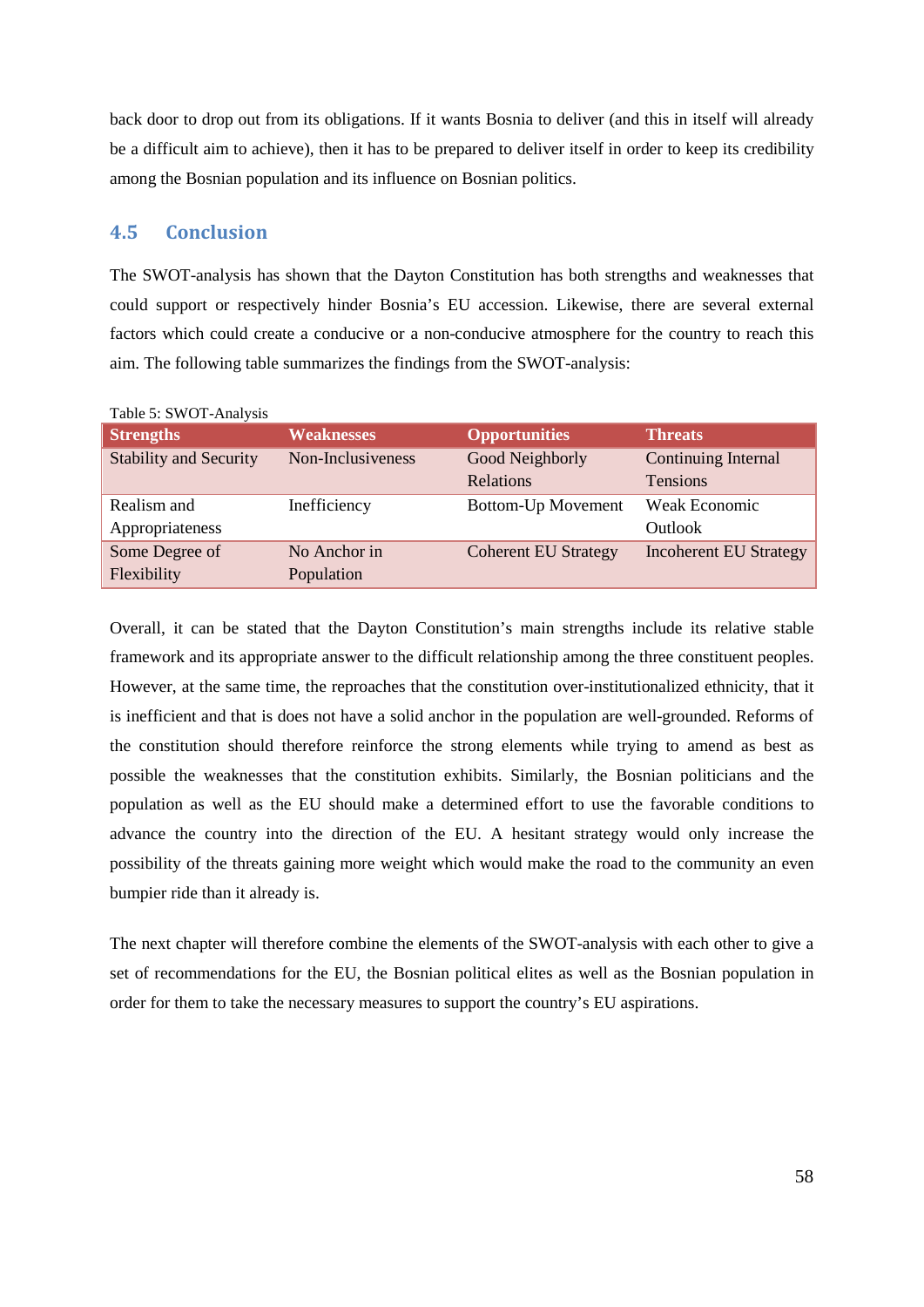## **5. Recommendations and Conclusion**

Based on the SWOT-analysis of the previous chapter, the last part of this Bachelor thesis will give a set of four recommendations as to how Bosnia's EU accession process could be supported without having to resort to a complete restructuring of the political framework. The four recommendations are mainly targeted at the EU because the community has envisaged taking over some important responsibilities this year. The union should therefore develop a coherent strategic plan for Bosnia in order to use the strengths that the constitution offers to push the country out of its deadlock and toward EU integration. These recommendations could be included in such a strategic plan and could serve as a starting point for future action. The recommendations are furthermore also targeted at the Bosnian political elites: Although a good EU strategy is necessary for Bosnia and might become the motor for change, the Bosnian leaders eventually have to lay their differences aside – if only to achieve the common goal of EU accession. If they do not show any political will from their side, then Bosnia's constitutional set-up will most probably stay "the problem that won't go away" (The Economist, 2011).

## **5.1 Recommendations**

The recommendations which will be presented in the following subchapters are interrelated. Although they will be elaborated separately for simplicity's sake, they can only have an effect on Bosnian politics if they are taken together as part of a holistic approach to support gradual reform in the country.

### **5.1.1 First Set of Recommendations**

| 1 acte of 1 mot bet of Iterominentally |                                                                                                                                                         |  |
|----------------------------------------|---------------------------------------------------------------------------------------------------------------------------------------------------------|--|
| <b>Recommendation One</b>              | The EU should reinforce its presence in Bosnia; it should speak<br>with one clear voice and should show its commitment to the<br>country's aspirations. |  |
| <b>Target Group</b>                    | European Union                                                                                                                                          |  |
| <b>Possible Measures</b>               | Designing a strong Head of the EU delegation, increasing the<br>delegation's number of staff and allocating more IPA funds to Bosnia                    |  |

Table 6: First Set of Recommendations

The first set of recommendations is aimed at the capacities of the EU itself: To increase its standing in Bosnia and in order to be able to carry out the following three sets of recommendations, the EU must first of all strengthen its own capability to act. It is therefore necessary for the EU to throw its "enlargement fatigue" (International Crisis Group, 2011) over board and to commit itself to the next group of countries which are waiting for accession, including Bosnia. As the OHR will slowly scale its influence on the country back, the first important step for the EU is to appoint a strong ambassador to be the Head of the EU delegation to the country. The ambassador should become the central point of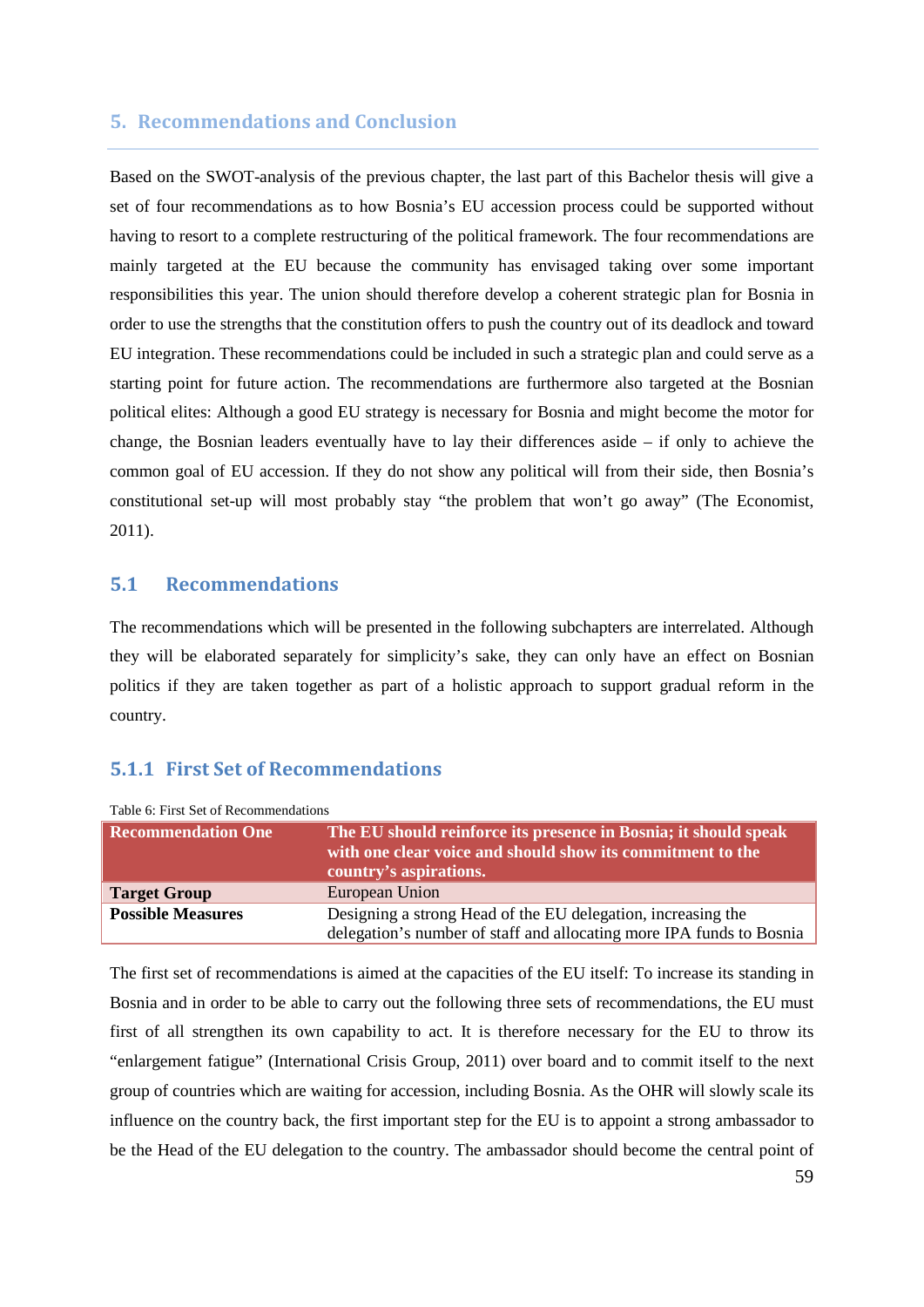reference for all political leaders in matters which concern EU accession. This would consequently imply the closure of the other EU points of reference (such as the European Union Special Representative (EUSR)) and centralizing the EU competences in the figure of the ambassador. He or she should furthermore be a senior political official with renowned international standing in order to show the Bosnian leaders and the Bosnian population that the country is indeed important for the EU and that the community does not hesitate to put some of its best people to meet the Bosnian challenges. Concerning his or her range of actions, the ambassador should use political conditionality and sanctions mechanisms to deal with instances of non-compliance with the constitution – he or she should not use the 'hard powers' of the OHR to do so, but should focus on nudging Bosnia with the 'soft powers' that Brussels has to offer (the case of Serbia capturing Ratko Mladic shows that Brussels' 'carrots' can indeed work).

The EU should furthermore provide its delegation to Bosnia with more staff in order for it to be able to support the local authorities in an appropriate way and to deal with their requests efficiently. It should take into account that although Bosnia is not a large country, the complexity of its government structures will need more than the current level of staffing to overcome the political deadlock. This would also give the positive signal to both the Bosnian elite as well as to the population that the EU is stepping up its speed and that it is taking its commitments seriously. Lastly, the EU should increase its funding for the so-called Instruments of Pre-Accession Assistance (IPA). IPA-funded projects serve to advance EU integration; however, Bosnia's per capita IPA-assistance is the lowest in the region at €23 per head (International Crisis Group, 2011). Macedonia for example – which it comparable in its level of development to Bosnia – receives roughly €44 of IPA-assistance per head (comp. ibid). A gradual increase of the funding would therefore be appropriate for responding to Bosnia's EU aspirations and would again show the commitment of the union to the country.

Taking these measures would have two advantages: They would firstly strengthen the EU in itself because they would bundle its currently wide-spread competences; this would make it easier for the community to develop a coherent and clear strategy for the country and to speak with 'one voice'. These measures would secondly also send the right signals to the local politicians and population by showing that Bosnia is not just 'any other EU accession country' but that it deserves special attention due to its problematic situation and its complicated history.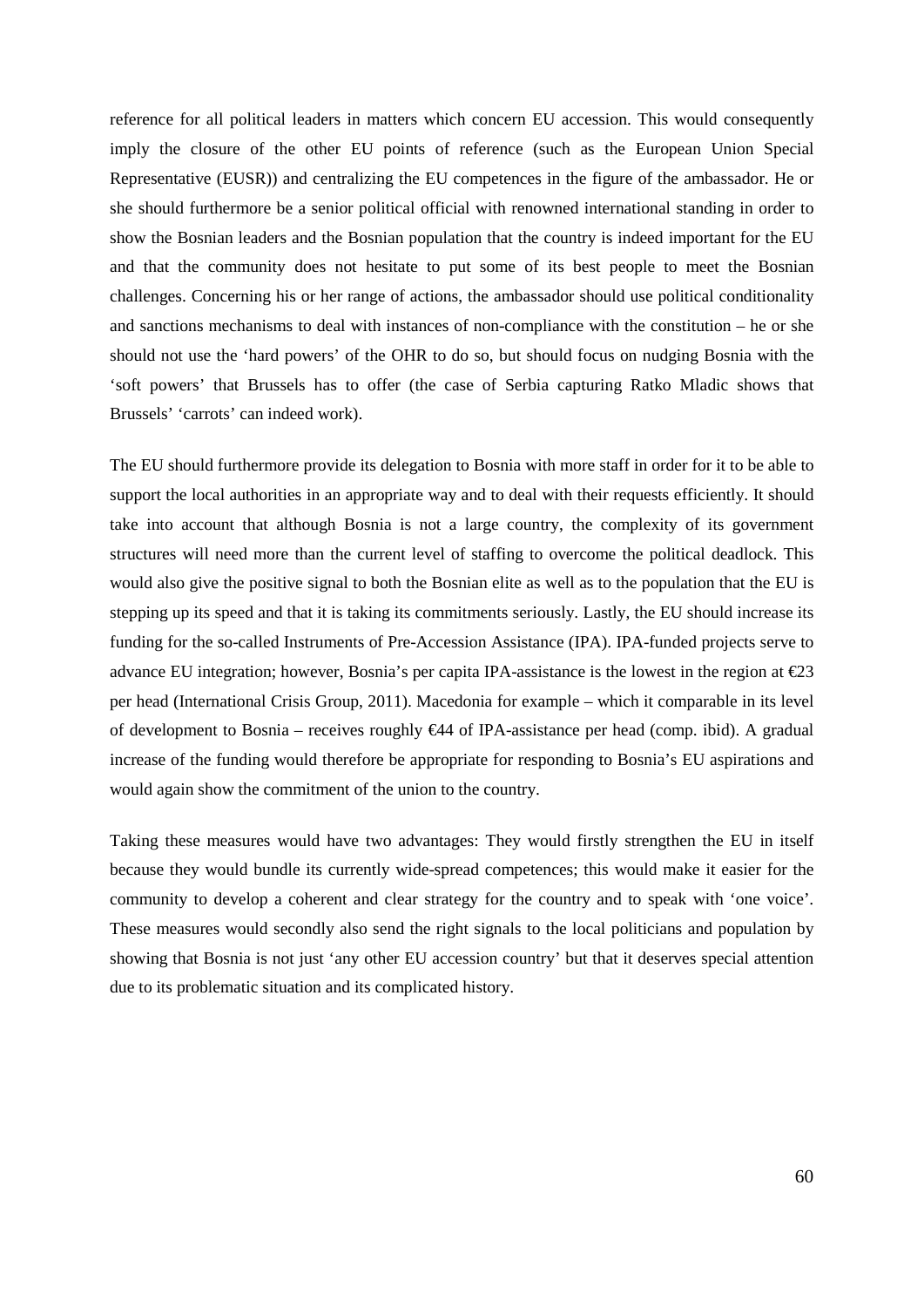# **5.1.2 Second Set of Recommendations**

| <b>Recommendation Two</b> | The EU should facilitate and<br>encourage gradual<br>constitutional reform.                                                 | The political leaders should use the<br>current window of opportunity to<br>gradually reform the constitution.                           |
|---------------------------|-----------------------------------------------------------------------------------------------------------------------------|------------------------------------------------------------------------------------------------------------------------------------------|
| <b>Target Group</b>       | European Union                                                                                                              | Political elites                                                                                                                         |
| <b>Possible Measures</b>  | Creating negotiation space for the<br>politicians and elaborating a clear<br>list of reform priorities for EU<br>accession. | Changing the institutional set-up and<br>making the constitution more<br>inclusive in order for it to comply<br>with the ECHR standards. |

Table 7: Second Set of Recommendations

A second important step for bringing Bosnia closer to the EU is to gradually reform the constitution in order for it to be able to handle the demands of EU accession. It has already been pointed out in the SWOT-analysis that the constitution has some degree of flexibility for reform and this degree should be used by the EU and the Bosnian politicians to overcome the country's current deadlock.

The EU should first of all work together with the local politicians to start a reform process similar to this of the April package. The community should make clear that it would encourage the initiation of a local constitutional debate and that it would help to set up the space and conditions for it: The EU could for example draw up a scheme of meetings and create guidelines of conduct. At the same time, it should come up with a clear list of reform priorities which the Bosnian politicians would need to tackle for EU accession. These priorities should be realistically achievable and should not aim at altering the Bosnian institutional set-up altogether. Lastly, during the negotiations, the EU should make clear that the reform process is a local effort and that successes would be considered as 'local successes' and that failures would be considered as 'local failures' – the EU should therefore not try to impose any solutions on the politicians; quite to the contrary, it should tell the politicians explicitly that it would not correct their failure to achieve a consensus.

The Bosnian political leaders should on the other hand use the current window of opportunity to make the necessary changes for EU accession: As the constitution needs to be adjusted in order to comply with the ECHR standards, the politicians could use this occasion to think about including some of the amendments which were agreed upon in the April package: they could for example think about strengthening the parliament by increasing the number of delegates to the House of Representatives. They could also envisage reducing the competences of the Presidency while at the same time increasing the powers of the Council of Ministers. In order to comply with the ECHR, the reforms would furthermore need to aim at strengthening the minority rights and the anti-discrimination legislation to include non-dominant groups in the governance of the country. A possible change could therefore look like the following: The Presidency could be reduced to one person which would be elected from the population without any restrictions as to his or her background. This would, however,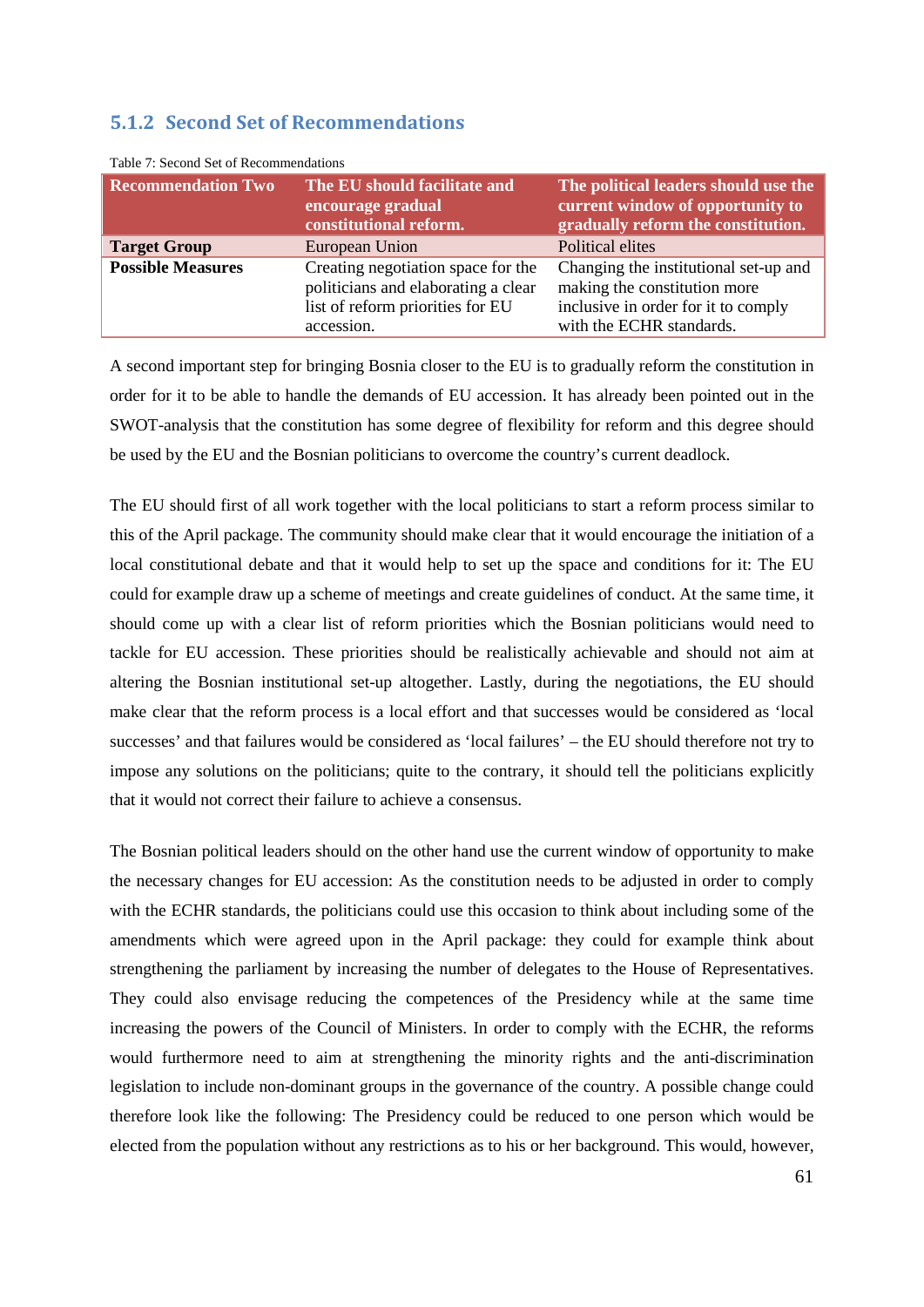favor the Bosniac group and would therefore be likely to be met with resistance from the other groups. A compromise would then lie in weakening the standing of the Presidency and in strengthening the competences of the CoM – the CoM would thus become the strongest and most inclusive body of the state executive.

Although these recommendations can only be a start, it can be said that they prove that there is no need for a fundamental change of the constitution. These amendments would partially remedy the weakness of the inefficiency and the non-inclusiveness of the constitution while at the same time using its strength of providing a realistic framework for the cooperation of the various groups.

## **5.1.3 Third Set of Recommendations**

| Table 8: Third Set of Recommendations |                                                                                                                                                                                           |  |
|---------------------------------------|-------------------------------------------------------------------------------------------------------------------------------------------------------------------------------------------|--|
| <b>Recommendation Three</b>           | Both the EU and the political elites should create popular support<br>and strengthen the inclusiveness of the civil society.                                                              |  |
| <b>Target Group</b>                   | European Union and political elites                                                                                                                                                       |  |
| <b>Possible Measures</b>              | Communicating every change in the constitution and stating how it is<br>related to EU accession, providing start-up packages for NGOs that<br>focus on making the country more integrated |  |

Table 8: Third Set of Recommendations

A third recommendation, aimed at both at the EU and the political leaders of Bosnia, is to create public support for the changes in the institutional arrangement and to support more initiatives for making ethnicity a less salient issue in the civil society.

The SWOT-analysis revealed that the missing anchor in the population is one of the weaknesses of the Dayton Constitution. However, the analysis also showed that creating a fundamentally new constitution would be very likely to be met with high resistance from parts of the population as well. The EU and the political leaders should therefore focus on creating popular support for the reforms which would need to be carried out in order for Bosnia to achieve EU membership. Therefore, any change in the constitution should be communicated to the population: It should be clearly laid out why the change is necessary, how it will support the country and its peoples in their efforts to proceed towards the EU and which advantages and disadvantages it entails. Both the EU and the political elites should work together with opinion poll agencies to gauge how the reforms are perceived among the population. The EU should furthermore think about building on its already high support and starting various campaigns presenting the advantages of EU membership to the Bosnian population. These measures could help to intensify the support for the community and could therefore bolster the bottom-up movement of the people. The bottom-up movement could in turn force local politicians to cooperate better with each other and to assume greater responsibilities for their actions (see next subchapter).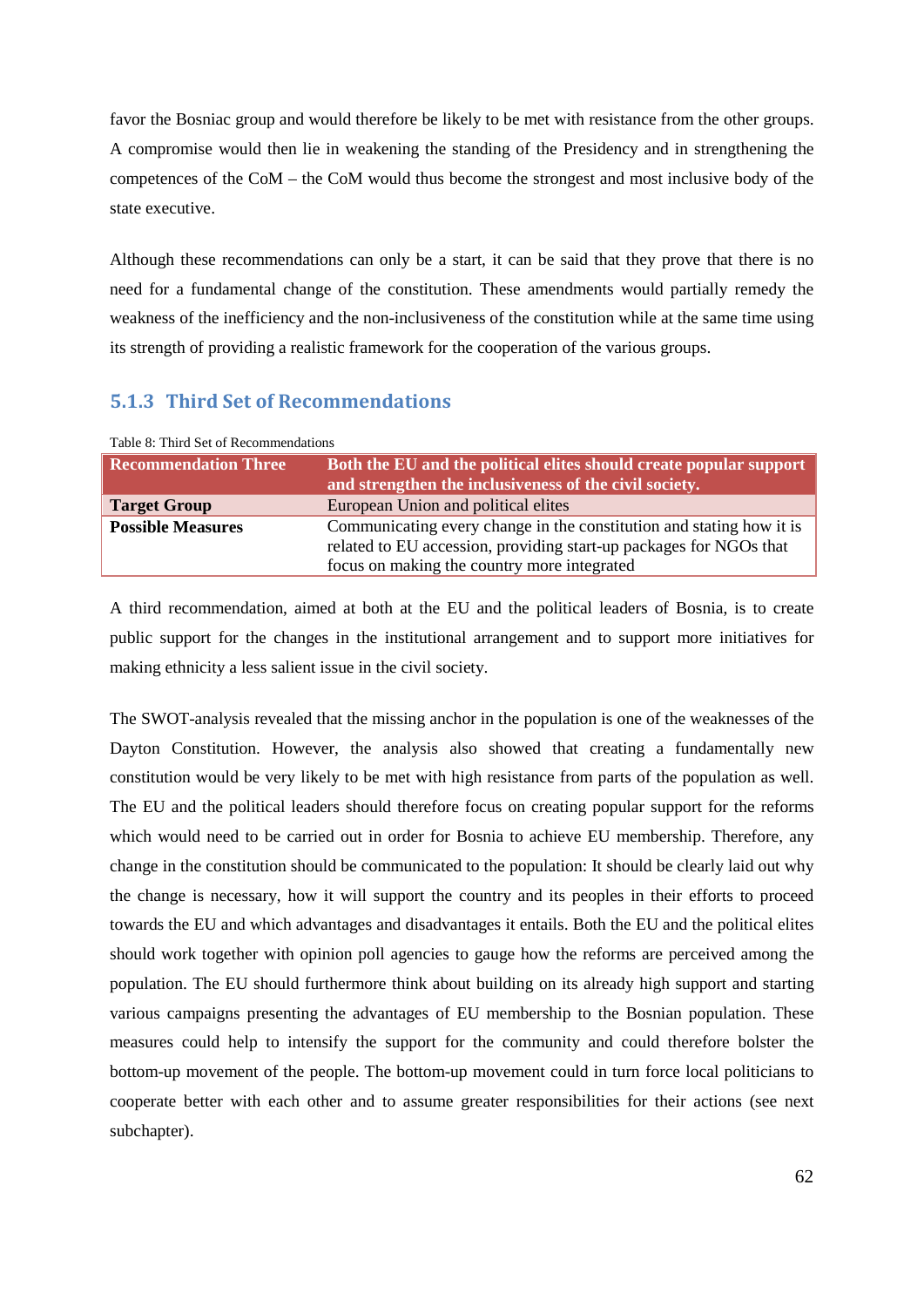The EU and the local politicians should also try to strengthen the civil society in other ways: The EU could for example reward NGOs that promote cross-cutting interests by providing them with start-up money. More people might then be encouraged to initiate interest groups with cross-ethnic issues. As ethnicity is still the dominant cleavage, creating these cross-cutting memberships would help to lessen the salience of ethnicity and would provide the population with alternative sources for identification. Especially issues such as social security, unemployment or the environment could mobilize people of all groups to come together in order to tackle the problems that the country currently faces in these areas.

Taken together, these measures could strengthen the opportunity of a bottom-up movement of the Bosnian people and they could at the same time remedy the weakness of the over-institutionalization of ethnicity of the Dayton Constitution.

# **5.1.4 Fourth Set of Recommendations**

| <b>Recommendation</b><br><b>Four</b> | The EU should encourage the<br>formation of trust between the<br>political elites. | The political elites should develop<br>a sense of local ownership.                               |
|--------------------------------------|------------------------------------------------------------------------------------|--------------------------------------------------------------------------------------------------|
| <b>Target Group</b>                  | European Union                                                                     | Political elites                                                                                 |
| <b>Possible Measures</b>             | Bringing the elites together in<br>planned intervals                               | Establishment of domestic expert<br>bodies for a reviewing and<br>monitoring of the constitution |

Table 9: Fourth Set of Recommendations

The last recommendation focuses on the issue of the missing trust among the elites and their lack of local responsibility. The EU and the political elites should therefore try to create an atmosphere which is conducive for the emergence of a stronger feeling of ownership and of a higher level of trust among the politicians, which would be a start for counteracting the threat of continuing internal tensions in the country.

Concerning domestic ownership, the political elites should agree on the establishment of local mechanisms for the review and the monitoring of the constitution and the country's political institutions. These expert bodies could consist of Bosnian citizens from all relevant groups and parties who would jointly create recommendations for reforms or for improving the performance of the state institutions with regards to EU accession. As the groups would be composed of people with various ethnic backgrounds and from various parties, their suggestions could not be dismissed by local politicians as easily as suggestions coming from an international organization or from one group alone. The politicians would therefore feel more strongly controlled by their own people which could result in a stronger feeling of responsibility.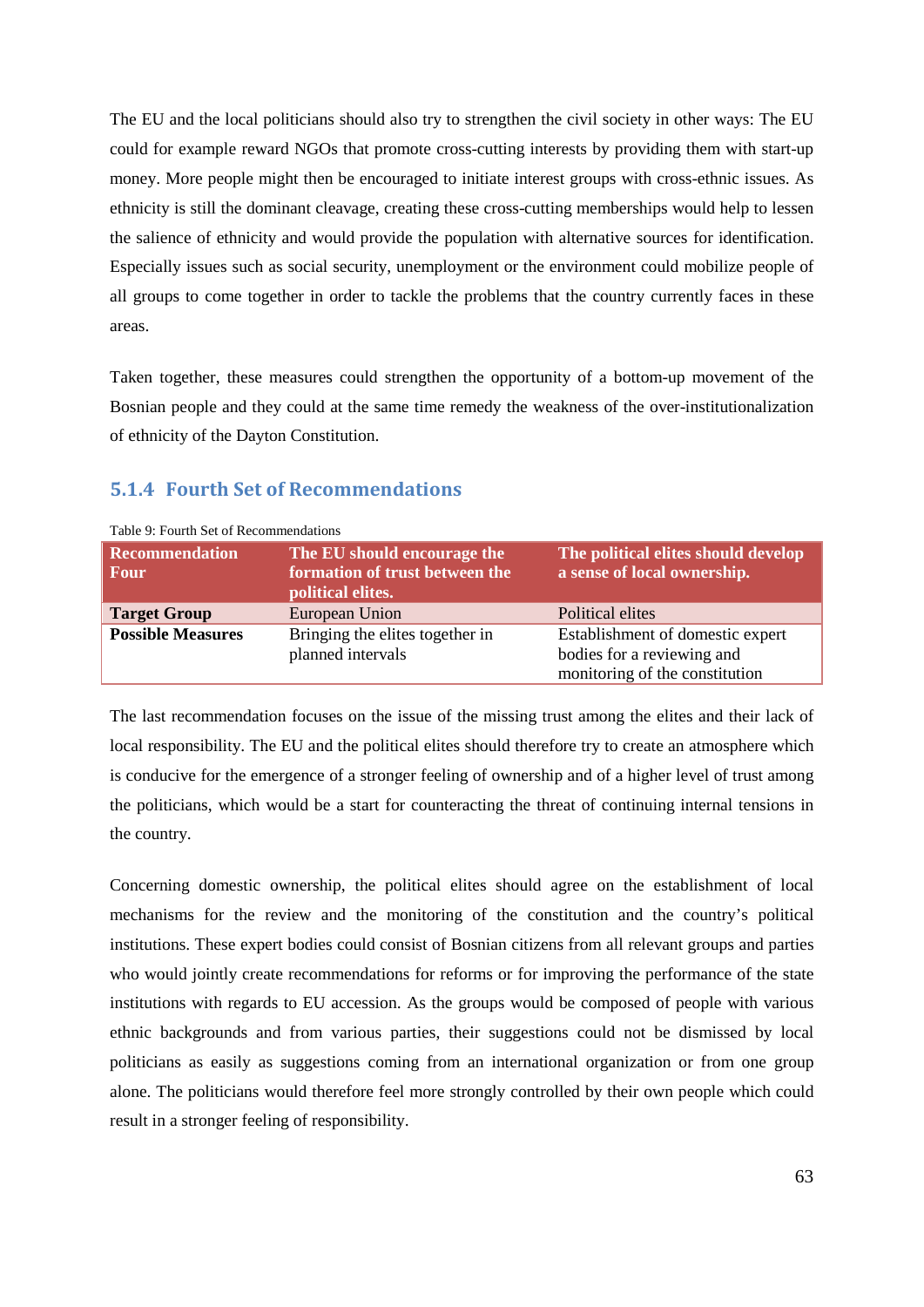The EU could also encourage the building of more contacts among the elites by bringing them together in frequent intervals and whenever cross-cutting issues (that do not touch the question of ethnicity) are involved. An initiative which exemplifies this approach is the project "Strengthening Capacities for Strategic Planning and Policy Development" by the United Nations Development Programme (UNDP) in Bosnia (comp. UNDP BiH, 2011). The project brings together public officials from ministries from the state and entity level in order to teach them how to create strategic plans or how to develop new policies. This means that the representatives from (for example) the ministry of agriculture from the state level, from the FBIH and from the RS meet in frequent intervals and learn the strategic planning or policy development methodology (comp. ibid.). Apart from providing the civil servants with this knowledge, the meetings also serve to give the officials a chance to socialize, to look at the policy practices of their colleagues and to assess the achievements of the respective ministries from the other levels. Overall, this is very much in Arend Lijphart's sense as the communication and the cooperation between the elites is facilitated. The EU should therefore take the same approach and bring the representatives of the various groups together whenever possible.

Overall, the EU should make a clear call for a domestic 'conscience' to develop and should communicate to the population that it will not take the blame for the missing feeling of responsibility of the Bosnian politicians. To encourage a stronger and more coherent sense of local ownership, the EU should, however, facilitate the establishment of as many contacts among the elites as possible.

## **5.2 Conclusion**

This Bachelor thesis has spanned a long arch: It took the country's present political deadlock as a reason to elaborate on the question if Bosnia and Herzegovina could reach its aim of becoming an EU member state within its current constitutional framework which has more than once been a hindrance to allowing important reforms. This question was considered of particular relevance due to the fact that the EU has planned to take over a stronger role in the region this year, alleviating the OHR of some of its competences. To analyze the Dayton Constitution's features in-depth, Chapter 2 introduced the theoretical framework which the constitution was built upon. This served to present the reader to the thought behind the creation of the extensive power-sharing mechanisms that can be found in deeply divided societies such as the Bosnian one. Although power-sharing mechanisms are often a cause for deadlock, they are still necessary to secure the inclusion of all relevant societal groups in a country's political framework and to safeguard their rights. Chapter 3 then presented the Dayton Constitution in detail and elaborated on its origins, its provisions and the reforms that it was subjected to. This served to give the reader a comprehensive understanding of this thesis' subject of analysis and also showed that the Dayton Constitution is a very unusual political arrangement: It was written by American lawyers and built on little more than the consensus that a war had to end; it was also never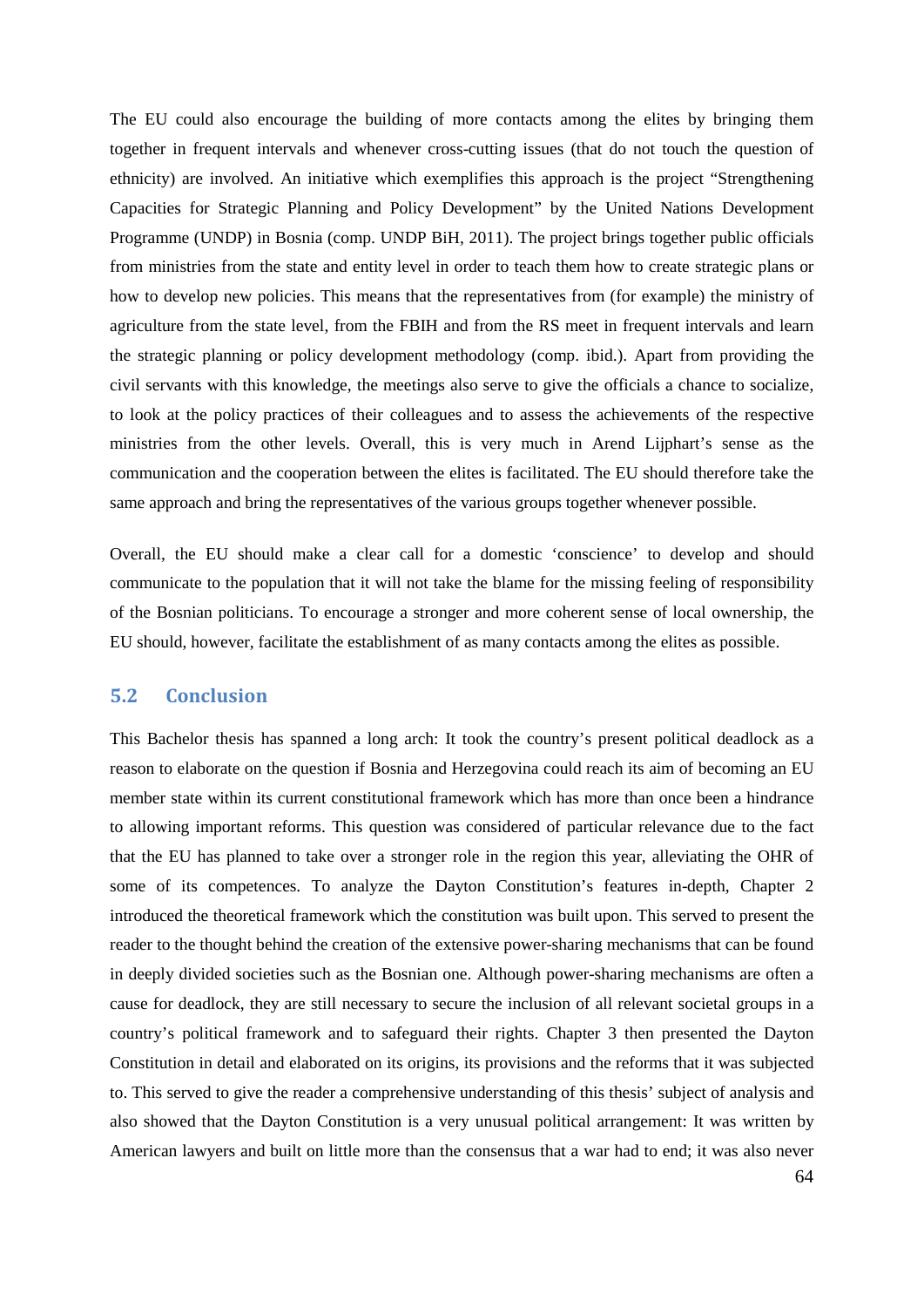legitimized by the Bosnian people – not a particularly good basis for the evolution of an undisputed, strong and united state. Chapter 4 then went on to undertake the SWOT-analysis of the Dayton Constitution. This served to show the reader that the constitution contains both positive and negative features which could encourage Bosnia in or respectively prevent the country from joining the EU. Similarly, there are external factors which are conducive or non-conducive to the achievement of this aim. Based on these findings, Chapter 5 finally set out a number of recommendations for both the EU and the Bosnian politicians to support Bosnia's EU aspirations.

Overall, the thesis showed that despite the weaknesses of the Dayton Constitution, it does not need a complete restructuring in order for Bosnia to achieve EU membership. Rather, it is important that the positive aspects of the constitution be preserved and strengthened. The need for a revision of the constitution is certainly existent; a radical break with it would, however, be very likely to be met with high resistance. The biggest opportunity for Bosnia's EU integration is the development of a coherent EU strategy to advance the country into the right direction. A good EU strategy could remedy some of the weaknesses of the constitutional set-up and could give the country a new impetus for stepping up its efforts. Such a strategy would include for the community to take more decisive actions, to reinforce its presence in the country and to learn to use its 'carrots' in an effective and credible way.

Although the four recommendations that were outlined above can only be a start to putting Bosnia on a more solid path towards the EU, they show nonetheless that there is a range of actions which both the EU and the local politicians can take to advance the country. The situation in Bosnia might indeed look dire - there is, however, no reason for the EU, the local politicians or the Bosnian population to throw in the towel and to wait for the future to happen. Admittedly, a wholly 'new' kind of country will probably not emerge from the envisaged reforms and the word 'crisis' might still be used in many instances; however, if the EU and the political leaders decide to act, then there is hope that at least a 'newish' kind of Bosnia and Herzegovina less susceptible to crises will be put on the road to its European future. Action is therefore possible and needed – and it should be initiated now.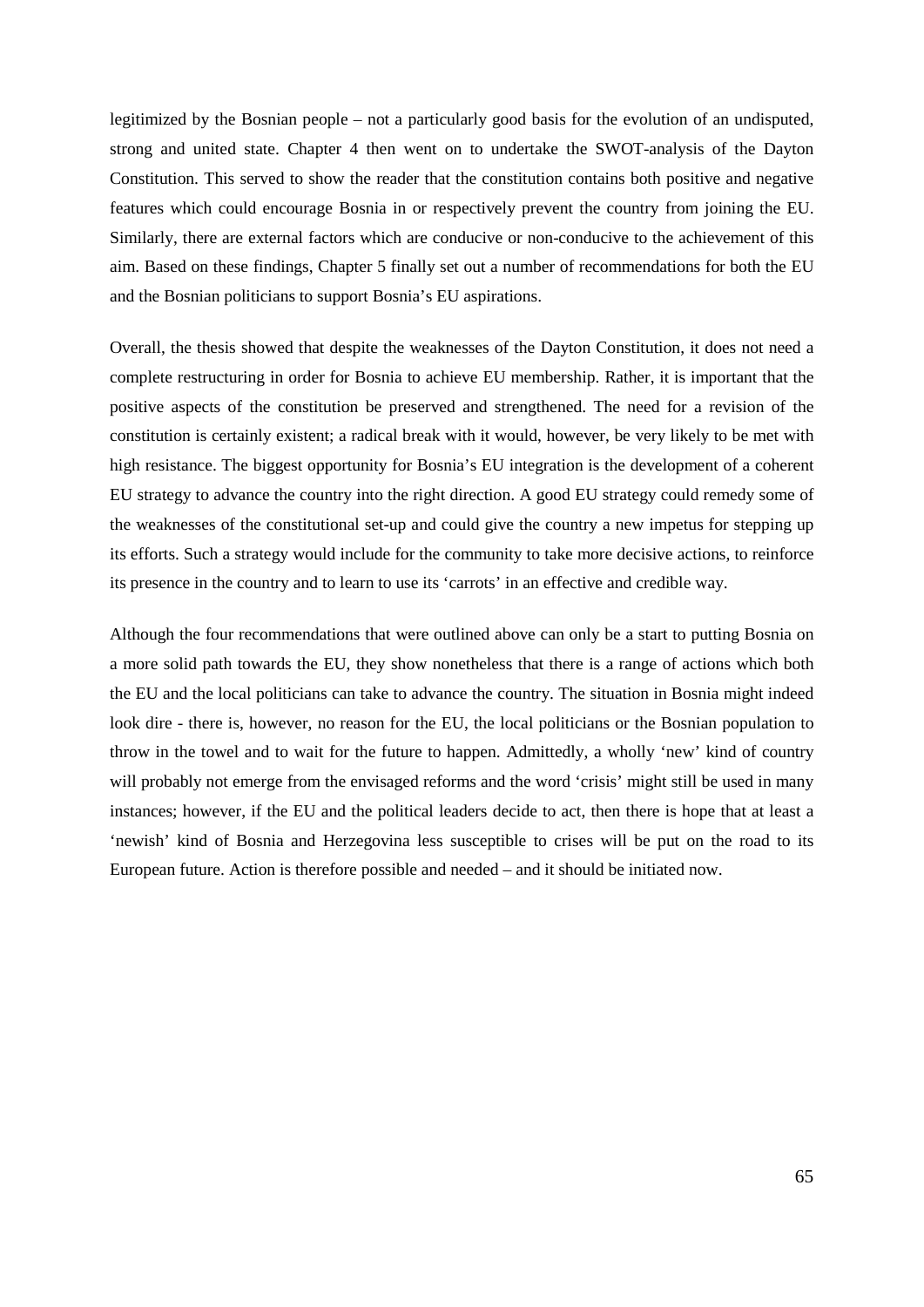### **Bibliography**

- Almond, G. (1956). Comparative Political Systems. In: *Journal of Politics*, 18 (3), pp. 391-409 [Online Version].
- American University BiH (2010). *The Youth Brain Drain is an Enormous Challenge for BiH.* Retrieved May 20, 2011 from:<http://aubih.edu.ba/en/news/news.php?ano=125>
- Arslangic, S. (2010). *EU Visa Liberalisation Marks 'New Era' for Bosnia.* Retrieved May 10, 2011 from: [http://www.balkaninsight.com/en/article/visa-liberalization-with-eu-marks-a-new-era](http://www.balkaninsight.com/en/article/visa-liberalization-with-eu-marks-a-new-era-for-bosnia-officials)[for-bosnia-officials#](http://www.balkaninsight.com/en/article/visa-liberalization-with-eu-marks-a-new-era-for-bosnia-officials)
- Bellamy, R. (2000). Dealing with Difference: Four Models of Pluralist Politics. In: O'Neill, M., & Austin, D. (eds.). *Democracy and Cultural Diversity*. Oxford: Oxford University Press, pp. 198-217.
- Belloni, R. (2004). Peacebuilding and Consociational Electoral Engineering in Bosnia and Herzegovina. In: *International Peacekeeping*, 11 (2), pp. 334-353 [Online Version].
- Bieber, F. (2002). Bosnia-Herzegovina: Developments towards a More Integrated State? In: *Journal of Muslim Minority Affairs*, 22 (1), pp. 205-218 [Online Version].
- Bieber, F. (2003). The Challenge of Institutionalizing Ethnicity in the Western Balkans: Managing Change in Deeply Divided Societies. In: *European Yearbook of Minority Issues*, 3, pp. 87-107 [Online Version].
- Bieber, F. (2006). After Dayton, Dayton? The Evolution of an Unpopular Peace. In: *Ethnopolitics*, 5 (1), pp. 15-31 [Online Version].
- Bieber, F., & Keil, S. (2009). Power-Sharing Revisited: Lessons Learned in the Balkans? In: *Review of Central and East European Law*, 34 (4), pp. 337-360 [Online Version].
- Bose, S. (2002). *Bosnia after Dayton. Nationalist Partition and International Intervention*. London: Hurst & Company.
- Bose, S. (2005). The Bosnian State a Decade after Dayton. In: *International Peacekeeping*, 12 (3), pp. 322-335 [Online Version].
- Burg, S., & Shoup, P. (1999). *The War in Bosnia and Herzegovina: Ethnic Conflict and International Intervention.* Armond, N.Y: M.E. Sharpe.
- Calhoun, J. C. (1953). *A Disquisition on Government.* New York: Liberal Arts Press.
- Cendrowicz, L (2011). *After Mladic's Arrest, the EU Whispers Sweet Nothings to Serb*ia. Retrieved May 30, 2011 from: [http://news.yahoo.com/s/time/20110531/wl\\_time/08599207459500](http://news.yahoo.com/s/time/20110531/wl_time/08599207459500)
- Chandler, D. (1998). Democratization in Bosnia: The Limits of Civil Society Building Strategies. In: *Democratization*, 5 (4), pp. 1-20 [Online Version].
- Chandler, D. (1999). *Bosnia. Faking Democracy After Dayton.* London: Pluto Press.
- Chivvis, C. (2010). The Dayton Dilemma. In: *Survival: Global Politics and Strategy*, 52 (5), 2010, pp. 47-74. [Online Version]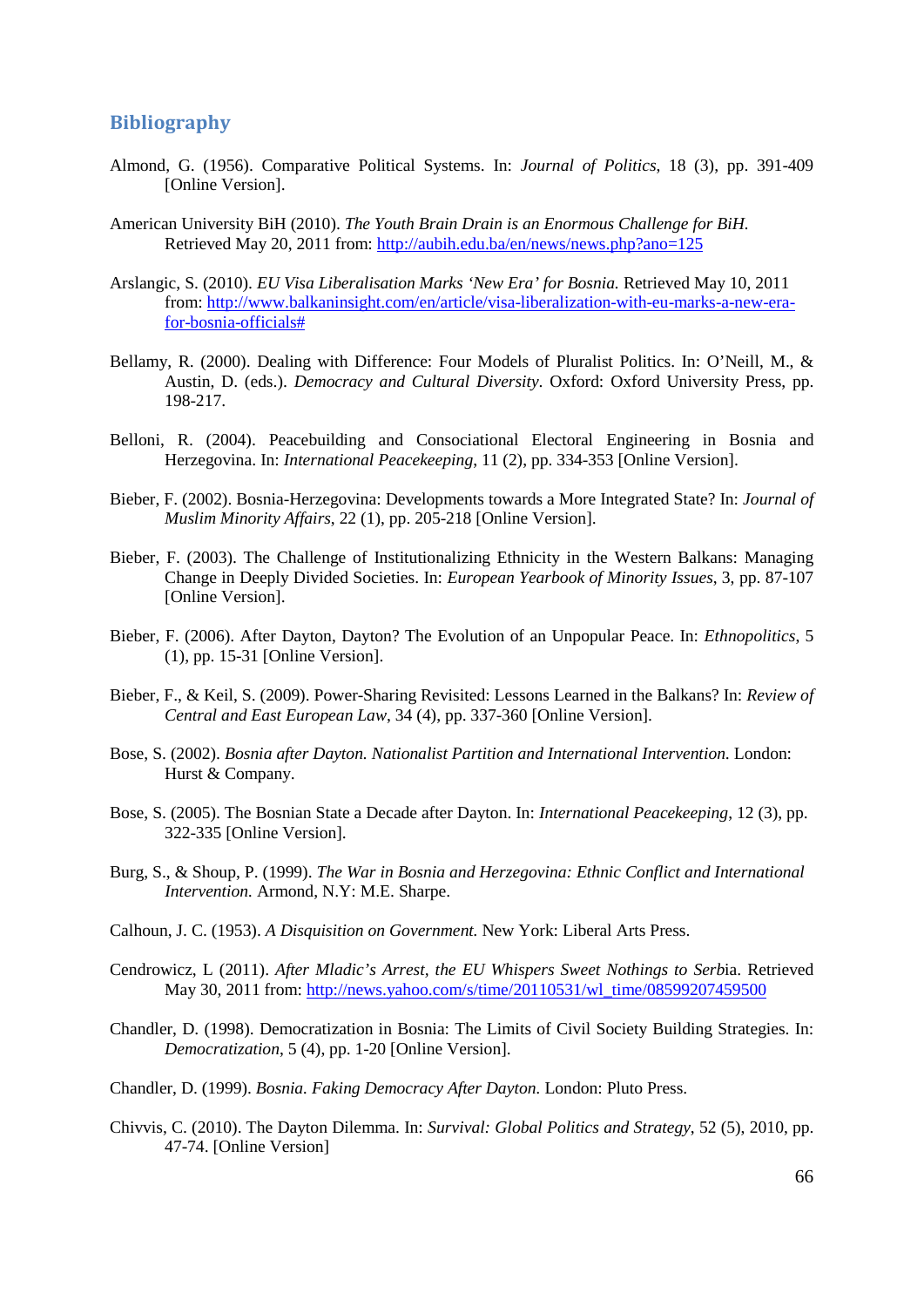- Commission Staff Working Document (2010). *Bosnia and Herzegovina 2010 Progress Report.* Retrieved May 15, 2011 from: [http://ec.europa.eu/enlargement/pdf/key\\_documents/2010/package/ba\\_rapport\\_2010\\_en.pdf](http://ec.europa.eu/enlargement/pdf/key_documents/2010/package/ba_rapport_2010_en.pdf)
- Deutsche Welle (2009). *European Court rules Bosnia's constitution is discriminatory*. Retrieved May, 2 from:<http://www.dw-world.de/dw/article/0,,5046886,00.html>
- Die Presse (2011). *EU will Visa-Freiheit für Balkan-Länder einschränken.* Retrieved May 26, 2011 from: [http://diepresse.com/home/politik/eu/664749/EU-will-VisaFreiheit-fuer-BalkanLaender](http://diepresse.com/home/politik/eu/664749/EU-will-VisaFreiheit-fuer-BalkanLaender-einschraenken?_vl_backlink=/home/politik/index.do)[einschraenken?\\_vl\\_backlink=/home/politik/index.do](http://diepresse.com/home/politik/eu/664749/EU-will-VisaFreiheit-fuer-BalkanLaender-einschraenken?_vl_backlink=/home/politik/index.do)
- Eckstein, H. (1966). *Division and Cohesion in Democracy: A Study of Norway*. Princeton (N.J.): Princeton University Press.
- EconomyWatch (2008). *Bosnia and Herzegovina Economy.* Retrieved May 15, 2011 from: [http://www.economywatch.com/world\\_economy/bosnia-herzegovina/](http://www.economywatch.com/world_economy/bosnia-herzegovina/)
- Eisermann, D. (2000). *Der lange Weg nach Dayton. Die westliche Politik und der Krieg im ehemaligen Jugoslawien 1991 bis 1995*. Baden-Baden: Nomos-Verlag.
- Elleboudt, A. (2007). The Limits of Consociationalism (As A Method of Conflict Management): Belgium and Canada as Crucial Tests. Central European University: Budapest.
- Enzyclopedia.com (2007). *Bosnia and Herzegovina*. Retrieved 21 May, 2011 from: [http://www.encyclopedia.com/topic/Bosnia\\_and\\_Herzegovina.aspx#1-1G2:3410100198-full](http://www.encyclopedia.com/topic/Bosnia_and_Herzegovina.aspx#1-1G2:3410100198-full)
- EUbusiness (2011). *Croatia praises EU breakthrough in Bosnia.* Retrieved May 20, 2011 from: <http://www.eubusiness.com/news-eu/croatia-bosnia.9yz>
- Evenson, K. (2009). Bosnia and Herzegovina. Statebuilding and Democratization in the Time of Ethno-Politics and International Oversight. In: *Taiwan Journal of Democracy*, 5 (1), pp. 93- 125 [Online Version].
- Farrell, D. (2011). *The Solutions to Bosnia's Crisis Lie in Sarajevo.* Retrieved May 20, 2011 from: <http://www.balkaninsight.com/en/article/the-solutions-to-bosnia-s-crisis-lie-in-sarajevo>
- Freizer, S. (2011). *Bosnia: Europe's Time to Act*. Europe Briefing No. 59. Retrieved May 1, 2011 from: [http://www.crisisgroup.org/en/regions/europe/balkans/bosnia-herzegovina/B059-bosnia](http://www.crisisgroup.org/en/regions/europe/balkans/bosnia-herzegovina/B059-bosnia-europes-time-to-act.aspx)[europes-time-to-act.aspx](http://www.crisisgroup.org/en/regions/europe/balkans/bosnia-herzegovina/B059-bosnia-europes-time-to-act.aspx)
- Ghai, Y. (2000). Ethnicity and Autonomy: A Framework for Analysis. In: Ghai, Y. (ed.). *Autonomy and Ethnicity*. *Negotiating Competing Claims in Multi-ethnic States*. Cambridge: Cambridge University Press, pp. 1-24.
- Hale, H., & Taagepera, R. (2002). Russia: Consolidation or Collapse? In: *Europe-Asia Studies*, 54 (7), pp. 1101-1125 [Online Version].
- Haydon, R. M. (1999). *Blueprints for a House Divided: The Constitutional Logic of the Yugoslav Conflicts.* Ann Arbor: University of Michigan Press.
- Hays, D., & Crosby, J. (2006). *From Dayton to Brussels. Constitutional Preparations for Bosnia's EU Accession.* Special Report. Washington D.C.: United States Institute of Peace.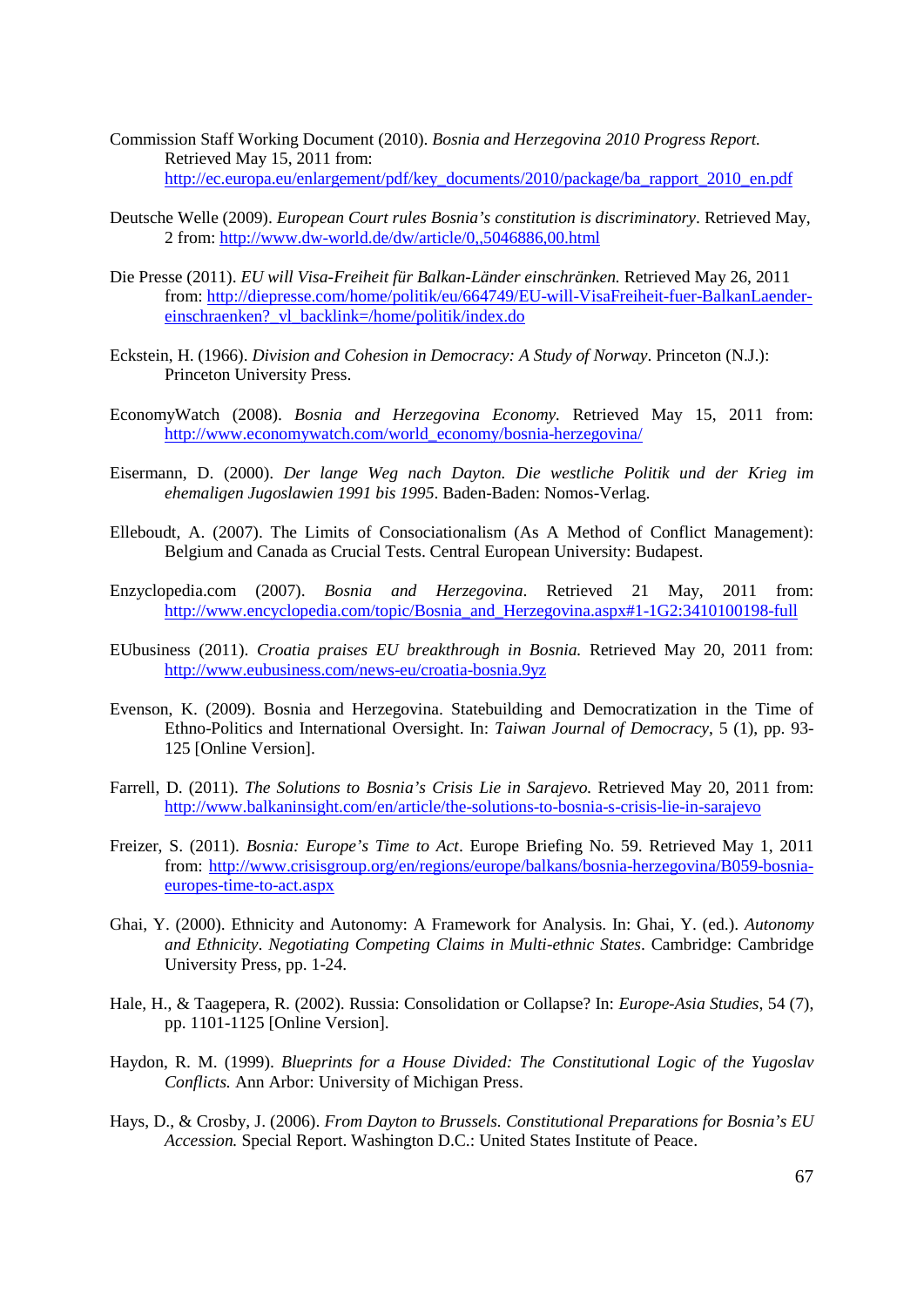- Hitchner, R. B. (2006). From Dayton to Brussels: The Story Behind the Constitutional and Governmental Reform Process in Bosnia and Herzegovina. In: *Fletcher Forum of World Affairs*, 30 (1), pp. 125-136 [Online Version].
- Holbrooke, R. C. (1998). *To End a War*. New York: Random House.
- Horowitz, D. (1985). *Ethnic Groups in Conflict*. Berkeley: University of California Press.
- Horowitz, D. (1993). Democracy in Divided Societies. In: *Journal of Democracy*, 4 (4), pp. 18-38 [Online Version].
- Horowitz, D (2000). Constitutional Design: An Oxymoron? In: Shapiro, I., & Macedo, S. (eds.). *Designing Democratic Institutions*. New York: New York University Press, pp. 117-147.
- International Crisis Group (2001). *Turning Strife to Advantage. A Blueprint to Integrate the Croats in Bosnia and Herzegovina.* Retrieved May 15, 2011 from: [http://www.crisisgroup.org/en/regions/europe/balkans/bosnia-herzegovina/106-turning-strife](http://www.crisisgroup.org/en/regions/europe/balkans/bosnia-herzegovina/106-turning-strife-to-advantage-a-blueprint-to-integrate-the-croats-in-bosnia-and-herzegovina.aspx)[to-advantage-a-blueprint-to-integrate-the-croats-in-bosnia-and-herzegovina.aspx](http://www.crisisgroup.org/en/regions/europe/balkans/bosnia-herzegovina/106-turning-strife-to-advantage-a-blueprint-to-integrate-the-croats-in-bosnia-and-herzegovina.aspx)
- Issacharoff, S. (2004). Constitutionalizing Democracy in Fractured Societies. In: *Journal of International Affairs*, 58, pp. 73-93 [Online Version].
- Kaplan, R. (1993). *Balkan Ghosts: A Journey Through History*. New York: St. Martin's Press.
- Kasapovic, M. (2005). Bosnia and Herzegoina: Consociational or Liberal Democracy? In: *Politicka Misao*, XLII (5), pp. 3-30 [Online Version].
- Kymlicka, W. (1998). Is federalism a viable alternative to secession? In: Lehning, P. (ed.). *Theories of Secession.* London: Routledge, pp. 111-150.
- Lehmbruch, G. (1974). A Non-Competitive Pattern of Conflict Management in Liberal Democracies: The Case of Switzerland, Austria and Lebanon. In: McRae, D. (ed.). *Consociational Democracy: Political Accomodation in Segmented Societies.* Toronto: McClelland and Stewart, pp. 90-99.
- Latal, S. (2010). *Bosnia's future depends on leaders showing restraint*. Retrieved May 20, 2011 from: [http://www.guardian.co.uk/commentisfree/2010/oct/18/bosnia-future-depends-leaders](http://www.guardian.co.uk/commentisfree/2010/oct/18/bosnia-future-depends-leaders-restraint)[restraint](http://www.guardian.co.uk/commentisfree/2010/oct/18/bosnia-future-depends-leaders-restraint)
- Lijphart, A. (1968). *The Politics of Accommodation*. Berkeley: University of California Press.
- Lijphart, A. (1969). Consociational Democracy. In: *World Politics*, 21 (2), pp. 207-225 [Online Version].
- Lijphart, A. (1977). *Democracy in Plural Societies: A Comparative Exploration*. New Haven, London: Yale University Press.
- Lijphart, A. (1991). The Power-Sharing Approach. In: Montville, J. (ed.). *Conflict and Peacemaking in Multiethnic Societies*. New York: Lexington Books, pp. 491-510.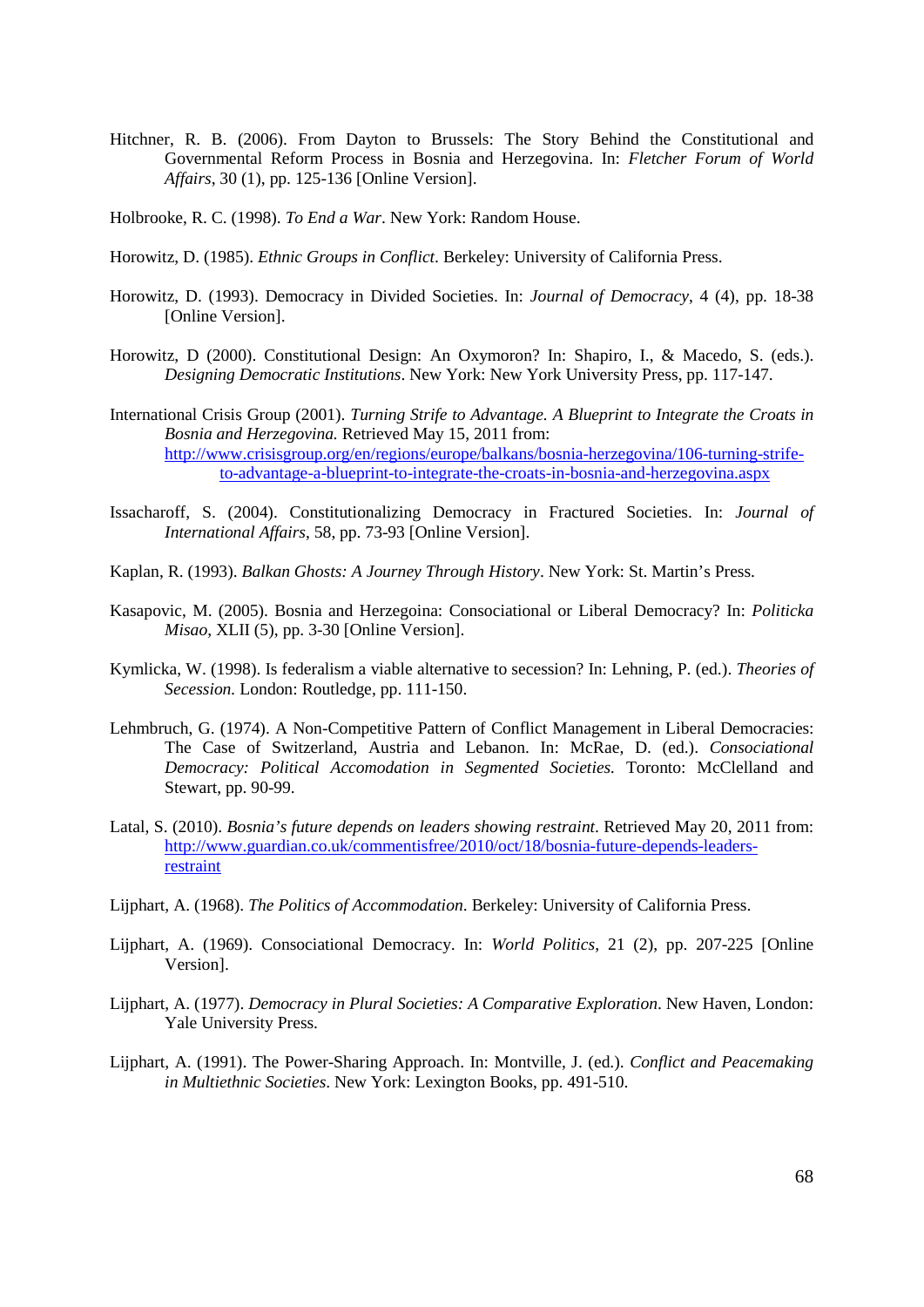- Lijphart, A. (2002). The Wave of Power-Sharing Democracy. In: Reynolds, A. (ed.). *The Architecture of Democracy. Constitutional Design, Conflict Management, and Democracy.* Oxford: Oxford University Press, pp. 37-54.
- Lijphart, A. (2004): Constitutional Design for Divided Societies. In: *Journal of Democracy*, 15 (2), pp. 96-109 [Online Version].
- Lipset, S. M. (1981). *Political Man: The Social Bases of Politics*. Baltimore: Johns Hopkins University Press.
- McCulloch, A. (2009). Seeking Stability Amid Deep Division: Consociationalism and Centripetalism in Comparative Perspective. Queen's University: Kingston.
- McLoughlin, D. (2011). Bosnian crisis sparks fears of a return to violence. Retrieved May 24, 2011 from:<http://www.irishtimes.com/newspaper/world/2011/0511/1224296699420.html>
- Mikula, M. (2002). Nationalism and the Rhetoric of Exclusion. In: *Southeast European Politics*, 3 (1), pp. 62-70 [Online Version].
- Mill, J. S. (2010). *Considerations on Representative Government*. New York: Cambridge University Press.
- National Democratic Institute (2010). *Public Opinion Poll Bosnia and Herzegovina August 2010*. Retrieved May 15, 2011 from: [http://www.ndi.org/files/NDI\\_Bosnia\\_Poll\\_Report\\_August\\_2010.pdf](http://www.ndi.org/files/NDI_Bosnia_Poll_Report_August_2010.pdf)
- New Europe (2011). *Political deadlock continues in Bosnia-Herzegovina.* Retrieved April 9, 2011 from:<http://www.neurope.eu/articles/105556.php>
- Norris, P. (2005). Stable Democracy and Good Governance in Divided Societies: Do Power-Sharing Institutions Work? Working Papers Series rwp05-014, Cambridge: Harvard University, John F. Kennedy School of Government [Online Version].
- OHR (1995a). *The General Framework Agreement: Annex 4.* Retrieved April 15, 2011 from: [http://www.ohr.int/dpa/default.asp?content\\_id=372](http://www.ohr.int/dpa/default.asp?content_id=372)
- OHR (1995b). *The General Framework Agreement: Annex 10*. Retrieved April 15, 2011 from: [http://www.ohr.int/dpa/default.asp?content\\_id=366](http://www.ohr.int/dpa/default.asp?content_id=366)
- OHR (2010). *38th Report of the High Representative for Implementation of the Peace Agreement on Bosnia and Herzegovina to the Security-General of the United Nations.* Retrieved May 1, 2011: [http://www.ohr.int/ohr-info/pdf/38th\\_report.pdf](http://www.ohr.int/ohr-info/pdf/38th_report.pdf)
- Pajic, Z. (1998). A Critical Appraisal of Human Rights Provisions of the Dayton Constitution of Bosnia and Herzegovina. In: *Human Rights Quarterly*, 20 (1), pp. 125-138 [Online Version].
- Parish, M. (2007). The Demise of the Dayton Protectorate. In: *Journal of Intervention and State Building*, 1 (special supplement), pp. 11-23 [Online Version].
- Prlenda, A. (2007). *Pro-entity politicians stall Bosnia and Herzegovina's EU progress*. In: Southeast European Times. Retrieved May 15, 2011 from: [http://www.setimes.com/cocoon/setimes/xhtml/en\\_GB/features/setimes/articles/2007/09/17/re](http://www.setimes.com/cocoon/setimes/xhtml/en_GB/features/setimes/articles/2007/09/17/reportage-01) [portage-01](http://www.setimes.com/cocoon/setimes/xhtml/en_GB/features/setimes/articles/2007/09/17/reportage-01)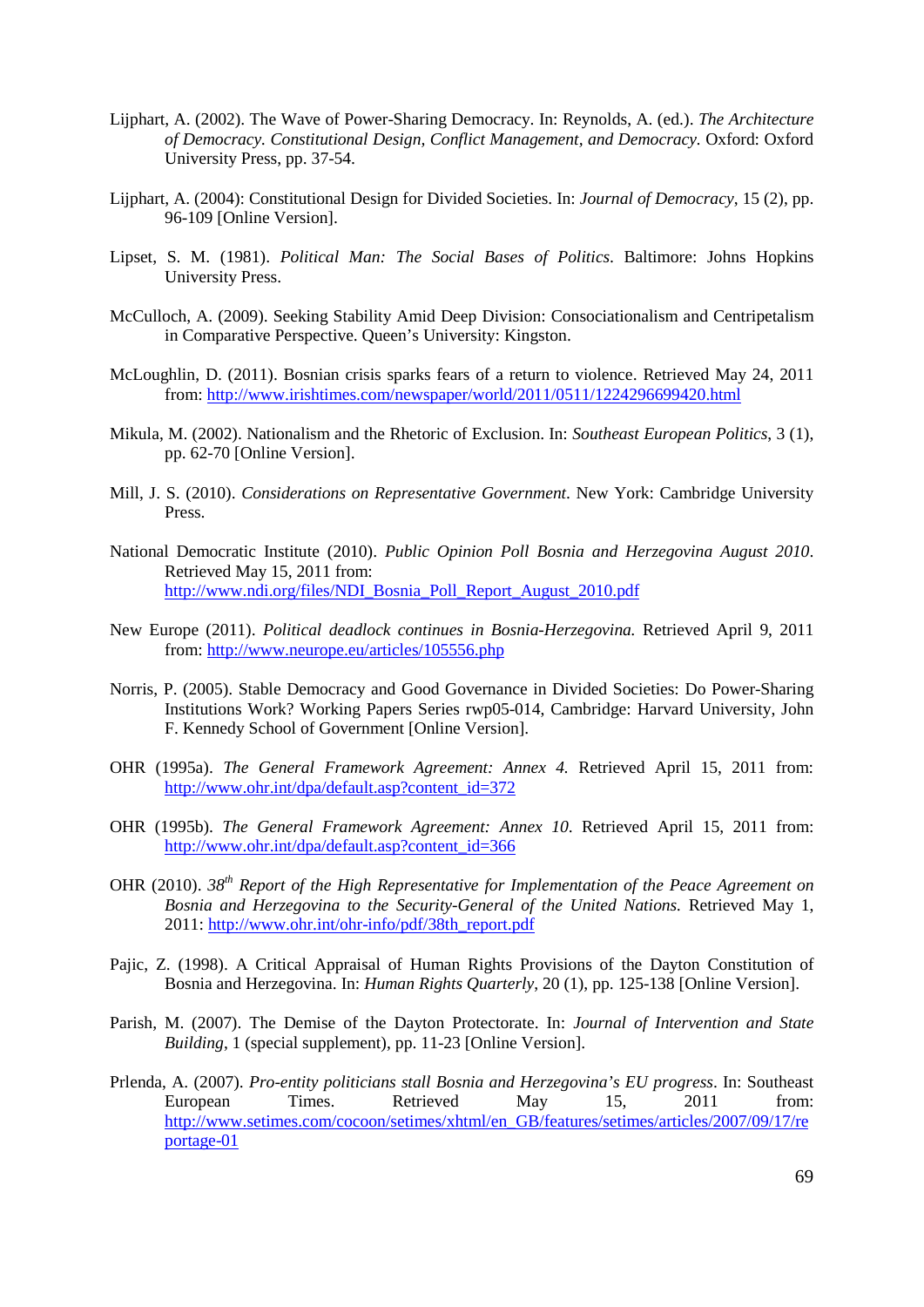- Schneckener, U. (2002). Making Power-Sharing Work: Lessons from Successes and Failures in Ethnic Conflict Regulation. In: *Journal of Peace Research*, 39 (2), pp. 203-228 [Online Version].
- Schneider, J., Minning, C., & Freiburghaus, M. (2007). *Strategische Führung von Nonprofit-Organisationen.* Bern, Stuttgart, Wien: Haupt Verlag AG.
- Sebastian, S. (2007). Leaving Dayton Behind: Constitutional Reform in Bosnia and Herzegovina. Fride Working Paper 46. Online Version retrieved 10 May, 2011 from: [http://www.fride.org/publication/291/leaving-dayton-behind:-constitutional-reform-in-bosnia](http://www.fride.org/publication/291/leaving-dayton-behind:-constitutional-reform-in-bosnia-and-herzegovina)[and-herzegovina](http://www.fride.org/publication/291/leaving-dayton-behind:-constitutional-reform-in-bosnia-and-herzegovina)
- Sisk, T. (1996). *Power Sharing and International Mediation in Ethnic Conflicts.* Washington D.C.: United States Institute of Peace.
- Sisk, T. (2003). *Power sharing*. Retrieved April 28, 2011 from: [http://www.beyondintractability.org/essay/power\\_sharing/](http://www.beyondintractability.org/essay/power_sharing/)
- Sopinska, J. (2011). *Ministers touch upon new strategy for Bosnia.* Retrieved May 18, 2011 from: <http://www.europolitics.info/ministers-touch-upon-new-strategy-for-bosnia-art296224-40.html>
- Starcevic-Skarlovic, L. (2007). Institution Building and Democracy Consolidation in Bosnia and Herzegovina with Respect to the European Union Involvement. Working Paper, Regimewechsel und Gesellschaftswandel in Osteuropa, pp. 32-35. Forschungsstelle Osteuropa an der Universität Bremen: Bremen.
- The Economist (2010). *Bosnia's elections: Give them a break.* Retrieved May 20, 2011 from: [http://www.economist.com/blogs/easternapproaches/2010/10/bosnias\\_election](http://www.economist.com/blogs/easternapproaches/2010/10/bosnias_election)
- The Economist (2011). *The problem that won't go away.* Retrieved April 9, 2011 from: http://www.economist.com/blogs/easternapproaches/2011/03/bosnia
- Toal, G., O'Loughlin, J., & Djipa, D. (2006). Bosnia-Herzegovina Ten Years After Dayton: Constitutional Change and Public Opinion. In: *Eurasian Geography and Economics*, 47 (1), pp. 61-75 [Online Version].
- Traynor, I. (2011). *Bosnia in worst crisis since war as Serb leader calls referendum.* Retrieved May 25, 2011 from: [http://www.guardian.co.uk/world/2011/apr/28/bosnia-crisis-serb-leader](http://www.guardian.co.uk/world/2011/apr/28/bosnia-crisis-serb-leader-referendum)[referendum](http://www.guardian.co.uk/world/2011/apr/28/bosnia-crisis-serb-leader-referendum)
- UNDP (2009). *Early Warning System.* Retrieved May 15, 2011 from: <http://www.undp.ba/upload/publications/Early%20Warning%20System%202009.pdf>
- UNDP BiH (2011). *Strengthening Capacities for Strategic Planning and Policy Development.* Retrieved May 28, 2011 from:<http://www.undp.ba/index.aspx?PID=21&RID=73>
- Venice Commission (2005). *Opinion on the Constitutional Situation in Bosnia and Herzegovina and the Powers of the High Representative.* Retrieved May 15, 2011 from: <http://www.crisisgroup.org/~/media/Files/europe/Bosnia%2038.ashx>
- Weller, M., & Wolff, S. (2006). Bosnia and Herzegovina Ten Years after Dayton: Lessons for Internationalized State Building. In: *Ethnopolitics*, 5 (1), pp. 1-13 [Online Version].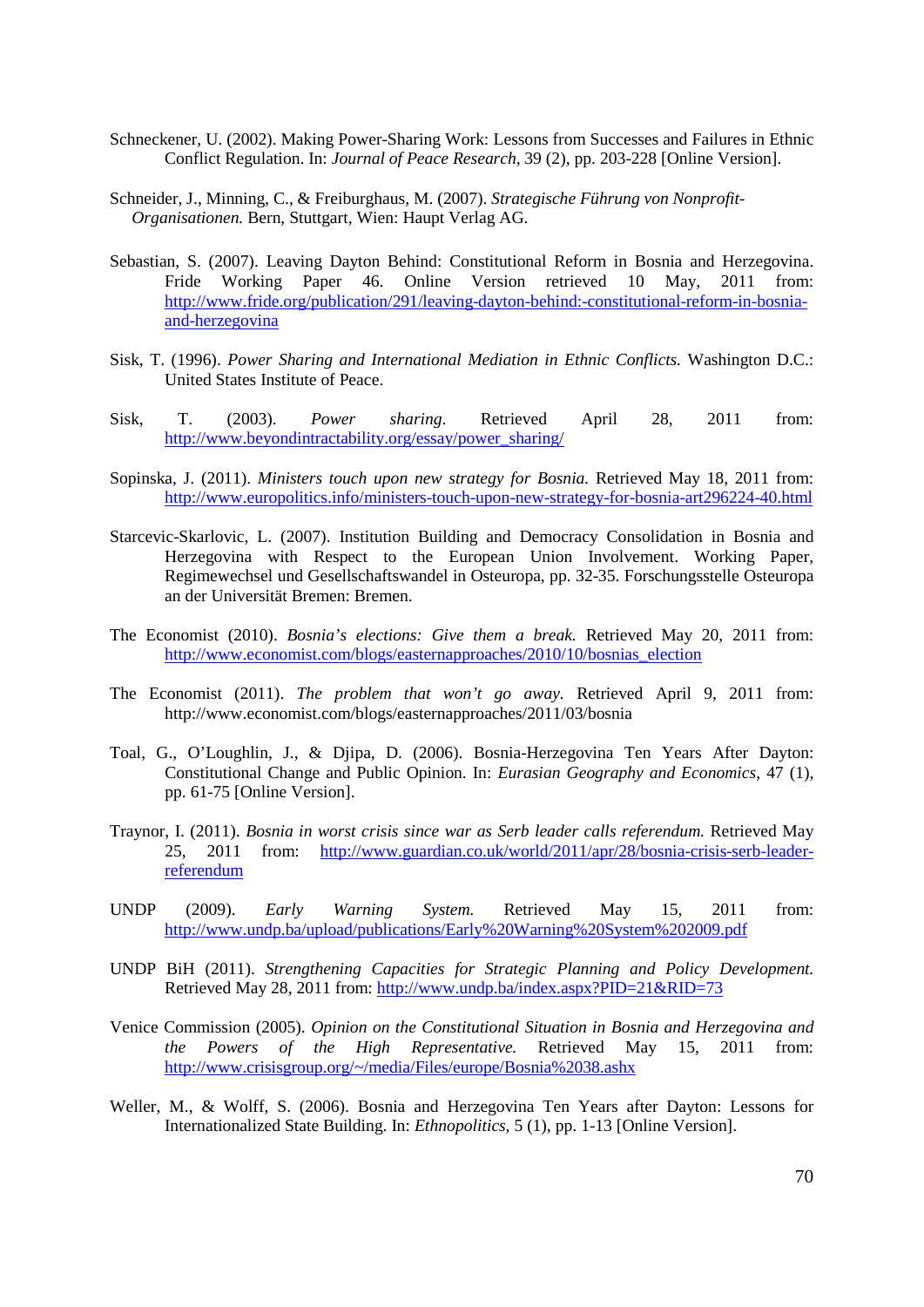Woehrel, S. (2010). *Bosnia: Current Issues and U.S. Policy.* CRS Report for Congress R40479. Retrieve May 20, 2011 from:<http://www.fas.org/sgp/crs/row/R40479.pdf>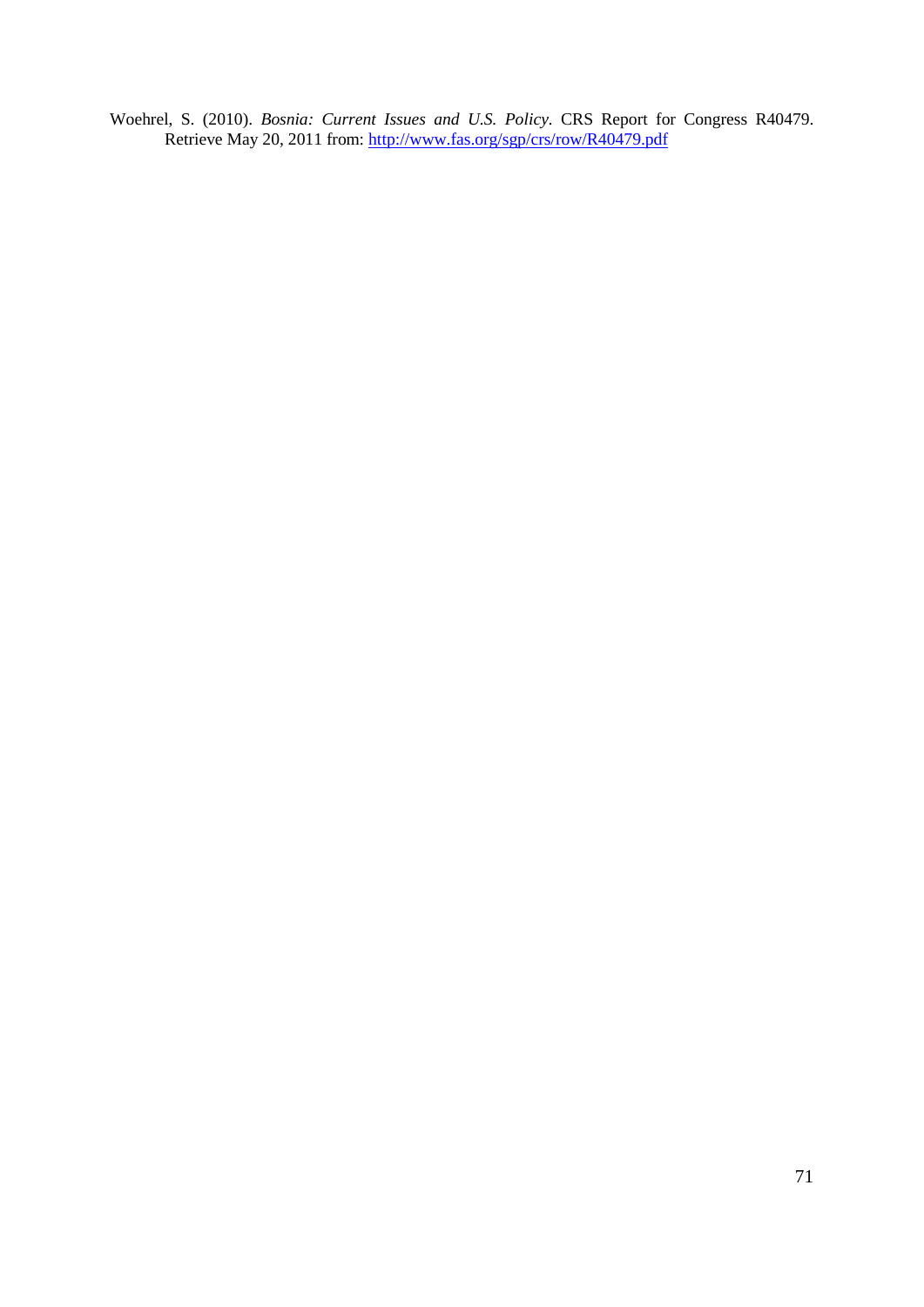# **Annex 4**

# **Constitution of Bosnia and Herzegovina**

# **Preamble**

*Based* on respect for human dignity, liberty, and equality,

*Dedicated* to peace, justice, tolerance, and reconciliation,

*Convinced* that democratic governmental institutions and fair procedures best produce peaceful relations within a pluralist society,

*Desiring* to promote the general welfare and economic growth through the protection of private property and the promotion of a market economy,

*Guided* by the Purposes and Principles of the Charter of the United Nations,

*Committed* to the sovereignty, territorial integrity, and political independence of Bosnia and Herzegovina in accordance with international law,

*Determined* to ensure full respect for international humanitarian law,

*Inspired* by the Universal Declaration of Human Rights, the International Covenants on Civil and Political Rights and on Economic, Social and Cultural Rights, and the Declaration on the Rights of Persons Belonging to National or Ethnic, Religious and Linguistic Minorities, as well as other human rights instruments,

*Recalling* the Basic Principles agreed in Geneva on September 8, 1995, and in New York on September 26, 1995,

Bosniacs, Croats, and Serbs, as constituent peoples (along with Others), and citizens of Bosnia and Herzegovina hereby determine that the Constitution of Bosnia and Herzegovina is as follows: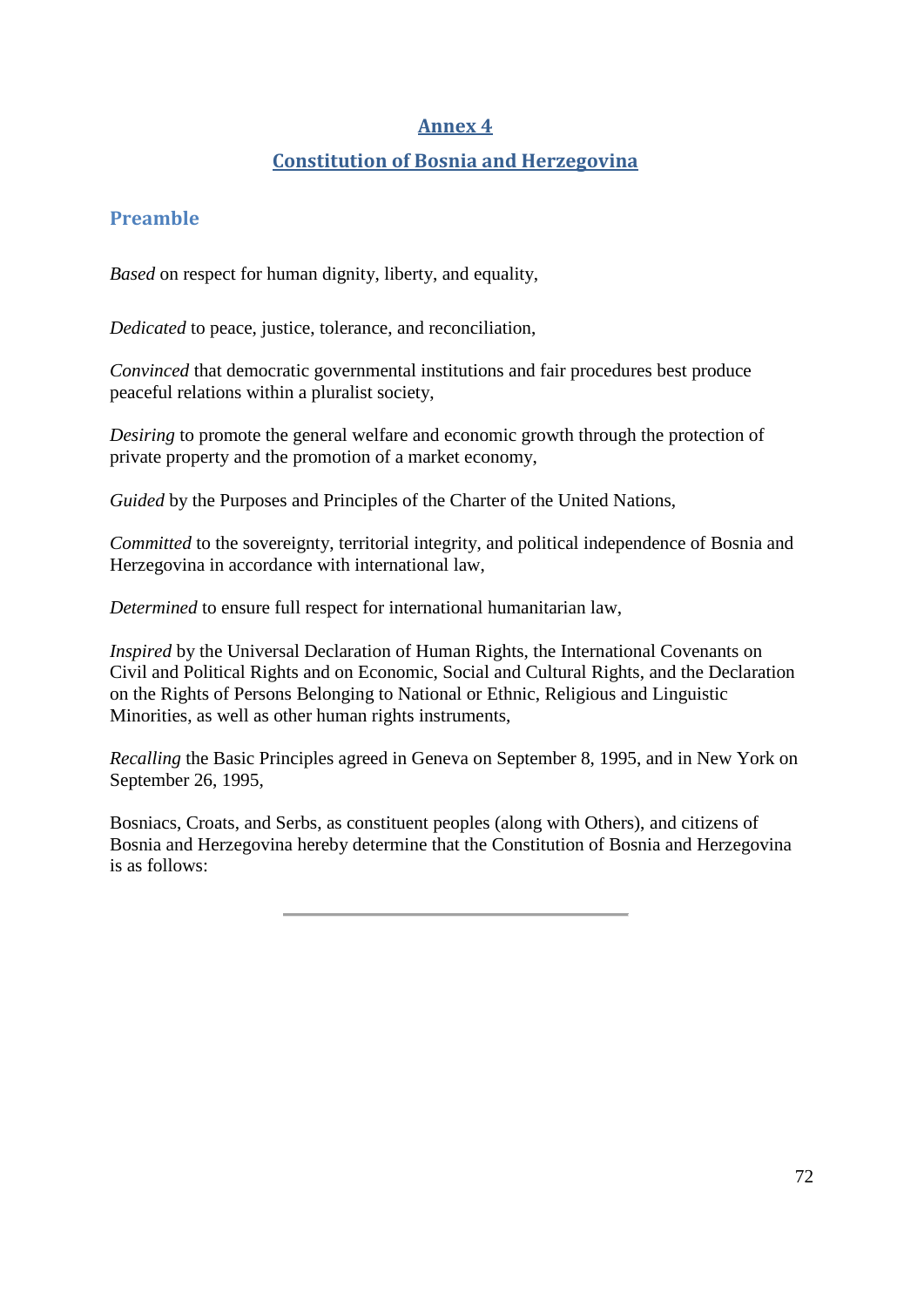# **Article I: Bosnia and Herzegovina**

- 1. **Continuation.** The Republic of Bosnia and Herzegovina, the official name of which shall henceforth be "Bosnia and Herzegovina," shall continue its legal existence under international law as a state, with its internal structure modified as provided herein and with its present internationally recognized borders. It shall remain a Member State of the United Nations and may as Bosnia and Herzegovina maintain or apply for membership in organizations within the United Nations system and other international organizations.
- 2. **Democratic Principles.** Bosnia and Herzegovina shall be a democratic state, which shall operate under the rule of law and with free and democratic elections.
- 3. **Composition.** Bosnia and Herzegovina shall consist of the two Entities, the Federation of Bosnia and Herzegovina and the Republika Srpska (hereinafter "the Entities").
- 4. **Movement of Goods.** Services. Capital. and Persons. There shall be freedom of movement throughout Bosnia and Herzegovina. Bosnia and Herzegovina and the Entities shall not impede full freedom of movement of persons, goods, services, and capital throughout Bosnia and Herzegovina. Neither Entity shall establish controls at the boundary between the Entities.
- 5. **Capital.** The capital of Bosnia and Herzegovina shall be Sarajevo.
- 6. **Symbols.** Bosnia and Herzegovina shall have such symbols as are decided by its Parliamentary Assembly and approved by the Presidency.
- 7. **Citizenship.** There shall be a citizenship of Bosnia and Herzegovina, to be regulated by the Parliamentary Assembly, and a citizenship of each Entity, to be regulated by each Entity, provided that:
	- a. All citizens of either Entity are thereby citizens of Bosnia and Herzegovina.
	- b. No person shall be deprived of Bosnia and Herzegovina or Entity citizenship arbitrarily or so as to leave him or her stateless. No person shall be deprived of Bosnia and Herzegovina or Entity citizenship on any ground such as sex, race, color, language, religion, political or other opinion, national or social origin, association with a national minority, property, birth or other status.
	- c. All persons who were citizens of the Republic of Bosnia and Herzegovina immediately prior to the entry into force of this Constitution are citizens of Bosnia and Herzegovina. The citizenship of persons who were naturalized after April 6, 1992 and before the entry into force of this Constitution will be regulated by the Parliamentary Assembly.
	- d. Citizens of Bosnia and Herzegovina may hold the citizenship of another state, provided that there is a bilateral agreement, approved by the Parliamentary Assembly in accordance with Article  $IV(4)(d)$ , between Bosnia and Herzegovina and that state governing this matter. Persons with dual citizenship may vote in Bosnia and Herzegovina and the Entities only if Bosnia and Herzegovina is their country of residence.
	- e. A citizen of Bosnia and Herzegovina abroad shall enjoy the protection of Bosnia and Herzegovina. Each Entity may issue passports of Bosnia and Herzegovina to its citizens as regulated by the Parliamentary Assembly. Bosnia and Herzegovina may issue passports to citizens not issued a passport by an Entity. There shall be a central register of all passports issued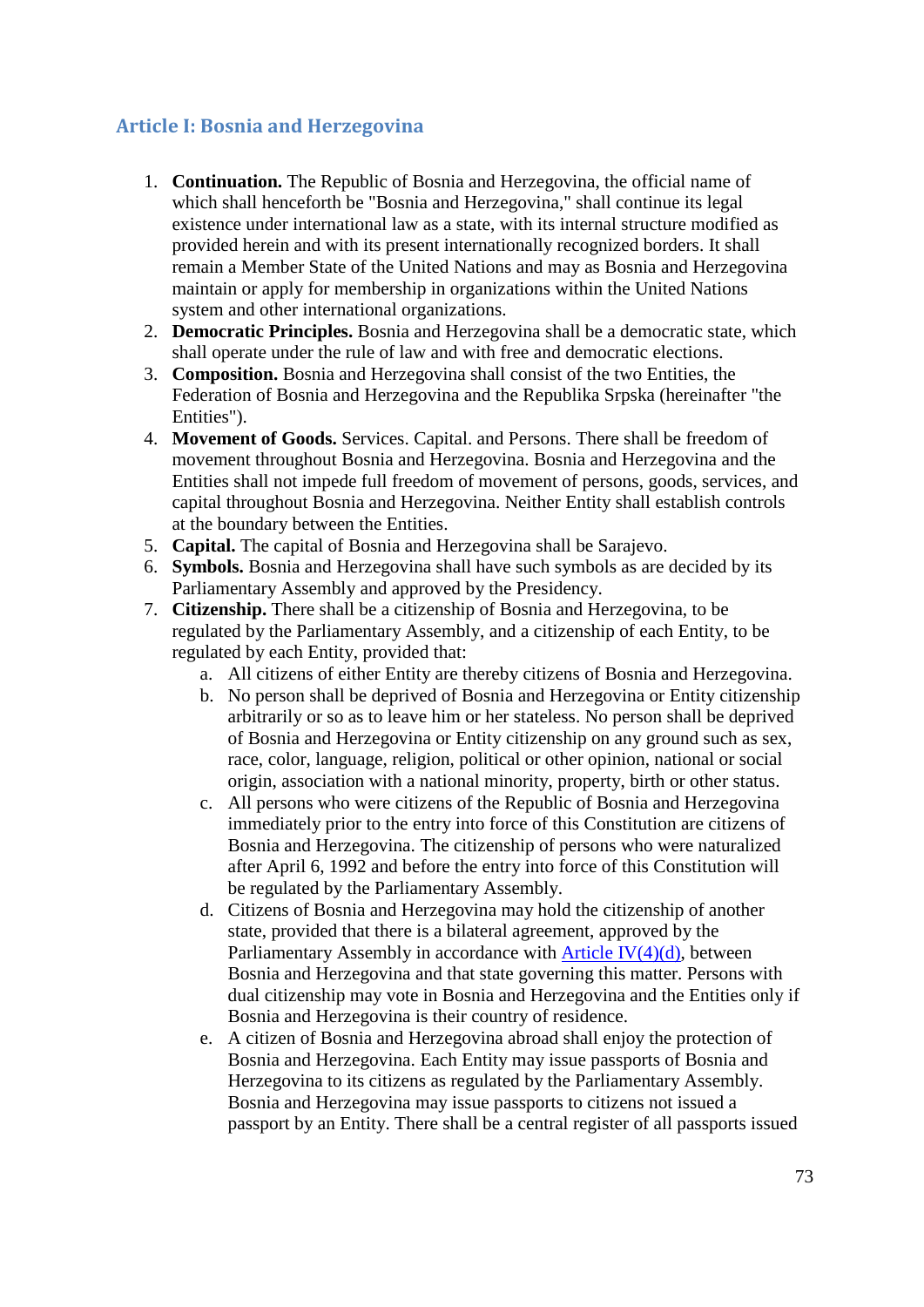by the Entities and by Bosnia and Herzegovina.

# **Article II: Human Rights and Fundamental Freedoms**

- 1. **Human Rights.** Bosnia and Herzegovina and both Entities shall ensure the highest level of internationally recognized human rights and fundamental freedoms. To that end, there shall be a Human Rights Commission for Bosnia and Herzegovina as provided for in [Annex 6](http://www.nato.int/ifor/gfa/gfa-an6.htm) to the General Framework Agreement.
- 2. **International Standards.** The rights and freedoms set forth in the European Convention for the Protection of Human Rights and Fundamental Freedoms and its Protocols shall apply directly in Bosnia and Herzegovina. These shall have priority over all other law.
- 3. **Enumeration of Rights.** All persons within the territory of Bosnia and Herzegovina shall enjoy the human rights and fundamental freedoms referred to in paragraph 2 above; these include:
	- a. The right to life.
	- b. The right not to be subjected to torture or to inhuman or degrading treatment or punishment.
	- c. The right not to be held in slavery or servitude or to perform forced or compulsory labor.
	- d. The rights to liberty and security of person.
	- e. The right to a fair hearing in civil and criminal matters, and other rights relating to criminal proceedings.
	- f. The right to private and family life, home, and correspondence.
	- g. Freedom of thought, conscience, and religion.
	- h. Freedom of expression.
	- i. Freedom of peaceful assembly and freedom of association with others.
	- j. The right to marry and to found a family.
	- k. The right to property.
	- l. The right to education.
	- m. The right to liberty of movement and residence.
- 4. **Non-Discrimination.** The enjoyment of the rights and freedoms provided for in this Article or in the international agreements listed in [Annex I](http://www.nato.int/ifor/gfa/gfa-an4.htm#annex1) to this Constitution shall be secured to all persons in Bosnia and Herzegovina without discrimination on any ground such as sex, race, color, language, religion, political or other opinion, national or social origin, association with a national minority, property, birth or other status.
- 5. **Refugees and Displaced Persons.** All refugees and displaced persons have the right freely to return to their homes of origin. They have the right, in accordance with [Annex 7](http://www.nato.int/ifor/gfa/gfa-an7.htm) to the General Framework Agreement, to have restored to them property of which they were deprived in the course of hostilities since 1991 and to be compensated for any such property that cannot be restored to them. Any commitments or statements relating to such property made under duress are null and void.
- 6. **Implementation.** Bosnia and Herzegovina, and all courts, agencies, governmental organs, and instrumentalities operated by or within the Entities, shall apply and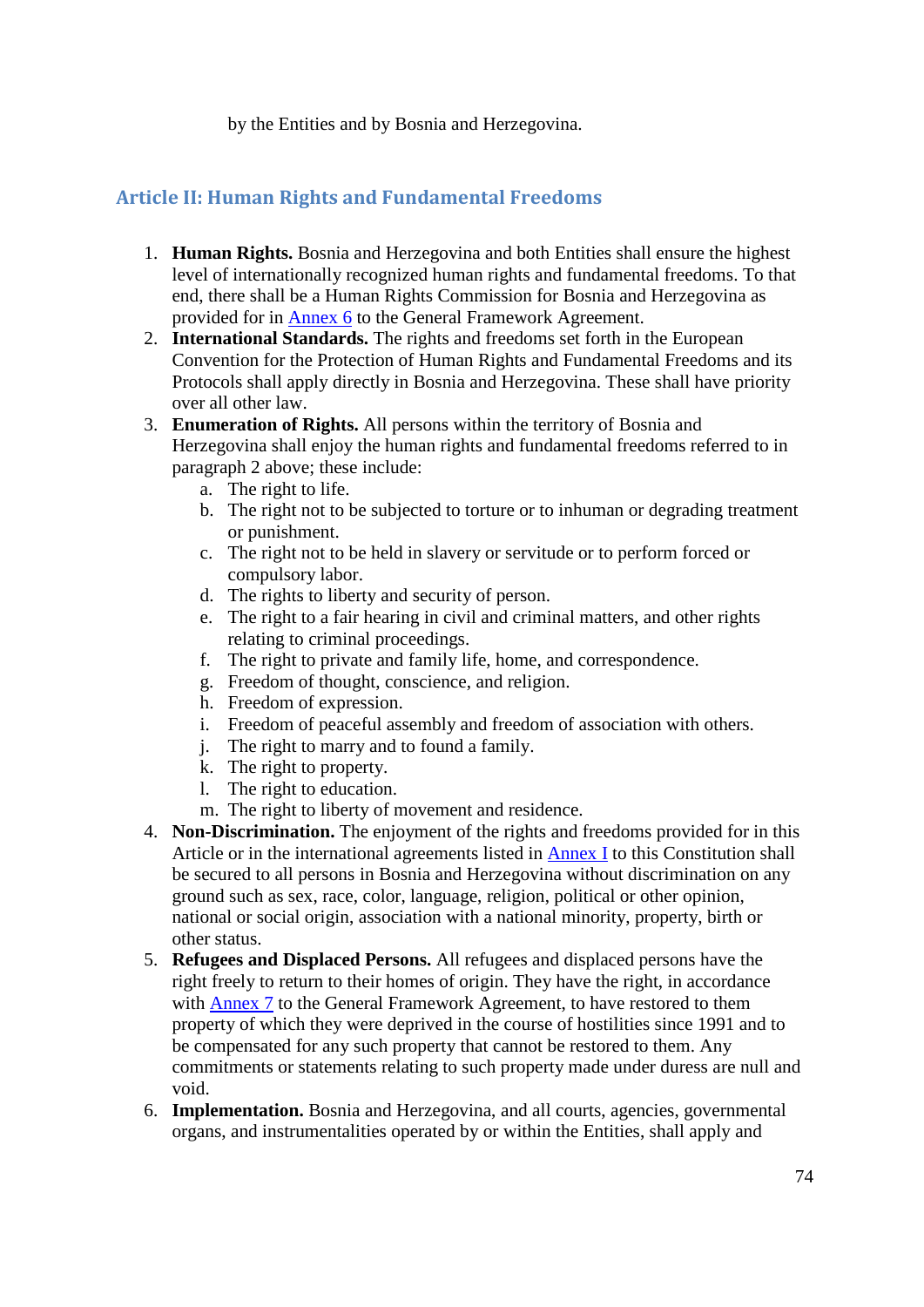conform to the human rights and fundamental freedoms referred to in paragraph 2 above.

- 7. **International Agreements.** Bosnia and Herzegovina shall remain or become party to the international agreements listed in [Annex I](http://www.nato.int/ifor/gfa/gfa-an4.htm#annex1) to this Constitution.
- 8. **Cooperation**. All competent authorities in Bosnia and Herzegovina shall cooperate with and provide unrestricted access to: any international human rights monitoring mechanisms established for Bosnia and Herzegovina; the supervisory bodies established by any of the international agreements listed in Annex I to this Constitution; the International Tribunal for the Former Yugoslavia (and in particular shall comply with orders issued pursuant to Article 29 of the Statute of the Tribunal); and any other organization authorized by the United Nations Security Council with a mandate concerning human rights or humanitarian law.

# **Article III: Responsibilities of and Relations Between the Institutions of Bosnia and Herzegovina and the Entities**

- 1. **Responsibilities of the Institutions of Bosnia and Herzegovina.** The following matters are the responsibility of the institutions of Bosnia and Herzegovina:
	- a. Foreign policy.
	- b. Foreign trade policy.
	- c. Customs policy.
	- d. Monetary policy as provided in [Article VII.](http://www.nato.int/ifor/gfa/gfa-an4.htm#7)
	- e. Finances of the institutions and for the international obligations of Bosnia and Herzegovina.
	- f. Immigration, refugee, and asylum policy and regulation.
	- g. International and inter-Entity criminal law enforcement, including relations with Interpol.
	- h. Establishment and operation of common and international communications facilities.
	- i. Regulation of inter-Entity transportation.
	- j. Air traffic control.

### 2. **Responsibilities of the Entities.**

- a. The Entities shall have the right to establish special parallel relationships with neighboring states consistent with the sovereignty and territorial integrity of Bosnia and Herzegovina.
- b. Each Entity shall provide all necessary assistance to the government of Bosnia and Herzegovina in order to enable it to honor the international obligations of Bosnia and Herzegovina, provided that financial obligations incurred by one Entity without the consent of the other prior to the election of the Parliamentary Assembly and Presidency of Bosnia and Herzegovina shall be the responsibility of that Entity, except insofar as the obligation is necessary for continuing the membership of Bosnia and Herzegovina in an international organization.
- c. The Entities shall provide a safe and secure environment for all persons in their respective jurisdictions, by maintaining civilian law enforcement agencies operating in accordance with internationally recognized standards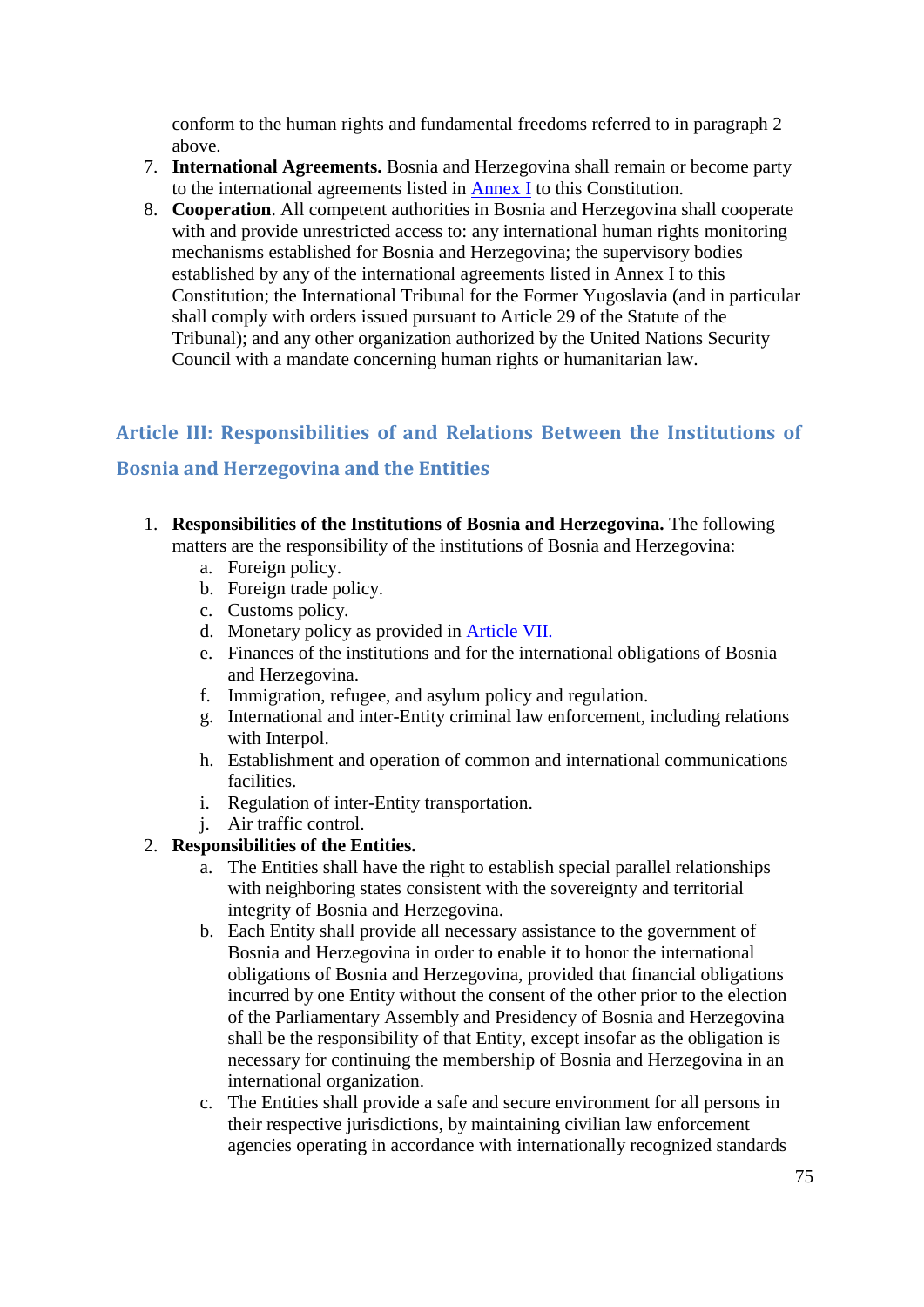and with respect for the internationally recognized human rights and fundamental freedoms referred to in [Article II](http://www.nato.int/ifor/gfa/gfa-an4.htm#2) above, and by taking such other measures as appropriate.

d. Each Entity may also enter into agreements with states and international organizations with the consent of the Parliamentary Assembly. The Parliamentary Assembly may provide by law that certain types of agreements do not require such consent.

#### 3. **Law and Responsibilities of the Entities and the Institutions.**

- a. All governmental functions and powers not expressly assigned in this Constitution to the institutions of Bosnia and Herzegovina shall be those of the Entities.
- b. The Entities and any subdivisions thereof shall comply fully with this Constitution, which supersedes inconsistent provisions of the law of Bosnia and Herzegovina and of the constitutions and law of the Entities, and with the decisions of the institutions of Bosnia and Herzegovina. The general principles of international law shall be an integral part of the law of Bosnia and Herzegovina and the Entities.
- 4. **Coordination.** The Presidency may decide to facilitate inter-Entity coordination on matters not within the responsibilities of Bosnia and Herzegovina as provided in this Constitution, unless an Entity objects in any particular case.

#### 5. **Additional Responsibilities.**

- a. Bosnia and Herzegovina shall assume responsibility for such other matters as are agreed by the Entities; are provided for in Annexes 5 through 8 to the General Framework Agreement; or are necessary to preserve the sovereignty, territorial integrity, political independence, and international personality of Bosnia and Herzegovina, in accordance with the division of responsibilities between the institutions of Bosnia and Herzegovina. Additional institutions may be established as necessary to carry out such responsibilities.
- b. Within six months of the entry into force of this Constitution, the Entities shall begin negotiations with a view to including in the responsibilities of the institutions of Bosnia and Herzegovina other matters, including utilization of energy resources and cooperative economic projects.

### **Article IV: Parliamentary Assembly**

The Parliamentary Assembly shall have two chambers: the House of Peoples and

the House of Representatives.

- 1. **House of Peoples.** The House of Peoples shall comprise 15 Delegates, two-thirds from the Federation (including five Croats and five Bosniacs) and one-third from the Republika Srpska (five Serbs).
	- a. The designated Croat and Bosniac Delegates from the Federation shall be selected, respectively, by the Croat and Bosniac Delegates to the House of Peoples of the Federation. Delegates from the Republika Srpska shall be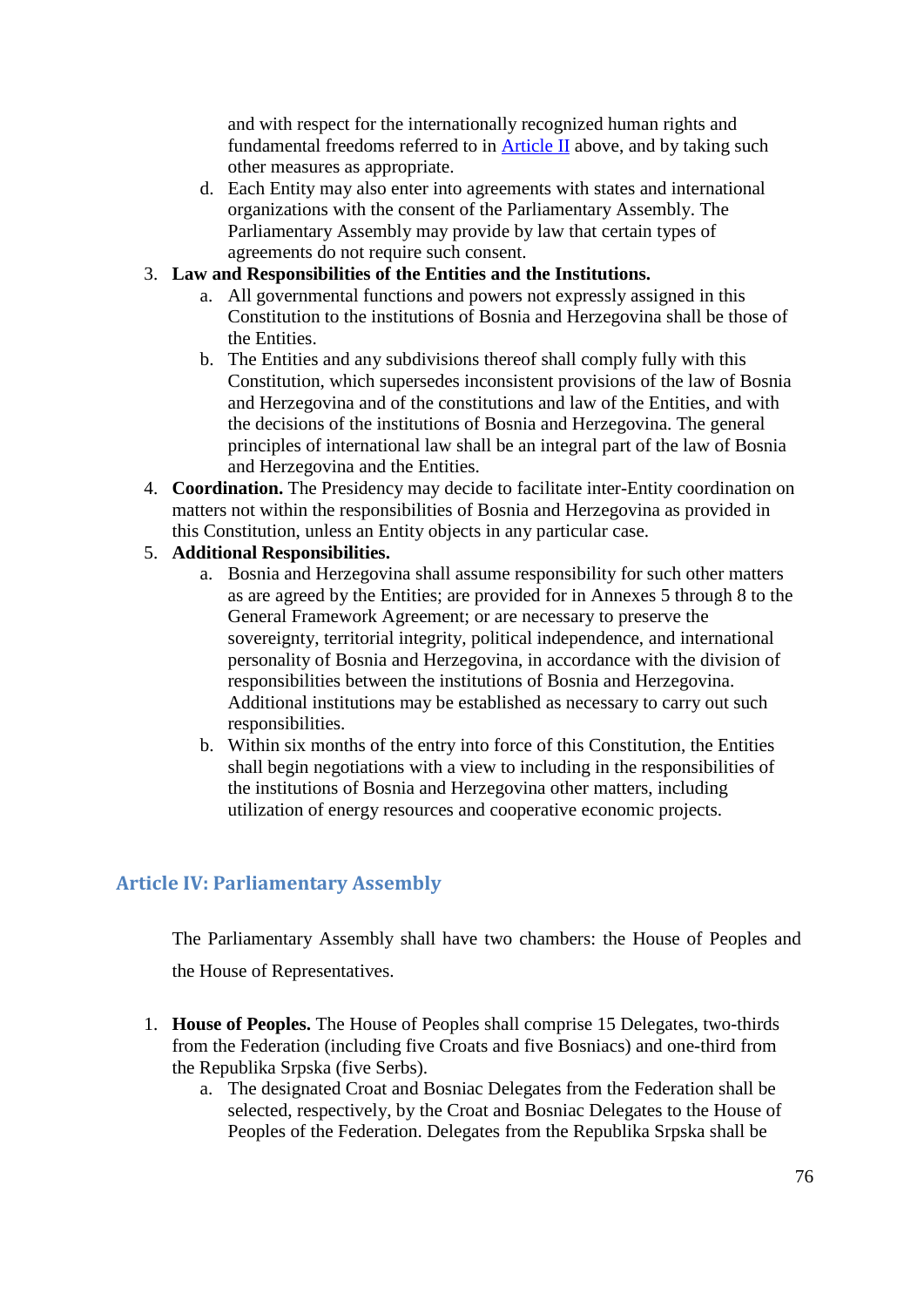selected by the National Assembly of the Republika Srpska.

- b. Nine members of the House of Peoples shall comprise a quorum, provided that at least three Bosniac, three Croat, and three Serb Delegates are present.
- 2. **House of Representatives.** The House of Representatives shall comprise 42 Members, two- thirds elected from the territory of the Federation, one-third from the territory of the Republika Srpska.
	- a. Members of the House of Representatives shall be directly elected from their Entity in accordance with an election law to be adopted by the Parliamentary Assembly. The first election, however, shall take place in accordance with [Annex 3](http://www.nato.int/ifor/gfa/gfa-an3.htm) to the General Framework Agreement.
	- b. A majority of all members elected to the House of Representatives shall comprise a quorum.

### 3. **Procedures.**

- a. Each chamber shall be convened in Sarajevo not more than 30 days after its selection or election.
- b. Each chamber shall by majority vote adopt its internal rules and select from its members one Serb, one Bosniac, and one Croat to serve as its Chair and Deputy Chairs, with the position of Chair rotating among the three persons selected.
- c. All legislation shall require the approval of both chambers.
- d. All decisions in both chambers shall be by majority of those present and voting. The Delegates and Members shall make their best efforts to see that the majority includes at least one-third of the votes of Delegates or Members from the territory of each Entity. If a majority vote does not include onethird of the votes of Delegates or Members from the territory of each Entity, the Chair and Deputy Chairs shall meet as a commission and attempt to obtain approval within three days of the vote. If those efforts fail, decisions shall be taken by a majority of those present and voting, provided that the dissenting votes do not include two-thirds or more of the Delegates or Members elected from either Entity.
- e. A proposed decision of the Parliamentary Assembly may be declared to be destructive of a vital interest of the Bosniac, Croat, or Serb people by a majority of, as appropriate, the Bosniac, Croat, or Serb Delegates selected in accordance with paragraph l(a) above. Such a proposed decision shall require for approval in the House of Peoples a majority of the Bosniac, of the Croat, and of the Serb Delegates present and voting.
- f. When a majority of the Bosniac, of the Croat, or of the Serb Delegates objects to the invocation of paragraph (e), the Chair of the House of Peoples shall immediately convene a Joint Commission comprising three Delegates, one each selected by the Bosniac, by the Croat, and by the Serb Delegates, to resolve the issue. If the Commission fails to do so within five days, the matter will be referred to the Constitutional Court, which shall in an expedited process review it for procedural regularity.
- g. The House of Peoples may be dissolved by the Presidency or by the House itself, provided that the House's decision to dissolve is approved by a majority that includes the majority of Delegates from at least two of the Bosniac, Croat, or Serb peoples. The House of Peoples elected in the first elections after the entry into force of this Constitution may not, however, be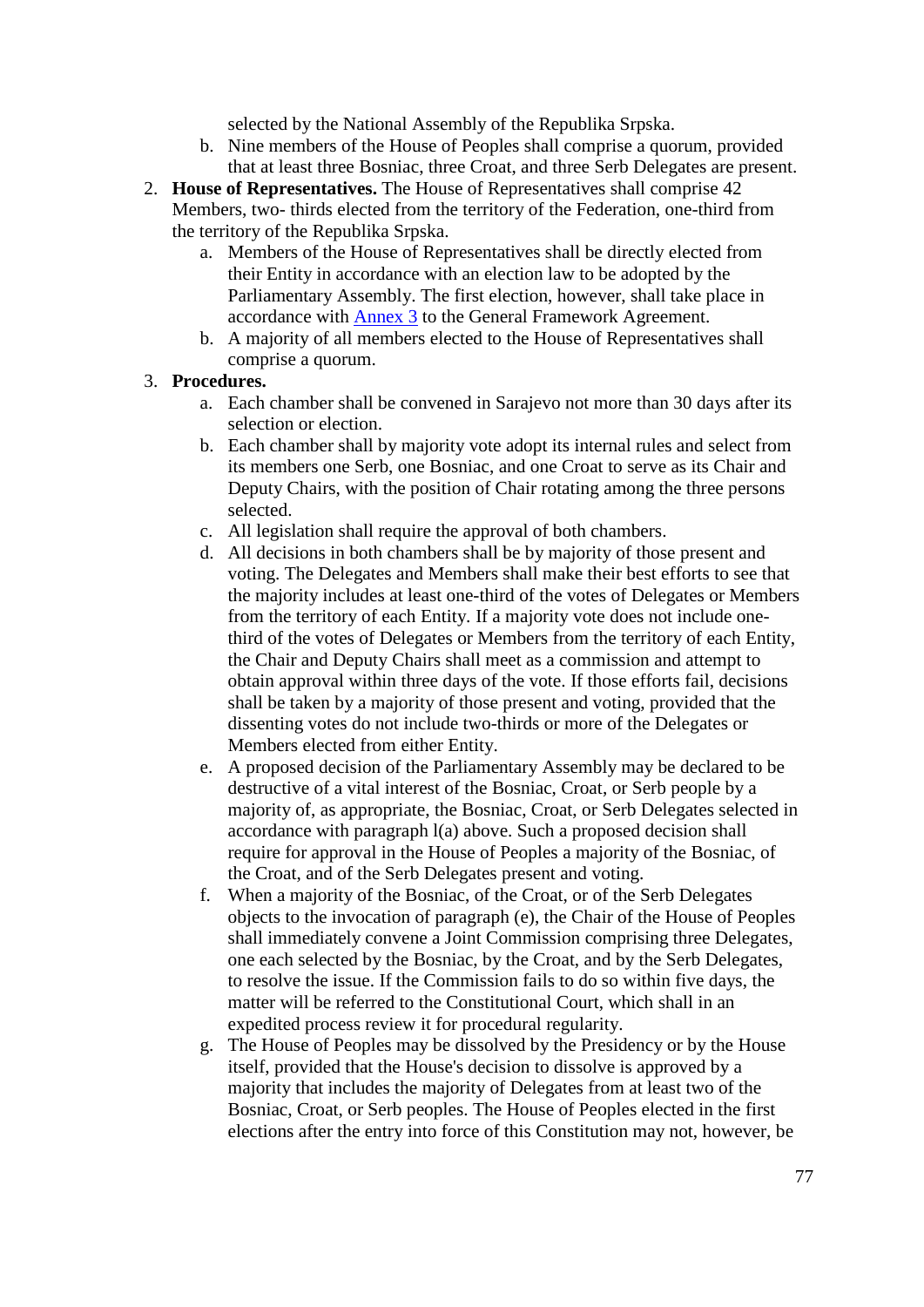dissolved.

- h. Decisions of the Parliamentary Assembly shall not take effect before publication.
- i. Both chambers shall publish a complete record of their deliberations and shall, save in exceptional circumstances in accordance with their rules, deliberate publicly.
- j. Delegates and Members shall not be held criminally or civilly liable for any acts carried out within the scope of their duties in the Parliamentary Assembly.
- 4. **Powers.** The Parliamentary Assembly shall have responsibility for:
	- a. Enacting legislation as necessary to implement decisions of the Presidency or to carry out the responsibilities of the Assembly under this Constitution.
	- b. Deciding upon the sources and amounts of revenues for the operations of the institutions of Bosnia and Herzegovina and international obligations of Bosnia and Herzegovina.
	- c. Approving a budget for the institutions of Bosnia and Herzegovina.
	- d. Deciding whether to consent to the ratification of treaties.
	- e. Such other matters as are necessary to carry out its duties or as are assigned to it by mutual agreement of the Entities.

### **Article V: Presidency**

The Presidency of Bosnia and Herzegovina shall consist of three Members: one Bosniac and one Croat, each directly elected from the territory of the Federation, and one Serb directly elected from the territory of the Republika Srpska.

### 1. **Election and Term.**

- a. Members of the Presidency shall be directly elected in each Entity (with each voter voting to fill one seat on the Presidency) in accordance with an election law adopted by the Parliamentary Assembly. The first election, however, shall take place in accordance with [Annex 3](http://www.nato.int/ifor/gfa/gfa-an3.htm) to the General Framework Agreement. Any vacancy in the Presidency shall be filled from the relevant Entity in accordance with a law to be adopted by the Parliamentary Assembly.
- b. The term of the Members of the Presidency elected in the first election shall be two years; the term of Members subsequently elected shall be four years. Members shall be eligible to succeed themselves once and shall thereafter be ineligible for four years.

#### 2. **Procedures.**

- a. The Presidency shall determine its own rules of procedure, which shall provide for adequate notice of all meetings of the Presidency.
- b. The Members of the Presidency shall appoint from their Members a Chair. For the first term of the Presidency, the Chair shall be the Member who received the highest number of votes. Thereafter, the method of selecting the Chair, by rotation or otherwise, shall be determined by the Parliamentary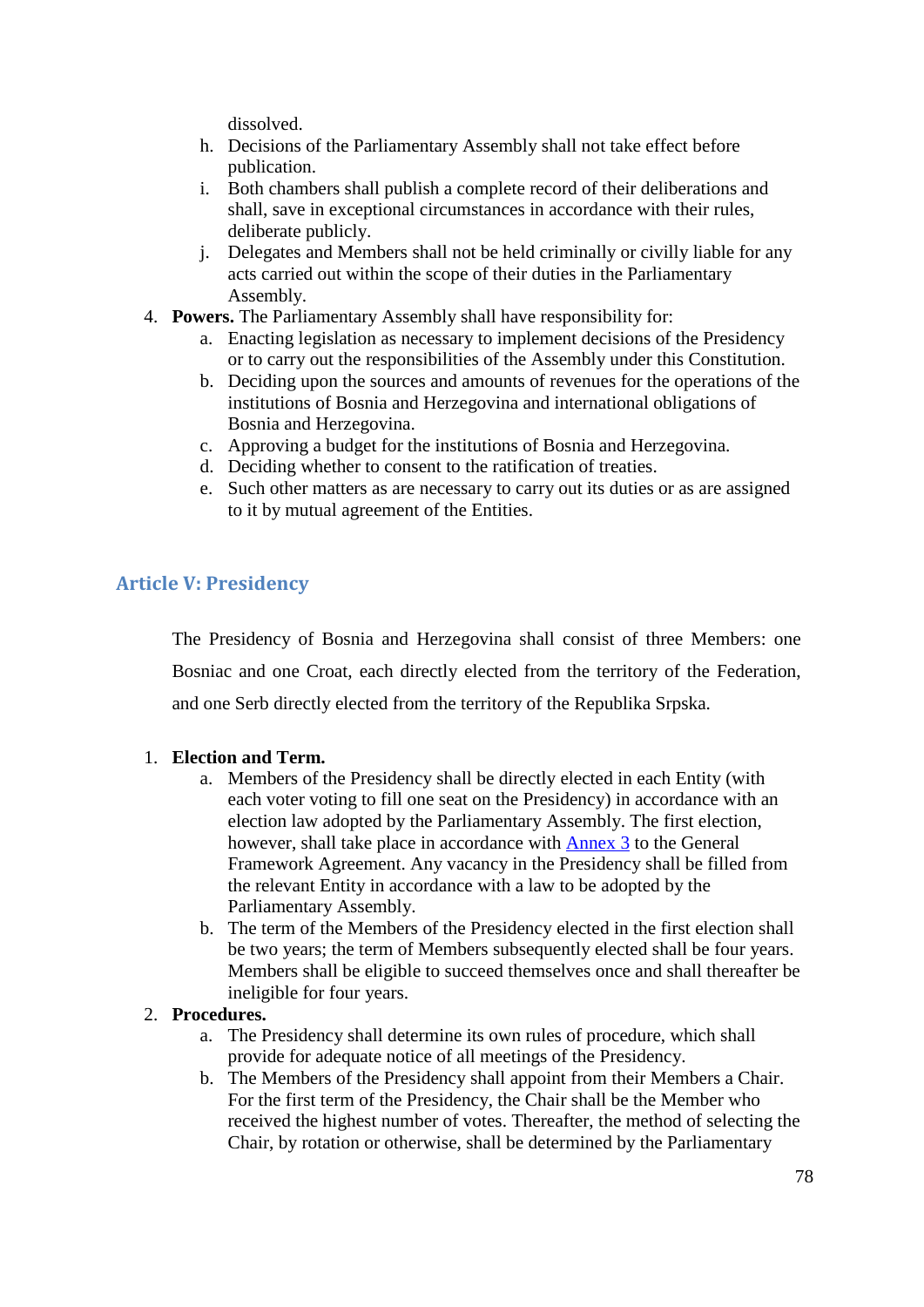Assembly, subject to [Article IV\(3\).](http://www.nato.int/ifor/gfa/gfa-an4.htm#4-3)

- c. The Presidency shall endeavor to adopt all Presidency Decisions (i.e., those concerning matters arising under Article  $III(1)(a) - (e)$  by consensus. Such decisions may, subject to paragraph (d) below, nevertheless be adopted by two Members when all efforts to reach consensus have failed.
- d. A dissenting Member of the Presidency may declare a Presidency Decision to be destructive of a vital interest of the Entity from the territory from which he was elected, provided that he does so within three days of its adoption. Such a Decision shall be referred immediately to the National Assembly of the Republika Srpska, if the declaration was made by the Member from that territory; to the Bosniac Delegates of the House of Peoples of the Federation, if the declaration was made by the Bosniac Member; or to the Croat Delegates of that body, if the declaration was made by the Croat Member. If the declaration is confirmed by a two-thirds vote of those persons within ten days of the referral, the challenged Presidency Decision shall not take effect.
- 3. **Powers**. The Presidency shall have responsibility for:
	- a. Conducting the foreign policy of Bosnia and Herzegovina.
	- b. Appointing ambassadors and other international representatives of Bosnia and Herzegovina, no more than two-thirds of whom may be selected from the territory of the Federation.
	- c. Representing Bosnia and Herzegovina in international and European organizations and institutions and seeking membership in such organizations and institutions of which Bosnia and Herzegovina is not a member.
	- d. Negotiating, denouncing, and, with the consent of the Parliamentary Assembly, ratifying treaties of Bosnia and Herzegovina.
	- e. Executing decisions of the Parliamentary Assembly.
	- f. Proposing, upon the recommendation of the Council of Ministers, an annual budget to the Parliamentary Assembly.
	- g. Reporting as requested, but not less than annually, to the Parliamentary Assembly on expenditures by the Presidency.
	- h. Coordinating as necessary with international and nongovernmental organizations in Bosnia and Herzegovina.
	- i. Performing such other functions as may be necessary to carry out its duties, as may be assigned to it by the Parliamentary Assembly, or as may be agreed by the Entities.
- 4. **Council of Ministers.** The Presidency shall nominate the Chair of the Council of Ministers, who shall take office upon the approval of the House of Representatives. The Chair shall nominate a Foreign Minister, a Minister for Foreign Trade, and other Ministers as may be appropriate, who shall take office upon the approval of the House of Representatives.
	- a. Together the Chair and the Ministers shall constitute the Council of Ministers, with responsibility for carrying out the policies and decisions of Bosnia and Herzegovina in the fields referred to in [Article III\(1\),](http://www.nato.int/ifor/gfa/gfa-an4.htm#3-1) [\(4\),](http://www.nato.int/ifor/gfa/gfa-an4.htm#3-4) and [\(5\)](http://www.nato.int/ifor/gfa/gfa-an4.htm#3-5) and reporting to the Parliamentary Assembly (including, at least annually, on expenditures by Bosnia and Herzegovina).
	- b. No more than two-thirds of all Ministers may be appointed from the territory of the Federation. The Chair shall also nominate Deputy Ministers (who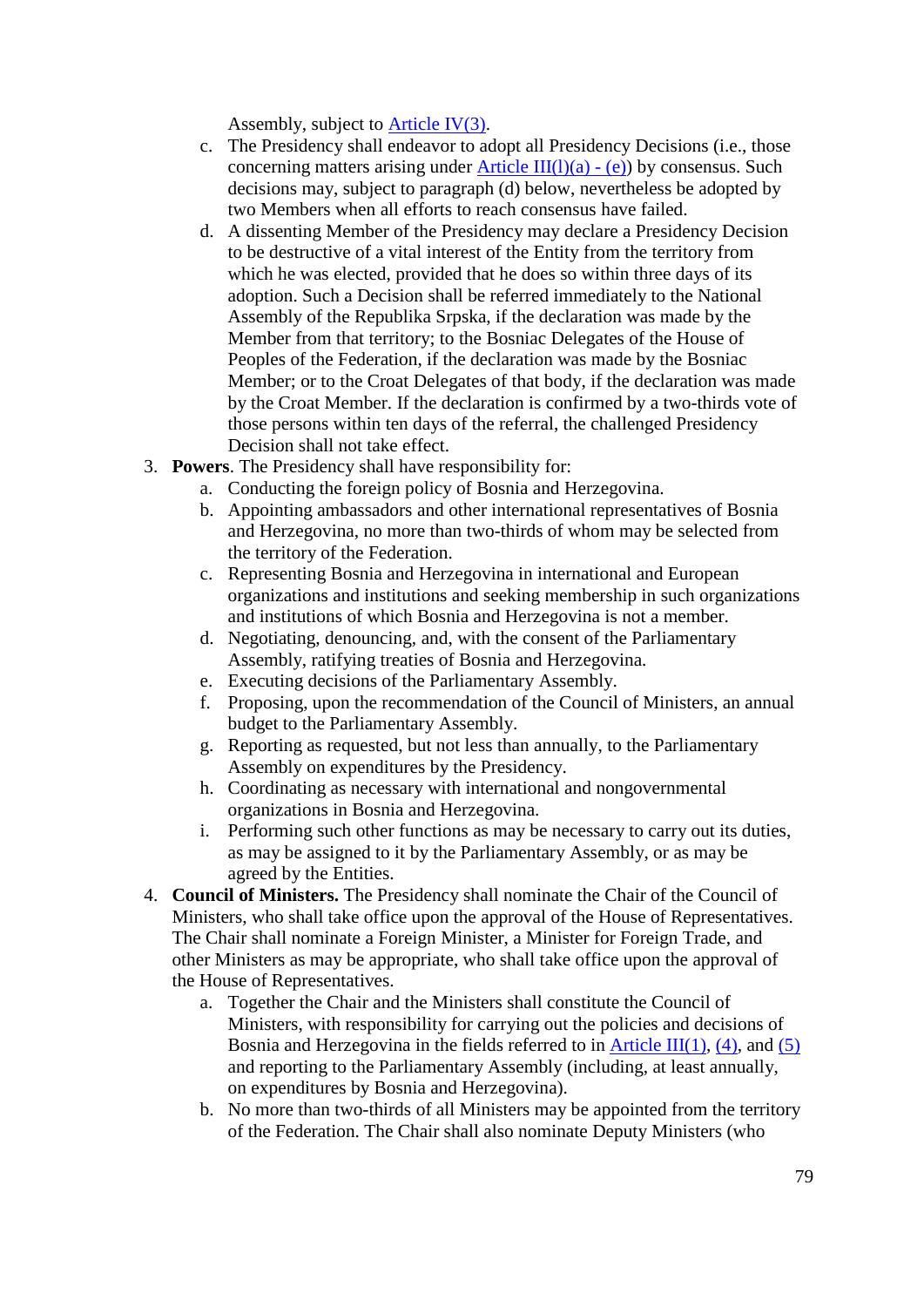shall not be of the same constituent people as their Ministers), who shall take office upon the approval of the House of Representatives.

c. The Council of Ministers shall resign if at any time there is a vote of noconfidence by the Parliamentary Assembly.

#### 5. **Standing Committee.**

- a. Each member of the Presidency shall, by virtue of the office, have civilian command authority over armed forces. Neither Entity shall threaten or use force against the other Entity, and under no circumstances shall any armed forces of either Entity enter into or stay within the territory of the other Entity without the consent of the government of the latter and of the Presidency of Bosnia and Herzegovina. All armed forces in Bosnia and Herzegovina shall operate consistently with the sovereignty and territorial integrity of Bosnia and Herzegovina.
- b. The members of the Presidency shall select a Standing Committee on Military Matters to coordinate the activities of armed forces in Bosnia and Herzegovina. The Members of the Presidency shall be members of the Standing Committee.

# **Article VI: Constitutional Court**

- 1. **Composition.** The Constitutional Court of Bosnia and Herzegovina shall have nine members.
	- a. Four members shall be selected by the House of Representatives of the Federation, and two members by the Assembly of the Republika Srpska. The remaining three members shall be selected by the President of the European Court of Human Rights after consultation with the Presidency.
	- b. Judges shall be distinguished jurists of high moral standing. Any eligible voter so qualified may serve as a judge of the Constitutional Court. The judges selected by the President of the European Court of Human Rights shall not be citizens of Bosnia and Herzegovina or of any neighboring state.
	- c. The term of judges initially appointed shall be five years, unless they resign or are removed for cause by consensus of the other judges. Judges initially appointed shall not be eligible for reappointment. Judges subsequently appointed shall serve until age 70, unless they resign or are removed for cause by consensus of the other judges.
	- d. For appointments made more than five years after the initial appointment of judges, the Parliamentary Assembly may provide by law for a different method of selection of the three judges selected by the President of the European Court of Human Rights.

### 2. **Procedures.**

- a. A majority of all members of the Court shall constitute a quorum.
- b. The Court shall adopt its own rules of court by a majority of all members. It shall hold public proceedings and shall issue reasons for its decisions, which shall be published.
- 3. **Jurisdiction.** The Constitutional Court shall uphold this Constitution.
	- a. The Constitutional Court shall have exclusive jurisdiction to decide any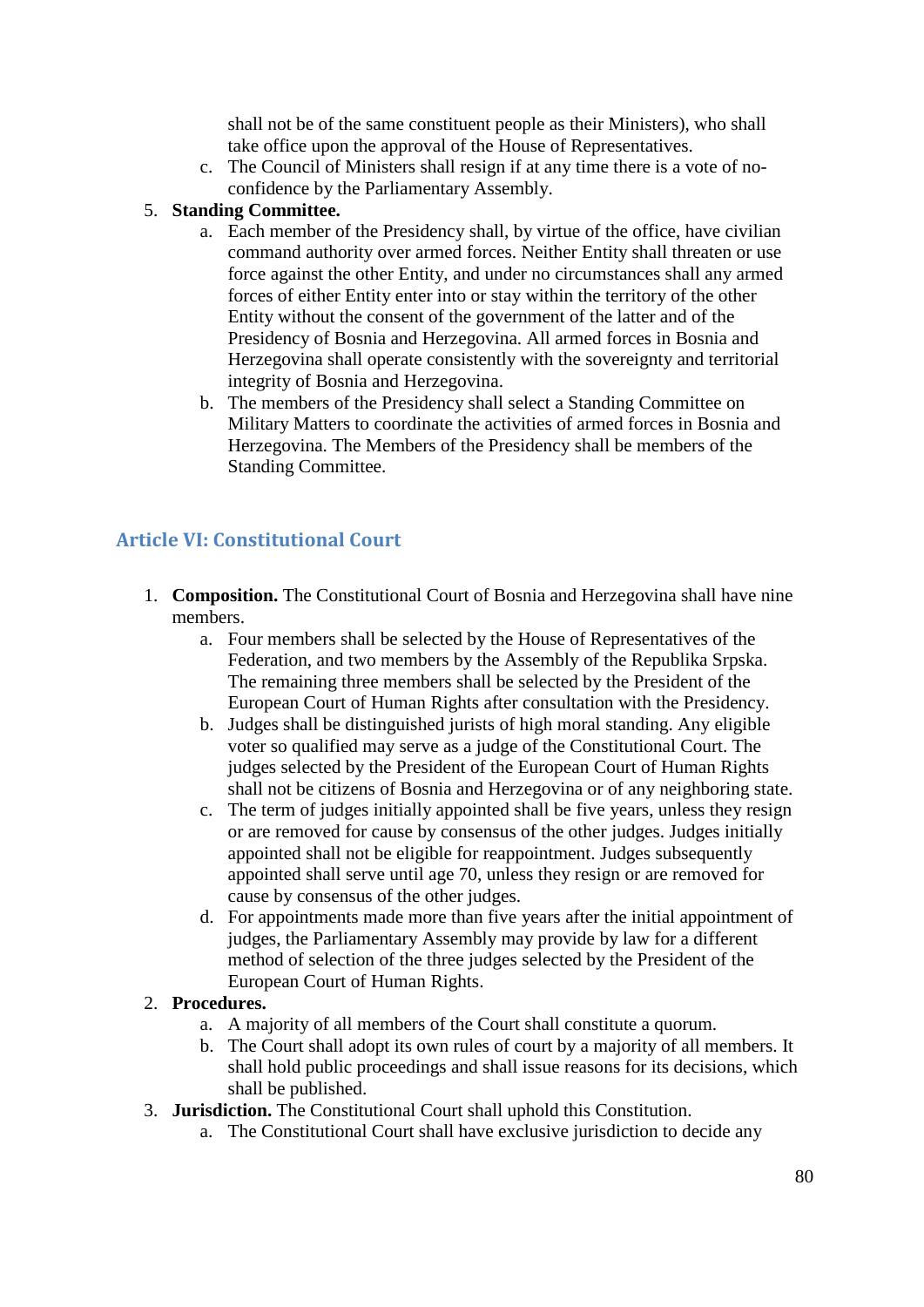dispute that arises under this Constitution between the Entities or between Bosnia and Herzegovina and an Entity or Entities, or between institutions of Bosnia and Herzegovina, including but not limited to:

- Whether an Entity's decision to establish a special parallel relationship with a neighboring state is consistent with this Constitution, including provisions concerning the sovereignty and territorial integrity of Bosnia and Herzegovina.
- Whether any provision of an Entity's constitution or law is consistent with this Constitution.

Disputes may be referred only by a member of the Presidency, by the Chair of the Council of Ministers, by the Chair or a Deputy Chair of either chamber of the Parliamentary Assembly, by one-fourth of the members of either chamber of the Parliamentary Assembly, or by one-fourth of either chamber of a legislature of an Entity.

- b. The Constitutional Court shall also have appellate jurisdiction over issues under this Constitution arising out of a judgment of any other court in Bosnia and Herzegovina.
- c. The Constitutional Court shall have jurisdiction over issues referred by any court in Bosnia and Herzegovina concerning whether a law, on whose validity its decision depends, is compatible with this Constitution, with the European Convention for Human Rights and Fundamental Freedoms and its Protocols, or with the laws of Bosnia and Herzegovina; or concerning the existence of or the scope of a general rule of public international law pertinent to the court's decision.
- 4. **Decisions.** Decisions of the Constitutional Court shall be final and binding.

### **Article VII: Central Bank**

There shall be a Central Bank of Bosnia and Herzegovina, which shall be the sole authority for issuing currency and for monetary policy throughout Bosnia and Herzegovina.

- 1. The Central Bank's responsibilities will be determined by the Parliamentary Assembly. For the first six years after the entry into force of this Constitution, however, it may not extend credit by creating money, operating in this respect as a currency board; thereafter, the Parliamentary Assembly may give it that authority.
- 2. The first Governing Board of the Central Bank shall consist of a Governor appointed by the International Monetary Fund, after consultation with the Presidency, and three members appointed by the Presidency, two from the Federation (one Bosniac, one Croat, who shall share one vote) and one from the Republika Srpska, all of whom shall serve a six-year term. The Governor, who shall not be a citizen of Bosnia and Herzegovina or any neighboring state, may cast tiebreaking votes on the Governing Board.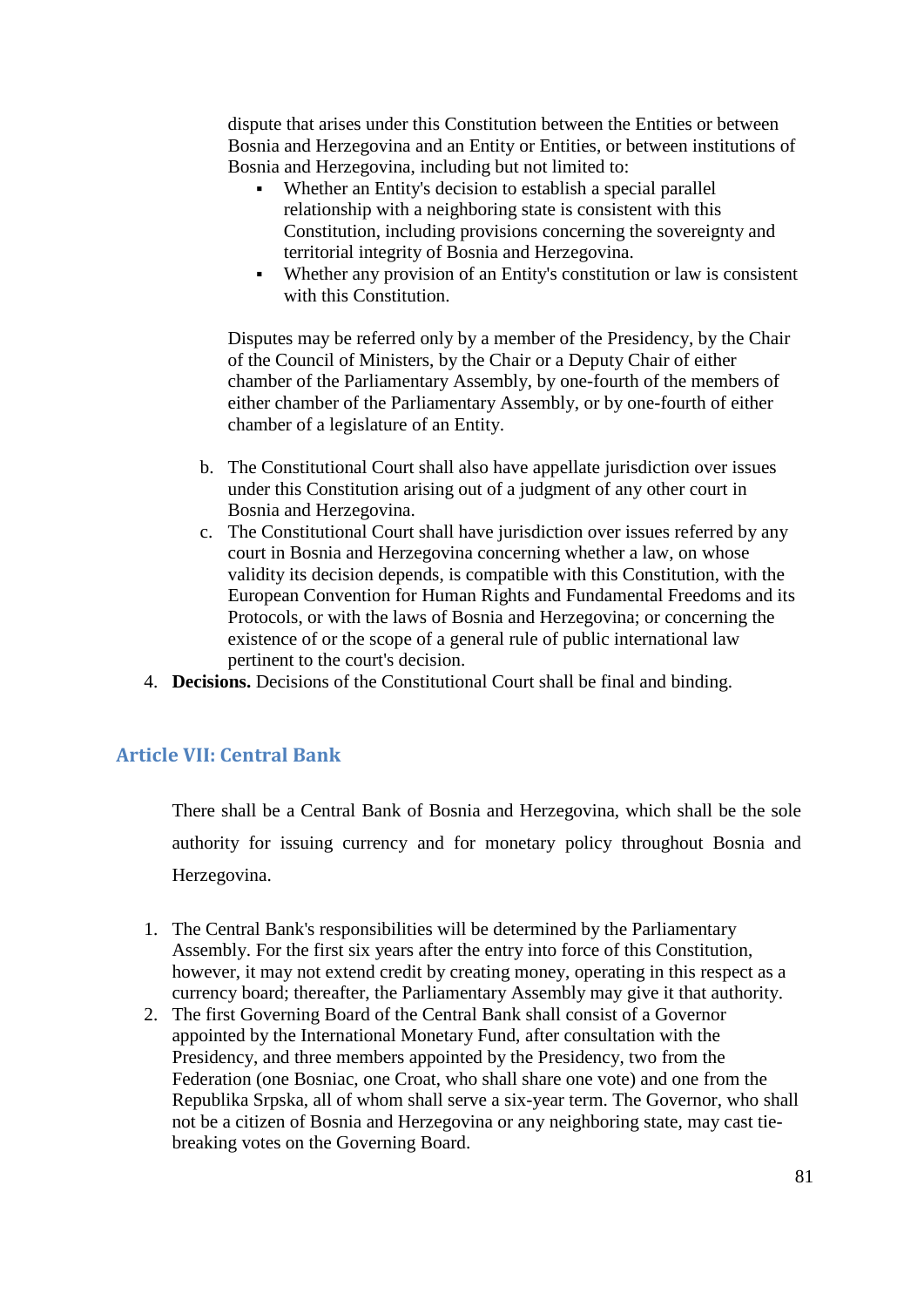3. Thereafter, the Governing Board of the Central Bank of Bosnia and Herzegovina shall consist of five persons appointed by the Presidency for a term of six years. The Board shall appoint, from among its members, a Governor for a term of six years.

# **Article VIII: Finances**

- 1. The Parliamentary Assembly shall each year, on the proposal of the Presidency, adopt a budget covering the expenditures required to carry out the responsibilities of institutions of Bosnia and Herzegovina and the international obligations of Bosnia and Herzegovina.
- 2. If no such budget is adopted in due time, the budget for the previous year shall be used on a provisional basis.
- 3. The Federation shall provide two-thirds, and the Republika Srpska one-third, of the revenues required by the budget, except insofar as revenues are raised as specified by the Parliamentary Assembly.

# **Article IX: General Provisions**

- 1. No person who is serving a sentence imposed by the International Tribunal for the Former Yugoslavia, and no person who is under indictment by the Tribunal and who has failed to comply with an order to appear before the Tribunal, may stand as a candidate or hold any appointive, elective, or other public office in the territory of Bosnia and Herzegovina.
- 2. Compensation for persons holding office in the institutions of Bosnia and Herzegovina may not be diminished during an officeholder's tenure.
- 3. Officials appointed to positions in the institutions of Bosnia and Herzegovina shall be generally representative of the peoples of Bosnia and Herzegovina.

# **Article X: Amendment**

- 1. Amendment Procedure. This Constitution may be amended by a decision of the Parliamentary Assembly, including a two-thirds majority of those present and voting in the House of Representatives.
- 2. Human Rights and Fundamental Freedoms. No amendment to this Constitution may eliminate or diminish any of the rights and freedoms referred to in Article II of this Constitution or alter the present paragraph.

# **Article XI: Transitional Arrangements**

Transitional arrangements concerning public offices, law, and other matters are set forth in Annex II to this Constitution.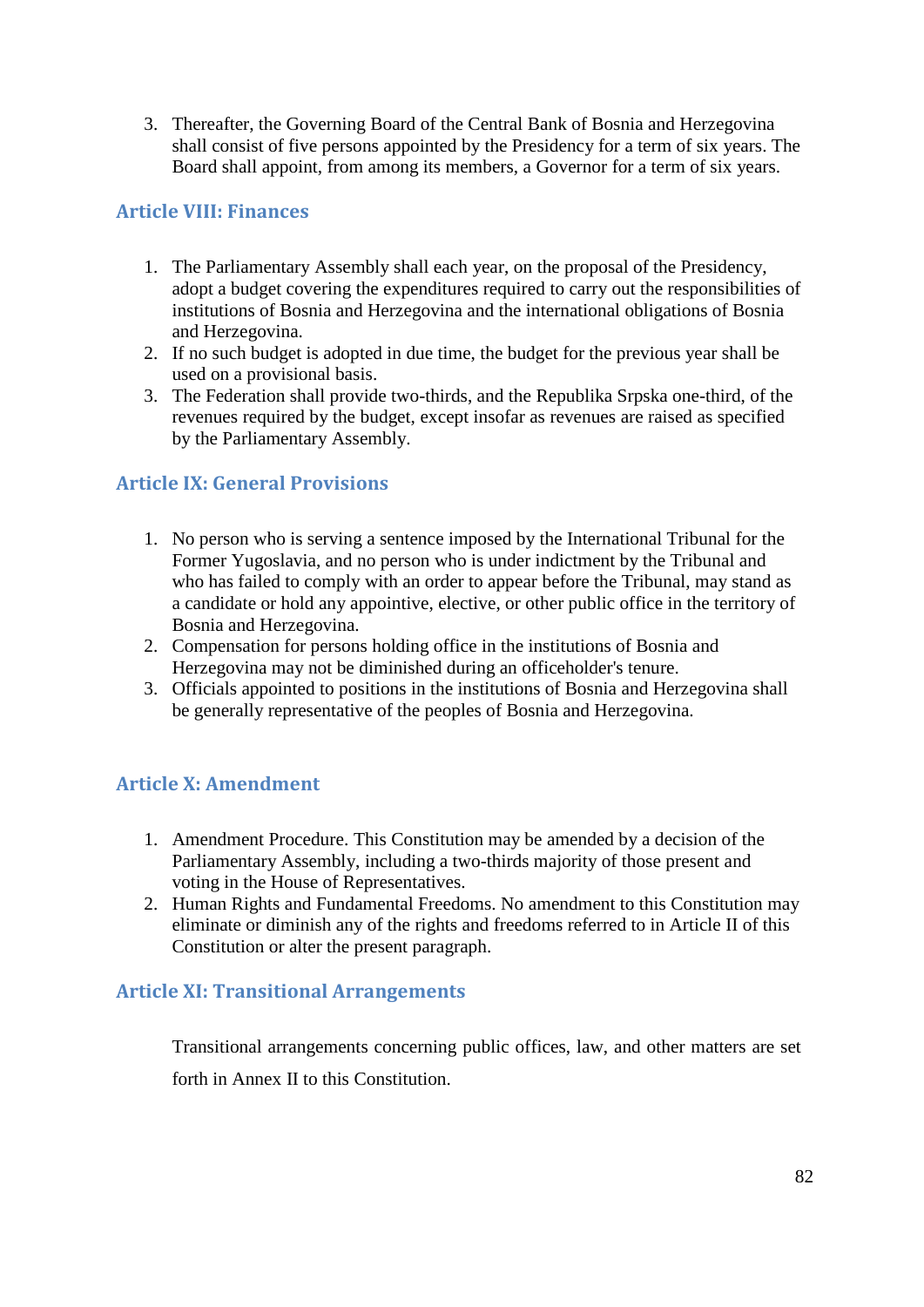### **Article XII: Entry into Force**

- 1. This Constitution shall enter into force upon signature of the General Framework Agreement as a constitutional act amending and superseding the Constitution of the Republic of Bosnia and Herzegovina.
- 2. Within three months from the entry into force of this Constitution, the Entities shall amend their respective constitutions to ensure their conformity with this Constitution in accordance with [Article III\(3\)\(b\).](http://www.nato.int/ifor/gfa/gfa-an4.htm#3-3-b)

# **Annex I: Additional Human Rights Agreements To Be Applied In Bosnia And Herzegovina**

- 1. 1948 Convention on the Prevention and Punishment of the Crime of Genocide
- 2. 1949 Geneva Conventions I-IV on the Protection of the Victims of War, and the 1977 Geneva Protocols I-II thereto
- 3. 1951 Convention relating to the Status of Refugees and the 1966 Protocol thereto
- 4. 1957 Convention on the Nationality of Married Women
- 5. 1961 Convention on the Reduction of Statelessness
- 6. 1965 International Convention on the Elimination of All Forms of Racial Discrimination
- 7. 1966 International Covenant on Civil and Political Rights and the 1966 and 1989 Optional Protocols thereto
- 8. 1966 Covenant on Economic, Social and Cultural Rights
- 9. 1979 Convention on the Elimination of All Forms of Discrimination against Women
- 10. 1984 Convention against Torture and Other Cruel, Inhuman or Degrading Treatment or Punishment
- 11. 1987 European Convention on the Prevention of Torture and Inhuman or Degrading Treatment or Punishment
- 12. 1989 Convention on the Rights of the Child
- 13. 1990 International Convention on the Protection of the Rights of All Migrant Workers and Members of Their Families
- 14. 1992 European Charter for Regional or Minority Languages
- 15. 1994 Framework Convention for the Protection of National Minorities

### **Annex II: Transitional Arrangements**

#### 1. **Joint Interim Commission.**

a. The Parties hereby establish a Joint Interim Commission with a mandate to discuss practical questions related to the implementation of the Constitution of Bosnia and Herzegovina and of the General Framework Agreement and its Annexes, and to make recommendations and proposals.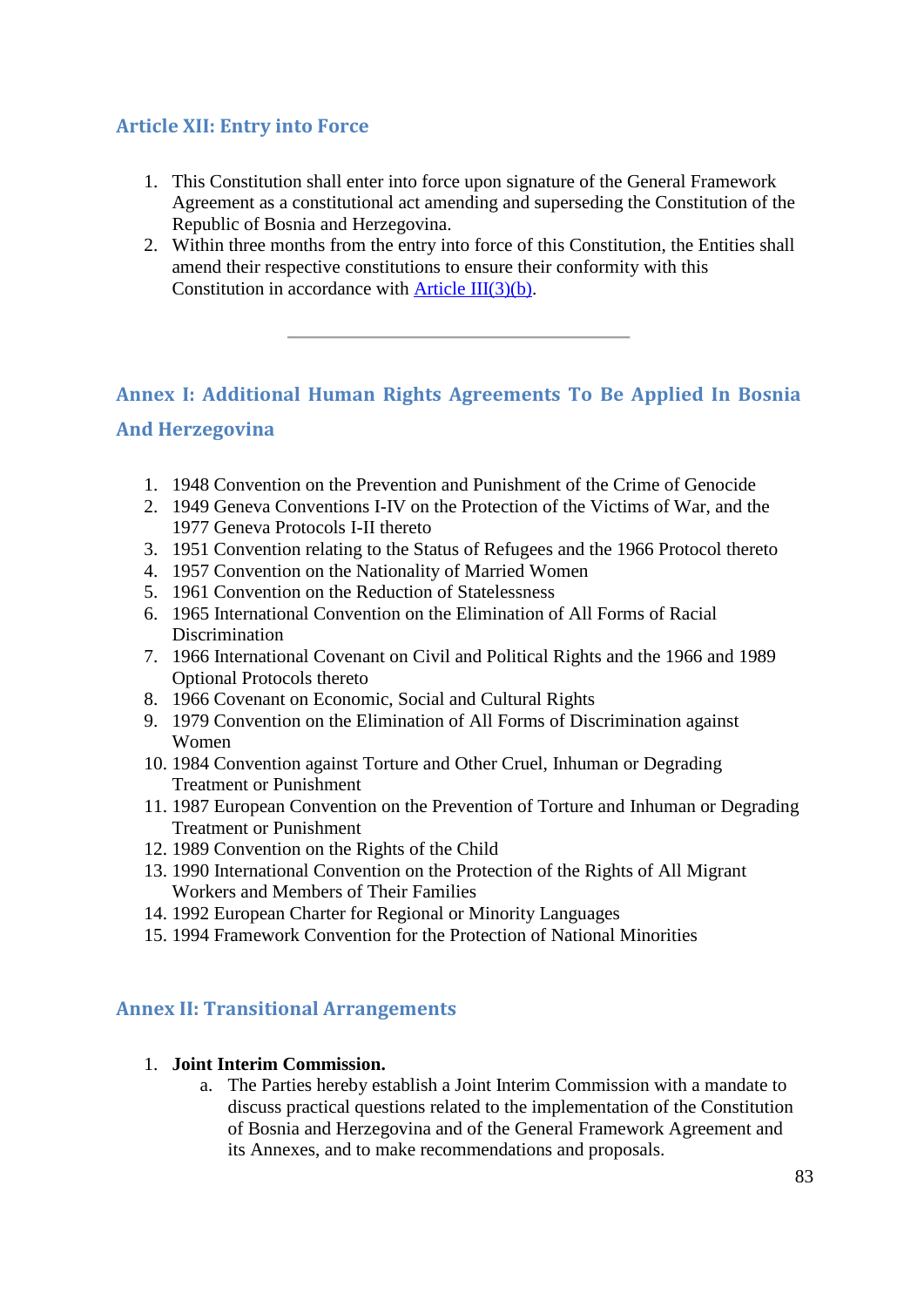- b. The Joint Interim Commission shall be composed of four persons from the Federation, three persons from the Republika Srpska, and one representative of Bosnia and Herzegovina.
- c. Meetings of the Commission shall be chaired by the High Representative or his or designee.

### 2. **Continuation of Laws.**

All laws, regulations, and judicial rules of procedure in effect within the territory of Bosnia and Herzegovina when the Constitution enters into force shall remain in effect to the extent not inconsistent with the Constitution, until otherwise determined by a competent governmental body of Bosnia and Herzegovina .

### 3. **Judicial and Administrative Proceedings.**

All proceedings in courts or administrative agencies functioning within the territory of Bosnia and Herzegovina when the Constitution enters into force shall continue in or be transferred to other courts or agencies in Bosnia and Herzegovina in accordance with any legislation governing the competence of such courts or agencies.

### 4. **Offices.**

Until superseded by applicable agreement or law, governmental offices, institutions, and other bodies of Bosnia and Herzegovina will operate in accordance with applicable law.

### 5. **Treaties.**

Any treaty ratified by the Republic of Bosnia and Herzegovina between January 1, 1992 and the entry into force of this Constitution shall be disclosed to Members of the Presidency within 15 days of their assuming office; any such treaty not disclosed shall be denounced. Within six months after the Parliamentary Assembly is first convened, at the request of any member of the Presidency, the Parliamentary Assembly shall consider whether to denounce any other such treaty.